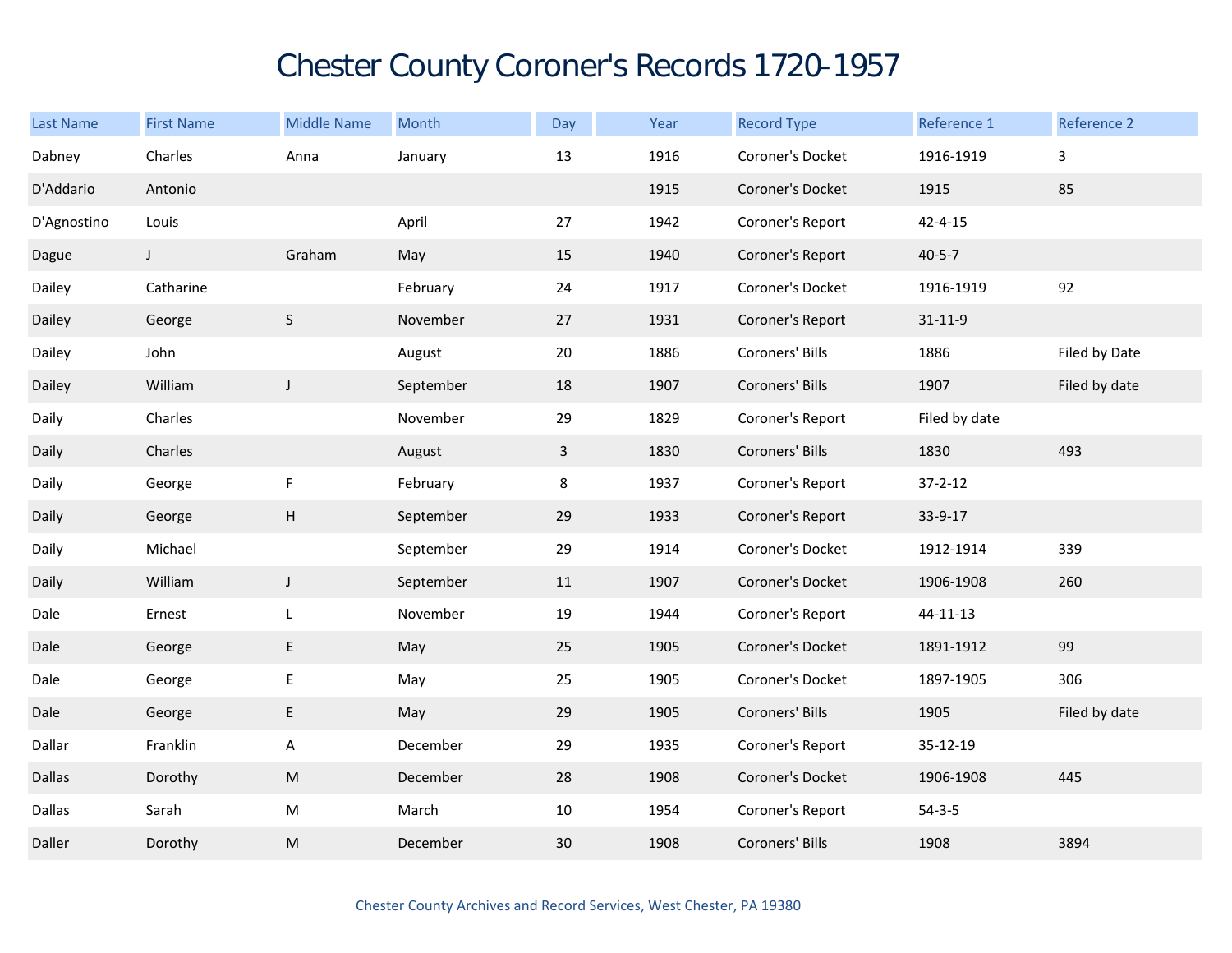| <b>Last Name</b> | <b>First Name</b> | <b>Middle Name</b> | Month     | Day             | Year | <b>Record Type</b> | Reference 1    | Reference 2   |
|------------------|-------------------|--------------------|-----------|-----------------|------|--------------------|----------------|---------------|
| Daller           | Samuel            | $\sf B$            | July      | 19              | 1907 | Coroner's Docket   | 1906-1908      | 234           |
| Daller           | Walter            | $\mathsf O$        | September | 24              | 1942 | Coroner's Report   | 42-9-10        |               |
| Dallett          | Michael           |                    | August    | 28              | 1907 | Coroners' Bills    | 1907           | 2121          |
| Dallett          | michael           |                    | August    | 21              | 1907 | Coroner's Docket   | 1906-1908      | 253           |
| Dalling          | Clarence          | J                  | August    | 12              | 1935 | Coroner's Report   | $35 - 8 - 9$   |               |
| Dalton           | Annie             |                    | March     | 29              | 1952 | Coroner's Report   | $52 - 3 - 21$  |               |
| Daly             | Thomas            |                    | May       | 14              | 1912 | Coroner's Docket   | 1912-1914      | 63            |
| Daly             | Thomas            |                    | May       | 20              | 1912 | Coroners' Bills    | 1912           | Filed by date |
| Damaker          | Adele             |                    | February  | 11              | 1915 | Coroner's Docket   | 1915           | 11            |
| Dampman          | William           |                    | January   | 24              | 1910 | Coroners' Bills    | 1910           | 658           |
| Dampman          | William           | $\mathsf{H}%$      | January   | 8               | 1910 | Coroner's Docket   | 1909-1911      | 130           |
| Dampman          | William           | H                  | January   | 12              | 1910 | Coroners' Bills    | 1910           | 17            |
| Daniels          | George            |                    | September | 12              | 1910 | Coroner's Docket   | 1909-1911      | 221           |
| Daniels          | George            |                    | September | 19              | 1910 | Coroners' Bills    | 1910           | Filed by date |
| Daniels          | Joseph            |                    | January   | $\overline{7}$  | 1947 | Coroner's Report   | $47 - 2 - 2$   |               |
| Daniels          | William           |                    | August    | 23              | 1936 | Coroner's Report   | $36 - 8 - 15$  |               |
| Danils           | Pearl             |                    | December  | 26              | 1930 | Coroner's Report   | $30 - 12 - 11$ |               |
| Dannaker         | John              | Craddock Truits    | July      | 20              | 1891 | Coroner's Report   | 1891-7-1       |               |
| Danson           | Curtis            |                    | July      | 11              | 1917 | Coroner's Docket   | 1916-1920      | 91            |
| Dantonio         | Maria             |                    | February  | 13              | 1918 | Coroner's Docket   | 1916-1919      | 221           |
| Danziger         | Joseph            |                    | August    | 16              | 1938 | Coroner's Report   | 38-8-12        |               |
| Darlington       | Alfred            |                    | November  | $\overline{7}$  | 1933 | Coroner's Report   | $33 - 11 - 13$ |               |
| Darlington       | Elizabeth         |                    | June      | 30 <sup>°</sup> | 1908 | Coroner's Docket   | 1906-1908      | 377           |
| Darlington       | Elizabeth         |                    | July      | $\mathbf{1}$    | 1908 | Coroners' Bills    | 1908           | 2123          |
| Darlington       | Frank             | $\mathsf S$        | October   | 29              | 1952 | Coroner's Report   | 52-10-25       |               |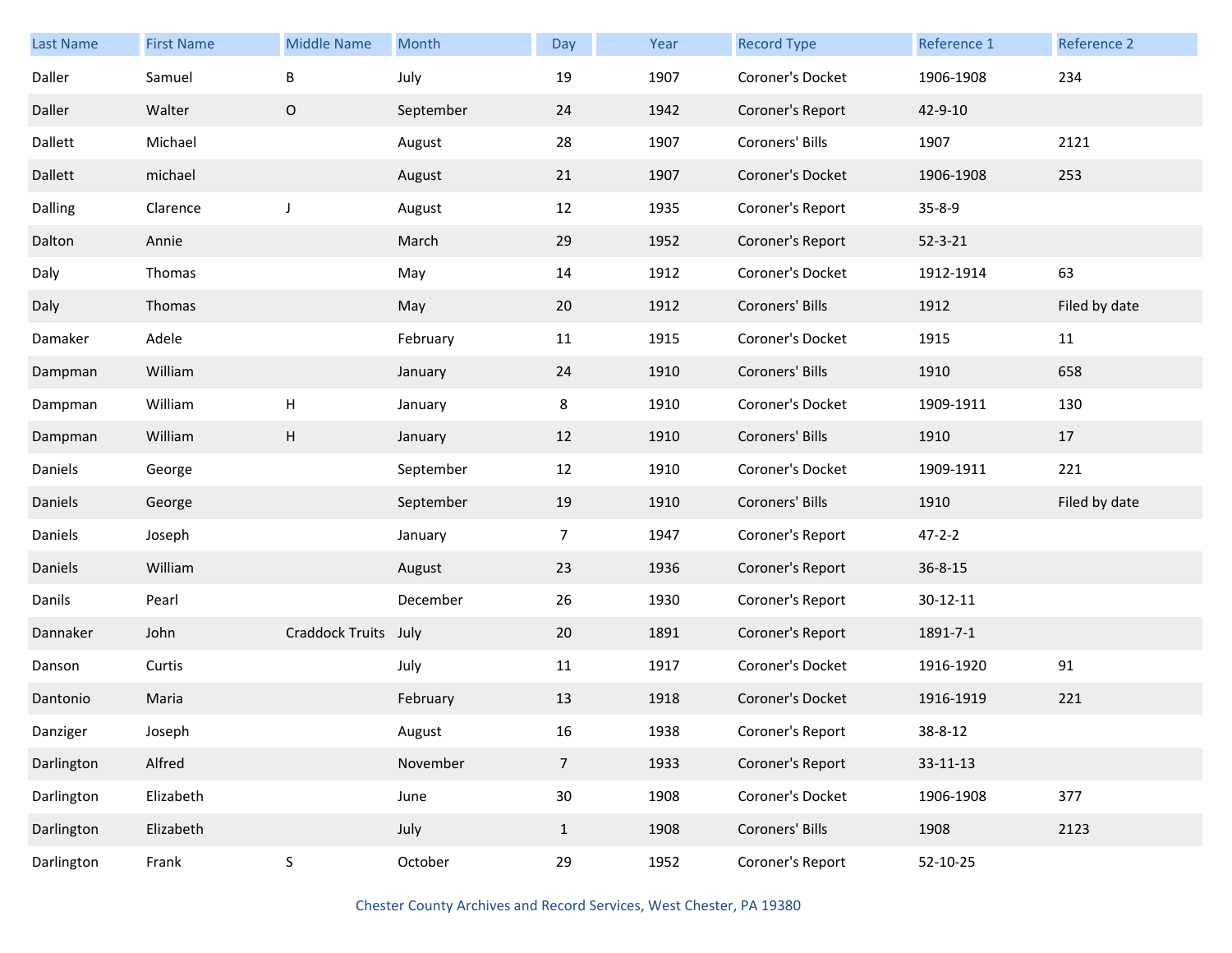| Last Name  | <b>First Name</b> | <b>Middle Name</b> | Month     | Day            | Year | <b>Record Type</b> | Reference 1   | Reference 2         |
|------------|-------------------|--------------------|-----------|----------------|------|--------------------|---------------|---------------------|
| Darlington | Jasper            |                    | November  | 28             | 1904 | Coroner's Docket   | 1897-1905     | 273                 |
| Darlington | Jasper            |                    | November  | 28             | 1904 | Coroner's Docket   | 1891-1912     | 97                  |
| Darlington | Jasper            |                    | December  | 5              | 1904 | Coroners' Bills    | 1904          | Filed by date       |
| Darlington | Jasper            |                    | August    | 19             | 1946 | Coroner's Report   | $46 - 8 - 6$  |                     |
| Darlington | Joel              |                    | October   | 11             | 1938 | Coroner's Report   | 38-10-6       |                     |
| Darlington | Oliver            | P                  | May       | 4              | 1914 | Coroner's Docket   | 1912-1914     | 302                 |
| Darlington | Sarah             | $\mathsf J$        | May       | 24             | 1940 | Coroner's Report   | $40 - 5 - 15$ |                     |
| Darlington | Virginia          |                    | July      | 29             | 1951 | Coroner's Report   | $51 - 7 - 25$ |                     |
| Darlington | Whitmire          |                    | October   | 23             | 1907 | Coroners' Bills    | 1907          | 2877                |
| Darlington | William           |                    | March     | 17             | 1941 | Coroner's Report   | 41-3-19       |                     |
| Darlington | Wilmore           |                    | October   | 16             | 1907 | Coroner's Docket   | 1906-1908     | 281                 |
| Darmiento  | Vitantino         |                    | April     | $\overline{7}$ | 1930 | Coroner's Report   | $30 - 4 - 6$  |                     |
| DaRonche   | Louis             | ${\sf R}$          | December  | 22             | 1947 | Coroner's Report   | $47 - 12 - 7$ |                     |
| Darrach    | Richard           |                    |           |                |      | Coroners' Bills    | 1913          | See Small, Barnabar |
| Daugherty  |                   |                    |           |                |      |                    |               |                     |
|            | Harry             |                    | March     | $\overline{2}$ | 1942 | Coroner's Report   | $42 - 3 - 3$  |                     |
| Davern     | John              | Francis            | September | 29             | 1932 | Coroner's Report   | $32 - 9 - 5$  |                     |
| Davidson   | Carlton           | A                  | October   | 18             | 1948 | Coroner's Report   | 48-10-11      |                     |
| Davidson   | Elizabeth         |                    | February  | 11             | 1907 | Coroner's Docket   | 1906-1908     | 163                 |
| Davidson   | Jesse             |                    | March     | 16             | 1954 | Coroner's Report   | $54 - 3 - 10$ |                     |
| Davies     | Albert            | ٧                  | July      | $\overline{2}$ | 1953 | Coroner's Report   | $53 - 4 - 6$  |                     |
| Davies     | Albert            | V                  | April     | 5              | 1953 | Coroner's Report   | $53 - 4 - 5$  |                     |
| Davies     | Ellis             | H                  | March     | 20             | 1949 | Coroner's Report   | $49 - 3 - 8$  |                     |
| Davis      | Agnes             |                    | October   | 6              | 1937 | Coroner's Report   | $37-10-4$     |                     |
| Davis      | Allen             | $\mathsf C$        | February  | 12             | 1953 | Coroner's Report   | $53 - 2 - 8$  |                     |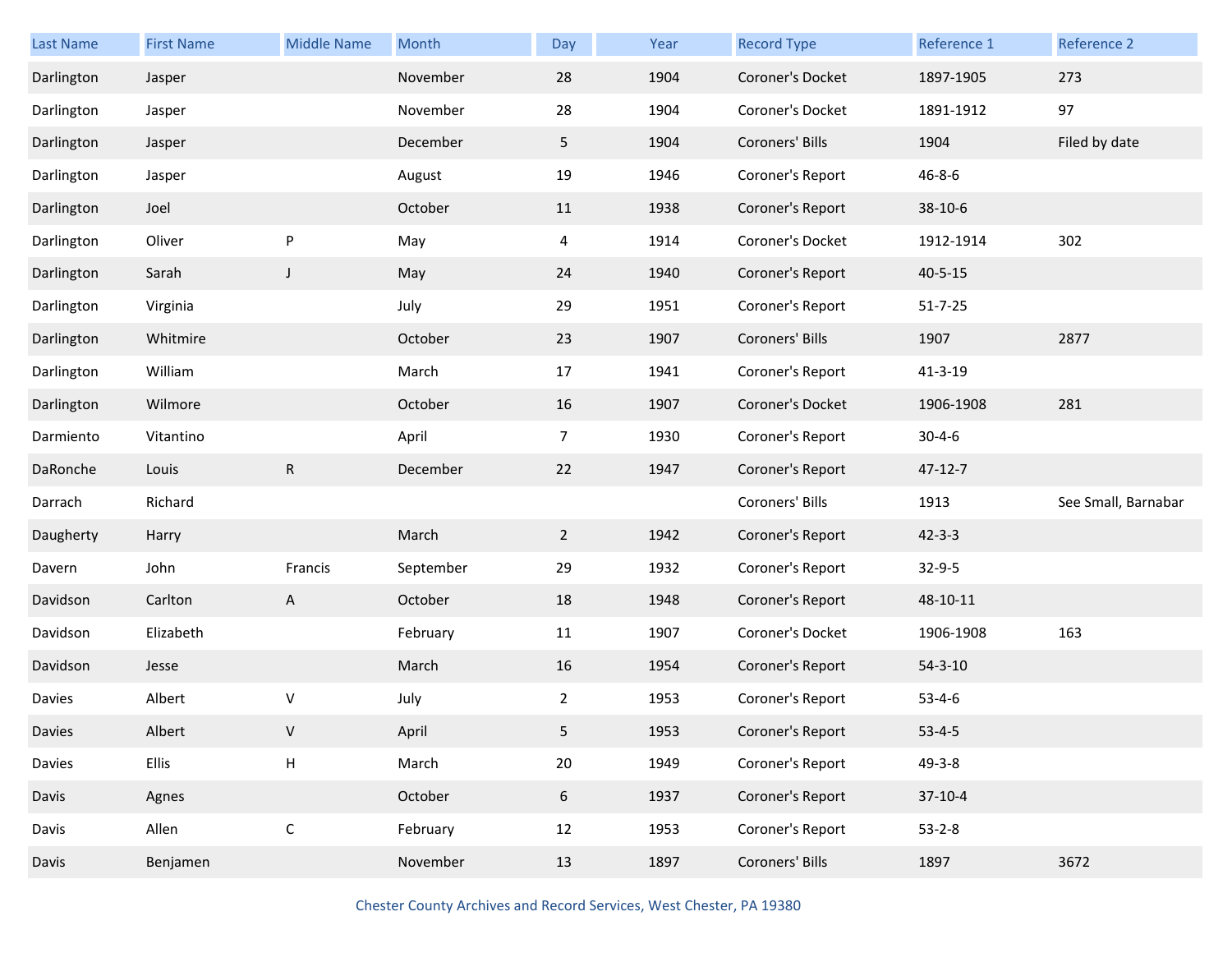| <b>Last Name</b> | <b>First Name</b> | <b>Middle Name</b> | Month     | Day         | Year | <b>Record Type</b>      | Reference 1    | Reference 2   |
|------------------|-------------------|--------------------|-----------|-------------|------|-------------------------|----------------|---------------|
| Davis            | Benjamin          |                    | November  | 19          | 1897 | Coroners' Bills         | 1897           | 3702          |
| Davis            | Benjamin          |                    | November  | 13          | 1897 | Coroner's Docket        | 1891-1912      | 110           |
| Davis            | Benjamin          |                    | November  | 13          | 1897 | Coroner's Docket        | 1897-1905      | 57            |
| Davis            | Brady             | L                  | March     | 17          | 1940 | Coroner's Report        | $40 - 3 - 7$   |               |
| Davis            | Charles           |                    | October   | 11          | 1903 | Coroner's Docket        | 1897-1905      | 57            |
| Davis            | Charles           |                    | September | 17          | 1904 | Coroner's Docket        | 1897-1905      | 274           |
| Davis            | Charles           |                    | September | 17          | 1904 | Coroner's Docket        | 1891-1912      | 104           |
| Davis            | Charles           | M                  | June      | 29          | 1931 | Coroner's Report        | $31 - 6 - 3$   |               |
| Davis            | Charles           | ${\sf R}$          | May       | 13          | 1913 | Coroner's Docket        | 1912-1914      | 189           |
| Davis            | Chas              |                    | September | 14          | 1904 | Coroner's Docket        | 1897-1905      | 57            |
| Davis            | Edward            | Ryan               | April     | 24          | 1947 | Coroner's Report        | $47 - 4 - 3$   |               |
| Davis            | Elijah            |                    | June      | 21          | 1796 | Coroner's Report        | Filed by date  |               |
| Davis            | Elizabeth         |                    | January   | 25          | 1881 | Coroners' Bills         | 1881           | 9             |
| Davis            | Elizabeth         |                    | January   | 26          | 1881 | Coroners' Bills         | 1881           | Filed by Date |
| Davis            | Ellen             |                    | July      | 25          | 1856 | <b>Quarter Sessions</b> | P/96           | Jul. 1856     |
| Davis            | Faith             | Marylin            | November  | 27          | 1955 | Coroner's Report        | $55 - 11 - 17$ |               |
| Davis            | Frank             | Β                  | April     | 27          | 1916 | Coroner's Docket        | 1916-1920      | 26            |
| Davis            | Frank             | J                  | November  | $2^{\circ}$ | 1944 | Coroner's Report        | 44-11-5        |               |
| Davis            | Frank             | W                  | October   | 8           | 1900 | Coroners' Bills         | 1900           | 2710          |
| Davis            | Frank             | W                  | October   | 4           | 1900 | Coroner's Docket        | 1897-1905      | 56            |
| Davis            | Frank             | w                  | October   | 4           | 1900 | Coroner's Docket        | 1891-1912      | 104           |
| Davis            | George            | Maslin             | June      | 10          | 1952 | Coroner's Report        | $52 - 6 - 8$   |               |
| Davis            | George            | $\mathsf O$        | June      | 11          | 1892 | Coroner's Report        | 1892-6-1       |               |
| Davis            | Harry             |                    | February  | 19          | 1954 | Coroner's Report        | $54 - 2 - 15$  |               |
| Davis            | Isaac             |                    | March     | 28          | 1876 | Coroner's Report        | Filed by date  |               |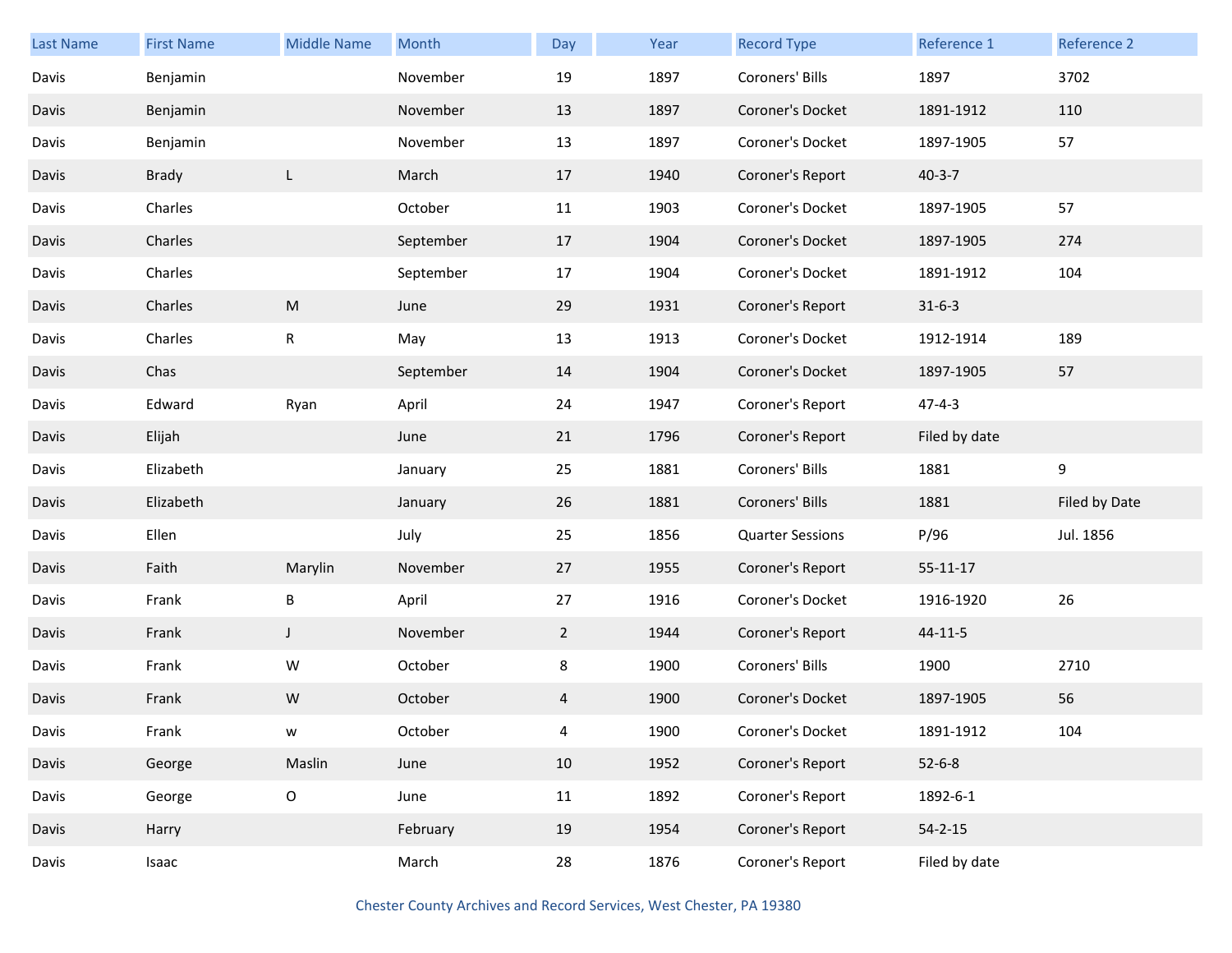| <b>Last Name</b> | <b>First Name</b> | <b>Middle Name</b> | Month     | Day             | Year | <b>Record Type</b>      | Reference 1   | Reference 2   |
|------------------|-------------------|--------------------|-----------|-----------------|------|-------------------------|---------------|---------------|
| Davis            | Isaac             | ${\sf M}$          | February  | 27              | 1904 | Coroner's Docket        | 1891-1912     | 105           |
| Davis            | Isaac             | Morris             | February  | 27              | 1904 | Coroner's Docket        | 1897-1905     | 56            |
| Davis            | Isaac             | Morris             | April     | 18              | 1904 | Coroners' Bills         | 1904          | Filed by date |
| Davis            | Jehu              | Walter             | December  | 8               | 1952 | Coroner's Report        | $52 - 12 - 7$ |               |
| Davis            | Jesse             |                    | May       | 24              | 1860 | Coroners' Bills         | 1860          | 369           |
| Davis            | Jesse             |                    | April     | $\overline{7}$  | 1860 | <b>Quarter Sessions</b> | P/442         | Apr. 1860     |
| Davis            | John              |                    | July      | $7\overline{ }$ | 1832 | Coroner's Report        | Filed by date |               |
| Davis            | John              |                    | July      | 26              | 1942 | Coroner's Report        | $42 - 7 - 12$ |               |
| Davis            | John              | $\mathsf C$        | October   | 14              | 1952 | Coroner's Report        | $52 - 10 - 6$ |               |
| Davis            | Jonathan          |                    | October   | $\overline{2}$  | 1807 | Coroner's Report        | Filed by date |               |
| Davis            | Laura             | $\mathsf J$        | June      | 13              | 1940 | Coroner's Report        | $40 - 6 - 5$  |               |
| Davis            | Leatha            |                    | February  | 23              | 1949 | Coroner's Report        | 49-2-17       |               |
| Davis            | Leon              |                    | September | 28              | 1953 | Coroner's Report        | 53-9-24       |               |
| Davis            | Lola              | May                | June      | 13              | 1935 | Coroner's Report        | $35 - 6 - 2$  |               |
| Davis            | Mary              | E                  |           |                 |      |                         | 1889          |               |
|                  |                   |                    | November  | 22              | 1889 | Coroners' Bills         |               | 2398          |
| Davis            | Mary              | E                  | August    | 14              | 1889 | Coroners' Bills         | 1889          | Filed by Date |
| Davis            | Mary              | E                  | April     | 13              | 1943 | Coroner's Report        | $43 - 4 - 8$  |               |
| Davis            | Mary              | J                  | March     | 27              | 1930 | Coroner's Report        | $30 - 3 - 16$ |               |
| Davis            | Nathaniel         |                    | August    | 8               | 1826 | Coroners' Bills         | 1826          | 443           |
| Davis            | Peter             |                    | June      | $\mathbf{1}$    | 1799 | Coroner's Report        | Filed by date |               |
| Davis            | Roy               | Kenneth            | July      | 18              | 1951 | Coroner's Report        | $51 - 7 - 2$  |               |
| Davis            | Samuel            | $\mathsf C$        | January   | 26              | 1934 | Coroner's Report        | $34 - 1 - 6$  |               |
| Davis            | Samuel            | Vernon             | December  | 30 <sup>°</sup> | 1910 | Coroners' Bills         | 1910          | 3537          |
| Davis            | Samuel            | Vernon             | December  | 23              | 1910 | Coroner's Docket        | 1909-1911     | 266           |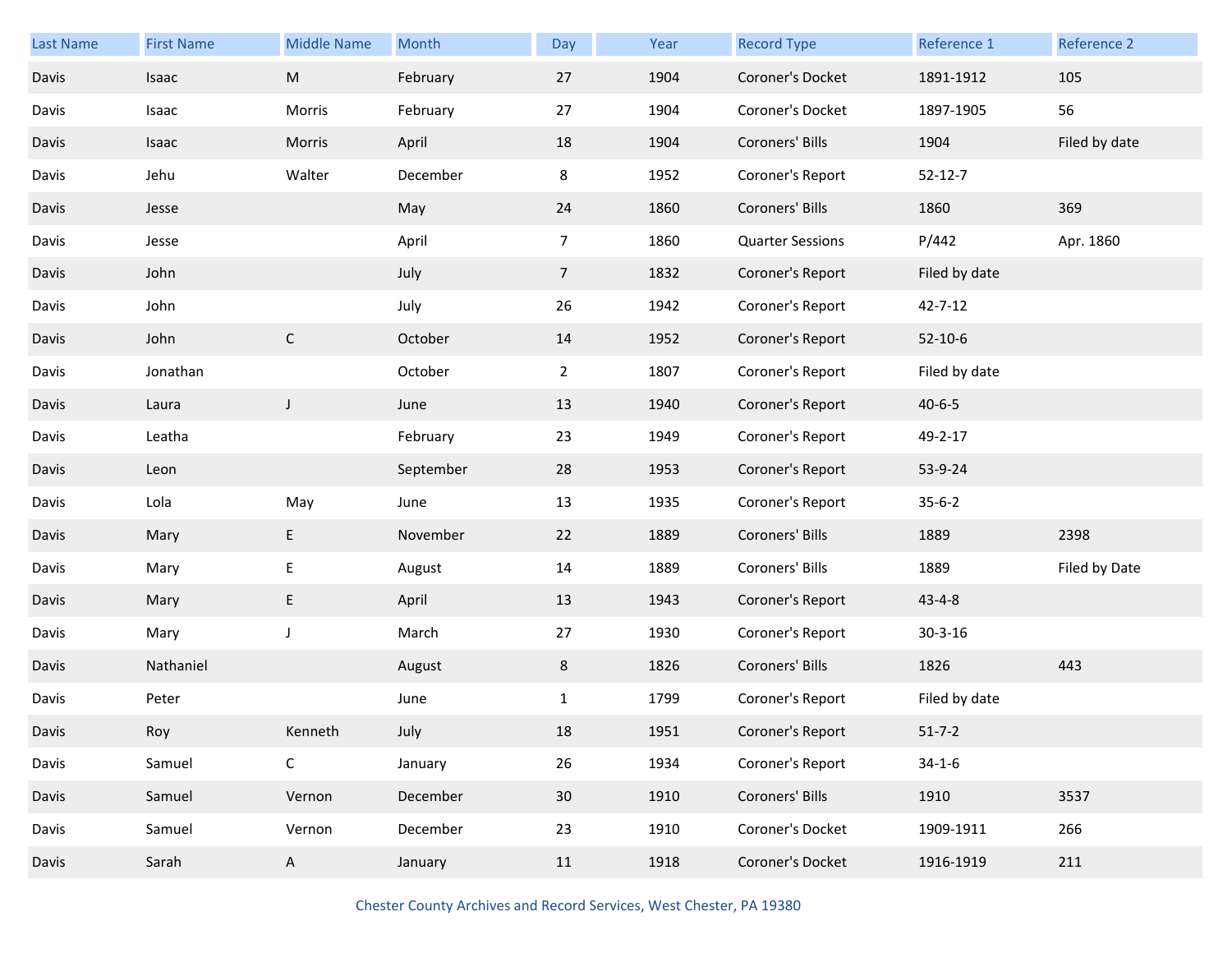| <b>Last Name</b> | <b>First Name</b> | <b>Middle Name</b> | Month     | Day                     | Year | <b>Record Type</b> | Reference 1   | Reference 2 |
|------------------|-------------------|--------------------|-----------|-------------------------|------|--------------------|---------------|-------------|
| Davis            | Sharon            | Joyce              | October   | 23                      | 1950 | Coroner's Report   | 50-10-20      |             |
| Davis            | Thomas            |                    | December  | 30                      | 1910 | Coroner's Docket   | 1909-1911     | 269         |
| Davis            | Thomas            |                    | January   | 4                       | 1911 | Coroners' Bills    | 1911          | 3576        |
| Davis            | Thomas            |                    | January   | $\mathbf{1}$            | 1911 | Coroners' Bills    | 1911          | 3551        |
| Davis            | Thomas            | F                  | April     | 29                      | 1936 | Coroner's Report   | $36 - 4 - 7$  |             |
| Davis            | Thomas            | L                  | September | 18                      | 1950 | Coroner's Report   | $50 - 9 - 10$ |             |
| Davis            | William           |                    | October   | 31                      | 1947 | Coroner's Report   | 47-10-14      |             |
| Davis            | William           |                    | May       | 21                      | 1955 | Coroner's Report   | $55 - 5 - 16$ |             |
| Davis            | William           | E                  | February  | 5                       | 1904 | Coroner's Docket   | 1891-1912     | 103         |
| Davis            | William           | E                  | February  | 5                       | 1904 | Coroner's Docket   | 1897-1905     | 56          |
| Davis            | William           | P                  | May       | $\mathbf{1}$            | 1943 | Coroner's Report   | $43 - 5 - 1$  |             |
| Davis            | William           | T                  | September | $\mathbf{1}$            | 1952 | Coroner's Report   | $52 - 9 - 4$  |             |
| Davis            | William           | ${\sf W}$          | March     | 10                      | 1933 | Coroner's Report   | $33 - 3 - 4$  |             |
| Davis            | William           | Wilson             | January   | 23                      | 1933 | Coroner's Report   | $33 - 1 - 20$ |             |
| Davish           | Charles           |                    | October   | 11                      | 1903 | Coroner's Docket   | 1891-1912     | 111         |
| Davison          | James             |                    | February  | 23                      | 1935 | Coroner's Report   | $35 - 2 - 10$ |             |
| Dawalt           | Ann               |                    | January   | 21                      | 1876 | Coroner's Report   | Filed by date |             |
| Dawson           | E                 | Frances            | August    | 29                      | 1953 | Coroner's Report   | 53-8-14       |             |
| Dawson           | Edgar             |                    | September | $\overline{7}$          | 1902 | Coroner's Docket   | 1891-1912     | 180         |
| Dawson           | Edgar             |                    | September | $\overline{7}$          | 1902 | Coroner's Docket   | 1897-1905     | 55          |
| Dawson           | Edith             | May                | October   | $17\,$                  | 1949 | Coroner's Report   | 49-10-13      |             |
| Dawson           | Edward            | $\mathsf J$        | March     | $\overline{\mathbf{3}}$ | 1947 | Coroner's Report   | 47-3-25       |             |
| Dawson           | Jane              | Irene              | January   | 6                       | 1939 | Coroner's Report   | $39-1-5$      |             |
| Dawson           | Janet             |                    | March     | 6                       | 1942 | Coroner's Report   | $42 - 3 - 6$  |             |
| Dawson           | Nanny             |                    | October   | 23                      | 1933 | Coroner's Report   | $33-10-7$     |             |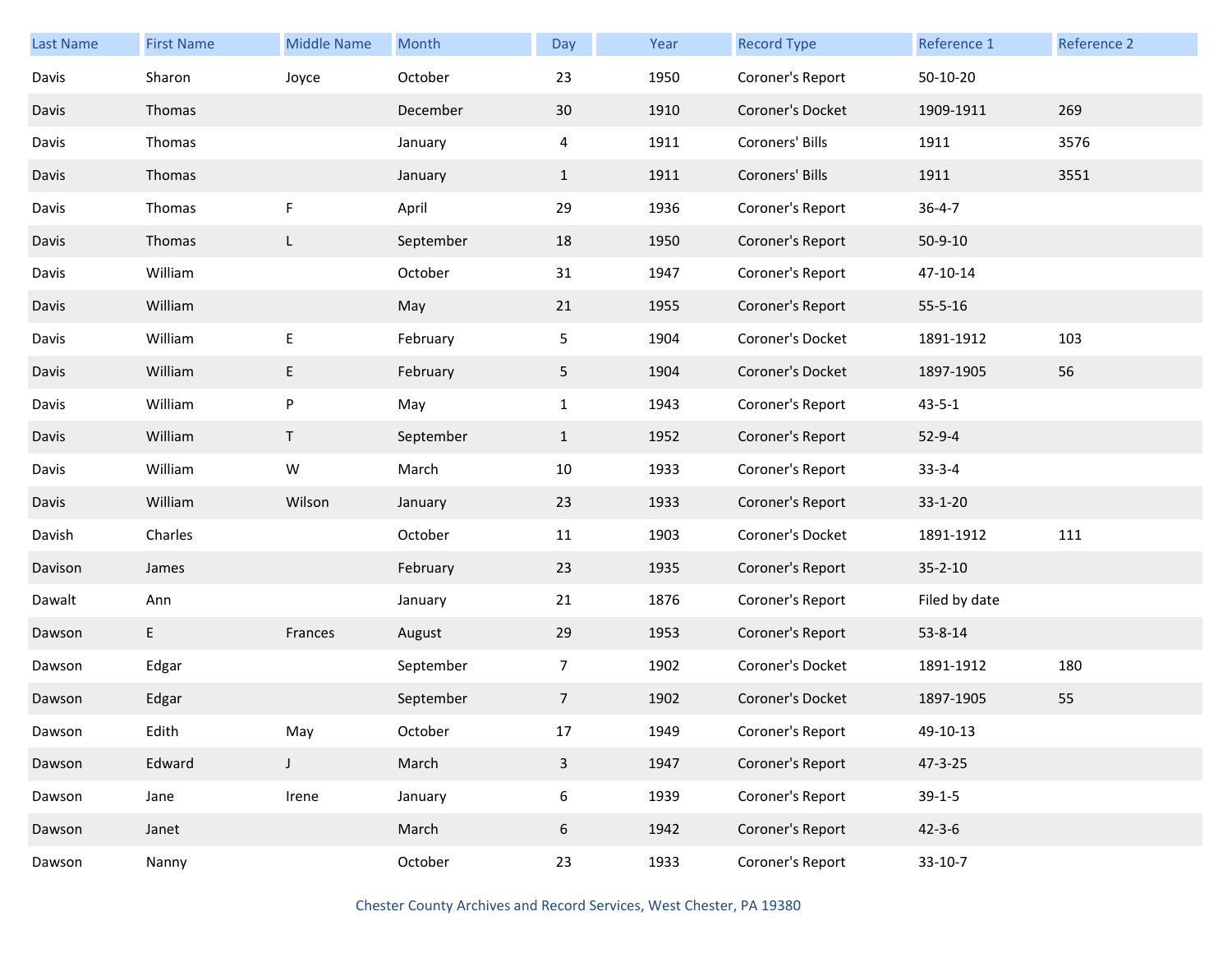| <b>Last Name</b> | <b>First Name</b> | <b>Middle Name</b> | Month     | Day            | Year | <b>Record Type</b>      | Reference 1    | Reference 2   |
|------------------|-------------------|--------------------|-----------|----------------|------|-------------------------|----------------|---------------|
| Dawson           | Ralph             |                    | November  | 9              | 1946 | Coroner's Report        | $46 - 11 - 7$  |               |
| Dawson           | Thomas            | F                  | September | $\overline{2}$ | 1946 | Coroner's Report        | $46 - 9 - 3$   |               |
| Day              | Kathleen          |                    | March     | 18             | 1937 | Coroner's Report        | $37 - 3 - 14$  |               |
| Day              | Mary              | Susanne            | October   | 25             | 1951 | Coroner's Report        | $51 - 10 - 13$ |               |
| Dayton           | Joseph            | $\sf H$            | December  | 28             | 1953 | Coroner's Report        | $53 - 12 - 11$ |               |
| de Boer          | Henry             |                    | August    | 27             | 1946 | Coroner's Report        | 46-8-9         |               |
| De Eoggidio      | Emidio            |                    | September | 16             | 1942 | Coroner's Report        | $42 - 9 - 8$   |               |
| De Felicia       | Alexando          |                    | August    | 26             | 1908 | Coroners' Bills         | 1908           | Filed by date |
| De Sohnes        | Sidney            |                    | May       | $\mathbf{1}$   | 1903 | Coroner's Docket        | 1897-1905      | 60            |
| De Sohnes        | Sidney            |                    | May       | $\mathbf{1}$   | 1903 | Coroner's Docket        | 1891-1912      | 112           |
| Deacon           | Anna              |                    | August    | 20             | 1854 | <b>Quarter Sessions</b> | O/471          | Jul. 1854     |
| Deal             | Thomas            | Henry              | October   | 4              | 1887 | Coroners' Bills         | 1887           | 2087          |
| Dean             | Benjamin          | F                  | July      | $\overline{2}$ | 1950 | Coroner's Report        | $50 - 7 - 2$   |               |
| Dean             | Mary              | Jane               | March     | 16             | 1906 | Coroner's Docket        | 1906-1908      | 27            |
| Deane            | William           | Edward             | May       | 18             | 1942 | Coroner's Report        | $42 - 5 - 13$  |               |
| Deaver           | Earl              | A                  | March     | 10             | 1945 | Coroner's Report        | $45 - 3 - 9$   |               |
| DeBeach          | Stephen           | $\sf B$            | December  | $\mathbf{1}$   | 1945 | Coroner's Report        | $45 - 12 - 1$  |               |
| DeBoard          | Cling             | R                  | March     | 27             | 1950 | Coroner's Report        | $50 - 3 - 15$  |               |
| DeBonis          | Albert            | F                  | October   | 16             | 1950 | Coroner's Report        | $50-10-17$     |               |
| Deboy            | Martin            |                    | April     | 10             | 1911 | Coroners' Bills         | 1911           | 814           |
| Deboy            | Martin            |                    | April     | 6              | 1911 | Coroner's Docket        | 1909-1911      | 309           |
| DeCarlo          | Vincenzo          |                    | April     | 11             | 1953 | Coroner's Report        | $53 - 4 - 11$  |               |
| DeCesco          | Luigi             |                    | March     | 20             | 1904 | Coroner's Docket        | 1897-1905      | 66            |
| DeCicco          | Rosario           |                    | December  | 22             | 1887 | Coroners' Bills         | 1887           | 2975          |
| Deck             | Kenneth           |                    | June      | 8              | 1935 | Coroner's Report        | $35 - 6 - 4$   |               |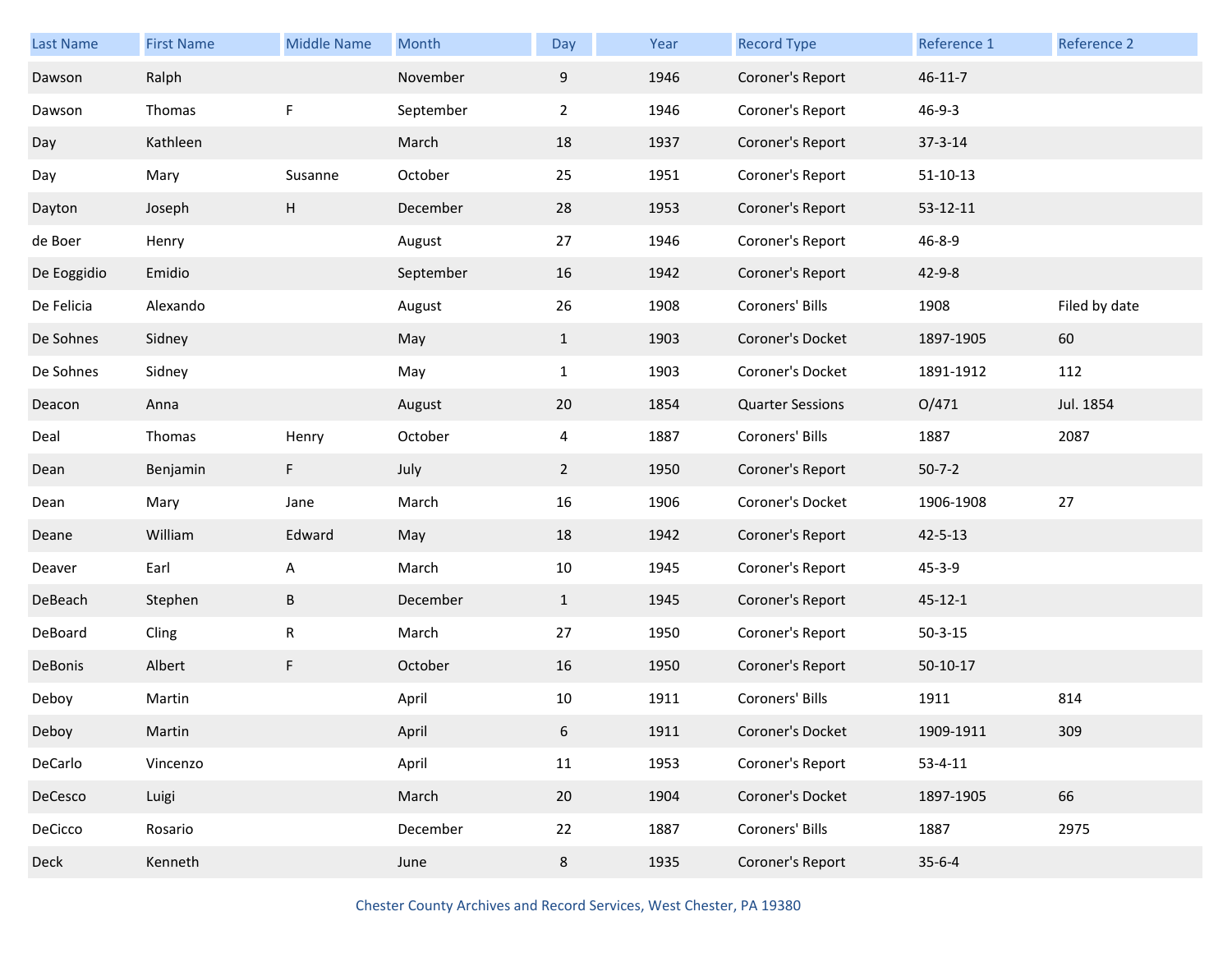| <b>Last Name</b> | <b>First Name</b> | <b>Middle Name</b> | Month     | Day            | Year | <b>Record Type</b>      | Reference 1    | Reference 2   |
|------------------|-------------------|--------------------|-----------|----------------|------|-------------------------|----------------|---------------|
| Dedier           | George            |                    | July      | 23             | 1858 | <b>Quarter Sessions</b> | P/297          | Aug. 1858     |
| Dedricks         | Harry             |                    | November  | 29             | 1897 | Coroners' Bills         | 1897           | 3748          |
| Deegan           | Mary              | ${\sf M}$          | January   | 6              | 1944 | Coroner's Report        | $44 - 1 - 7$   |               |
| Deer             | Frank             | P                  | December  | 14             | 1950 | Coroner's Report        | $50-12-10$     |               |
| Deer             | Harry             |                    | October   | $\overline{2}$ | 1903 | Coroner's Docket        | 1891-1912      | 105           |
| Deery            | Alma              | May                | August    | 8              | 1949 | Coroner's Report        | 49-7-29        |               |
| Deery            | Bertha            |                    | January   | 15             | 1954 | Coroner's Report        | $54-1-9$       |               |
| Deery            | Henrietta         |                    | June      | 14             | 1892 | Coroner's Report        | 1892-6-5       |               |
| DeFalicia        | Pasquale          |                    | August    | 26             | 1908 | Coroners' Bills         | 1908           | Filed by date |
| DeFelicia        | Alessandro        |                    | August    | 22             | 1908 | Coroner's Docket        | 1906-1908      | 399           |
| DeFelicia        | Pasquale          |                    | August    | 22             | 1908 | Coroner's Docket        | 1906-1908      | 400           |
| Deflappaes       | Michael           |                    | September | 21             | 1897 | Coroners' Bills         | 1897           | 2939          |
| Deflappaes       | Michael           |                    | September | 18             | 1897 | Coroner's Docket        | 1891-1912      | 109           |
| DeFrain          | William           |                    | August    | 21             | 1913 | Coroner's Docket        | 1912-1914      | 223           |
| DeGrouchy        | William           | J                  | November  | 23             | 1942 | Coroner's Report        | 42-11-18       |               |
| DeHaven          | Charles           |                    | June      | 22             | 1887 | Coroners' Bills         | 1887           | 1592          |
| Dehaven          | Edwina            |                    | February  | 4              | 1948 | Coroner's Report        | 48-2-7         |               |
| DeHaven          | Jane              |                    | August    | 16             | 1909 | Coroners' Bills         | 1909           | Filed by date |
| DeHaven          | Jane              |                    | August    | $\overline{2}$ | 1909 | Coroner's Docket        | 1909-1911      | 75            |
| DeHaven          | William           | Н                  | December  | 16             | 1949 | Coroner's Report        | 49-12-5        |               |
| DeHaven          | Zay               | Κ                  | January   | 26             | 1951 | Coroner's Report        | $51 - 1 - 20$  |               |
| Deichler         | Robert            |                    | March     | $\mathbf{1}$   | 1943 | Coroner's Report        | $43 - 3 - 1$   |               |
| Deiffer          | Jon               |                    | February  |                | 1775 | Coroners' Bills         | 1775           | Filed by Date |
| Deininger        | Samuel            | ${\sf W}$          | August    | 15             | 1955 | Coroner's Report        | $55 - 8 - 10$  |               |
| Deisher          | Fondella          | P                  | November  | 15             | 1935 | Coroner's Report        | $35 - 11 - 11$ |               |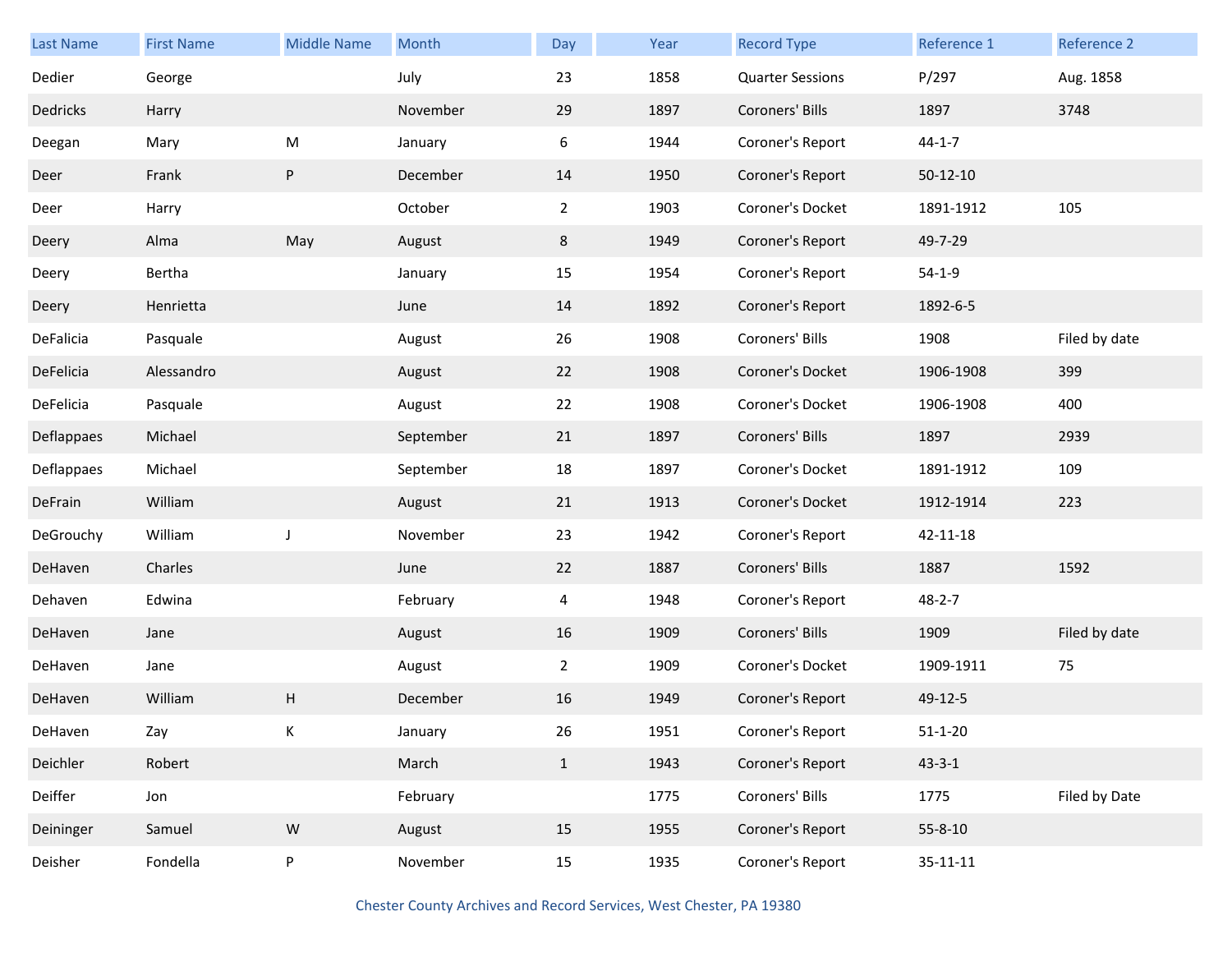| Last Name  | <b>First Name</b> | <b>Middle Name</b> | Month     | Day             | Year | <b>Record Type</b> | Reference 1   | Reference 2   |
|------------|-------------------|--------------------|-----------|-----------------|------|--------------------|---------------|---------------|
| Deitch     | Robert            | $\mathsf C$        | July      | 21              | 1948 | Coroner's Report   | $48 - 7 - 7$  |               |
| Delaney    | Leo               |                    | July      | 16              | 1937 | Coroner's Report   | $37 - 7 - 9$  |               |
| Delappaes  | Michael           |                    | September | 18              | 1897 | Coroner's Docket   | 1897-1905     | 58            |
| Delbert    | William           | H                  | November  | 13              | 1893 | Coroner's Report   | 1893-11-6     |               |
| Delmore    | James             |                    | December  | $\mathbf{3}$    | 1877 | Coroner's Report   | Filed by date |               |
| Deloplaine | George            | F                  | May       | 23              | 1941 | Coroner's Report   | $41 - 5 - 18$ |               |
| Delory     | Charles           | P                  | February  | 11              | 1906 | Coroner's Docket   | 1906-1908     | 15            |
| Delp       | Sarah             | Elizabeth          | October   | 19              | 1955 | Coroner's Report   | 55-10-9       |               |
| Delpaggio  | Alfonso           |                    | September | 5               | 1907 | Coroner's Docket   | 1906-1908     | 256           |
| Delpaggio  | Alfonzo           |                    | September | 11              | 1907 | Coroners' Bills    | 1907          | Filed by date |
| Delpagio   | Alfonso           |                    | July      | 10              | 1911 | Coroners' Bills    | 1911          | 1745          |
| Delpagio   | Alfonzo           |                    | July      | 5               | 1911 | Coroner's Docket   | 1909-1911     | 348           |
| Delpazu    | Alphonso          |                    | July      | 12              | 1911 | Coroners' Bills    | 1911          | Filed by date |
| DeLucca    | Dominica          |                    | March     | 17              | 1905 | Coroner's Docket   | 1897-1905     | 273           |
| DeLucca    | Domnic            |                    | March     | 20              | 1905 | Coroners' Bills    | 1905          | Filed by date |
| DeLucca    | Mary              |                    | March     | 20              | 1905 | Coroners' Bills    | 1905          | Filed by date |
| DeLucca    | Mary              |                    | March     | 19              | 1905 | Coroner's Docket   | 1897-1905     | 275           |
| DeLucca    | Nicholas          |                    | September | 22              | 1937 | Coroner's Report   | 37-9-12       |               |
| Demarzo    | John              |                    | May       | $7\overline{ }$ | 1943 | Coroner's Report   | $43 - 5 - 3$  |               |
| Dembrocki  | Stanislaus        |                    | October   | 22              | 1946 | Coroner's Report   | 46-10-21      |               |
| Demesak    | John              |                    | June      | 24              | 1897 | Coroner's Docket   | 1897-1905     | 58            |
| Demeter    | Elizebeth         |                    | January   | 8               | 1954 | Coroner's Report   | $54-1-3$      |               |
| Demeter    | Leslie            | $\mathsf J$        | October   | $7\overline{ }$ | 1946 | Coroner's Report   | 46-10-9       |               |
| Demeter    | Michael           |                    | February  | $\overline{4}$  | 1949 | Coroner's Report   | 49-2-9        |               |
| Dempko     | Joseph            |                    | March     | 28              | 1919 | Coroner's Docket   | 1916-1920     | 155           |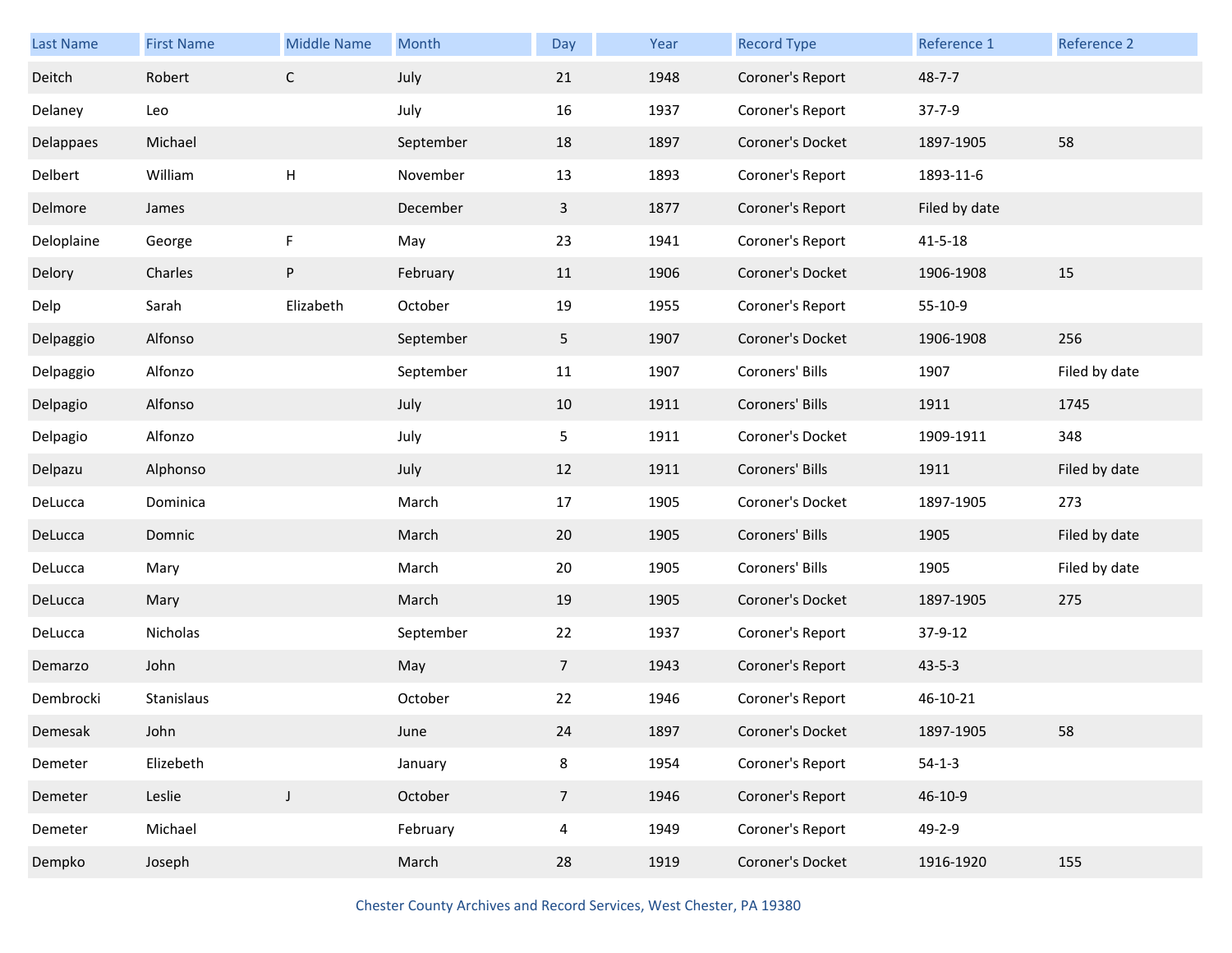| <b>Last Name</b> | <b>First Name</b> | <b>Middle Name</b> | Month    | Day            | Year | <b>Record Type</b> | Reference 1   | Reference 2   |
|------------------|-------------------|--------------------|----------|----------------|------|--------------------|---------------|---------------|
| dempsy           | Dennis            |                    | February | 10             | 1825 | Coroners' Bills    | 1825          | 80            |
| Demuski          | Gusagno           |                    | June     | 14             | 1905 | Coroner's Docket   | 1897-1905     | 322           |
| Denby            | Levi              |                    | February | 24             | 1899 | Coroner's Docket   | 1897-1905     | 59            |
| Denby            | Levi              |                    | February | 24             | 1899 | Coroner's Docket   | 1891-1912     | 107           |
| Denithorne       | Charles           | William            | August   | 15             | 1947 | Coroner's Report   | $47 - 8 - 7$  |               |
| Denithorne       | Ida               |                    |          |                | 1941 | Coroner's Report   | $41 - 8 - 9$  |               |
| Denithorne       | John              |                    | June     | 17             | 1877 | Coroner's Report   | Filed by date |               |
| Denney           | Howard            | W                  | December | 10             | 1942 | Coroner's Report   | $42 - 12 - 3$ |               |
| Denney           | Willis            | L                  | April    | 10             | 1906 | Coroner's Docket   | 1906-1908     | 39            |
| Dennis           | Eleanor           |                    | March    | 20             | 1941 | Coroner's Report   | $41 - 3 - 22$ |               |
| Dennis           | John              |                    | February | 24             | 1893 | Coroner's Report   | 1893-2-4      |               |
| Dennis           | John              |                    | February | 27             | 1893 | Coroners' Bills    | 1893          | Filed by Date |
| Dennis           | William           | Danisi             | April    | 6              | 1954 | Coroner's Report   | $54 - 4 - 6$  |               |
| Dent             | Cleveland         |                    | October  | 27             | 1949 | Coroner's Report   | 49-10-20      |               |
| Denton           | Joseph            |                    | February | 10             | 1831 | Coroner's Report   | Filed by date |               |
| Denton           | Joseph            | S                  | June     | 21             | 1911 | Coroner's Docket   | 1909-1911     | 342           |
| Denton           | Joseph            | $\mathsf S$        | June     | 25             | 1911 | Coroners' Bills    | 1911          | 1679          |
| Deolin           | Enos              | $\mathsf{L}$       | October  | 21             | 1905 | Coroners' Bills    | 1905          | Filed by date |
| Deolin           | Enos              | T                  | October  | 12             | 1905 | Coroner's Docket   | 1897-1905     | 324           |
| Deolin           | Enos              | J                  | October  | 12             | 1905 | Coroner's Docket   | 1891-1912     | 97            |
| DeParquale       | Rusolino          |                    | July     | 10             | 1911 | Coroners' Bills    | 1911          | Filed by date |
| DePasqule        | Rusolino          |                    | July     | 5 <sub>1</sub> | 1911 | Coroner's Docket   | 1909-1911     | 349           |
| Depietra         | Michele           | Seil               | May      | 14             | 1905 | Coroner's Docket   | 1891-1912     | 98            |
| Depietra         | Michello          | Seil               | May      | 14             | 1905 | Coroner's Docket   | 1897-1905     | 305           |
| Depietru         | Michello          | Seil               | May      | 15             | 1905 | Coroners' Bills    | 1905          | Filed by date |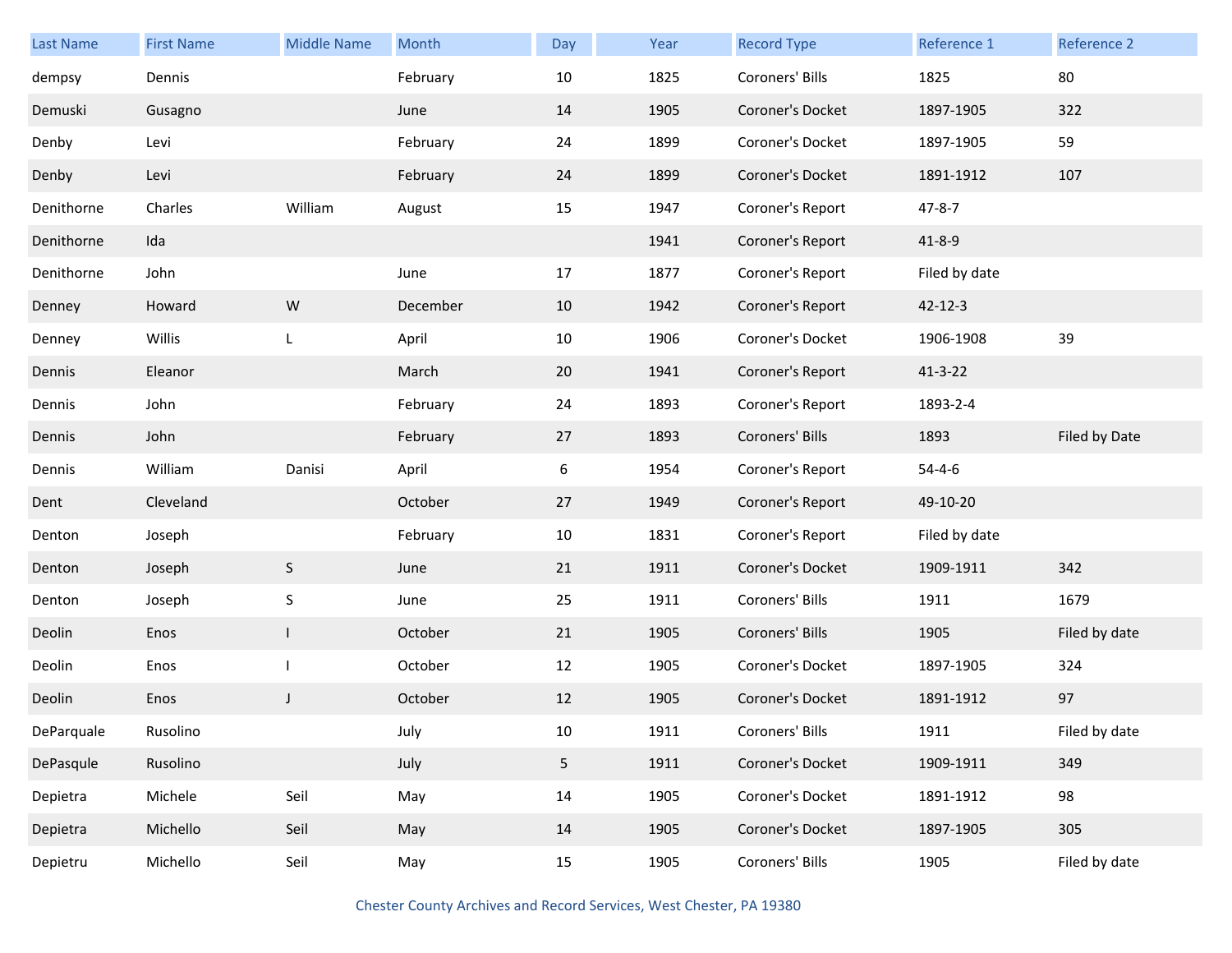| <b>Last Name</b> | <b>First Name</b> | <b>Middle Name</b> | Month     | Day            | Year | <b>Record Type</b> | Reference 1    | Reference 2   |
|------------------|-------------------|--------------------|-----------|----------------|------|--------------------|----------------|---------------|
| Depippo          | Pasquale          |                    | July      | 18             | 1954 | Coroner's Report   | $54 - 7 - 12$  |               |
| Derby            | Elizabeth         | L                  | June      | $\overline{7}$ | 1946 | Coroner's Report   | $46 - 6 - 6$   |               |
| Derge            | Frederick         | K                  | October   | $\mathbf{3}$   | 1949 | Coroner's Report   | 49-10-1        |               |
| Derham           | John              |                    | November  | 25             | 1808 | Coroner's Report   | Filed by date  |               |
| Derickinson      | Walter            | ${\sf W}$          | March     | 14             | 1901 | Coroners' Bills    | 1901           | Filed by Date |
| Derickinson      | Walter            | W                  | March     | $\mathbf{1}$   | 1901 | Coroner's Docket   | 1897-1905      | 59            |
| Derickson        | Walter            |                    | March     | $\mathbf{1}$   | 1901 | Coroner's Docket   | 1891-1912      | 110           |
| Dermangeldo      | Breameno          |                    | August    | 26             | 1908 | Coroners' Bills    | 1908           | Filed by date |
| Dermendegildo    | Bneamano          |                    | August    | 22             | 1908 | Coroner's Docket   | 1906-1908      | 401           |
| Dernaka          | Paul              |                    | March     | 25             | 1916 | Coroner's Docket   | 1916-1920      | 18            |
| Derr             | Harry             | ${\sf M}$          | October   | $\overline{2}$ | 1903 | Coroner's Docket   | 1897-1905      | 60            |
| Derr             | Samuel            |                    | September | 27             | 1911 | Coroner's Docket   | 1909-1911      | 385           |
| Derrickson       | Eugene            | $\mathsf C$        | May       | $\overline{4}$ | 1946 | Coroner's Report   | $46 - 5 - 7$   |               |
| Derry            | Alfred            |                    | March     | 5              | 1931 | Coroner's Report   | $31 - 3 - 3$   |               |
| Derry            | Flora             |                    | December  | 19             | 1798 | Coroner's Report   | Filed by date  |               |
| Derstine         | Harvey            | S                  | October   | 30             | 1954 | Coroner's Report   | 54-7-23        |               |
| Deshner          | Dora              |                    | May       | 30             | 1953 | Coroner's Report   | $53 - 5 - 25$  |               |
| Desmond          | Cornelius         |                    | January   | 15             | 1912 | Coroners' Bills    | 1912           | Filed by date |
| Desmond          | Cornelius         |                    | January   | $\overline{2}$ | 1912 | Coroner's Docket   | 1912-1914      | $\mathbf{1}$  |
| Dessauer         | Ernest            |                    | October   | 22             | 1936 | Coroner's Report   | 36-10-21       |               |
| Destepno         | Marco             |                    | May       | 10             | 1906 | Coroner's Docket   | 1906-1908      | 55            |
| Destepno         | Mareo             |                    | May       | 15             | 1906 | Coroners' Bills    | 1906           | Filed by date |
| DeTrain          | William           |                    | September | 8              | 1913 | Coroners' Bills    | 1913           | 2381          |
| Detraz           | Edna              | Jane               | January   | 20             | 1940 | Coroner's Report   | $40 - 1 - 10$  |               |
| Detterline       | Benjamin          |                    | November  | 19             | 1953 | Coroner's Report   | $53 - 11 - 12$ |               |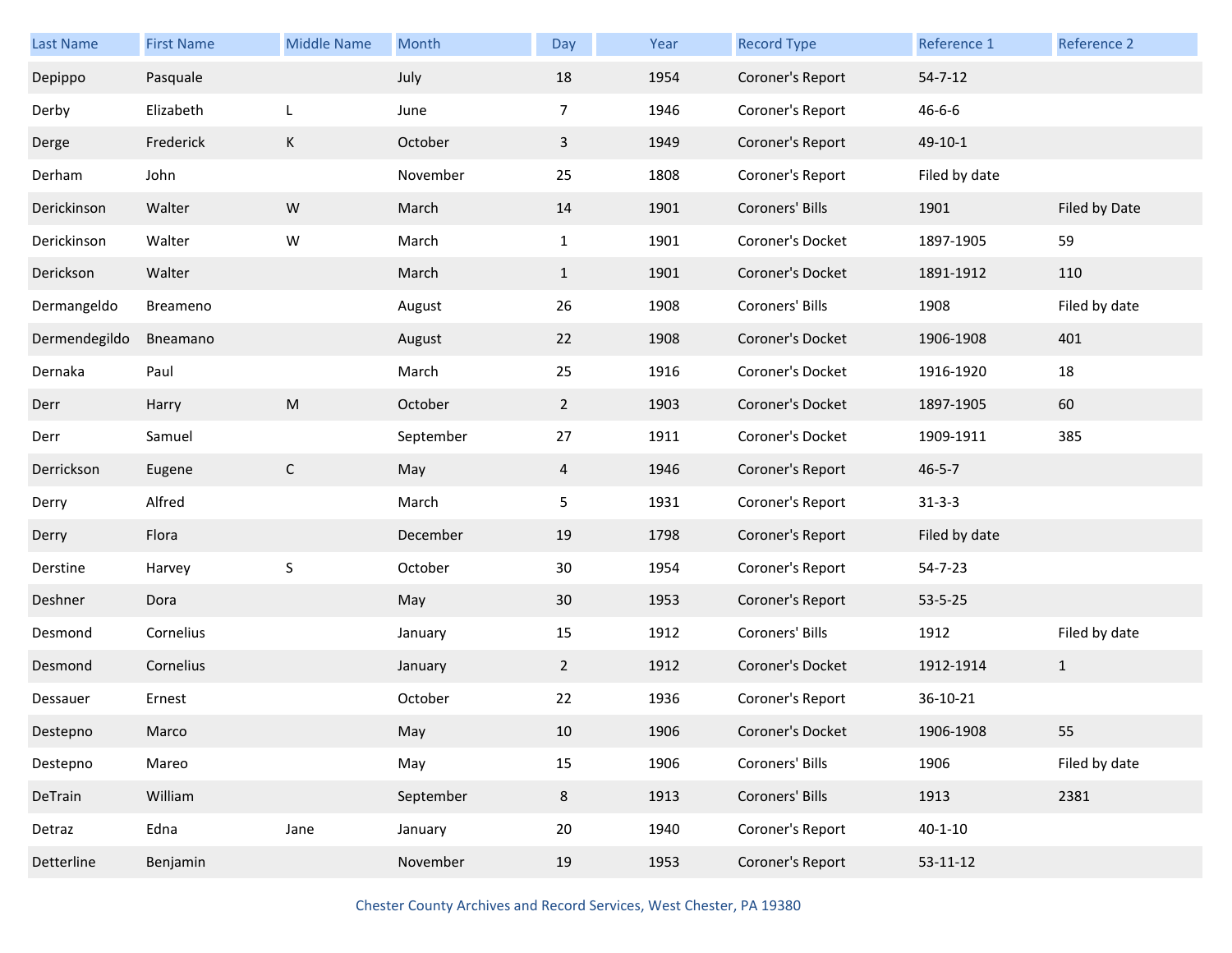| Last Name  | <b>First Name</b> | <b>Middle Name</b> | Month     | Day            | Year | <b>Record Type</b> | Reference 1   | Reference 2   |
|------------|-------------------|--------------------|-----------|----------------|------|--------------------|---------------|---------------|
| Detterline | Louisa            |                    | February  | 25             | 1944 | Coroner's Report   | 44-2-14       |               |
| Detwiler   | Charles           |                    | May       | 28             | 1901 | Coroner's Docket   | 1891-1912     | 107           |
| Detwiler   | Charles           | J                  | May       | 28             | 1901 | Coroner's Docket   | 1897-1905     | 61            |
| Detwiler   | Daniel            | F                  | August    | 8              | 1892 | Coroner's Report   | 1892-8-2      |               |
| Detwiler   | H                 | К                  | January   | 6              | 1936 | Coroner's Report   | $36 - 1 - 2$  |               |
| Detwiler   | Howard            | $\mathbf{I}$       | January   | 22             | 1955 | Coroner's Report   | $55 - 1 - 10$ |               |
| Detwiler   | John              | F                  | February  | 25             | 1931 | Coroner's Report   | $31 - 2 - 9$  |               |
| Detwiler   | Walter            |                    | November  | $\mathbf{3}$   | 1902 | Coroner's Docket   | 1897-1905     | 61            |
| Detwiler   | Walter            |                    | November  | $\mathbf{3}$   | 1902 | Coroner's Docket   | 1891-1912     | 106           |
| Devault    | John              | B                  | March     | $\overline{7}$ | 1952 | Coroner's Report   | $52 - 3 - 7$  |               |
| DeVault    | John              | Russell            | September | 23             | 1954 | Coroner's Report   | 54-9-7        |               |
| Develin    | Marie             |                    | June      | 24             | 1896 | Coroners' Bills    | 1896          | 2285          |
| Devenney   | Albert            | ${\sf M}$          | June      | 30             | 1914 | Coroner's Docket   | 1912-1914     | 313           |
| Devenshire | William           | $\mathsf O$        | February  | $\mathbf{1}$   | 1950 | Coroner's Report   | $50 - 2 - 1$  |               |
| Deviatak   | Oleon             |                    | April     | 18             | 1947 | Coroner's Report   | $47 - 4 - 7$  |               |
| Deviller   | Joseph            | J                  | January   | 15             | 1951 | Coroner's Report   | $51 - 1 - 14$ |               |
| Devine     | Ellen             |                    | February  | 6              | 1896 | Coroner's Report   | 1896-2-1      |               |
| Devine     | John              |                    | July      | 18             | 1910 | Coroners' Bills    | 1910          | 1839          |
| Devine     | John              | А                  | July      | 15             | 1910 | Coroners' Bills    | 1910          | Filed by date |
| Devine     | John              | A                  | July      | 10             | 1910 | Coroner's Docket   | 1909-1911     | 191           |
| Devinney   | Thomas            |                    | August    | 31             | 1935 | Coroner's Report   | 35-8-19       |               |
| DeVitis    | Antonio           |                    | April     | 11             | 1947 | Coroner's Report   | $47 - 4 - 12$ |               |
| Devlin     | Bella             |                    | February  | 27             | 1933 | Coroner's Report   | $33 - 2 - 13$ |               |
| Devlin     | Charles           | $\mathsf H$        | May       | 20             | 1950 | Coroner's Report   | $50 - 5 - 15$ |               |
| Devlin     | Hugh              |                    | September | 19             | 1892 | Coroner's Report   | 1892-9-3      |               |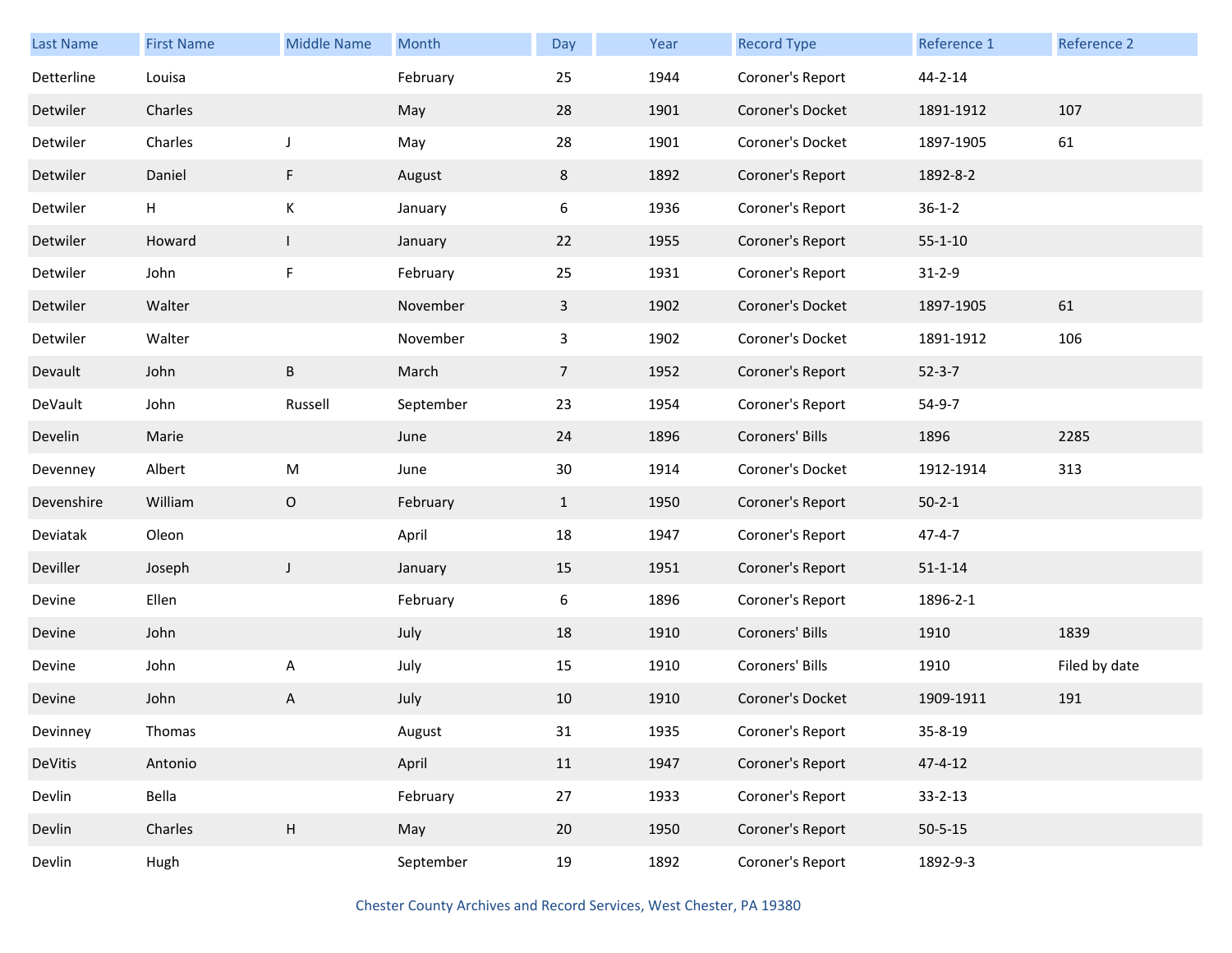| <b>Last Name</b> | <b>First Name</b> | <b>Middle Name</b> | Month     | Day          | Year | <b>Record Type</b>      | Reference 1   | Reference 2   |
|------------------|-------------------|--------------------|-----------|--------------|------|-------------------------|---------------|---------------|
| Devlin           | James             |                    | May       | 11           | 1860 | <b>Quarter Sessions</b> | P/465         | Aug. 1860     |
| Devlin           | Joseph            |                    | March     | 28           | 1941 | Coroner's Report        | $41 - 3 - 23$ |               |
| Devlin           | Marie             |                    | June      | 24           | 1896 | Coroner's Report        | 1896-6-4      |               |
| Devlin           | Marie             |                    | June      | 27           | 1896 | Coroners' Bills         | 1896          | 2230          |
| Devlin           | Mary              | E                  | October   | 26           | 1955 | Coroner's Report        | 55-10-13      |               |
| Devlin           | Samuel            | $\vee$             | March     | 5            | 1951 | Coroner's Report        | $51 - 3 - 4$  |               |
| Devonshire       | Thomas            |                    | December  | 26           | 1901 | Coroner's Docket        | 1891-1912     | 108           |
| Devonshire       | Thomas            |                    | December  | 26           | 1901 | Coroner's Docket        | 1897-1905     | 61            |
| Dewees           | Susan             | $\mathsf{I}$       | May       | 21           | 1953 | Coroner's Report        | $53 - 5 - 17$ |               |
| Dewees           | Victor            | E                  | September | 27           | 1942 | Coroner's Report        | 42-9-13       |               |
| Deyenka          | John              |                    | November  | 27           | 1906 | Coroner's Docket        | 1906-1908     | 138           |
| Dhmnskie         | Gusepne           |                    | June      | 20           | 1905 | Coroners' Bills         | 1905          | 1707          |
| Di Battista      | Splendora         |                    | November  | 25           | 1943 | Coroner's Report        | 43-11-12      |               |
| Di Eugenio       | Giscinta          | Valentini          | August    | 9            | 1943 | Coroner's Report        | $43 - 8 - 4$  |               |
| Di Tullio        | Edith             |                    | November  | 28           | 1943 | Coroner's Report        | 43-11-15      |               |
| Diabo            | Elizabeth         | Mabel              | February  | 26           | 1943 | Coroner's Report        | 43-2-13       |               |
| Diameico         | Mary              |                    | December  | 6            | 1914 | Coroner's Docket        | 1912-1914     | 363           |
| DiAngenio        | Nicola            |                    | December  | 8            | 1915 | Coroner's Docket        | 1915          | 105           |
| Diaz             | Selso             |                    | October   | 21           | 1934 | Coroner's Report        | 34-10-6       |               |
| DiBerardinis     | Guisseppe         |                    | October   | 9            | 1951 | Coroner's Report        | $51 - 10 - 2$ |               |
| DiBiagio         | Domenico          |                    | April     | 4            | 1954 | Coroner's Report        | $54 - 4 - 4$  |               |
| DiCecco          | Luigi             |                    | March     | 28           | 1904 | Coroners' Bills         | 1904          | Filed by date |
| DiCesco          | Liugi             |                    | March     | 20           | 1904 | Coroner's Docket        | 1891-1912     | 113           |
| Dickenson        | Clara             |                    | September | 19           | 1915 | Coroner's Docket        | 1915          | 77            |
| Dickershied      | Mary              | Adair              | February  | $\mathbf{1}$ | 1950 | Coroner's Report        | $50-2-2$      |               |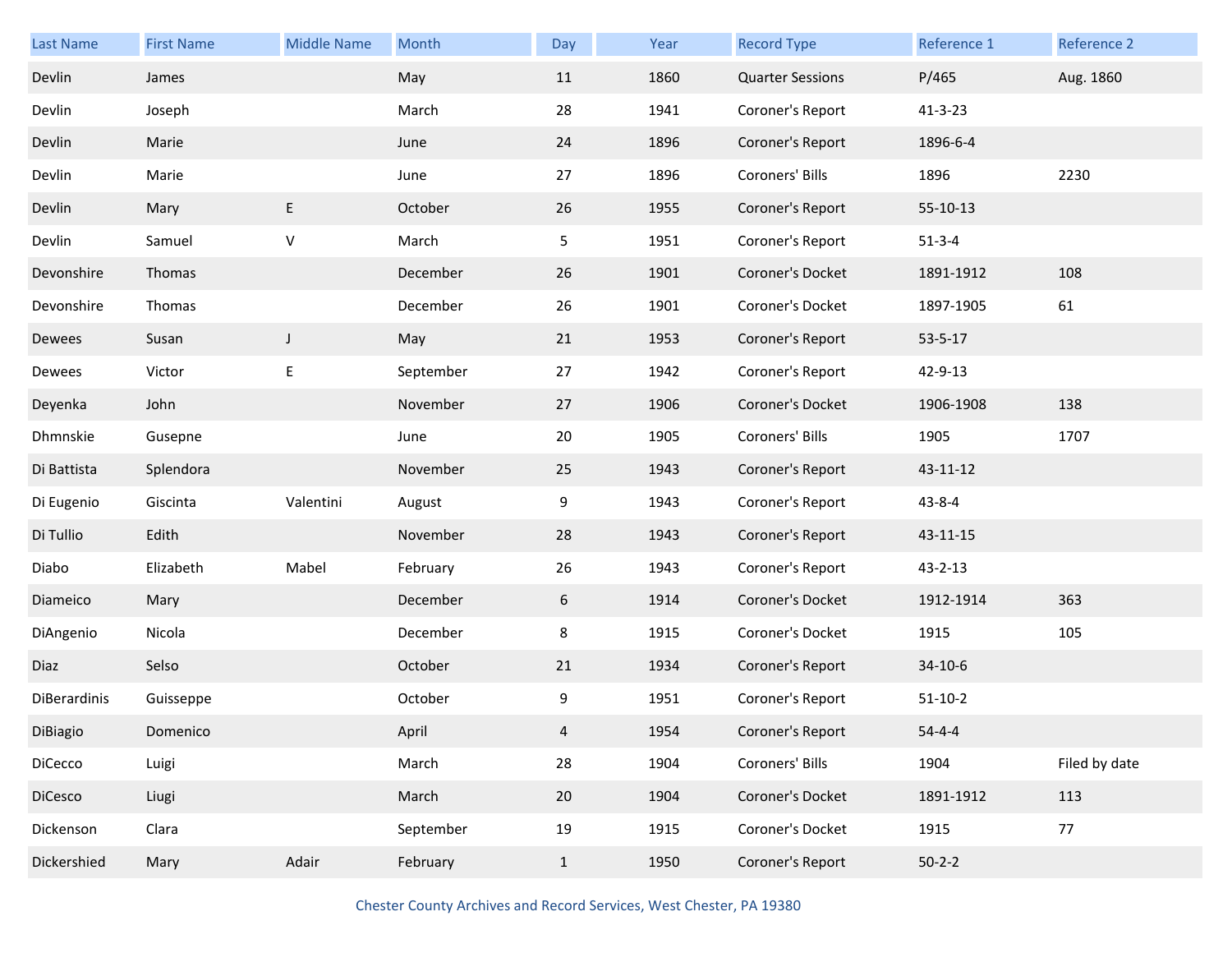| Last Name  | <b>First Name</b> | <b>Middle Name</b> | Month     | Day            | Year | <b>Record Type</b>      | Reference 1   | Reference 2   |
|------------|-------------------|--------------------|-----------|----------------|------|-------------------------|---------------|---------------|
| Dickerson  | Hackney           |                    | August    | 29             | 1949 | Coroner's Report        | 49-8-15       |               |
| Dickerson  | Lewis             |                    | June      | 26             | 1919 | Coroner's Docket        | 1916-1919     | 384           |
| Dickinson  | Bessie            | E                  | February  | 6              | 1951 | Coroner's Report        | $51 - 2 - 6$  |               |
| Dickinson  | Carolyn           |                    | March     | 29             | 1944 | Coroner's Report        | 44-3-12       |               |
| Dickinson  | Carroll           | Ann                | October   | 24             | 1940 | Coroner's Report        | 40-10-14      |               |
| Dickinson  | Donald            | Earl               | January   | 4              | 1943 | Coroner's Report        | $43 - 1 - 4$  |               |
| Dickinson  | John              |                    | April     | 10             | 1918 | Coroner's Docket        | 1916-1920     | 122           |
| Dickinson  | Marie             | S                  | September | 4              | 1944 | Coroner's Report        | 44-9-5        |               |
| Dickinson  | Rachael           |                    | October   | 15             | 1946 | Coroner's Report        | 46-10-17      |               |
| Dickinson  | Ruth              | Esther             | December  | 19             | 1910 | Coroners' Bills         | 1910          | 3384          |
| Dickson    | James             |                    | January   | 28             | 1854 | <b>Quarter Sessions</b> | O/432         | Jan. 1854     |
| Dickson    | Mary              | Elizabeth          | May       | 8              | 1913 | Coroner's Docket        | 1912-1914     | 186           |
| Dickson    | Minnie            |                    | November  | 13             | 1917 | Coroner's Docket        | 1916-1919     | 177           |
| Dickson    | William           | B                  | November  | 5 <sub>1</sub> | 1914 | Coroner's Docket        | 1912-1914     | 354           |
| DiDomenico | Adamo             | G                  | February  | 20             | 1947 | Coroner's Report        | 47-2-9        |               |
| Diehl      | Edward            | $\mathsf{R}$       | July      | 18             | 1954 | Coroner's Report        | $54 - 7 - 11$ |               |
| Diehl      | Mary              | Emma               | November  | 21             | 1938 | Coroner's Report        | 38-11-15      |               |
| Dielfer    | Henry             |                    | October   | 17             | 1861 | Coroners' Bills         | 1861          | 643           |
| Dielfer    | Henry             |                    | September | 12             | 1861 | <b>Quarter Sessions</b> | Q/26          | Aug. 1861     |
| Dienno     | Carm              |                    | December  | 16             | 1933 | Coroner's Report        | $33 - 12 - 7$ |               |
| Dierks     | Herman            |                    | August    | 3              | 1904 | Coroner's Docket        | 1891-1912     | 116           |
| Dierks     | Herman            | Peter              | August    | 8              | 1904 | Coroners' Bills         | 1904          | Filed by date |
| Dierks     | Herman            | Peter              | August    | $\mathbf{3}$   | 1904 | Coroner's Docket        | 1897-1905     | 62            |
| Dietrich   | George            |                    | January   | 9              | 1954 | Coroner's Report        | $54 - 1 - 4$  |               |
| Dietrich   | Louis             |                    | May       | 8              | 1899 | Coroner's Docket        | 1897-1905     | 62            |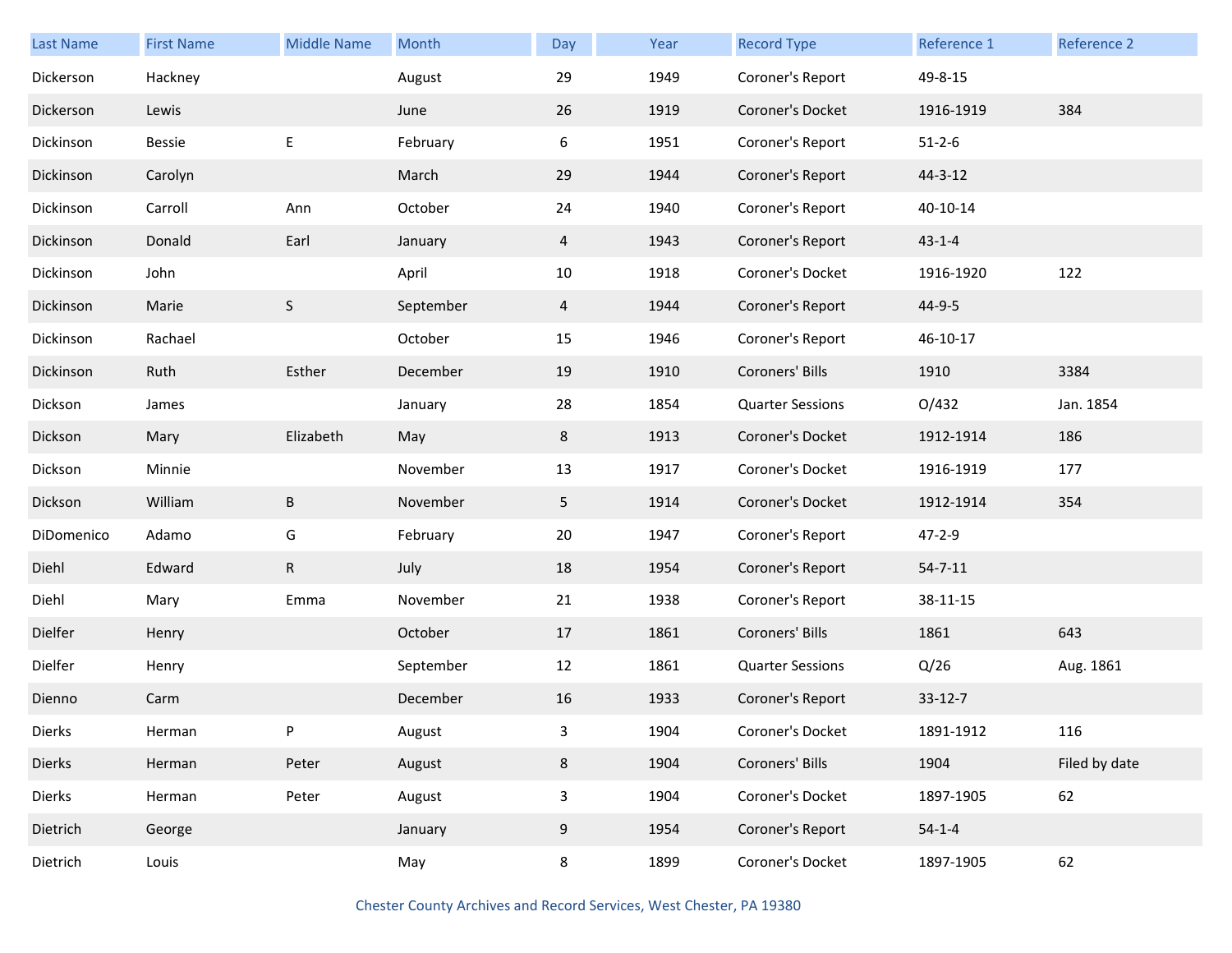| <b>Last Name</b> | <b>First Name</b> | <b>Middle Name</b> | Month     | Day            | Year | <b>Record Type</b> | Reference 1   | Reference 2   |
|------------------|-------------------|--------------------|-----------|----------------|------|--------------------|---------------|---------------|
| Dietrick         | Louis             |                    | May       | 8              | 1899 | Coroner's Docket   | 1891-1912     | 94            |
| Dietz            | Herman            |                    | February  | 20             | 1909 | Coroner's Docket   | 1909-1911     | 21            |
| Dietz            | Herman            |                    | March     | $\mathbf{1}$   | 1909 | Coroners' Bills    | 1909          | 656           |
| DiFillippo       | Francesco         |                    | March     | 3              | 1936 | Coroner's Report   | $36 - 3 - 2$  |               |
| Difinko          | Salamos           |                    | November  | 6              | 1914 | Coroner's Docket   | 1912-1914     | 355           |
| DiGenaro         | Alexandria        |                    | September | 16             | 1912 | Coroner's Docket   | 1912-1914     | 110           |
| <b>Diggs</b>     | Matthew           |                    | November  | 8              | 1949 | Coroner's Report   | 49-11-7       |               |
| DiGinseppe       | mary              | G                  | December  | 22             | 1939 | Coroner's Report   | 39-12-14      |               |
| DiGioia          | Nicola            |                    | October   | 16             | 1903 | Coroner's Docket   | 1891-1912     | 119           |
| DiGiova          | Nicola            |                    | October   | 16             | 1903 | Coroner's Docket   | 1897-1905     | 91            |
| Dignan           | Julia             | $\mathsf C$        | October   | 7 <sup>7</sup> | 1935 | Coroner's Report   | $35-10-4$     |               |
| DiGuiseppe       | Stephen           | Gerard             | May       | 23             | 1955 | Coroner's Report   | 55-5-20       |               |
| Digun            | Thomas            |                    | April     | 20             | 1954 | Coroner's Report   | $54 - 4 - 27$ |               |
| Dilaurentis      | Camillo           |                    | October   | 14             | 1944 | Coroner's Report   | 44-10-11      |               |
| DiLeonardo       | Louise            |                    | July      | 6              | 1930 | Coroner's Report   | $30 - 7 - 8$  |               |
| Dilibeatore      | Bosquo            |                    | June      | $\mathbf{1}$   | 1909 | Coroner's Docket   | 1909-1911     | 53            |
| Dilibeatore      | <b>Stefius</b>    |                    | June      | $\mathbf{1}$   | 1909 | Coroner's Docket   | 1909-1911     | 52            |
| Diliberatire     | Stefius           |                    | June      | $\overline{7}$ | 1909 | Coroners' Bills    | 1909          | Filed by date |
| Dilibertive      | <b>Bosgus</b>     |                    | June      | $\overline{7}$ | 1909 | Coroners' Bills    | 1909          | 1757          |
| Dill             | Adam              |                    | December  | 23             | 1908 | Coroners' Bills    | 1908          | Filed by date |
| Dill             | Adam              |                    | December  | 12             | 1908 | Coroner's Docket   | 1906-1908     | 439           |
| Dill             | Joseph            |                    | February  | 5              | 1885 | Coroners' Bills    | 1885          | Filed by Date |
| Dillen           | Edward            |                    | April     | $\overline{2}$ | 1902 | Coroner's Docket   | 1891-1912     | 106           |
| Dillinger        | Lewis             |                    | January   | 10             | 1919 | Coroner's Docket   | 1916-1919     | 340           |
| Dillingher       | William           | D                  | December  | 15             | 1905 | Coroner's Docket   | 1897-1905     | 315           |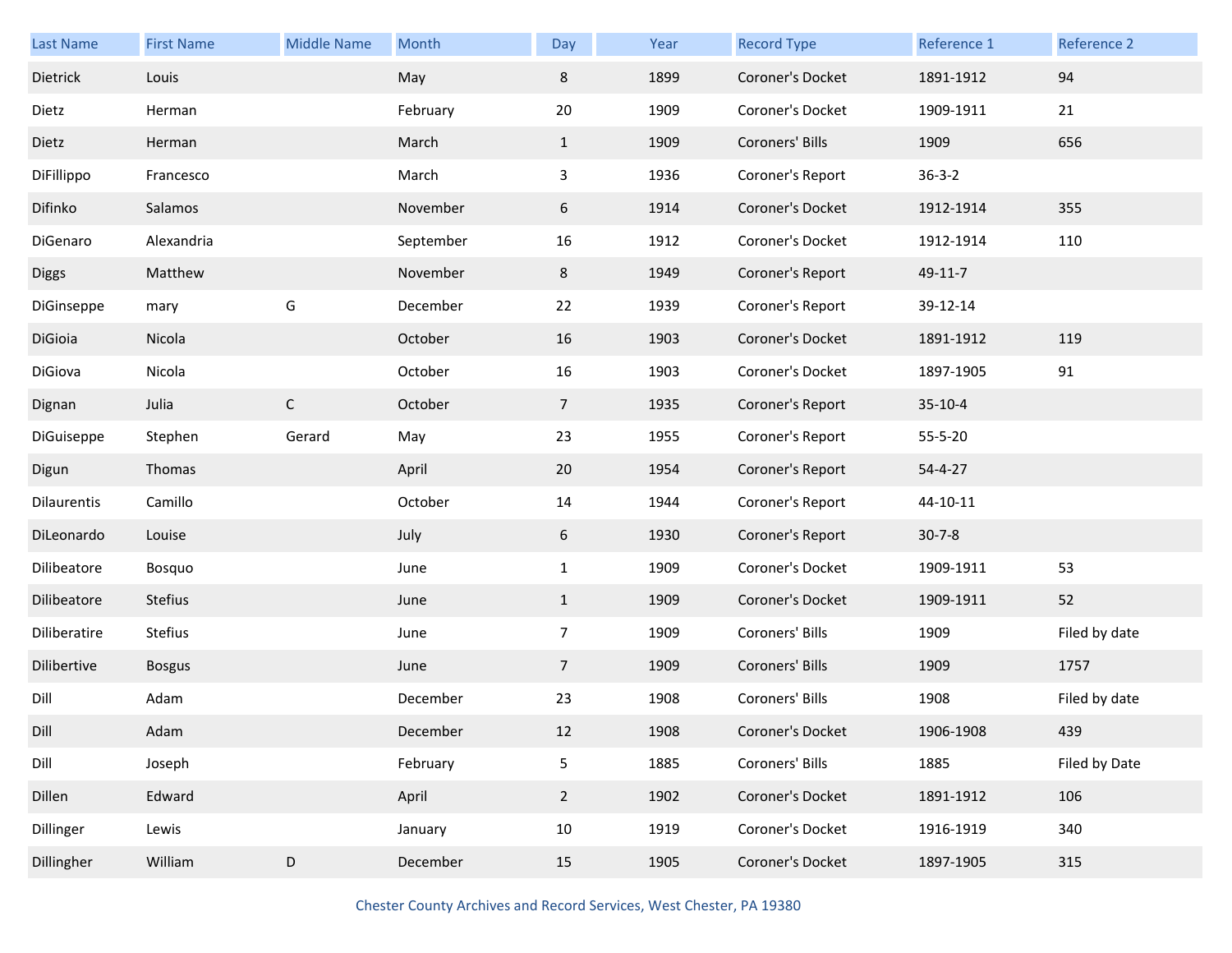| <b>Last Name</b> | <b>First Name</b> | <b>Middle Name</b> | Month     | Day            | Year | <b>Record Type</b>      | Reference 1   | <b>Reference 2</b> |
|------------------|-------------------|--------------------|-----------|----------------|------|-------------------------|---------------|--------------------|
| Dillingher       | William           | D                  | December  | 18             | 1905 | Coroners' Bills         | 1905          | 3262               |
| Dillinher        | William           |                    | December  | 15             | 1905 | Coroner's Docket        | 1891-1912     | 99                 |
| Dillman          | Reuben            |                    | February  | 27             | 1953 | Coroner's Report        | $53 - 2 - 24$ |                    |
| Dillman          | William           |                    | August    | $\overline{2}$ | 1863 | <b>Quarter Sessions</b> | Q/212         | Aug. 1863          |
| Dillon           | Edward            |                    | April     | $2^{\circ}$    | 1902 | Coroner's Docket        | 1897-1905     | 62                 |
| Dillon           | Edward            |                    | April     | 4              | 1902 | Coroners' Bills         | 1902          | 925                |
| Dillon           | Edward            |                    | September | 26             | 1902 | Coroners' Bills         | 1902          | 1840               |
| DiLuca           | Antonio           |                    | April     | 6              | 1916 | Coroner's Docket        | 1916-1920     | 20                 |
| DiLucca          | Marie             |                    | September | $\mathbf{3}$   | 1918 | Coroner's Docket        | 1916-1919     | 285                |
| Dilugi           | Nicola            |                    | February  | 11             | 1913 | Coroner's Docket        | 1912-1914     | 165                |
| Dilworth         | Ann               |                    | April     | 11             | 1856 | <b>Quarter Sessions</b> | P/70          | Apr. 1856          |
| Dilworth         | Franklin          |                    | April     | 5 <sub>1</sub> | 1941 | Coroner's Report        | $41 - 4 - 2$  |                    |
| Dilworth         | Herbert           |                    | August    | 5 <sub>1</sub> | 1940 | Coroner's Report        | $40 - 8 - 8$  |                    |
| Dilworth         | Levi              |                    | October   | 26             | 1876 | Coroner's Report        | Filed by date |                    |
| DiMarco          | Flaviano          |                    | September | 12             | 1917 | Coroner's Docket        | 1916-1919     | 151                |
| DiMarco          | Lia               |                    | September | 4              | 1934 | Coroner's Report        | $34 - 9 - 6$  |                    |
| DiMarino         | Antonio           |                    | April     | 13             | 1945 | Coroner's Report        | $45 - 4 - 9$  |                    |
| DiMario          | Vincent           |                    | August    | 15             | 1939 | Coroner's Report        | 39-8-13       |                    |
| DiMatteo         | John              | ${\sf R}$          | May       | 21             | 1954 | Coroner's Report        | $54 - 5 - 3$  |                    |
| DiNardis         | Joseph            |                    | September | 30             | 1908 | Coroners' Bills         | 1908          | Filed by date      |
| DiNardis         | Joseph            |                    | September | 24             | 1908 | Coroner's Docket        | 1906-1908     | 416                |
| Dinda            | Mary              |                    | April     | $\overline{4}$ | 1904 | Coroners' Bills         | 1904          | 907                |
| Dingle           | George            |                    | February  | 11             | 1934 | Coroner's Report        | $34 - 2 - 8$  |                    |
| Dinkel           | Abram             | L                  | September | $\mathbf{1}$   | 1931 | Coroner's Report        | $31 - 9 - 10$ |                    |
| Diobilda         | Nicholas          |                    | June      | $6\,$          | 1952 | Coroner's Report        | $52 - 6 - 5$  |                    |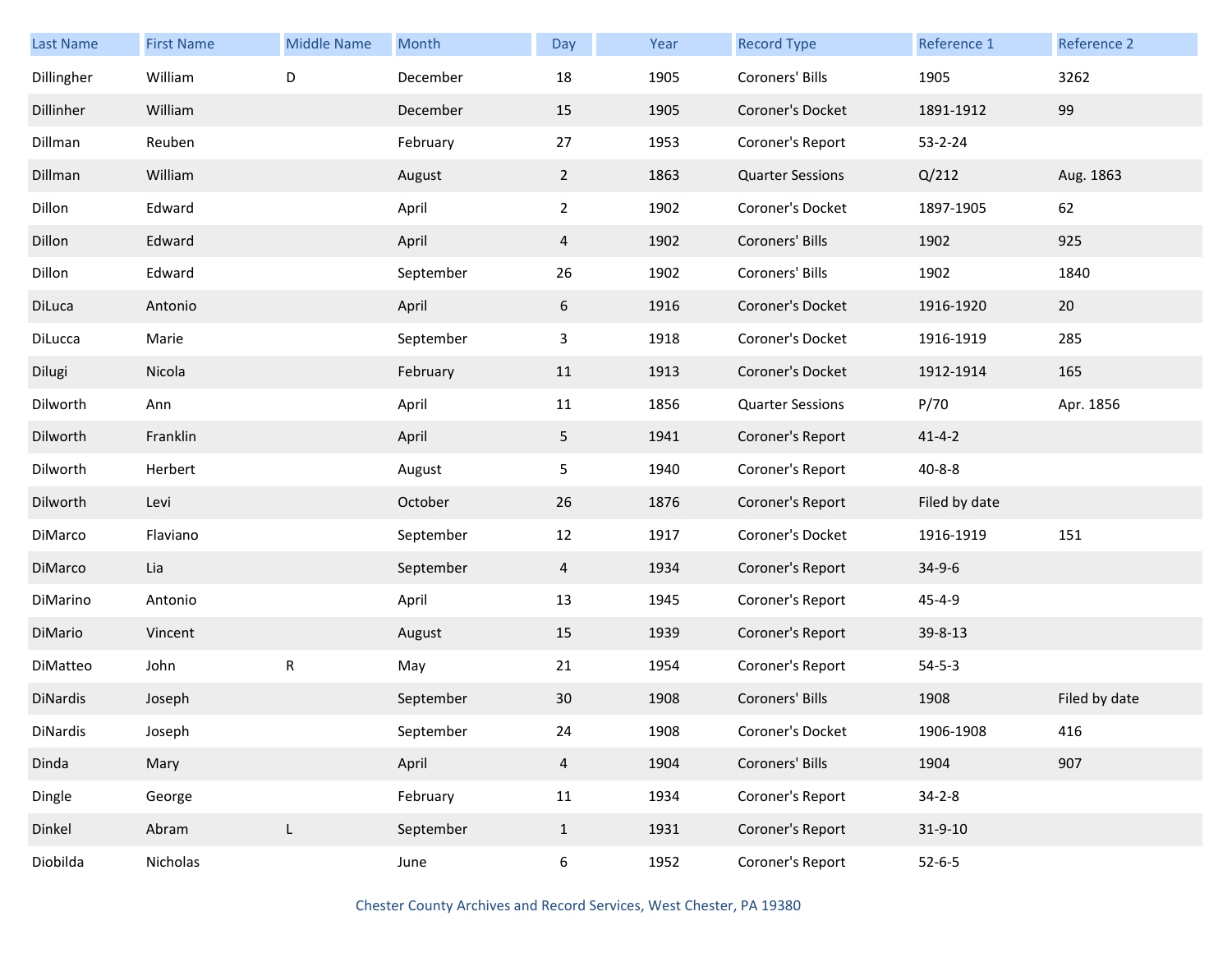| <b>Last Name</b> | <b>First Name</b> | Middle Name | Month     | Day          | Year | <b>Record Type</b> | Reference 1   | Reference 2   |
|------------------|-------------------|-------------|-----------|--------------|------|--------------------|---------------|---------------|
| DiPaoli          | Giovani           |             | January   | 26           | 1933 | Coroner's Report   | $33 - 1 - 23$ |               |
| DiPietro         | Attilio           |             | September | 24           | 1935 | Coroner's Report   | 35-9-19       |               |
| DiPietroantonia  | Michael           | ${\sf M}$   | May       | 15           | 1952 | Coroner's Report   | $52 - 5 - 15$ |               |
| DiPrenzio        | Francisco         |             | September | 15           | 1913 | Coroners' Bills    | 1913          | Filed by date |
| DiPrinzio        | Francisco         |             | July      | 24           | 1913 | Coroner's Docket   | 1912-1914     | 210           |
| DiSalvitore      | Pietro            |             | June      | 11           | 1916 | Coroner's Docket   | 1916-1919     | 22            |
| DiSantis         | Pietro            |             | July      | 22           | 1949 | Coroner's Report   | 49-7-28       |               |
| Discino          | Camillo           |             | December  | 29           | 1912 | Coroner's Docket   | 1912-1914     | 144           |
| Discino          | Camillo           |             | January   | 20           | 1913 | Coroners' Bills    | 1913          | 43            |
| Disembly         | Alexander         |             | March     | 13           | 1943 | Coroner's Report   | 43-3-12       |               |
| DiShario         | Mary              |             | January   | 8            | 1941 | Coroner's Report   | $41 - 1 - 7$  |               |
| DiSiderio        | Siderio           |             | June      | 24           | 1955 | Coroner's Report   | $55 - 6 - 11$ |               |
| DiSimone         | Sabitino          |             | January   | $\mathbf{1}$ | 1937 | Coroner's Report   | $37 - 1 - 1$  |               |
| DiStefano        | Frank             |             | December  | 25           | 1952 | Coroner's Report   | 52-12-21      |               |
| DiSylvina        | Lena              |             | February  | 16           | 1930 | Coroner's Report   | $30 - 2 - 10$ |               |
| Diviney          | Edward            |             | February  | 20           | 1948 | Coroner's Report   | 48-2-11       |               |
| Dix              | Francis           |             | October   | 28           | 1955 | Coroner's Report   | 55-10-18      |               |
| Dix              | Helen             |             | February  | 28           | 1939 | Coroner's Report   | 39-2-14       |               |
| Dixon            | Bertha            |             | July      | 12           | 1909 | Coroners' Bills    | 1909          | Filed by date |
| Dixon            | Charles           | Crossley    | February  | 21           | 1953 | Coroner's Report   | $53 - 2 - 21$ |               |
| Dixon            | Evan              |             | March     | 19           | 1907 | Coroner's Docket   | 1906-1908     | 178           |
| Dixon            | Jacob             |             | May       | 14           | 1931 | Coroner's Report   | $31 - 5 - 9$  |               |
| Dixon            | James             |             | January   | 31           | 1919 | Coroner's Docket   | 1916-1919     | 352           |
| Dixon            | John              |             | March     | 13           | 1893 | Coroner's Report   | 1893-3-3      |               |
| Dixon            | John              |             | March     | 16           | 1893 | Coroners' Bills    | 1893          | 847           |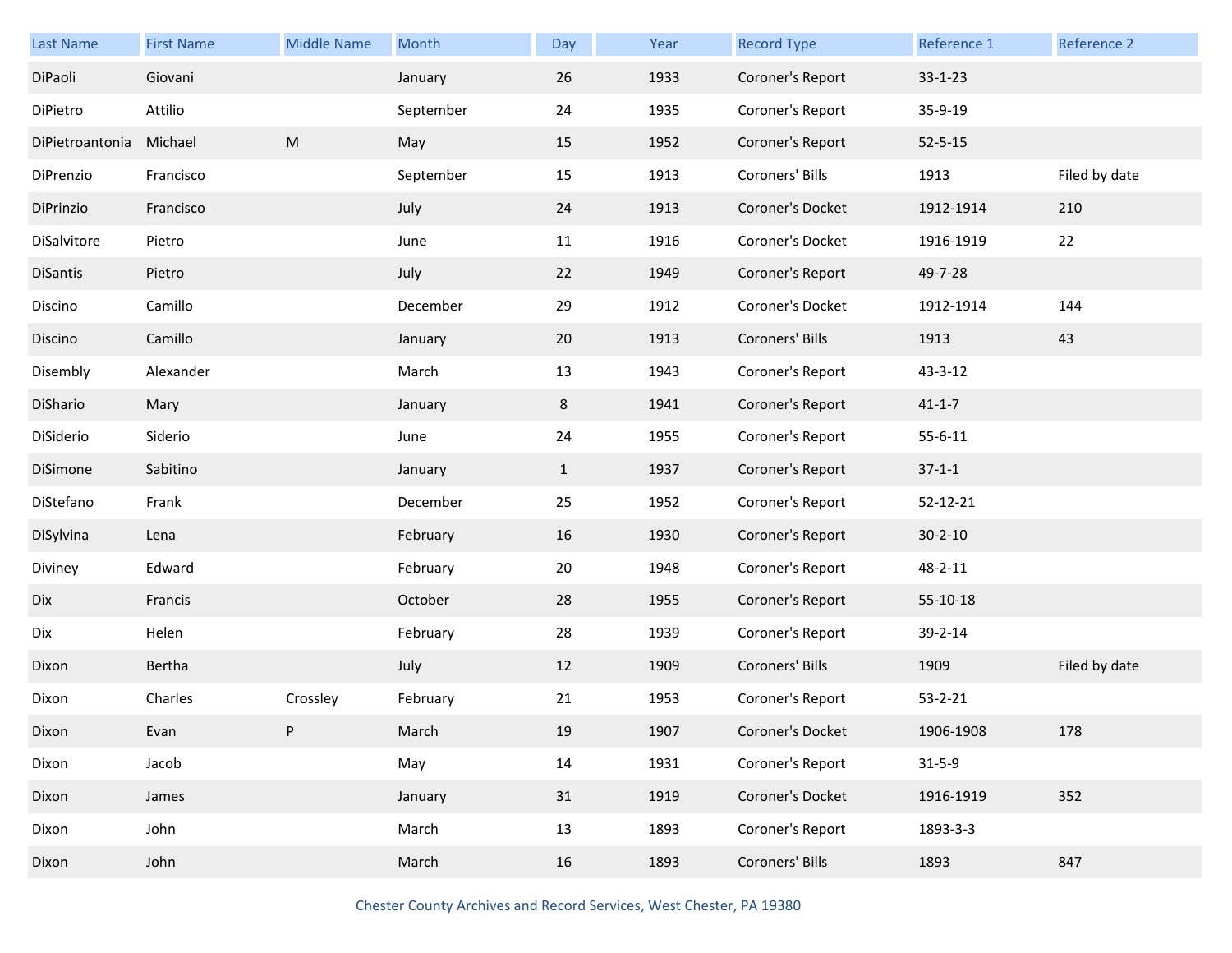| <b>Last Name</b> | <b>First Name</b> | <b>Middle Name</b> | Month     | Day            | Year | <b>Record Type</b>      | Reference 1   | Reference 2  |
|------------------|-------------------|--------------------|-----------|----------------|------|-------------------------|---------------|--------------|
| Dixon            | Joseph            |                    | April     | 14             | 1936 | Coroner's Report        | 36-4-14       |              |
| Dixson           | Bertha            |                    | July      | 8              | 1909 | Coroner's Docket        | 1909-1911     | 64           |
| Dmnytenyk        | John              |                    | January   | 5              | 1915 | Coroner's Docket        | 1915          | $\mathbf{1}$ |
| Dmytryk          | Dolores           | A                  | October   | 10             | 1954 | Coroner's Report        | $54-10-3$     |              |
| Doan             | Elmer             | L                  | February  | 17             | 1937 | Coroner's Report        | $37 - 2 - 22$ |              |
| Doan             | Sarah             | Emma               | May       | 5              | 1952 | Coroner's Report        | $52 - 5 - 9$  |              |
| Doan             | Walter            | R                  | October   | 19             | 1935 | Coroner's Report        | 35-10-9       |              |
| Dobra            | Emery             |                    | June      | 16             | 1931 | Coroner's Report        | $31 - 6 - 5$  |              |
| Dobrovcky        | Mary              |                    | May       | 24             | 1947 | Coroner's Report        | 47-5-12       |              |
| Dobyns           | Bynum             | $\mathsf{C}$       | January   | 15             | 1941 | Coroner's Report        | $41 - 1 - 12$ |              |
| Dodson           | Gordon            |                    | December  | $\overline{2}$ | 1938 | Coroner's Report        | $38 - 12 - 3$ |              |
| Doerr            | Clarence          |                    | March     | 4              | 1947 | Coroner's Report        | 47-3-23       |              |
| Doerr            | Rachael           |                    | June      | 5              | 1949 | Coroner's Report        | $49 - 6 - 2$  |              |
| Doetzer          | Max               |                    | December  | 31             | 1902 | Coroner's Docket        | 1891-1912     | 102          |
| Doetzer          | Max               |                    | December  | $30\,$         | 1902 | Coroner's Docket        | 1897-1905     | 63           |
| Dogan            | Jane              |                    |           |                |      | Coroner's Docket        | 1897-1905     | 63           |
| Dogan            | Jane              |                    |           |                |      | Coroner's Docket        | 1891-1912     | 117          |
| Doherty          | Michael           |                    | June      | 28             | 1953 | Coroner's Report        | $53 - 6 - 22$ |              |
| Dolaly           | William           | Garret             | January   | 31             | 1832 | Coroners' Bills         | 1832          | 37           |
| Dolan            | Joseph            |                    | July      | 24             | 1947 | Coroner's Report        | $47 - 7 - 8$  |              |
| Dolan            | Mary              |                    | September | $11\,$         | 1855 | <b>Quarter Sessions</b> | P/32          | Jul. 1855    |
| Dolan            | Thomas            | $\mathsf{J}$       | February  | 10             | 1940 | Coroner's Report        | $40 - 2 - 5$  |              |
| Dolby            | Charles           | Levi               | March     | 28             | 1939 | Coroner's Report        | 39-3-12       |              |
| Dolby            | Margaret          |                    | February  | $\mathbf{3}$   | 1826 | Coroners' Bills         | 1826          | 91           |
| Dolla            | Mike              |                    | February  | 17             | 1917 | Coroner's Docket        | 1916-1920     | 65           |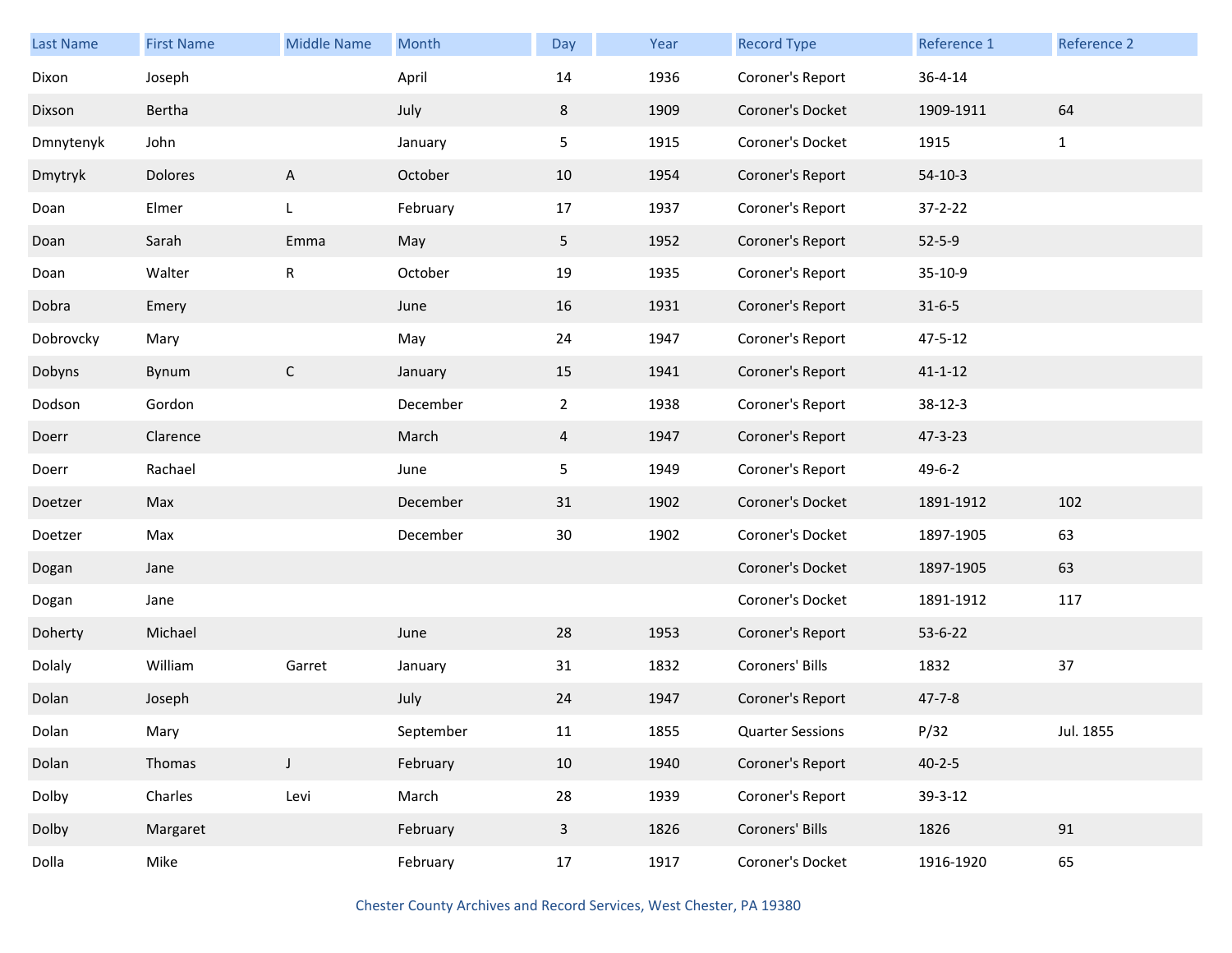| Last Name | <b>First Name</b> | <b>Middle Name</b> | Month     | Day             | Year | <b>Record Type</b>      | Reference 1   | Reference 2   |
|-----------|-------------------|--------------------|-----------|-----------------|------|-------------------------|---------------|---------------|
| Dollar    | Dorothy           | ${\sf M}$          | February  | 15              | 1909 | Coroners' Bills         | 1909          | Filed by date |
| Dolny     | mary              |                    | April     | 9               | 1947 | Coroner's Report        | $47 - 4 - 16$ |               |
| Dombosio  | Louie             |                    | January   | 20              | 1911 | Coroner's Docket        | 1909-1911     | 284           |
| Dombrosis | Louis             |                    | February  | 17              | 1911 | Coroners' Bills         | 1911          | Filed by date |
| Domican   | Liza              | Ann                | August    | 27              | 1862 | <b>Quarter Sessions</b> | Q/134         | Aug. 1862     |
| Donadio   | Antonio           |                    | December  | 29              | 1904 | Coroner's Docket        | 1891-1912     | 95            |
| Donadio   | Antonis           |                    | December  | 29              | 1904 | Coroner's Docket        | 1897-1905     | 273           |
| Donadio   | Antonis           |                    | January   | $\mathbf{1}$    | 1905 | Coroners' Bills         | 1905          | 3422          |
| Donahower | Charles           | B                  | August    | 20              | 1946 | Coroner's Report        | 46-8-14       |               |
| Donahower | Francis           | G                  | March     | 12              | 1910 | Coroner's Docket        | 1909-1911     | 148           |
| Donahower | Francis           | G                  | March     | 26              | 1910 | Coroners' Bills         | 1910          | Filed by date |
| Donahower | George            | W                  | April     | 12              | 1939 | Coroner's Report        | $39 - 4 - 5$  |               |
| Donahue   | Charles           |                    | August    | 24              | 1905 | Coroners' Bills         | 1905          | Filed by date |
| Donahue   | Chas              |                    | August    | 13              | 1905 | Coroner's Docket        | 1897-1905     | 324           |
|           |                   |                    |           |                 |      |                         |               |               |
| Donahue   | James             |                    | October   | 29              | 1937 | Coroner's Report        | 37-10-16      |               |
| Donahue   | John              |                    | September | 19              | 1887 | Coroners' Bills         | 1887          | 2032          |
| Donahue   | John              | $\mathsf{T}$       | May       | $7\overline{ }$ | 1944 | Coroner's Report        | $44 - 5 - 1$  |               |
| Donahue   | William           |                    | June      | $\overline{7}$  | 1909 | Coroners' Bills         | 1909          | Filed by date |
| Donahue   | William           |                    | June      | $\mathbf{1}$    | 1909 | Coroner's Docket        | 1909-1911     | 54            |
| Donaphon  | Helen             |                    | June      | 18              | 1953 | Coroner's Report        | $53 - 6 - 13$ |               |
| Donecher  | John              | C                  | October   | 4               | 1899 | Coroner's Docket        | 1891-1912     | 100           |
| Donecker  | John              | $\mathsf C$        | October   | $\overline{4}$  | 1899 | Coroner's Docket        | 1897-1905     | 64            |
| Donelly   | Louis             |                    | May       | 12              | 1908 | Coroner's Docket        | 1906-1908     | 363           |
| Donely    | Emma              |                    | August    | 26              | 1918 | Coroner's Docket        | 1916-1919     | 284           |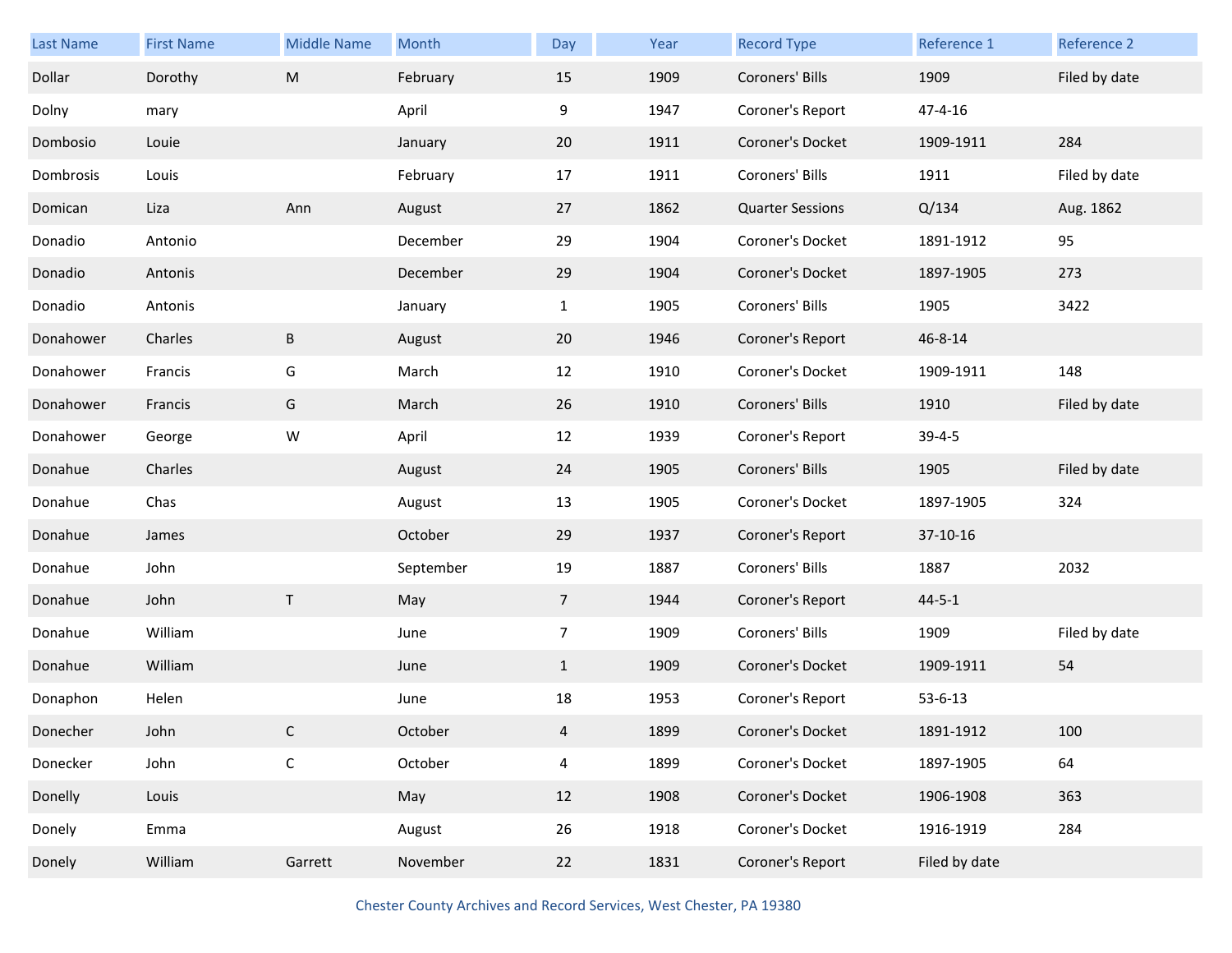| Last Name  | <b>First Name</b> | <b>Middle Name</b> | Month     | Day            | Year | <b>Record Type</b> | Reference 1   | <b>Reference 2</b> |
|------------|-------------------|--------------------|-----------|----------------|------|--------------------|---------------|--------------------|
| Doney      | Jeanne            | Greyer             | November  | $\mathbf{1}$   | 1954 | Coroner's Report   | $54-11-2$     |                    |
| Donka      | Michael           |                    | April     | 4              | 1895 | Coroner's Report   | 1895-4-1      |                    |
| Donley     | George            |                    | March     | 6              | 1948 | Coroner's Report   | $48 - 3 - 6$  |                    |
| Donley     | George            | B                  | June      | 13             | 1942 | Coroner's Report   | $42 - 6 - 5$  |                    |
| Donley     | Paul              |                    | July      | 22             | 1952 | Coroner's Report   | $52 - 7 - 25$ |                    |
| Donnan     | Grace             |                    | February  | 5              | 1950 | Coroner's Report   | $50 - 2 - 6$  |                    |
| Donnehower | Levi              |                    | December  | 27             | 1904 | Coroner's Docket   | 1891-1912     | 96                 |
| Donnehower | Levi              |                    | December  | 27             | 1904 | Coroner's Docket   | 1897-1905     | 274                |
| Donnehower | Levi              |                    | January   | $\overline{2}$ | 1905 | Coroners' Bills    | 1905          | Filed by date      |
| Donnel     | Sarah             |                    | September | 11             | 1917 | Coroner's Docket   | 1916-1919     | 153                |
| Donnelley  | Elizabeth         | E                  | November  | 22             | 1918 | Coroner's Docket   | 1916-1919     | 319                |
| Donnelly   | Anna              | ${\sf M}$          | May       | 20             | 1956 | Coroner's Report   | $56 - 5 - 8$  |                    |
| Donnelly   | Frank             |                    | October   | $\mathbf{3}$   | 1944 | Coroner's Report   | $44-10-2$     |                    |
| Donnelly   | $\mathbf{I}$      | G                  | February  | $\mathbf{1}$   | 1832 | Coroners' Bills    | 1832          | 55                 |
| Donnelly   | John              |                    | March     | $\overline{2}$ | 1903 | Coroner's Docket   | 1897-1905     | 63                 |
| Donnelly   | John              |                    | November  | $\mathbf{2}$   | 1903 | Coroner's Docket   | 1891-1912     | 115                |
| Donnelly   | John              | F                  | May       | $\mathbf{1}$   | 1955 | Coroner's Report   | $55 - 5 - 2$  |                    |
| Donnelly   | Joseph            | ${\sf P}$          | December  | 15             | 1906 | Coroner's Docket   | 1906-1908     | 145                |
| Donnelly   | Louis             |                    | May       | 20             | 1908 | Coroners' Bills    | 1908          | Filed by date      |
| Donnelly   | Norman            |                    | May       | 8              | 1930 | Coroner's Report   | $30 - 5 - 8$  |                    |
| Donnohue   | Chas              |                    | August    | 24             | 1905 | Coroner's Docket   | 1891-1912     | 96                 |
| Donofrio   | Pasquale          |                    | June      | 13             | 1943 | Coroner's Report   | $43 - 6 - 8$  |                    |
| Donohue    | Shirley           | Ann                | November  | 18             | 1936 | Coroner's Report   | $36 - 11 - 9$ |                    |
| Donovan    | Lillian           |                    | January   | 16             | 1951 | Coroner's Report   | $51 - 1 - 16$ |                    |
| Donovan    | Michael           |                    | November  | 29             | 1907 | Coroner's Docket   | 1906-1908     | 297                |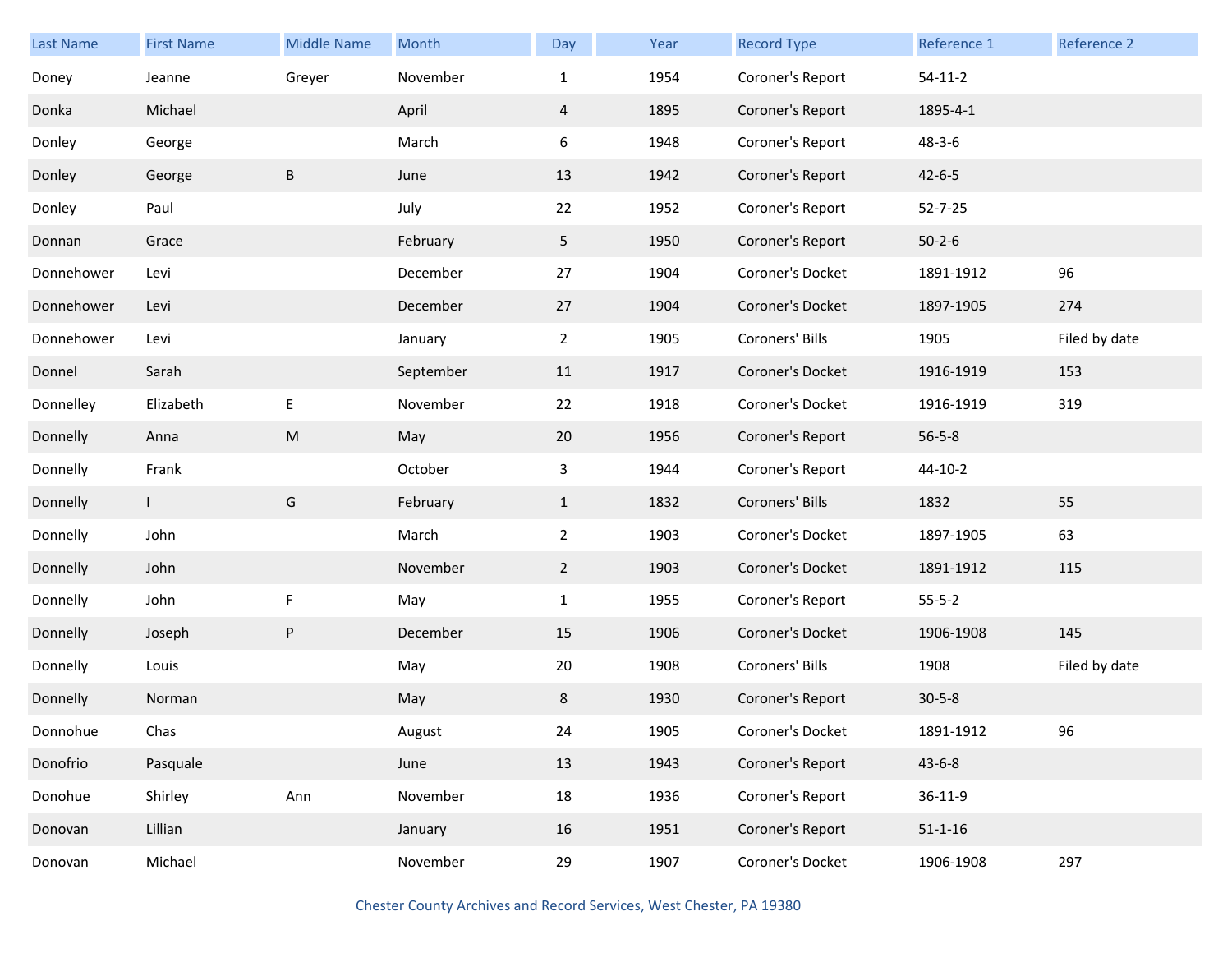| <b>Last Name</b> | <b>First Name</b> | <b>Middle Name</b> | Month    | Day            | Year | <b>Record Type</b> | Reference 1   | Reference 2   |
|------------------|-------------------|--------------------|----------|----------------|------|--------------------|---------------|---------------|
| Donovan          | Michael           |                    | January  | 29             | 1908 | Coroners' Bills    | 1908          | 149           |
| Doran            | Michael           | J                  | May      | 29             | 1936 | Coroner's Report   | $36 - 5 - 11$ |               |
| Doratt           | Alexis            |                    | December | 21             | 1933 | Coroner's Report   | 33-12-8       |               |
| Doratt           | Alfred            | Lutz               | August   | 8              | 1910 | Coroners' Bills    | 1910          | 1897          |
| Doratt           | alfred            | Lutz               | August   | 6              | 1910 | Coroner's Docket   | 1909-1911     | 206           |
| Doratt           | Emma              | P                  | January  | 20             | 1937 | Coroner's Report   | $37 - 1 - 14$ |               |
| Dorham           | John              |                    | February | $\overline{2}$ | 1809 | Coroners' Bills    | 1809          | 59            |
| Dorisio          | Flavinaud         |                    | February | 26             | 1900 | Coroner's Docket   | 1897-1905     | 64            |
| Dorisio          | Flavino           |                    | February | 26             | 1900 | Coroner's Docket   | 1891-1912     | 116           |
| Dorisio          | Flavino           |                    | February | 28             | 1900 | Coroners' Bills    | 1900          | Filed by Date |
| Dormer           | John              | $\mathsf J$        | December | 18             | 1934 | Coroner's Report   | 34-12-13      |               |
| Dormer           | Thomas            | $\sf P$            | December | 18             | 1934 | Coroner's Report   | 34-12-16      |               |
| Dorothy          | Walter            | $\mathsf S$        | February | 17             | 1934 | Coroner's Report   | $34 - 2 - 18$ |               |
| Dorse            | Toni              |                    | January  | 8              | 1905 | Coroner's Docket   | 1891-1912     | 98            |
| Dorse            | Toni              |                    | January  | 8              | 1905 | Coroner's Docket   | 1897-1905     | 274           |
| Dorse            | Toni              |                    | January  | 16             | 1905 | Coroners' Bills    | 1905          | 27            |
| Dorsey           | Elizabeth         |                    | May      | $\mathbf{3}$   | 1894 | Coroner's Report   | 1894-3-3      |               |
| Dorsey           | Elizabeth         |                    | March    | 5              | 1894 | Coroners' Bills    | 1894          | 763           |
| Dorsey           | Joseph            |                    | December | 18             | 1938 | Coroner's Report   | 38-12-13      |               |
| Dorsey           | Kenneth           | O                  | June     | 22             | 1950 | Coroner's Report   | $50 - 6 - 21$ |               |
| Dorsey           | Mattie            |                    | July     | 10             | 1887 | Coroners' Bills    | 1887          | 1969          |
| Dorsey           | Mattie            |                    | July     | 13             | 1887 | Coroners' Bills    | 1887          | Filed by Date |
| Dorsey           | Patrick           |                    | March    | 23             | 1900 | Coroner's Docket   | 1891-1912     | 101           |
| Dorsey           | Patrick           |                    | March    | 23             | 1900 | Coroner's Docket   | 1897-1905     | 64            |
| Dorsey           | Patrick           |                    | March    | 26             | 1900 | Coroners' Bills    | 1900          | 944           |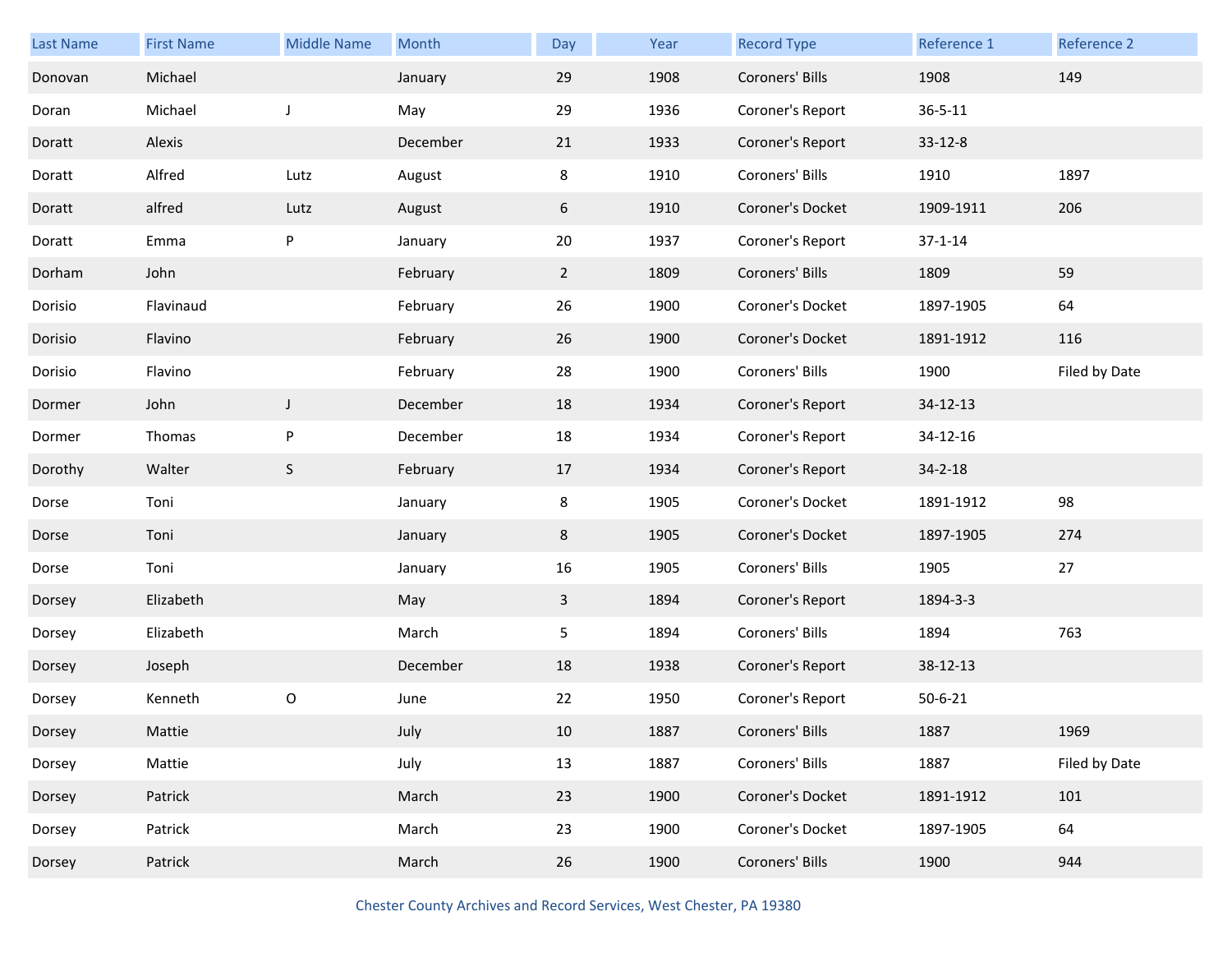| Last Name  | <b>First Name</b> | <b>Middle Name</b> | Month     | Day             | Year | <b>Record Type</b>      | Reference 1   | Reference 2 |
|------------|-------------------|--------------------|-----------|-----------------|------|-------------------------|---------------|-------------|
| Dorsey     | Remus             |                    | December  | 16              | 1953 | Coroner's Report        | $53 - 12 - 8$ |             |
| Dorsey     | Viola             |                    | October   | $\overline{7}$  | 1906 | Coroner's Docket        | 1906-1908     | 117         |
| Dorsey     | william           | J                  | May       | 31              | 1933 | Coroner's Report        | $33 - 5 - 15$ |             |
| Dorsheimer | Frank             | E                  | September | 29              | 1937 | Coroner's Report        | 37-9-20       |             |
| Dortch     | Peter             |                    | October   | 18              | 1936 | Coroner's Report        | 36-10-16      |             |
| Dortzer    | Max               |                    | January   | $6\phantom{.0}$ | 1903 | Coroners' Bills         | 1903          | 24          |
| Doszpoly   | Joseph            | E                  | April     | 3               | 1948 | Coroner's Report        | $48 - 4 - 1$  |             |
| Dotterer   | Emma              | ${\sf M}$          |           |                 | 1942 | Coroner's Report        | $42 - 1 - 10$ |             |
| Dougherty  | Anne              | M                  | June      | 14              | 1950 | Coroner's Report        | $50 - 6 - 17$ |             |
| Dougherty  | Clarence          | Wood               | October   | 31              | 1955 | Coroner's Report        | 55-10-22      |             |
| Dougherty  | Daniel            |                    | June      | 23              | 1931 | Coroner's Report        | $31 - 6 - 2$  |             |
| Dougherty  | John              |                    | November  | 27              | 1918 | Coroner's Docket        | 1916-1919     | 323         |
| Dougherty  | Sarah             |                    | January   | $\overline{7}$  | 1918 | Coroner's Docket        | 1916-1919     | 207         |
| Dougherty  | William           |                    | December  | 22              | 1932 | Coroner's Report        | $32 - 12 - 2$ |             |
| Douglas    | John              |                    | May       | 13              | 1935 | Coroner's Report        | $35 - 5 - 5$  |             |
| Douglas    | Martha            |                    | September | 8               | 1856 | <b>Quarter Sessions</b> | P/97          | Jul. 1856   |
| Douka      | Michael           |                    | April     | 8               | 1895 | Coroners' Bills         | 1895          | 930         |
| Dournan    | Carlos            |                    | February  | 17              | 1911 | Coroners' Bills         | 1911          | 436         |
| Dow        | Frank             |                    | May       | 31              | 1943 | Coroner's Report        | 43-5-26       |             |
| Dow        | Percey            |                    | January   | 29              | 1942 | Coroner's Report        | $42 - 1 - 21$ |             |
| Dow        | Robert            |                    | July      | 31              | 1952 | Coroner's Report        | 52-7-32       |             |
| Dow        | Victor            |                    | May       | $7\overline{ }$ | 1945 | Coroner's Report        | $45 - 5 - 5$  |             |
| Dower      | Robert            |                    | November  | $17\,$          | 1933 | Coroner's Report        | 33-11-22      |             |
| Dowl       | Mary              | V                  | October   | 25              | 1953 | Coroner's Report        | 53-10-24      |             |
| Dowlan     | William           | ${\sf HM}$         | January   | $20\,$          | 1908 | Coroner's Docket        | 1906-1908     | 319         |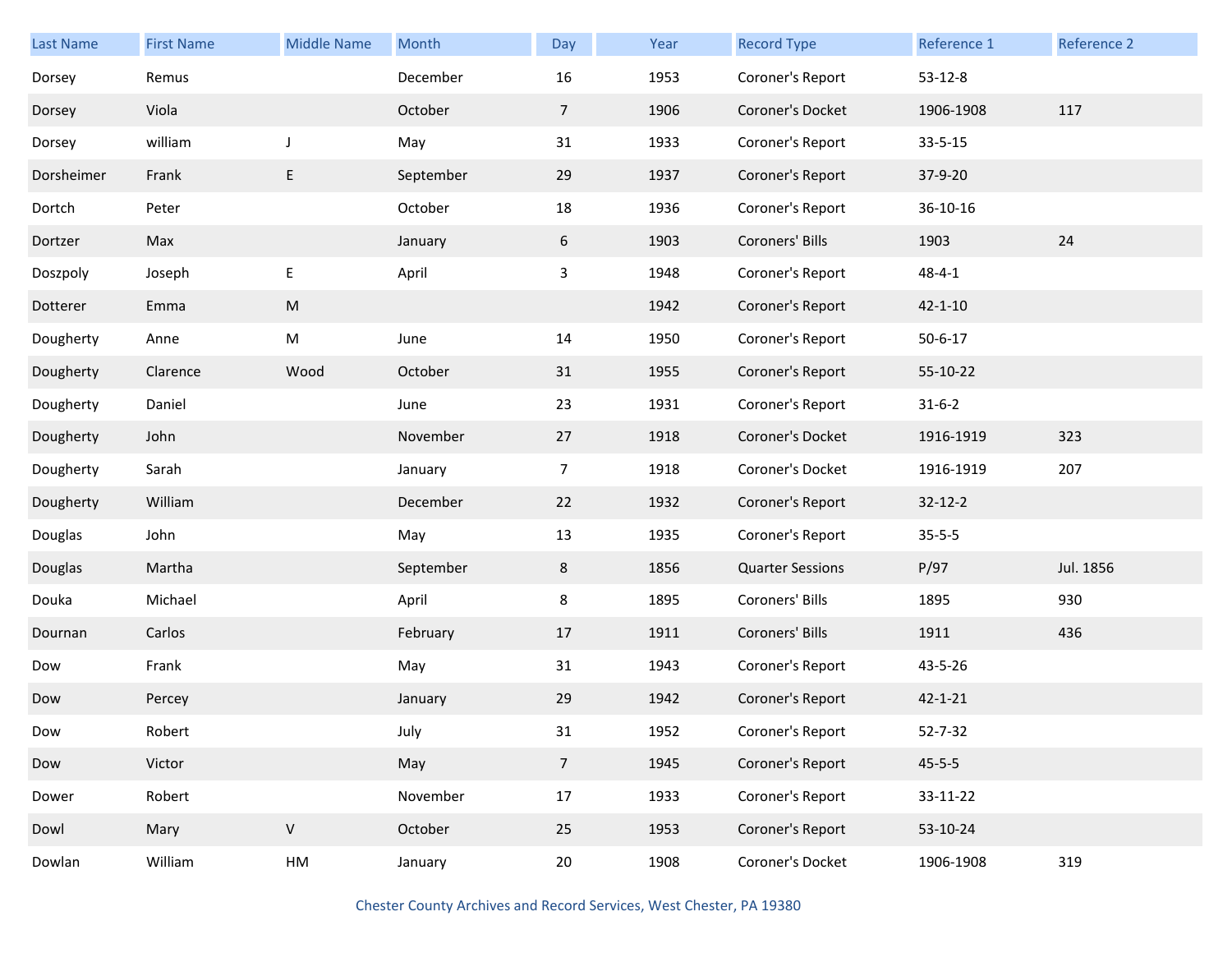| <b>Last Name</b> | <b>First Name</b> | <b>Middle Name</b> | Month     | Day            | Year | <b>Record Type</b> | Reference 1   | Reference 2   |
|------------------|-------------------|--------------------|-----------|----------------|------|--------------------|---------------|---------------|
| Dowlin           | Bertha            | L                  | March     | 12             | 1951 | Coroner's Report   | $51-3-7$      |               |
| Dowlin           | Francis           | M                  | October   | 31             | 1877 | Coroner's Report   | Filed by date |               |
| Dowlin           | George            | F                  | December  | 10             | 1900 | Coroner's Docket   | 1891-1912     | 114           |
| Dowlin           | George            | F                  | December  | 10             | 1900 | Coroner's Docket   | 1897-1905     | 65            |
| Dowlin           | Harry             |                    | November  | 6              | 1941 | Coroner's Report   | $41 - 11 - 4$ |               |
| Dowlin           | Sallie            |                    | August    | 11             | 1897 | Coroner's Docket   | 1891-1912     | 114           |
| Dowlin           | Sallie            | $\mathsf R$        | August    | 11             | 1897 | Coroner's Docket   | 1897-1905     | 65            |
| Dowlin           | Sallie            | $\mathsf R$        | August    | 31             | 1897 | Coroners' Bills    | 1897          | Filed by Date |
| Dowlin           | William           | HM                 | January   | 22             | 1908 | Coroners' Bills    | 1908          | 74            |
| Dowman           | Carlos            |                    | February  | 14             | 1911 | Coroner's Docket   | 1909-1911     | 289           |
| Down             | Edward            |                    | April     | 5 <sub>1</sub> | 1843 | Coroner's Report   | Filed by date |               |
| Downing          | Andrew            |                    | May       | 16             | 1937 | Coroner's Report   | $37 - 5 - 17$ |               |
| Downing          | Emily             |                    | February  | 18             | 1878 | Coroner's Report   | Filed by date |               |
| Downing          | Mary              | Ester              | December  | 30             | 1937 | Coroner's Report   | 37-12-15      |               |
| Downs            | James             | Elliot             | December  | $\mathbf{3}$   | 1916 | Coroner's Docket   | 1916-1920     | 57            |
| Doyle            | Edward            |                    | September | 6              | 1909 | Coroners' Bills    | 1909          | 2376          |
| Doyle            | Edward            |                    | August    | 26             | 1909 | Coroner's Docket   | 1909-1911     | 81            |
| Doyle            | Eliza             |                    | September | 12             | 1896 | Coroners' Bills    | 1896          | 2724          |
| Doyle            | Eliza             |                    | September | 14             | 1896 | Coroners' Bills    | 1896          | Filed by Date |
| Doyle            | Eliza             |                    | September | 7              | 1896 | Coroner's Report   | 1896-9-2      |               |
| doyle            | Harry             |                    | April     | 7              | 1891 | Coroner's Docket   | 1891-1912     | 114           |
| Doyle            | Harry             |                    | April     | $\overline{7}$ | 1901 | Coroner's Docket   | 1897-1905     | 65            |
| Doyle            | Harry             |                    | April     | 26             | 1901 | Coroners' Bills    | 1901          | Filed by Date |
| Doyle            | Harry             | Edward             | December  | 25             | 1939 | Coroner's Report   | 39-12-18      |               |
| Doyle            | Mary              |                    | January   | 16             | 1890 | Coroners' Bills    | 1890          | 40            |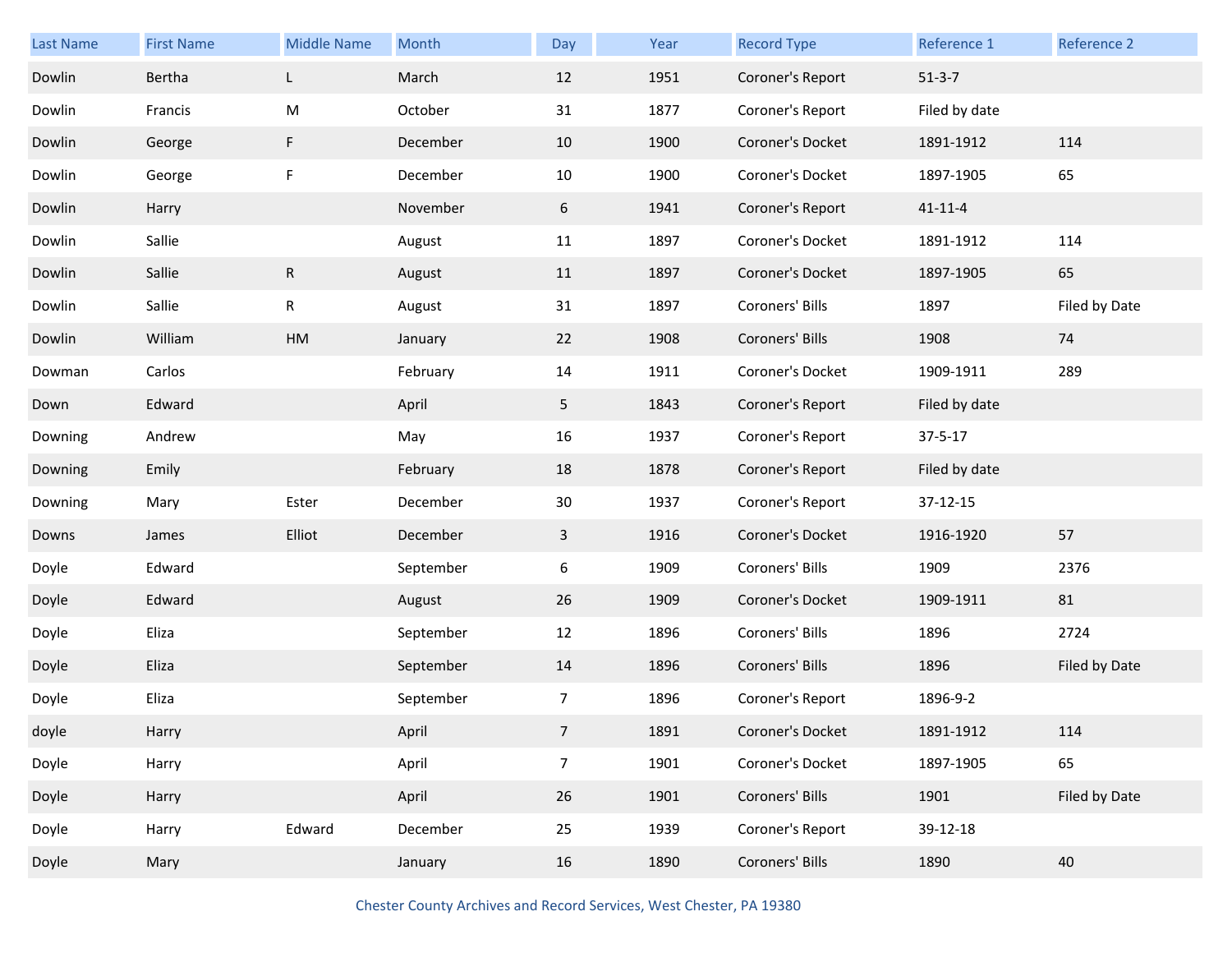| <b>Last Name</b> | <b>First Name</b>    | <b>Middle Name</b> | Month     | Day            | Year | <b>Record Type</b> | Reference 1   | Reference 2   |
|------------------|----------------------|--------------------|-----------|----------------|------|--------------------|---------------|---------------|
| Doyle            | Mary                 |                    | January   | 20             | 1890 | Coroners' Bills    | 1890          | Filed by Date |
| Doyle            | Mildred              | E                  | December  | 21             | 1945 | Coroner's Report   | 45-12-12      |               |
| Doyle            | Panch                |                    | February  | 6              | 1911 | Coroners' Bills    | 1911          | 354           |
| Doyle            | Patrick              |                    | January   | 27             | 1911 | Coroner's Docket   | 1909-1911     | 283           |
| Doyle            | Patrick              |                    | March     | 9              | 1911 | Coroners' Bills    | 1911          | 656           |
| Doyle            | Patrick              | $\mathsf J$        | June      | 16             | 1937 | Coroner's Report   | $37 - 6 - 5$  |               |
| Dozier           | Chester              |                    | October   | 20             | 1917 | Coroner's Docket   | 1916-1920     | 105           |
| <b>Drabick</b>   | Alexander            | Joseph             | July      | 20             | 1953 | Coroner's Report   | $53 - 7 - 8$  |               |
| Drabing          | Annie                | L                  | March     | 29             | 1937 | Coroner's Report   | 37-3-24       |               |
| Drake            | Emma                 |                    | December  | $\overline{2}$ | 1887 | Coroners' Bills    | 1887          | 3010          |
| Drake            | William              | B                  | April     | $\overline{2}$ | 1902 | Coroner's Docket   | 1897-1905     | 66            |
| Drake            | William              | B                  | April     | $\overline{4}$ | 1902 | Coroners' Bills    | 1902          | Filed by date |
| Drake            | William              | $\sf B$            | April     | $\overline{2}$ | 1902 | Coroner's Docket   | 1891-1912     | 102           |
| Draper           | (twins of Josephine) |                    | March     | 15             | 1894 | Coroner's Report   | 1894-3-4      |               |
| Draper           | (twins of Josephine) |                    | March     | 15             | 1894 | Coroners' Bills    | 1894          | 791           |
| Draper           | Harry                | Hoopes             | September | 14             | 1951 | Coroner's Report   | $51-9-6$      |               |
| Draper           | James                | M                  | June      | $\overline{2}$ | 1942 | Coroner's Report   | $42 - 6 - 1$  |               |
| Draper           | Leon                 |                    | March     | 18             | 1897 | Coroner's Docket   | 1891-1912     | 115           |
| Draper           | Leon                 |                    | March     | 18             | 1899 | Coroner's Docket   | 1897-1905     | 66            |
| Draper           | Leon                 | R                  | March     | 18             | 1897 | Coroners' Bills    | 1897          | 965           |
| Draper           | Mary                 | Lucille            | January   | 29             | 1934 | Coroner's Report   | $34 - 1 - 11$ |               |
| Drauker          | Chester              |                    | November  | 23             | 1949 | Coroner's Report   | 49-11-18      |               |
| Dredden          | Edward               |                    | January   | 24             | 1935 | Coroner's Report   | $35 - 1 - 14$ |               |
| Dresbach         | Harry                | William            | December  | 19             | 1941 | Coroner's Report   | 41-12-23      |               |
| Drinker          | Lloyd                | Paxton             | July      | 6              | 1931 | Coroner's Report   | $31 - 7 - 11$ |               |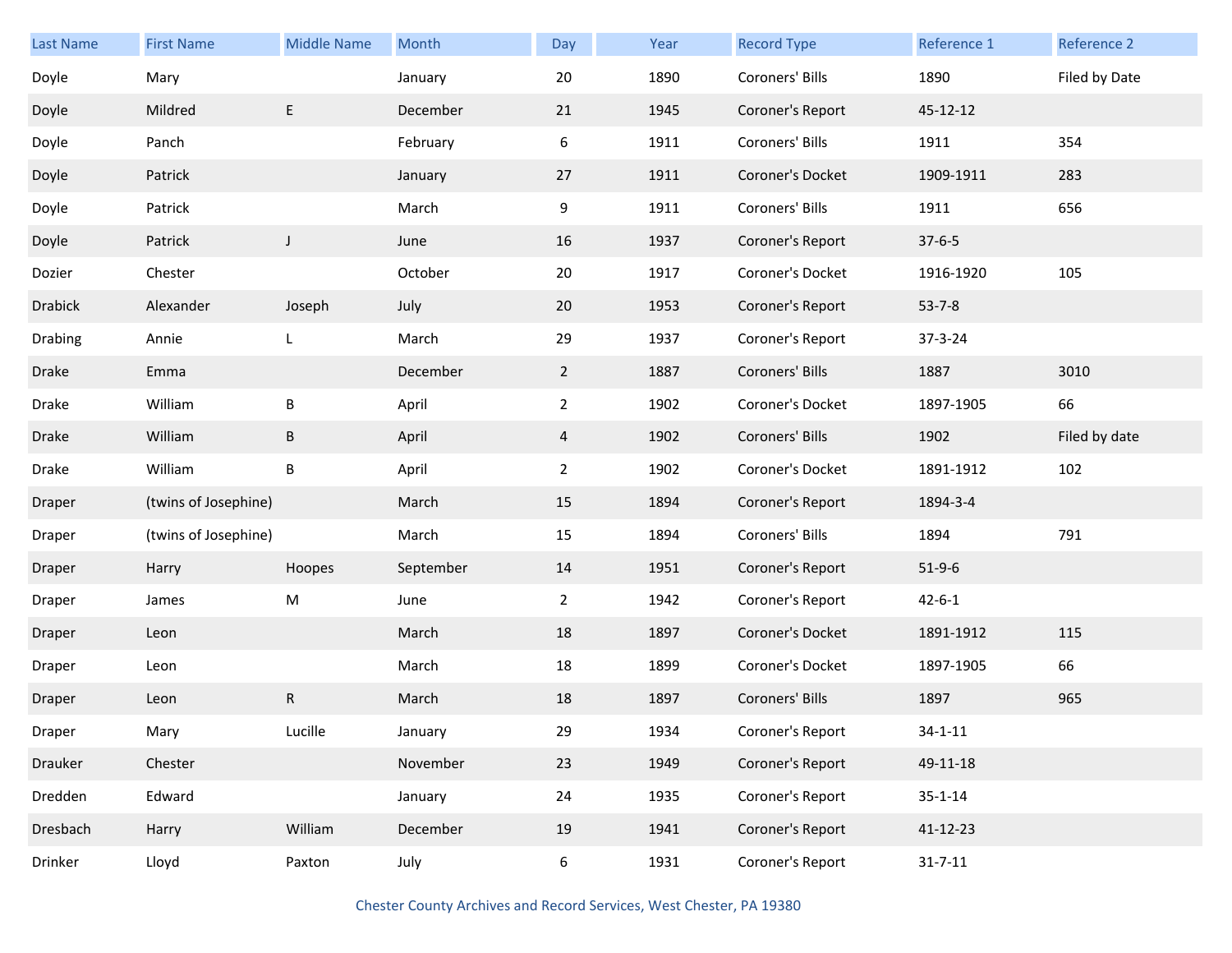| Last Name     | <b>First Name</b> | <b>Middle Name</b> | Month     | Day            | Year | <b>Record Type</b>      | Reference 1   | Reference 2   |
|---------------|-------------------|--------------------|-----------|----------------|------|-------------------------|---------------|---------------|
| Drisben       | William           |                    | February  | 16             | 1843 | Coroner's Report        | Filed by date |               |
| Driver        | Walter            |                    | March     | 24             | 1951 | Coroner's Report        | $51 - 3 - 12$ |               |
| Drummond      | George            | T                  | October   | 6              | 1944 | Coroner's Report        | 44-10-5       |               |
| Drummond      | Matthew           | G                  | February  | 28             | 1940 | Coroner's Report        | $40 - 2 - 24$ |               |
| Du bosq       | Jennie            | A                  | June      | 27             | 1937 | Coroner's Report        | $37 - 3 - 23$ |               |
| Duany         | Andes             | Κ                  | September | 9              | 1907 | Coroners' Bills         | 1907          | Filed by date |
| Duany         | Andes             | ${\sf R}$          | October   | $\mathbf{1}$   | 1907 | Coroner's Docket        | 1906-1908     | 273           |
| <b>DuBois</b> | Amelia            |                    | November  | $\mathbf{3}$   | 1899 | Coroner's Docket        | 1897-1905     | 66            |
| <b>DuBois</b> | Amelia            |                    | November  | $\mathbf{3}$   | 1899 | Coroner's Docket        | 1891-1912     | 113           |
| <b>DuBois</b> | Johb              |                    | June      | 26             | 1947 | Coroner's Report        | $47 - 6 - 12$ |               |
| DuBree        | Joseph            |                    | August    | 18             | 1916 | Coroner's Docket        | 1916-1920     | 46            |
| Duckery       | Mame              |                    | July      | 14             | 1930 | Coroner's Report        | $30 - 7 - 1$  |               |
| Duckery       | William           | H                  | February  | 9              | 1876 | Coroner's Report        | Filed by date |               |
| Duckett       | John              |                    | August    | 5              | 1934 | Coroner's Report        | $34 - 8 - 2$  |               |
| Duckett       | Mason             |                    | November  | 13             | 1932 | Coroner's Report        | 32-11-9       |               |
| Ducovenue     | Louis             |                    | November  | 21             | 1909 | Coroner's Docket        | 1909-1911     | 110           |
| Ducovenul     | Louis             |                    | November  | 29             | 1909 | Coroners' Bills         | 1909          | Filed by date |
| Dufficy       | Joanna            |                    | December  | $\mathbf{1}$   | 1862 | <b>Quarter Sessions</b> | Q/150         | Oct. 1862     |
| Duffy         | Charles           | $\mathsf J$        | February  | 6              | 1941 | Coroner's Report        | $41 - 2 - 7$  |               |
| Duffy         | George            | W                  | October   | $\overline{2}$ | 1907 | Coroners' Bills         | 1907          | 2614          |
| Duffy         | George            | W                  | September | 27             | 1907 | Coroner's Docket        | 1906-1908     | 270           |
| Duffy         | Hugh              |                    | July      | 9              | 1954 | Coroner's Report        | $54 - 7 - 6$  |               |
| Dugan         | John              | L                  | February  | 9              | 1953 | Coroner's Report        | $53 - 2 - 6$  |               |
| Dugans        | Luther            |                    | August    | 12             | 1912 | Coroners' Bills         | 1912          | Filed by date |
| Dugans        | Luther            |                    | August    | $\overline{7}$ | 1912 | Coroner's Docket        | 1912-1914     | 100           |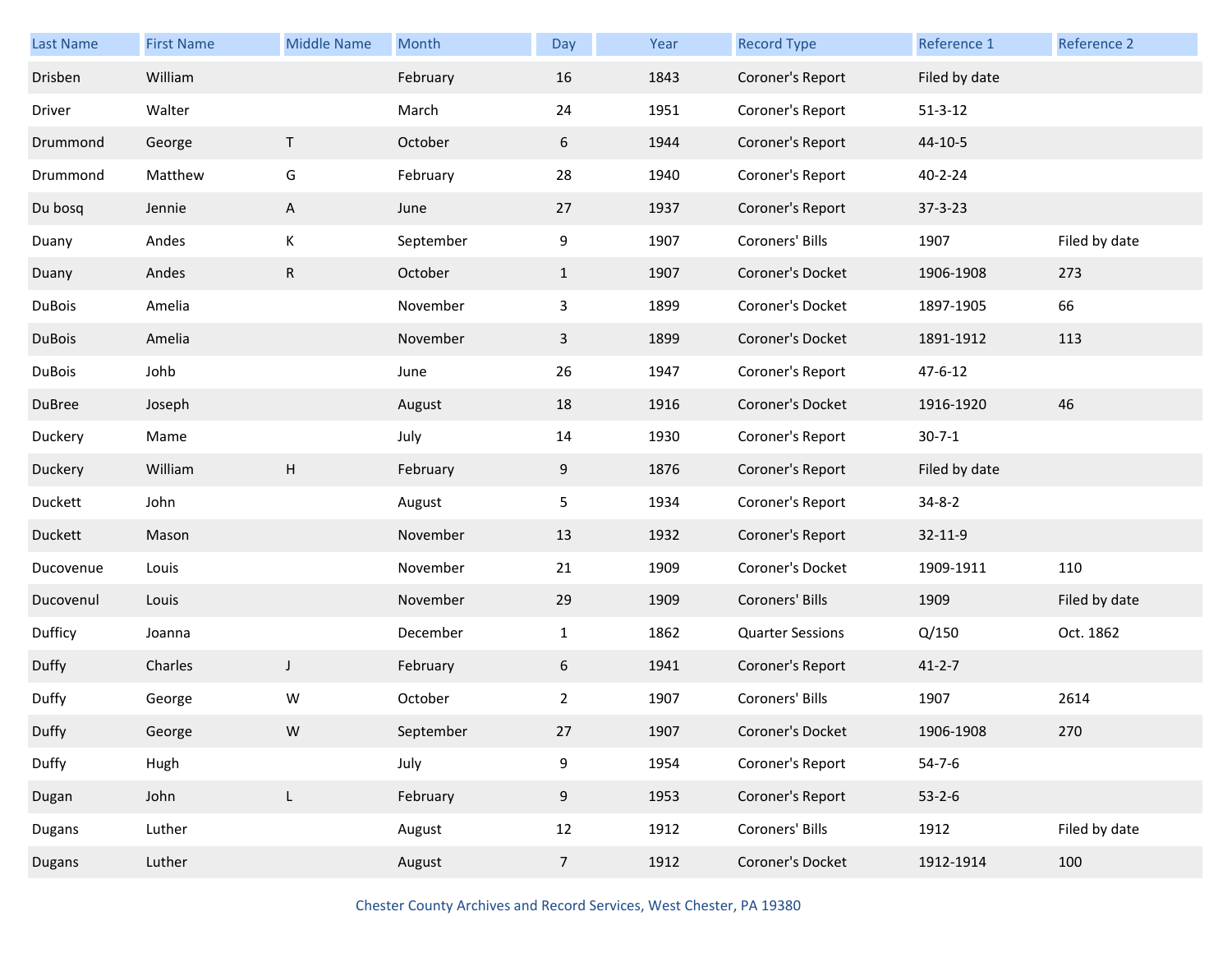| <b>Last Name</b> | <b>First Name</b> | <b>Middle Name</b> | Month     | Day            | Year | <b>Record Type</b> | Reference 1   | <b>Reference 2</b> |
|------------------|-------------------|--------------------|-----------|----------------|------|--------------------|---------------|--------------------|
| Duke             | John              | $\sf B$            | May       | 10             | 1947 | Coroner's Report   | $47 - 5 - 8$  |                    |
| Dukont           | Mary              |                    | August    | 25             | 1951 | Coroner's Report   | $51 - 8 - 24$ |                    |
| Dulin            | Joseph            |                    |           |                |      | Coroner's Docket   | 1897-1905     | 67                 |
| Dulin            | Joseph            | J                  | July      | 25             | 1898 | Coroners' Bills    | 1898          | 2047               |
| Dull             | Granville         | н                  | March     | $\overline{7}$ | 1937 | Coroner's Report   | $37 - 3 - 4$  |                    |
| Dulzychi         | mary              |                    | October   | 23             | 1899 | Coroner's Docket   | 1897-1905     | 67                 |
| Dulzycki         | Mary              |                    | October   | 23             | 1899 | Coroner's Docket   | 1891-1912     | 112                |
| Dunbar           | Clifford          |                    | July      | 17             | 1944 | Coroner's Report   | $44 - 7 - 8$  |                    |
| Duncan           | George            |                    | August    | 5              | 1916 | Coroner's Docket   | 1916-1919     | 32                 |
| Duncan           | Jesse             |                    | January   | $\overline{2}$ | 1942 | Coroner's Report   | $42 - 1 - 3$  |                    |
| Duncan           | Joseph            |                    | September | 25             | 1913 | Coroner's Docket   | 1912-1914     | 237                |
| Duncan           | William           | P                  | August    | 5 <sub>1</sub> | 1916 | Coroner's Docket   | 1916-1919     | 33                 |
| Dunda            | Mary              |                    | March     | 16             | 1904 | Coroner's Docket   | 1897-1905     | 67                 |
| Dunda            | Mary              |                    | March     | 16             | 1904 | Coroner's Docket   | 1891-1912     | 112                |
| Dunhour          | Chas              |                    | September | 25             | 1905 | Coroner's Docket   | 1891-1912     | 456                |
| Dunkelberger     | Bella             | К                  | November  | 6              | 1945 | Coroner's Report   | $45 - 11 - 2$ |                    |
| Dunkin           | James             |                    |           |                |      | Coroners' Bills    | 1913          | See Faughan, John  |
| Dunkleberger     | Mary              |                    | February  | 12             | 1945 | Coroner's Report   | $45 - 2 - 23$ |                    |
| Dunlap           | Chester           | J                  | May       | 23             | 1955 | Coroner's Report   | 55-5-19       |                    |
| Dunlap           | Edward            |                    | January   | 29             | 1898 | Coroner's Docket   | 1891-1912     | 100                |
| Dunlap           | Edward            |                    | January   | 29             | 1898 | Coroner's Docket   | 1897-1905     | 68                 |
| Dunlap           | Edward            |                    | January   | 31             | 1898 | Coroners' Bills    | 1898          | 193                |
| Dunlap           | Helen             | Louise             | March     | 17             | 1954 | Coroner's Report   | $54 - 3 - 13$ |                    |
| Dunlap           | Henry             |                    | May       | 17             | 1898 | Coroners' Bills    | 1898          | Filed by Date      |
| Dunlap           | Henry             |                    | May       | 16             | 1898 | Coroner's Docket   | 1897-1905     | 68                 |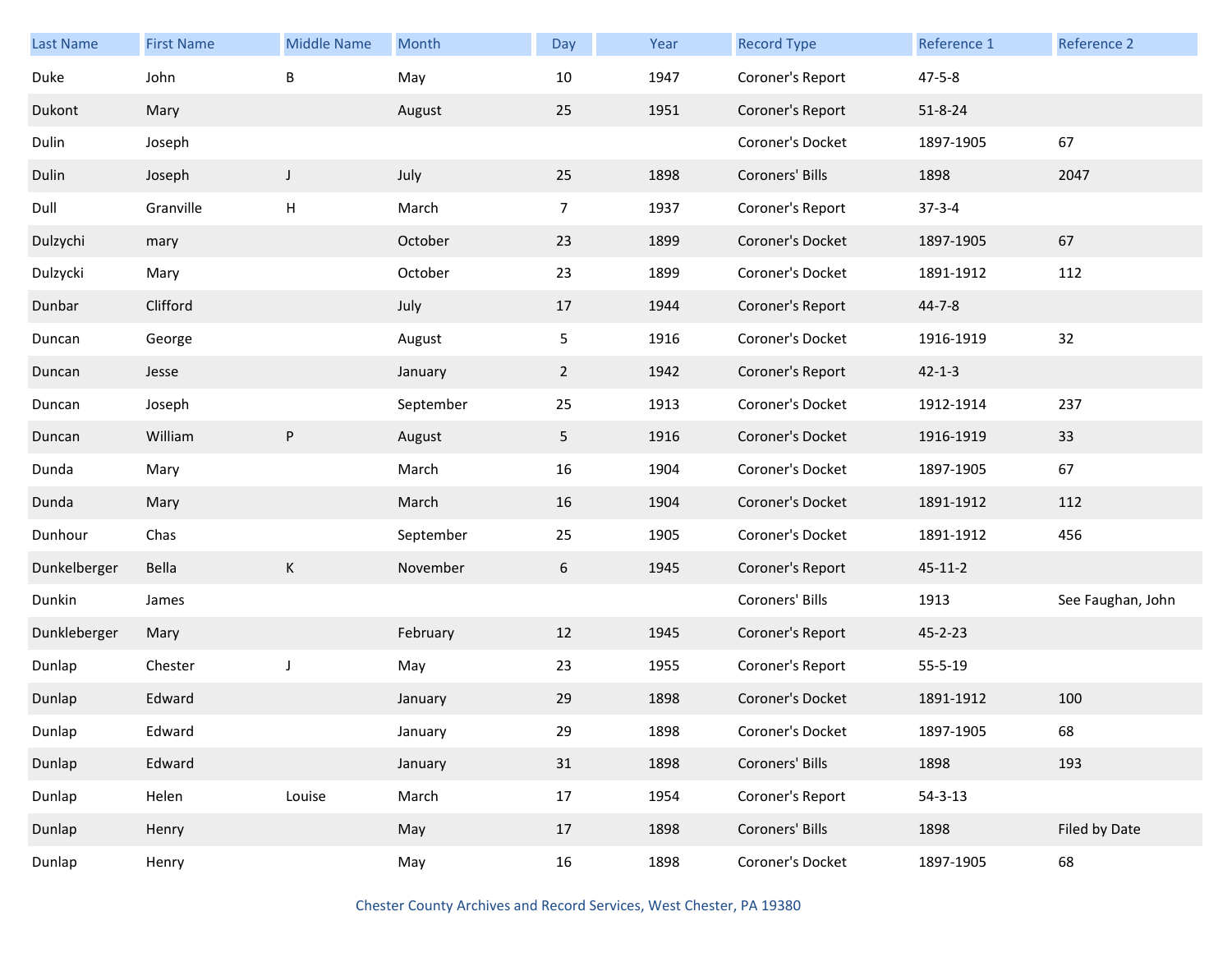| <b>Last Name</b> | <b>First Name</b> | <b>Middle Name</b> | Month     | Day | Year | <b>Record Type</b> | Reference 1   | Reference 2   |
|------------------|-------------------|--------------------|-----------|-----|------|--------------------|---------------|---------------|
| Dunlap           | Henry             |                    | May       | 16  | 1898 | Coroner's Docket   | 1891-1912     | 118           |
| Dunlap           | Lewis             |                    | July      | 3   | 1914 | Coroner's Docket   | 1912-1914     | 314           |
| Dunlap           | Maris             | $\mathsf{C}$       | August    | 26  | 1908 | Coroners' Bills    | 1908          | Filed by date |
| Dunlap           | Mary              |                    | December  | 6   | 1887 | Coroners' Bills    | 1887          | 2903          |
| Dunlap           | Morris            | $\mathsf{C}$       | August    | 23  | 1908 | Coroner's Docket   | 1906-1908     | 402           |
| Dunlap           | Norman            |                    | February  | 11  | 1915 | Coroner's Docket   | 1915          | 6             |
| Dunlap           | Silas             |                    | September | 28  | 1902 | Coroner's Docket   | 1891-1912     | 118           |
| Dunlap           | Silas             |                    | September | 21  | 1902 | Coroner's Docket   | 1897-1905     | 69            |
| Dunlap           | William           |                    |           |     |      | Coroners' Bills    | 1913          | Undated       |
| Dunleavey        | Annie             |                    | January   | 23  | 1905 | Coroners' Bills    | 1905          | 44            |
| Dunleavey        | Annie             |                    | January   | 18  | 1905 | Coroner's Docket   | 1891-1912     | 94            |
| Dunleavey        | Arthur            |                    | July      | 3   | 1898 | Coroner's Docket   | 1891-1912     | 103           |
| Dunleavy         | Annie             |                    | January   | 18  | 1905 | Coroner's Docket   | 1897-1905     | 274           |
| Dunleavy         | Arthur            |                    | July      | 3   | 1898 | Coroner's Docket   | 1897-1905     | 69            |
| Dunleavy         | Arthur            |                    | July      | 5   | 1898 | Coroners' Bills    | 1898          | 1984          |
| Dunlevy          | Joseph            |                    | June      | 12  | 1946 | Coroner's Report   | $46 - 6 - 9$  |               |
| Dunn             | Andrew            |                    | March     | 20  | 1878 | Coroner's Report   | Filed by date |               |
| Dunn             | Arabella          | Elizabeth          | September | 26  | 1930 | Coroner's Report   | $30-9-5$      |               |
| Dunn             | Catherine         |                    | December  | 20  | 1912 | Coroner's Docket   | 1912-1914     | 141           |
| Dunn             | Charles           |                    | May       | 21  | 1954 | Coroner's Report   | $54 - 5 - 11$ |               |
| Dunn             | Charles           | L                  | December  | 16  | 1943 | Coroner's Report   | 43-12-6       |               |
| Dunn             | Donald            |                    | December  | 12  | 1939 | Coroner's Report   | 39-12-9       |               |
| Dunn             | Henry             |                    | November  | 25  | 1887 | Coroners' Bills    | 1887          | Filed by Date |
| Dunn             | Jacob             |                    | May       | 3   | 1901 | Coroners' Bills    | 1901          | Filed by Date |
| Dunn             | Jacob             |                    | April     | 25  | 1901 | Coroner's Docket   | 1897-1905     | 67            |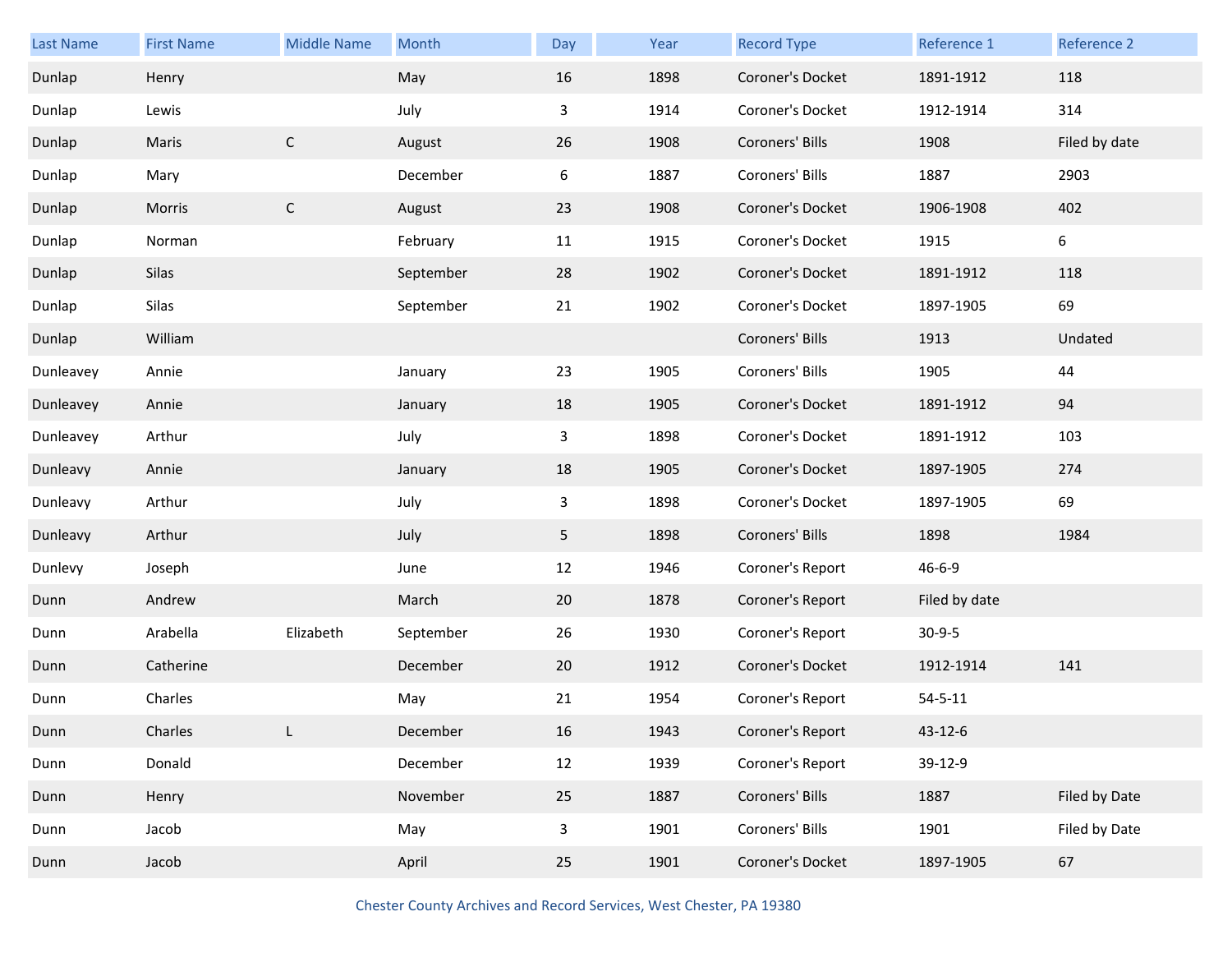| <b>Last Name</b> | <b>First Name</b> | <b>Middle Name</b> | Month     | Day             | Year | <b>Record Type</b> | Reference 1    | Reference 2 |
|------------------|-------------------|--------------------|-----------|-----------------|------|--------------------|----------------|-------------|
| Dunn             | Jacob             |                    | April     | 25              | 1907 | Coroner's Docket   | 1891-1912      | 99          |
| Dunn             | Patrick           |                    | July      | 29              | 1898 | Coroners' Bills    | 1898           | 2064        |
| Dunn             | Patrick           |                    | July      | 27              | 1898 | Coroner's Docket   | 1891-1912      | 95          |
| Dunn             | Patrick           |                    | July      | 27              | 1898 | Coroner's Docket   | 1897-1905      | 68          |
| Dunn             | William           | ${\sf M}$          | July      | 29              | 1935 | Coroner's Report   | 35-7-19        |             |
| Dunn             | William           | McKinley           | November  | 29              | 1951 | Coroner's Report   | $51 - 11 - 14$ |             |
| Dunnett          |                   |                    | November  | 29              | 1916 | Coroner's Docket   | 1916-1919      | 66          |
| Dunning          | James             | D                  | November  | 11              | 1951 | Coroner's Report   | $51 - 11 - 7$  |             |
| Dunwoody         | George            | W                  | September | 12              | 1941 | Coroner's Report   | $41 - 9 - 5$   |             |
| Dunwoody         | Philip            | L                  | February  | 28              | 1942 | Coroner's Report   | 42-2-19        |             |
| Duratt           | Howard            |                    | May       | 6               | 1943 | Coroner's Report   | $43 - 5 - 4$   |             |
| Durborrow        | Isaac             |                    | April     | 4               | 1898 | Coroner's Docket   | 1897-1905      | 69          |
| Durborrow        | Isaac             |                    | April     | 4               | 1898 | Coroners' Bills    | 1898           | 1011        |
| Durborrow        | Isaac             |                    | April     | 4               | 1898 | Coroner's Docket   | 1891-1912      | 117         |
| Durga            | Rolland           | $\sf T$            | January   | 18              | 1936 | Coroner's Report   | $36 - 1 - 14$  |             |
| Durham           | Eliza             |                    | October   | $\overline{7}$  | 1908 | Coroners' Bills    | 1908           | 2928        |
| Durham           | Eliza             |                    | October   | 3               | 1908 | Coroner's Docket   | 1906-1908      | 420         |
| Durkin           | James             |                    | May       | $\overline{4}$  | 1878 | Coroner's Report   | Filed by date  |             |
| Durnall          | Milton            | W                  | March     | 11              | 1933 | Coroner's Report   | $33 - 3 - 5$   |             |
| Durnell          | Andrew            |                    | May       | 23              | 1931 | Coroner's Report   | $31 - 5 - 2$   |             |
| Durnell          | Annie             |                    | April     | 23              | 1952 | Coroner's Report   | $52 - 4 - 17$  |             |
| <b>DuRoss</b>    | Frances           |                    | July      | 14              | 1931 | Coroner's Report   | $31 - 7 - 12$  |             |
| Dutt             | Ida               | Mae                | May       | 21              | 1954 | Coroner's Report   | $54 - 5 - 24$  |             |
| Dutton           | $\mathsf{A}$      | Pratt              | October   | $5\phantom{.0}$ | 1936 | Coroner's Report   | $36 - 10 - 5$  |             |
| Dutton           | Joyce             |                    | March     | 23              | 1942 | Coroner's Report   | $42 - 3 - 17$  |             |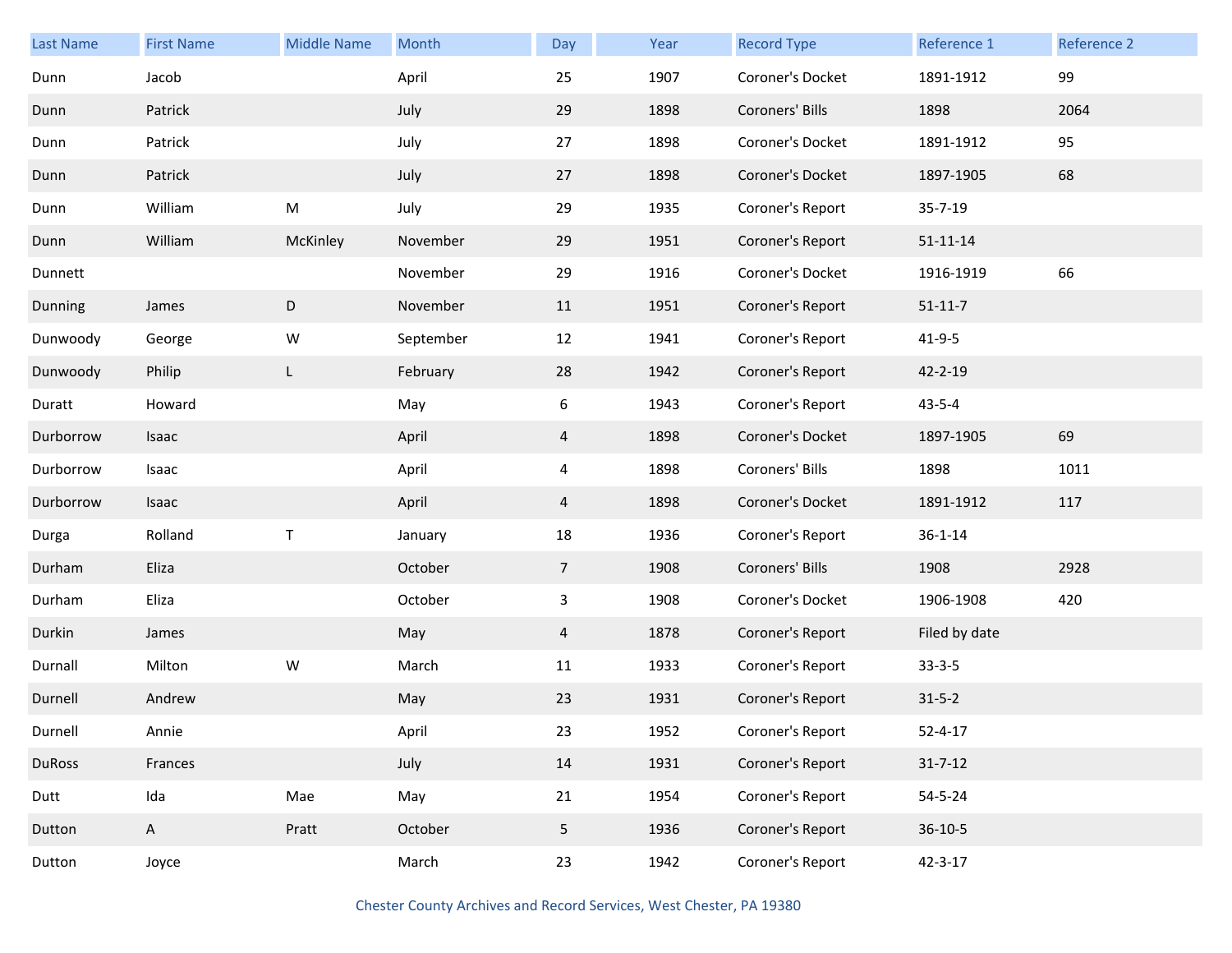| <b>Last Name</b> | <b>First Name</b> | <b>Middle Name</b> | Month     | Day            | Year | <b>Record Type</b>      | Reference 1   | Reference 2   |
|------------------|-------------------|--------------------|-----------|----------------|------|-------------------------|---------------|---------------|
| Dutton           | Mary              | E                  | August    | $\mathbf{1}$   | 1944 | Coroner's Report        | $44 - 8 - 1$  |               |
| Dutton           | Nellie            | С                  | December  | 22             | 1944 | Coroner's Report        | 44-12-16      |               |
| Dwyer            | John              |                    | January   | 10             | 1919 | Coroner's Docket        | 1916-1919     | 341           |
| Dwyer            | Michael           | $\mathsf J$        | April     | 17             | 1944 | Coroner's Report        | 44-4-10       |               |
| Dyer             | George            | $\mathsf R$        | February  | 24             | 1954 | Coroner's Report        | $54 - 2 - 20$ |               |
| Dyer             | Ruth              | Arline             | April     | 14             | 1941 | Coroner's Report        | $41 - 4 - 8$  |               |
| Dyer             | Samuel            |                    | May       | $\overline{4}$ | 1849 | Coroners' Bills         | 1849          | 94            |
| Dyers            | Thomas            |                    | May       | $\overline{a}$ | 1849 | <b>Quarter Sessions</b> | O/79          | Apr. 1849     |
| Dyson            | Charles           |                    | July      | 31             | 1913 | Coroner's Docket        | 1912-1914     | 214           |
| Dyson            | Thomas            |                    | November  | $\mathbf{1}$   | 1904 | Coroner's Docket        | 1891-1912     | 101           |
| Dyson            | Thomas            |                    | November  | $\mathbf{1}$   | 1904 | Coroner's Docket        | 1897-1905     | 70            |
| Dzis             | John              |                    | February  | 28             | 1942 | Coroner's Report        | 42-2-18       |               |
| Dzwigacz         | Stanley           |                    | February  | $\mathbf{1}$   | 1948 | Coroner's Report        | $48 - 2 - 1$  |               |
| Eaby             | (infant of Ruth)  |                    | May       | 6              | 1912 | Coroners' Bills         | 1912          | Filed by date |
| Eaby             | (infant of Ruth)  |                    | April     | $\mathbf{3}$   | 1912 | Coroner's Docket        | 1912-1914     | 44            |
| Eaby             | Benjamin          |                    | November  | 27             | 1907 | Coroner's Docket        | 1906-1908     | 296           |
| Eaches           | Ida               | A                  | December  | 12             | 1953 | Coroner's Report        | 53-12-20      |               |
| Eachus           | <b>Bessie</b>     |                    | April     | 12             | 1956 | Coroner's Report        | $56 - 4 - 11$ |               |
| Eachus           | Isaac             |                    | April     | $\overline{2}$ | 1907 | Coroner's Docket        | 1906-1908     | 185           |
| Eachus           | Joseph            | D                  | July      | 4              | 1937 | Coroner's Report        | $37 - 7 - 1$  |               |
| Eachus           | Miriam            |                    | January   | 9              | 1953 | Coroner's Report        | $53 - 1 - 13$ |               |
| Eachus           | Patricia          | Elaine             | September | 29             | 1943 | Coroner's Report        | 43-9-14       |               |
| Eadie            | William           | ${\sf W}$          | September | 9              | 1954 | Coroner's Report        | $54-9-5$      |               |
| Eagle            | Mary              | Jane               | November  | 22             | 1933 | Coroner's Report        | 33-11-32      |               |
| Eagles           | Stanley           | Thomas             | October   | 13             | 1944 | Coroner's Report        | 44-10-9       |               |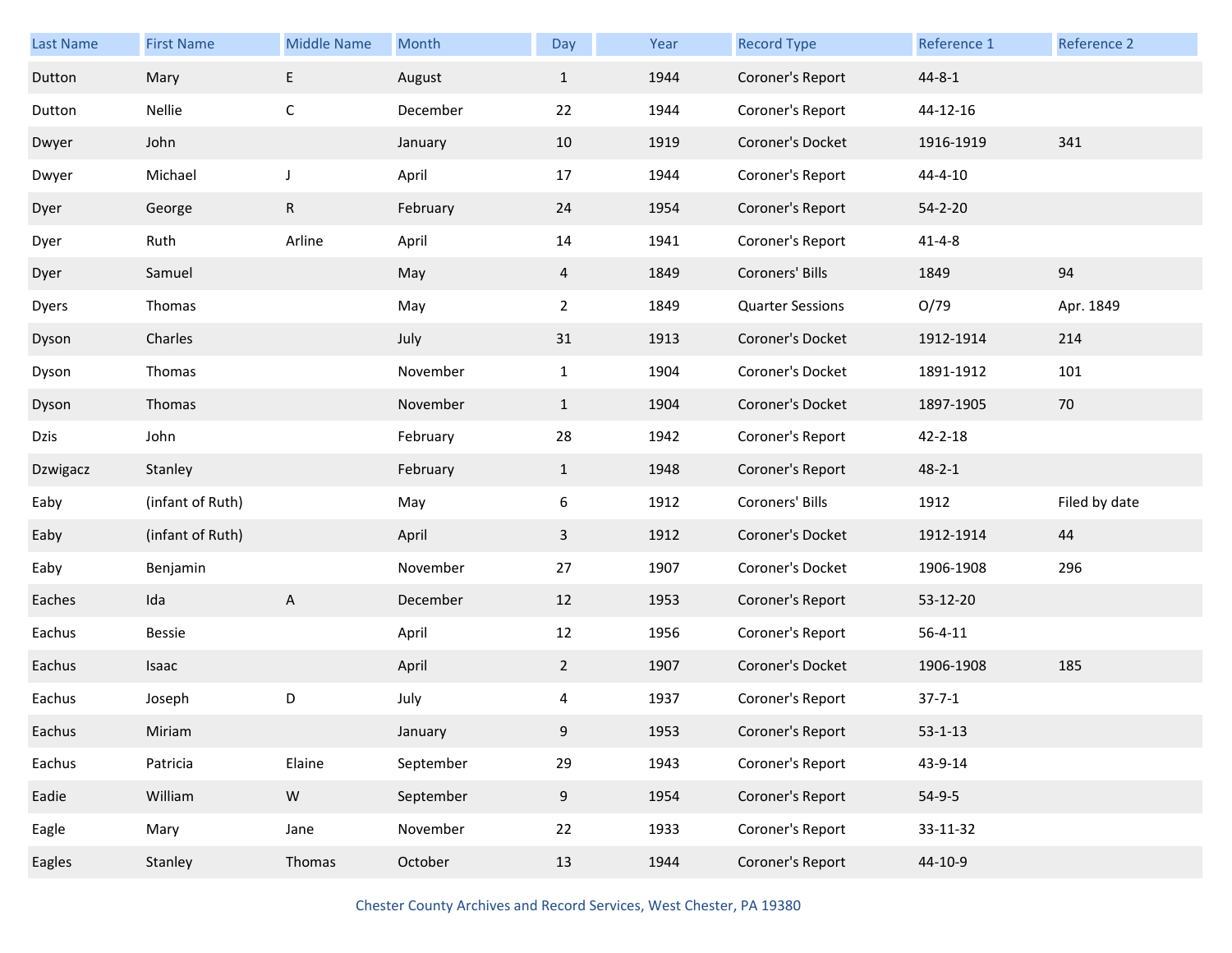| <b>Last Name</b> | <b>First Name</b> | <b>Middle Name</b> | Month     | Day             | Year | <b>Record Type</b> | Reference 1   | Reference 2   |
|------------------|-------------------|--------------------|-----------|-----------------|------|--------------------|---------------|---------------|
| Earnshaw         | George            |                    | September | 17              | 1863 | Coroners' Bills    | 1863          | 201           |
| Eastburn         | Anna              | M C                | November  | 27              | 1942 | Coroner's Report   | 42-11-27      |               |
| Easterling       | Elizabeth         |                    | August    | 28              | 1949 | Coroner's Report   | 49-8-13       |               |
| Easton           | Dolores           | Virginia           | August    | 30 <sup>°</sup> | 1951 | Coroner's Report   | $51 - 8 - 29$ |               |
| easton           | Frank             |                    | September | 19              | 1919 | Coroner's Docket   | 1916-1919     | 401           |
| Easton           | Mary              | E                  | May       | 20              | 1936 | Coroner's Report   | $36 - 5 - 7$  |               |
| Eater            | John              |                    | May       | 12              | 1945 | Coroner's Report   | $45 - 5 - 9$  |               |
| Ebergenyi        | Anna              |                    | March     | 4               | 1935 | Coroner's Report   | $35 - 3 - 4$  |               |
| Eberly           | Benjamin          |                    | August    | 20              | 1893 | Coroner's Report   | 1893-8-5      |               |
| Eberly           | Elmer             | N                  | November  | 22              | 1911 | Coroner's Docket   | 1909-1911     | 405           |
| Echaff           | Amos              |                    | April     | 21              | 1891 | Coroner's Report   | 1891-4-5      |               |
| Echoff           | Harry             |                    | June      | 10              | 1913 | Coroner's Docket   | 1912-1914     | 193           |
| Echoff           | Martin            |                    | July      | 17              | 1906 | Coroner's Docket   | 1906-1908     | 82            |
| Eck              | William           | Y                  |           |                 |      | Coroner's Report   | $49 - 5 - 5$  |               |
| Eckenrode        | Austin            | B                  | September | 13              | 1947 | Coroner's Report   | 47-9-13       |               |
| Eckenroth        | Ira               | G                  | July      | 29              | 1951 | Coroner's Report   | $51 - 7 - 23$ |               |
| Ecklin           | Ida               | E W                | July      | 8               | 1933 | Coroner's Report   | $33 - 7 - 2$  |               |
| Eckman           | Albert            |                    | June      | 22              | 1950 | Coroner's Report   | $50 - 6 - 22$ |               |
| Eckman           | Frank             | $\mathsf J$        | February  | 9               | 1934 | Coroner's Report   | $34 - 2 - 7$  |               |
| Eckman           | John              |                    | November  | $\mathbf{1}$    | 1911 | Coroner's Docket   | 1909-1911     | 398           |
| Eckman           | John              |                    | November  | 3               | 1911 | Coroners' Bills    | 1911          | Filed by date |
| Eckman           | John              | $\mathsf R$        | July      | 10              | 1900 | Coroners' Bills    | 1900          | 1976          |
| Eckman           | John              | R                  | June      | 22              | 1900 | Coroners' Bills    | 1900          | 1918          |
| Eckman           | John              | $\mathsf{R}$       | June      | 21              | 1900 | Coroner's Docket   | 1897-1905     | 70            |
| Eckman           | John              | R                  | June      | 21              | 1900 | Coroner's Docket   | 1891-1912     | 120           |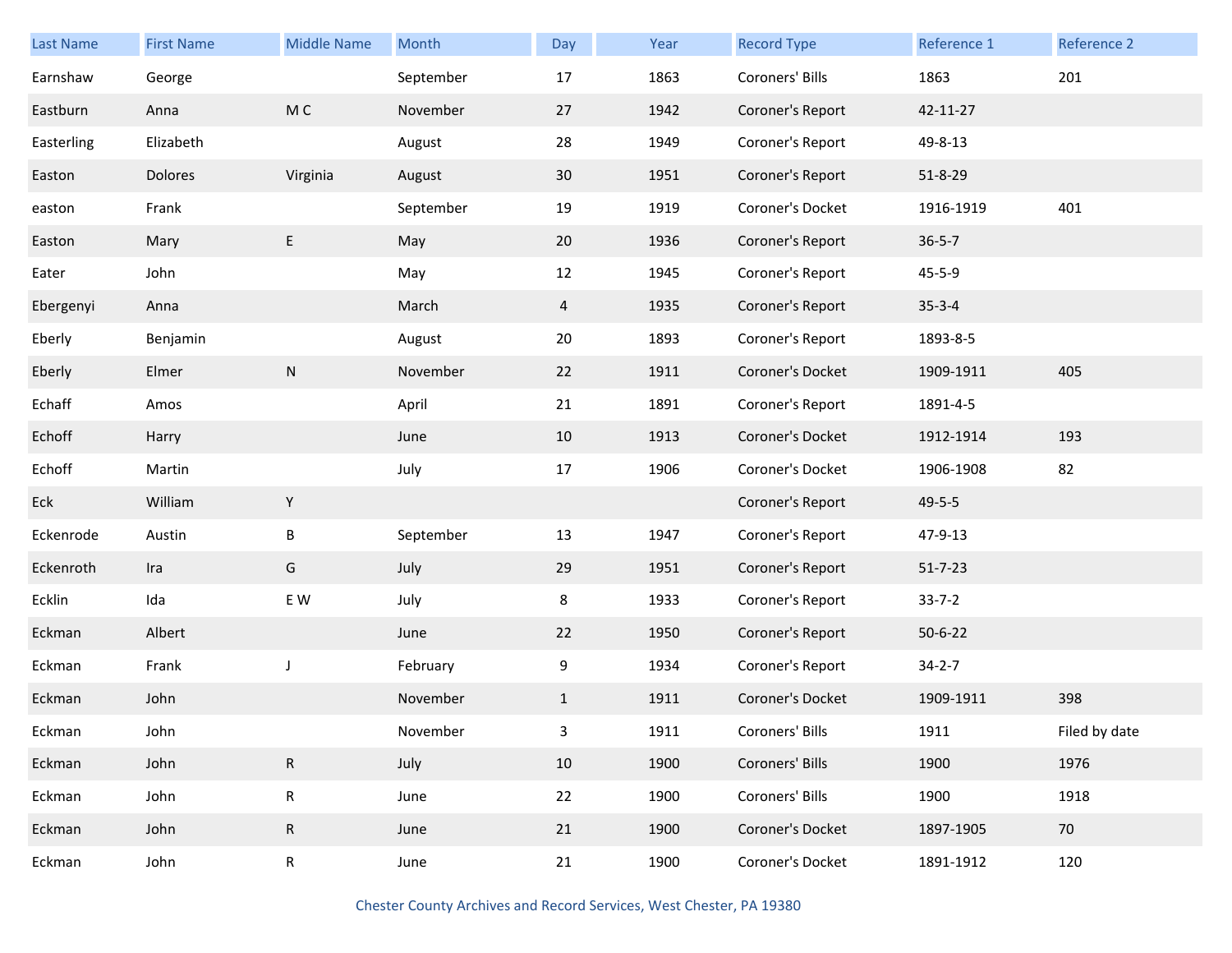| Last Name | <b>First Name</b> | <b>Middle Name</b> | Month    | Day | Year | <b>Record Type</b> | Reference 1   | Reference 2 |
|-----------|-------------------|--------------------|----------|-----|------|--------------------|---------------|-------------|
| Eddy      | Frank             | $\mathsf J$        | October  | 6   | 1951 | Coroner's Report   | $51 - 10 - 5$ |             |
| Edgar     | John              | Roland             | July     | 29  | 1942 | Coroner's Report   | $42 - 7 - 13$ |             |
| Edinger   | George            | E                  | July     | 8   | 1940 | Coroner's Report   | $40 - 7 - 24$ |             |
| Edling    | William           | F                  | December | 29  | 1936 | Coroner's Report   | 36-12-17      |             |
| Edminston | Augusta           |                    | March    | 6   | 1911 | Coroners' Bills    | 1911          | 644-645     |
| Edmiston  | Augusta           |                    | March    | 3   | 1911 | Coroner's Docket   | 1909-1911     | 294         |
| Edward    | Carl              |                    | August   | 17  | 1906 | Coroner's Docket   | 1906-1908     | 100         |
| Edward    | William           | Miller             | December | 9   | 1941 | Coroner's Report   | 41-12-13      |             |
| Edwards   | Benjamin          | A                  | May      | 5   | 1956 | Coroner's Report   | $56 - 5 - 2$  |             |
| Edwards   | Charlott          | Α                  | August   | 22  | 1949 | Coroner's Report   | 49-8-7        |             |
| Edwards   | Ella              |                    | July     | 25  | 1952 | Coroner's Report   | $52 - 7 - 28$ |             |
| Edwards   | Grace             | E                  | January  | 29  | 1948 | Coroner's Report   | $48 - 1 - 15$ |             |
| Edwards   | James             | Wilbur             | February | 9   | 1943 | Coroner's Report   | $43 - 2 - 6$  |             |
| Edwards   | Lohn              | R                  | April    | 6   | 1950 | Coroner's Report   | $50 - 4 - 3$  |             |
| Edwards   | Louisa            | $\mathsf J$        | July     | 12  | 1899 | Coroner's Docket   | 1897-1905     | 70          |
| Edwards   | Louisa            | J                  | July     | 12  | 1899 | Coroners' Bills    | 1899          | 1933        |
| Edwards   | Louisa            | $\mathsf J$        | July     | 12  | 1899 | Coroner's Docket   | 1891-1912     | 120         |
| Edwards   | Louisa            | J                  | July     | 14  | 1899 | Coroners' Bills    | 1899          | 1919        |
| Edwards   | Paul              | William            | July     | 15  | 1950 | Coroner's Report   | $50 - 7 - 9$  |             |
| Edwards   | Richard           | G                  | March    | 26  | 1952 | Coroner's Report   | $52 - 3 - 19$ |             |
| Edwards   | William           |                    | August   | 15  | 1939 | Coroner's Report   | 39-8-14       |             |
| Edwards   | William           | ${\sf R}$          | June     | 26  | 1931 | Coroner's Report   | $31 - 6 - 12$ |             |
| Effinger  | George            | Lewis              | June     | 25  | 1940 | Coroner's Report   | $40 - 6 - 12$ |             |
| Egbert    | Mary              |                    | June     | 23  | 1878 | Coroner's Report   | Filed by date |             |
| Egli      | Oscar             | ${\sf W}$          | May      | 15  | 1911 | Coroners' Bills    | 1911          | 1395        |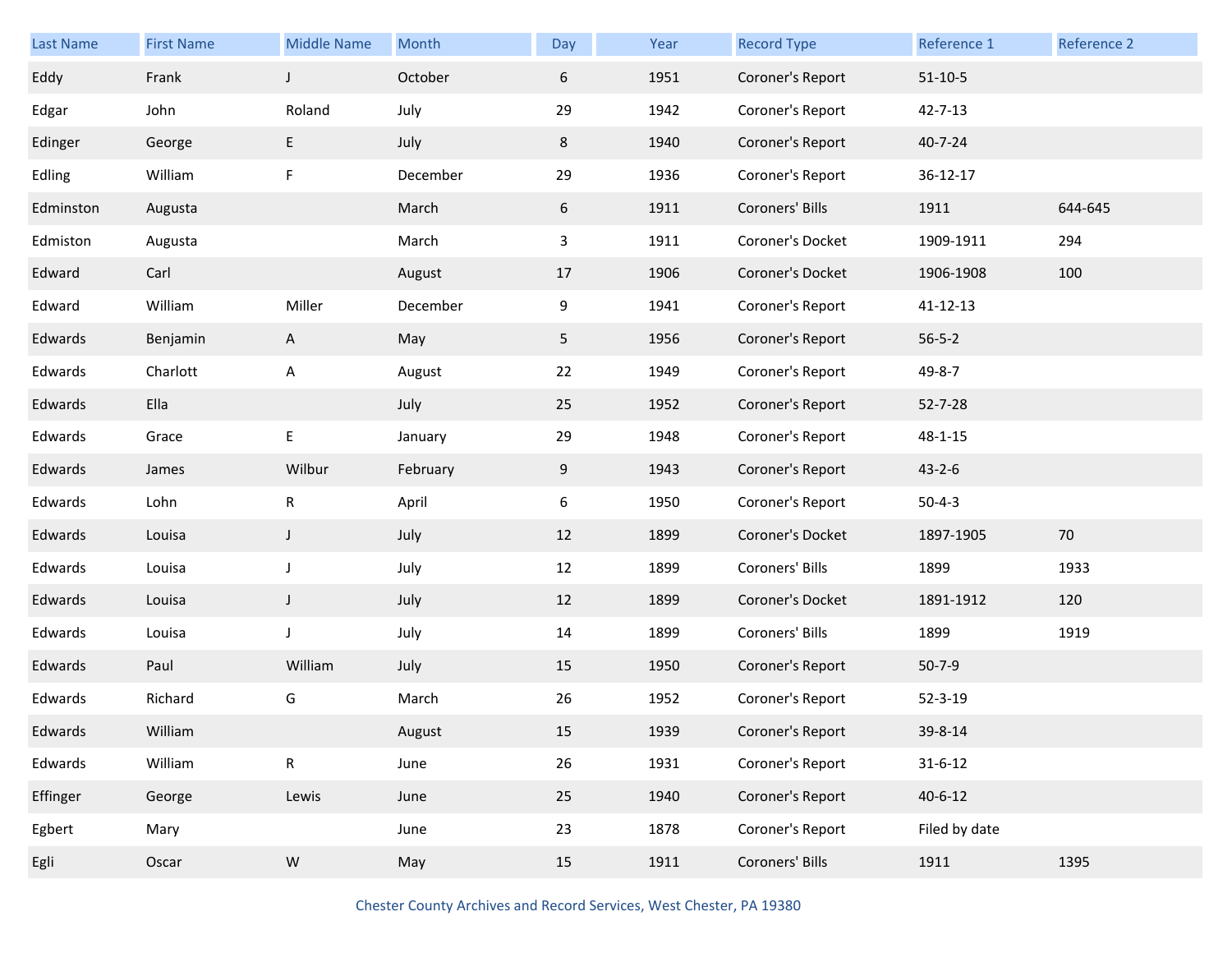| <b>Last Name</b> | <b>First Name</b> | <b>Middle Name</b> | Month     | Day            | Year | <b>Record Type</b> | Reference 1   | Reference 2   |
|------------------|-------------------|--------------------|-----------|----------------|------|--------------------|---------------|---------------|
| Eisenbise        | Henry             | $\sf S$            | September | 3              | 1902 | Coroner's Docket   | 1897-1905     | 71            |
| Eisenbise        | Henry             | S                  | September | 6              | 1902 | Coroners' Bills    | 1902          | 2271          |
| Eisenbrey        | Paula             | Meredith           | November  | $\overline{7}$ | 1954 | Coroner's Report   | $54 - 11 - 4$ |               |
| Eisenbrey        | $\mathsf{R}$      | Howard             | January   | 27             | 1955 | Coroner's Report   | $55 - 1 - 16$ |               |
| Eisenbrey        | Robert            | Howard             | November  | $\overline{7}$ | 1954 | Coroner's Report   | $54-11-5$     |               |
| Eiserman         | David             | J                  | August    | 6              | 1877 | Coroner's Report   | Filed by date |               |
| Elgi             | Oscar             | W                  | April     | 8              | 1911 | Coroner's Docket   | 1909-1911     | 311           |
| Elias            | Max               |                    | February  | 3              | 1903 | Coroner's Docket   | 1891-1912     | 122           |
| Elias            | Max               |                    | February  | $\mathbf{3}$   | 1903 | Coroners' Bills    | 1903          | Filed by date |
| Elias            | Max               |                    | February  | $\mathbf{3}$   | 1903 | Coroner's Docket   | 1897-1905     | 71            |
| Elkins           | Mary              | E                  | February  | 26             | 1917 | Coroner's Docket   | 1916-1920     | 69            |
| Elkins           | Max               |                    | February  | 14             | 1906 | Coroner's Docket   | 1906-1908     | 19            |
| Ellerbe          | Carl              |                    | November  | 19             | 1947 | Coroner's Report   | $47 - 11 - 6$ |               |
| Ellias           | Hannah            |                    | April     | 30             | 1876 | Coroner's Report   | Filed by date |               |
| Ellias           | Hannah            |                    | April     | 29             | 1876 | Coroner's Report   | Filed by date |               |
| Elliot           | Anne              | B                  | December  | 6              | 1948 | Coroner's Report   | 48-12-4       |               |
| Elliot           | James             | Α                  | March     | $\overline{7}$ | 1904 | Coroner's Docket   | 1891-1912     | 121           |
| Elliot           | Josephine         |                    | February  | 21             | 1904 | Coroner's Docket   | 1891-1912     | 121           |
| Elliot           | William           |                    | July      | 17             | 1949 | Coroner's Report   | 49-7-23       |               |
| Elliott          | Edward            | M                  | May       | 31             | 1948 | Coroner's Report   | 48-5-16       |               |
| Elliott          | James             | Α                  | March     | $\overline{7}$ | 1904 | Coroner's Docket   | 1897-1905     | 71            |
| Elliott          | Josephine         |                    | February  | 21             | 1904 | Coroner's Docket   | 1897-1905     | 72            |
| Ellis            | Edward            | E                  | April     | 14             | 1945 | Coroner's Report   | $45 - 4 - 10$ |               |
| Ellis            | Florida           |                    | January   | 26             | 1952 | Coroner's Report   | $52 - 1 - 16$ |               |
| Ellis            | George            |                    | October   | 13             | 1953 | Coroner's Report   | 53-10-11      |               |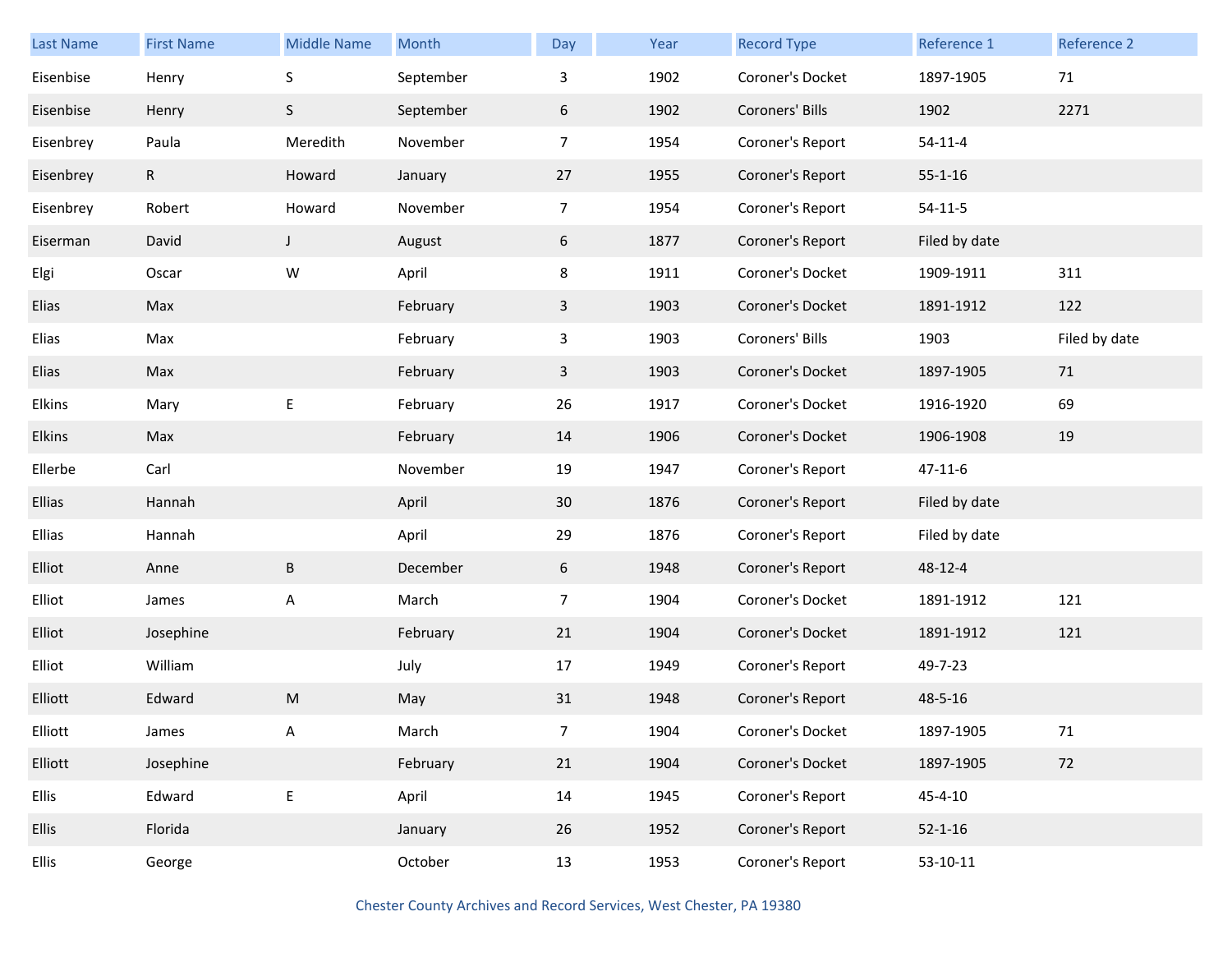| Last Name    | <b>First Name</b> | <b>Middle Name</b> | Month    | Day            | Year | <b>Record Type</b>      | Reference 1   | Reference 2        |
|--------------|-------------------|--------------------|----------|----------------|------|-------------------------|---------------|--------------------|
| <b>Ellis</b> | James             |                    | December | $\overline{2}$ | 1856 | <b>Quarter Sessions</b> | P/133         | Jan. 1857          |
| <b>Ellis</b> | Mary              | Elizabeth          | February | 13             | 1949 | Coroner's Report        | $49 - 2 - 8$  |                    |
| <b>Ellis</b> | Mordecai          | ${\sf M}$          | November | $\overline{7}$ | 1911 | Coroner's Docket        | 1909-1911     | 401                |
| <b>Ellis</b> | Thomas            |                    | February | 13             | 1945 | Coroner's Report        | $45 - 2 - 4$  |                    |
| Ellison      | Obie              | Walter             | August   | 6              | 1953 | Coroner's Report        | $53 - 8 - 1$  |                    |
| Ello         | Louis             | Payliorr           | January  | 11             | 1907 | Coroner's Docket        | 1906-1908     | 154                |
| Ellwanger    | John              |                    | February | 15             | 1909 | Coroner's Docket        | 1909-1911     | 19                 |
| Elmer        | Mary              |                    | March    | $\mathbf{1}$   | 1941 | Coroner's Report        | $41 - 3 - 1$  |                    |
| Elsey        | Charles           | $\sf P$            | February | 10             | 1916 | Coroner's Docket        | 1916-1920     | 6                  |
| Elsie        | Ruth              | A                  | March    | 17             | 1913 | Coroner's Docket        | 1912-1914     | 177                |
| Elston       | Anna              | ${\sf W}$          | December | 14             | 1950 | Coroner's Report        | $50-12-9$     |                    |
| Elvin        | Agnes             |                    | November | 18             | 1895 | Coroner's Report        | 1895-11-5     | Also see 1895-11-4 |
| Elvin        | Beverly           |                    | July     | $\overline{2}$ | 1941 | Coroner's Report        | $41 - 7 - 1$  |                    |
| Elvin        | George            | H                  | February | 10             | 1937 | Coroner's Report        | $37 - 2 - 17$ |                    |
| Elvin        | Thomas            | $\mathsf D$        | November | 18             | 1895 | Coroner's Report        | 1895-11-4     | Also see 1895-11-5 |
| Elwanger     | John              |                    | March    | $\mathbf{1}$   | 1909 | Coroners' Bills         | 1909          | Filed by date      |
| Elwell       | Whilden           |                    | March    | 26             | 1951 | Coroner's Report        | $51 - 3 - 13$ |                    |
| Ely          | David             |                    | February | 21             | 1897 | Coroner's Docket        | 1897-1905     | 72                 |
| Ely          | David             |                    | February | 25             | 1897 | Coroners' Bills         | 1897          | 784                |
| Ely          | David             |                    | February | 21             | 1897 | Coroner's Docket        | 1891-1912     | 123                |
| Ely          | David             |                    | February | 27             | 1897 | Coroners' Bills         | 1897          | 913                |
| Ely          | Elwood            | $\mathsf C$        | January  | 23             | 1950 | Coroner's Report        | $50 - 1 - 13$ |                    |
| Embree       | Alfred            | ${\mathsf G}$      | June     | 29             | 1913 | Coroner's Docket        | 1912-1914     | 200                |
| Embree       | $\mathsf T$       | Walter             | December | 22             | 1887 | Coroners' Bills         | 1887          | Filed by Date      |
| Emery        | Charles           | $\mathsf{A}$       | October  | 27             | 1909 | Coroner's Docket        | 1909-1911     | 97                 |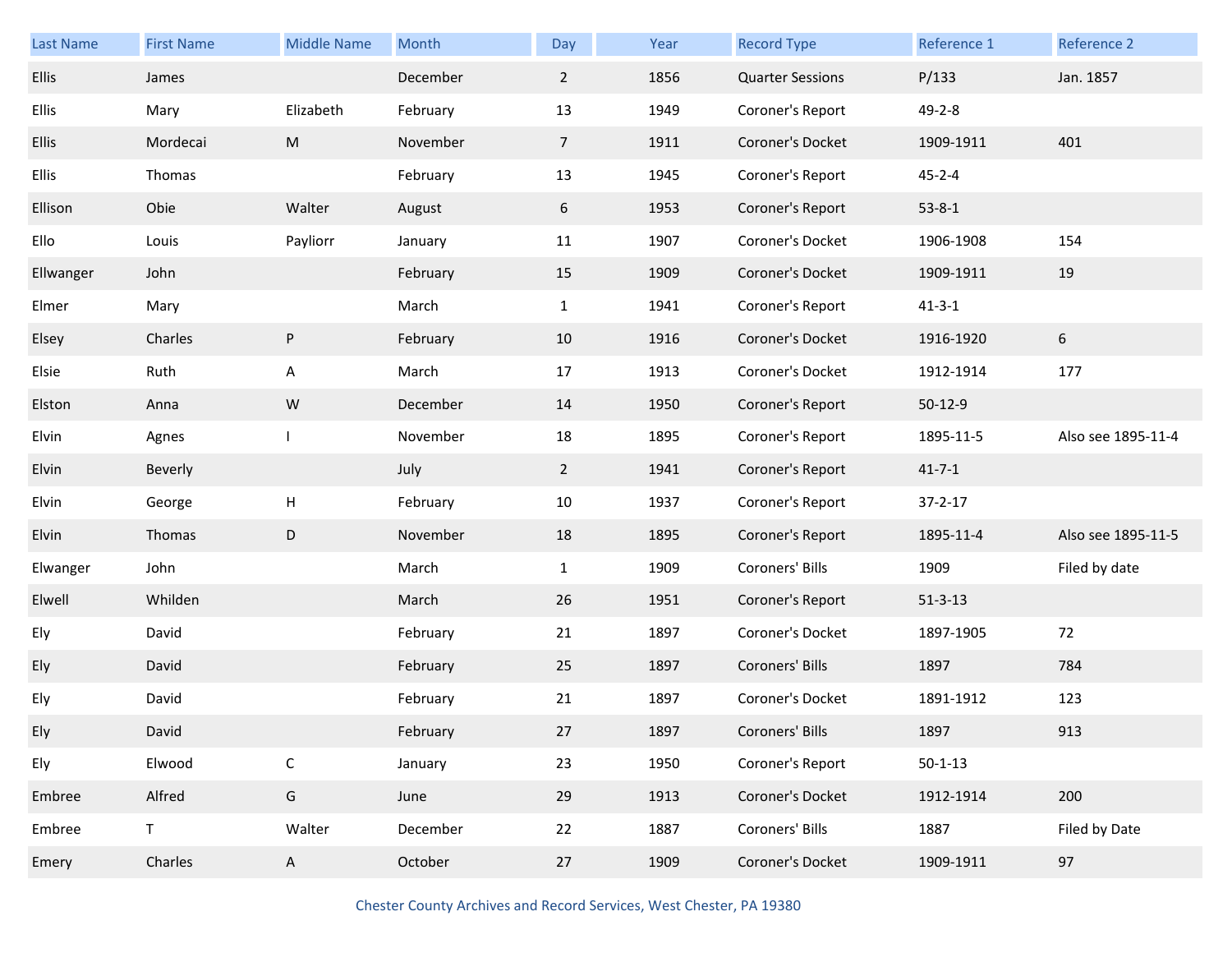| <b>Last Name</b> | <b>First Name</b> | <b>Middle Name</b>        | Month     | Day          | Year | <b>Record Type</b> | Reference 1   | Reference 2 |
|------------------|-------------------|---------------------------|-----------|--------------|------|--------------------|---------------|-------------|
| Emery            | Charles           | Α                         | November  | $\mathbf{1}$ | 1909 | Coroners' Bills    | 1909          | 2974        |
| Emery            | Edith             | Frederick                 | November  | 10           | 1955 | Coroner's Report   | $55 - 11 - 5$ |             |
| Emery            | Emma              | $\mathsf{C}$              | June      | 10           | 1954 | Coroner's Report   | $54 - 6 - 6$  |             |
| Emery            | Florence          |                           | May       | $\mathbf{1}$ | 1942 | Coroner's Report   | $42 - 5 - 2$  |             |
| Emery            | Harvey            | L                         | October   | 29           | 1934 | Coroner's Report   | 34-10-11      |             |
| Emery            | John              | Vernon Robinso            | April     | 12           | 1908 | Coroner's Docket   | 1906-1908     | 355         |
| Emery            | Leonard           | Α                         | May       | 11           | 1948 | Coroner's Report   | 48-5-11       |             |
| Emery            | Margaret          |                           | September | 22           | 1946 | Coroner's Report   | 46-9-19       |             |
| Emery            | Mary              |                           | August    | 23           | 1952 | Coroner's Report   | $52 - 8 - 8$  |             |
| Emery            | Oliver            | $\sf B$                   | March     | 26           | 1894 | Coroners' Bills    | 1894          | 819         |
| Emery            | Oliver            | $\sf B$                   | March     | 25           | 1894 | Coroner's Report   | 1894-3-1      |             |
| Emery            | Penrose           |                           | July      | 12           | 1934 | Coroner's Report   | $34 - 7 - 13$ |             |
| Emery            | Penrose           | $\boldsymbol{\mathsf{H}}$ | November  | 29           | 1909 | Coroner's Docket   | 1909-1911     | 113         |
| Emery            | Penrose           | $\boldsymbol{\mathsf{H}}$ | December  | 3            | 1909 | Coroners' Bills    | 1909          | 3255        |
| Emmondi          | Gennaos           |                           | November  | 5            | 1906 | Coroner's Docket   | 1906-1908     | 129         |
| Emore            | Andrew            |                           | March     | 31           | 1801 | Coroner's Report   | Filed by date |             |
| Empson           | Alfred            |                           | November  | 14           | 1915 | Coroner's Docket   | 1915          | 96          |
| Emrey            | Emily             | $\mathsf{C}$              | May       | 21           | 1955 | Coroner's Report   | $55 - 5 - 17$ |             |
| Engel            | Bertha            | Miller                    | April     | 20           | 1954 | Coroner's Report   | 54-4-25       |             |
| Engenivlingi     | Evenaini          |                           | May       | 29           | 1905 | Coroners' Bills    | 1905          | 1629        |
| Engenivluigi     | Evenaini          |                           | May       | 22           | 1905 | Coroner's Docket   | 1897-1905     | 328         |
| England          | Leslie            |                           | April     | 9            | 1947 | Coroner's Report   | $47 - 4 - 15$ |             |
| Engle            | Christian         |                           | June      | 20           | 1946 | Coroner's Report   | $46 - 6 - 14$ |             |
| Engle            | Frederick         | $\mathsf T$               | February  | $\mathbf{3}$ | 1937 | Coroner's Report   | $37 - 2 - 5$  |             |
| Engle            | Hazel             | Dorothy                   | April     | 16           | 1911 | Coroner's Docket   | 1909-1911     | 315         |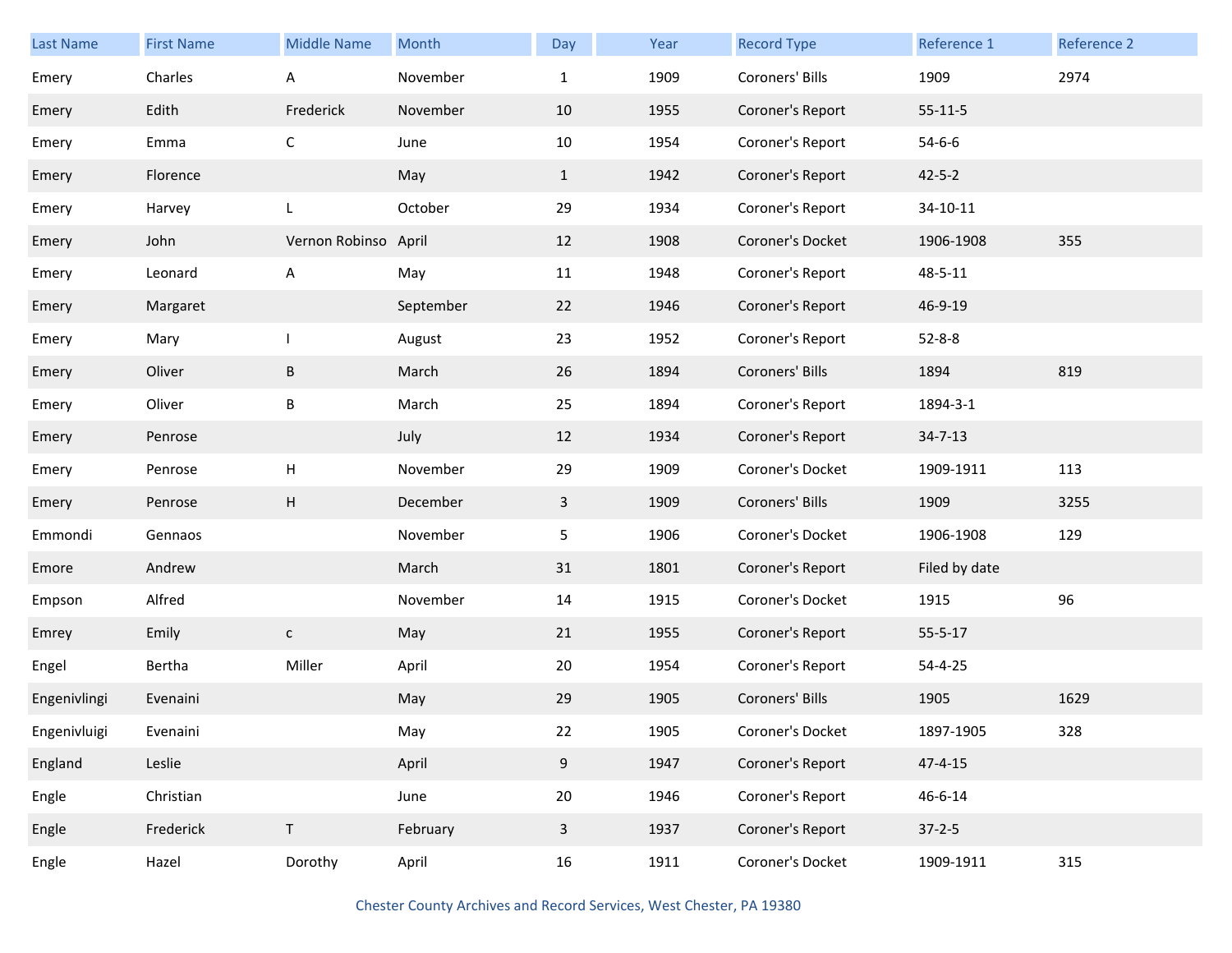| Last Name | <b>First Name</b> | <b>Middle Name</b>        | Month     | Day            | Year | <b>Record Type</b> | Reference 1    | Reference 2   |
|-----------|-------------------|---------------------------|-----------|----------------|------|--------------------|----------------|---------------|
| Engle     | Hazel             | Dorothy                   | April     | 19             | 1911 | Coroners' Bills    | 1911           | Filed by date |
| Engle     | Horace            |                           | January   | 29             | 1944 | Coroner's Report   | $44 - 1 - 27$  |               |
| Engle     | Joseph            |                           | May       | 30             | 1947 | Coroner's Report   | $47 - 5 - 15$  |               |
| Engle     | Marion            | $\mathsf F$               | July      | 22             | 1908 | Coroners' Bills    | 1908           | 2184          |
| Engle     | Marion            | Frances                   | July      | 14             | 1908 | Coroner's Docket   | 1906-1908      | 383           |
| Engle     | Mary              |                           | April     | 3              | 1956 | Coroner's Report   | $56 - 4 - 2$   |               |
| English   | Irwin             | $\boldsymbol{\mathsf{H}}$ | January   | 6              | 1953 | Coroner's Report   | $53 - 1 - 2$   |               |
| Englund   | Frank             | D                         | February  | 6              | 1942 | Coroner's Report   | $42 - 2 - 4$   |               |
| Enkhausen | Frank             |                           | August    | 8              | 1932 | Coroner's Report   | 32-8-19        |               |
| Ennis     | Earl              |                           | October   | 29             | 1937 | Coroner's Report   | 37-10-16       |               |
| Ennis     | Henry             | $\boldsymbol{\mathsf{A}}$ | October   | 5 <sub>1</sub> | 1937 | Coroner's Report   | $37-10-2$      |               |
| Ennis     | Hershey           | Samuel                    | September | 21             | 1952 | Coroner's Report   | 52-9-24        |               |
|           |                   |                           |           |                |      |                    |                |               |
| Ennis     | William           |                           | January   | 11             | 1909 | Coroner's Docket   | 1909-1911      | 9             |
| Ennis     | William           |                           | January   | 25             | 1909 | Coroners' Bills    | 1909           | Filed by date |
| Enoches   | Sarah             |                           | March     | 31             | 1939 | Coroner's Report   | 39-3-15        |               |
| Enochs    | Dorothy           |                           | November  | 5              | 1930 | Coroner's Report   | $30 - 11 - 14$ |               |
| Enos      | Amy               | T                         | November  | 19             | 1945 | Coroner's Report   | 45-11-12       |               |
| Enos      | Chester           | Α                         | October   | 8              | 1895 | Coroners' Bills    | 1895           | Filed by Date |
| Enos      | Chester           | A                         | October   | 6              | 1895 | Coroner's Report   | 1895-10-2      |               |
| Enos      | Chester           | Α                         | October   | 6              | 1895 | Coroners' Bills    | 1895           | 2693          |
| Enos      | William           | Н                         | April     | 28             | 1907 | Coroner's Docket   | 1906-1908      | 195           |
| Enright   | Catherine         | $\mathbf{I}$              | July      | $20\,$         | 1955 | Coroner's Report   | $55 - 7 - 13$  |               |
| Entricken | Ralph             |                           | January   | $\mathbf{3}$   | 1910 | Coroners' Bills    | 1910           | Filed by date |
| Entriken  | Ralph             |                           | December  | 23             | 1909 | Coroner's Docket   | 1909-1911      | 121           |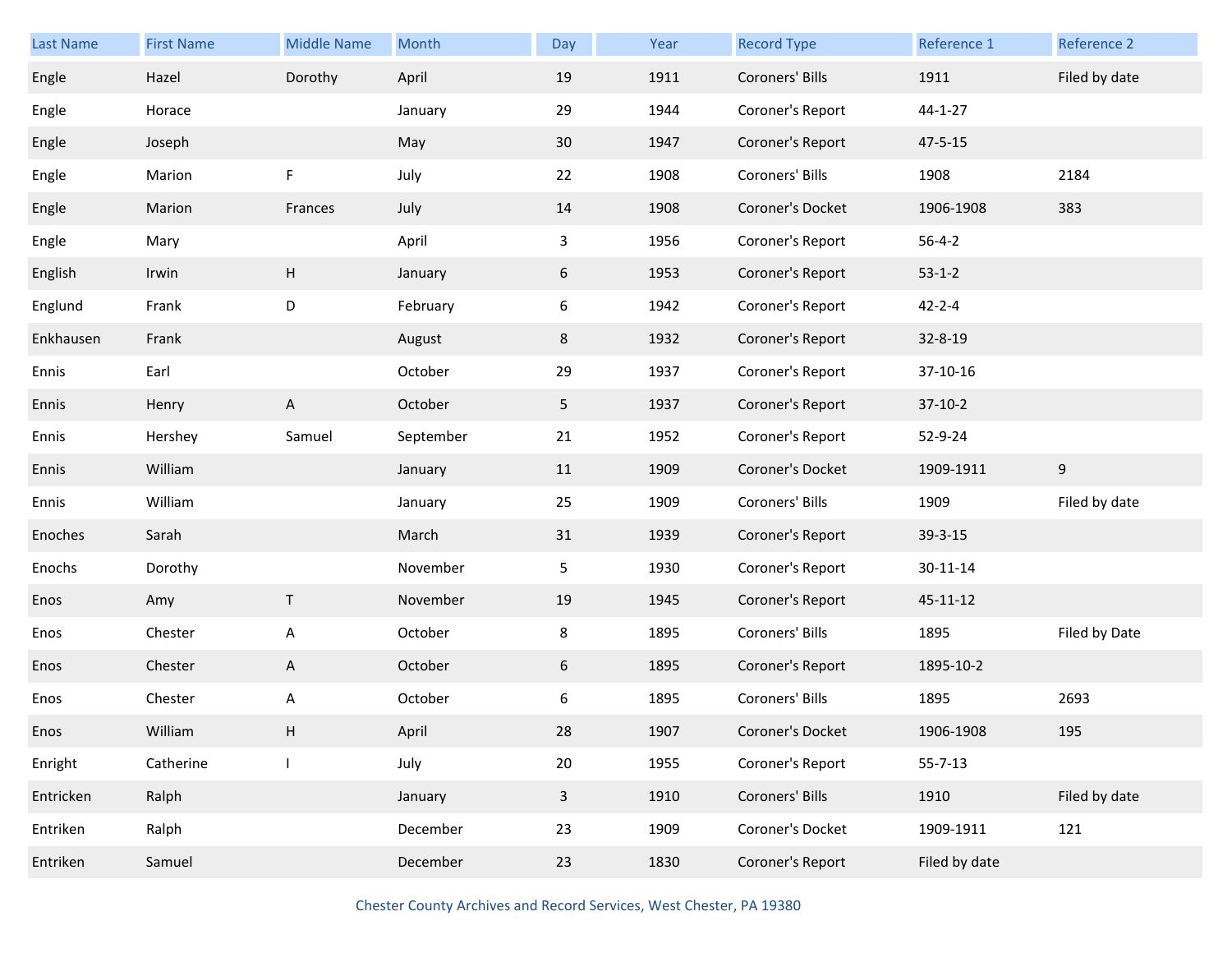| <b>Last Name</b> | <b>First Name</b> | <b>Middle Name</b> | Month     | Day    | Year | <b>Record Type</b> | Reference 1  | Reference 2   |
|------------------|-------------------|--------------------|-----------|--------|------|--------------------|--------------|---------------|
| Entriken         | Zillah            |                    | October   | 11     | 1917 | Coroner's Docket   | 1916-1919    | 162           |
| Entrikin         | Ralph             |                    | January   | 10     | 1910 | Coroners' Bills    | 1910         | 3949          |
| Epp              | Peter             |                    | February  | 22     | 1916 | Coroner's Docket   | 1916-1919    | 9             |
| Eppeheimer       | Harry             |                    | December  | 19     | 1904 | Coroners' Bills    | 1904         | 3276          |
| Eppehimer        | Harry             |                    | October   | 5      | 1904 | Coroner's Docket   | 1891-1912    | 127           |
| Eppenheimer      | Robert            | Stanley            | August    | 14     | 1939 | Coroner's Report   | 39-8-11      |               |
| Eppihiner        | Henry             |                    | October   | 5      | 1904 | Coroner's Docket   | 1897-1905    | 275           |
| Eppley           | Naomi             |                    | September | 8      | 1952 | Coroner's Report   | $52-9-7$     |               |
| Eppolite         | Antonio           |                    | November  | 13     | 1917 | Coroner's Docket   | 1916-1919    | 176           |
| Epright          | Ira               | L                  | December  | 28     | 1916 | Coroner's Docket   | 1916-1919    | 73            |
| Epright          | Samuel            |                    | October   | 30     | 1912 | Coroner's Docket   | 1912-1914    | 123           |
| Erdos            | Paul              |                    | May       | 26     | 1904 | Coroner's Docket   | 1891-1912    | 122           |
| Erdos            | Paul              |                    | May       | 26     | 1904 | Coroner's Docket   | 1897-1905    | 72            |
| Erdos            | Paul              |                    | July      | 18     | 1904 | Coroners' Bills    | 1904         | Filed by date |
| Erhardt          | Charles           |                    |           |        |      | Coroner's Docket   | 1891-1912    | 124           |
| Erhardt          | Charles           |                    | October   | 24     | 1898 | Coroners' Bills    | 1898         | Filed by Date |
| Erhart           | Carles            |                    | October   | 23     | 1898 | Coroner's Docket   | 1897-1905    | 73            |
| Erickson         | Carles            |                    | September | 10     | 1900 | Coroner's Docket   | 1897-1905    | 73            |
| Errickson        | Charles           |                    | September | $10\,$ | 1900 | Coroner's Docket   | 1891-1912    | 129           |
| Errickson        | Charles           |                    | September | 13     | 1900 | Coroners' Bills    | 1900         | 2572          |
| Errickson        | Margaret          | Elizabeth          | January   | $16\,$ | 1912 | Coroner's Docket   | 1912-1914    | 10            |
| Erskine          | Reba              | L                  | January   | 23     | 1949 | Coroner's Report   | 49-1-20      |               |
| Ervin            | Bradford          | E                  | July      | 9      | 1942 | Coroner's Report   | $42 - 7 - 6$ |               |
| Escovich         | Mary              |                    | October   | 16     | 1907 | Coroners' Bills    | 1907         | 2746          |
| Eseovich         | Mary              |                    | October   | 8      | 1907 | Coroner's Docket   | 1906-1908    | 279           |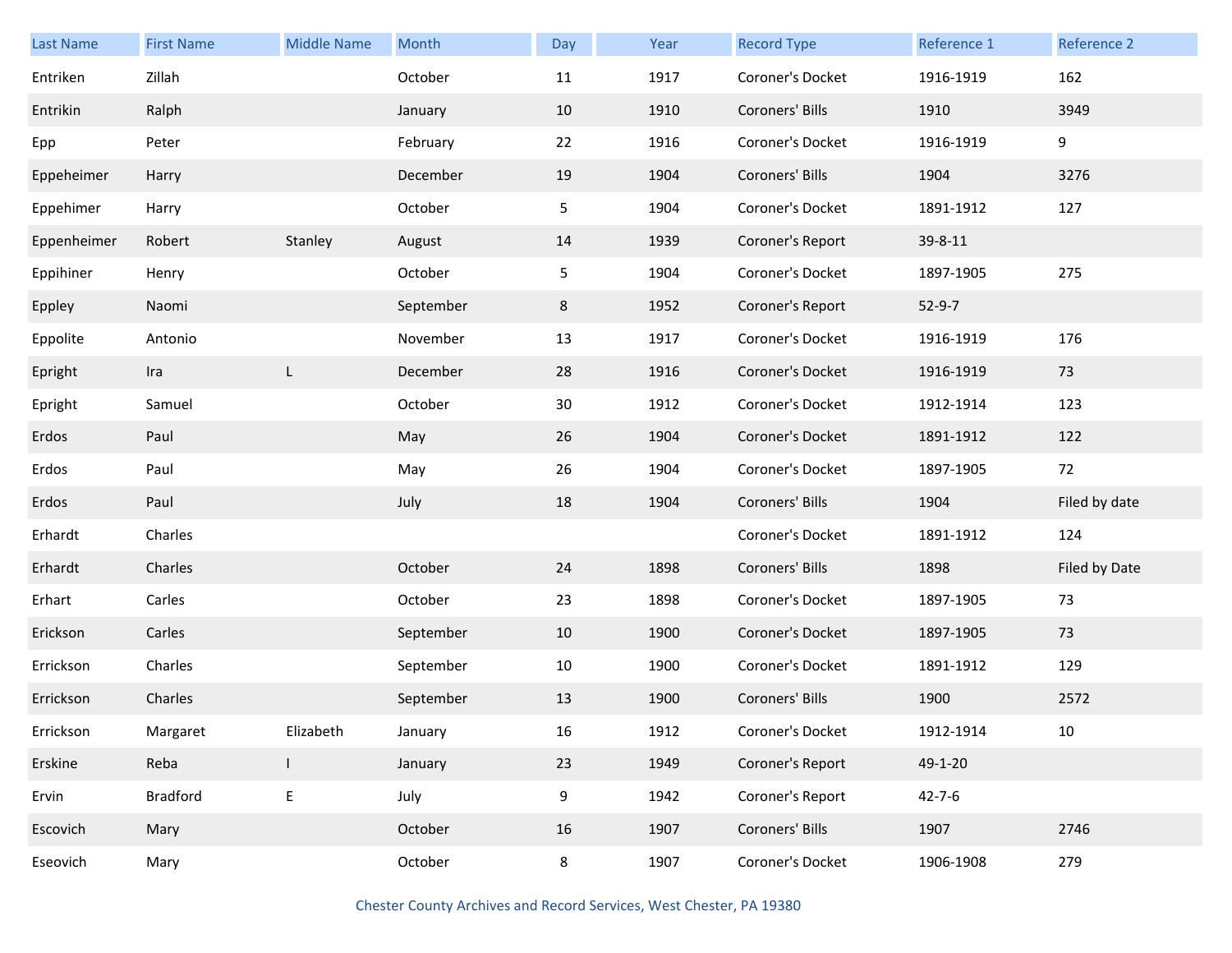| <b>Last Name</b> | <b>First Name</b> | <b>Middle Name</b> | Month    | Day            | Year | <b>Record Type</b>      | Reference 1    | Reference 2    |
|------------------|-------------------|--------------------|----------|----------------|------|-------------------------|----------------|----------------|
| Esherick         | Ann               |                    | April    | 25             | 1919 | Coroner's Docket        | 1916-1919      | 369            |
| Eshleman         | Clara             | Ada                | August   | 10             | 1949 | Coroner's Report        | $49 - 8 - 3$   |                |
| Esley            | Fannie            |                    | March    | 5 <sub>1</sub> | 1951 | Coroner's Report        | $51 - 3 - 3$   |                |
| Espenshade       | Newton            |                    | May      | $\mathbf{3}$   | 1937 | Coroner's Report        | $37 - 5 - 1$   |                |
| Espenshade       | Reba              | Harriet            | June     | 15             | 1946 | Coroner's Report        | 46-6-11        |                |
| Essick           | Elmira            | L                  | January  | 15             | 1906 | Coroner's Docket        | 1906-1908      | $\overline{4}$ |
| Essick           | John              |                    | June     | 6              | 1858 | <b>Quarter Sessions</b> | P/275          | Apr. 1858      |
| Essig            | Ralph             | P                  | December | 21             | 1951 | Coroner's Report        | 51-12-22       |                |
| Essig            | Sallie            |                    | October  | 16             | 1919 | Coroner's Docket        | 1916-1919      | 406            |
| Esterhaf         | John              |                    | January  | 16             | 1933 | Coroner's Report        | $33 - 1 - 13$  |                |
| Esterhai         | John              |                    | July     | 28             | 1939 | Coroner's Report        | 39-7-17        |                |
| Esterhai         | Sigmund           |                    | March    | 26             | 1948 | Coroner's Report        | 48-3-10        |                |
| Esto             | Estabano          |                    | July     | 18             | 1936 | Coroner's Report        | $36 - 7 - 7$   |                |
| Esworthy         | Louis             |                    | July     | 16             | 1947 | Coroner's Report        | $47 - 7 - 4$   |                |
| Esworthy         | Paul              | Herbert            | February | $\mathbf{3}$   | 1943 | Coroner's Report        | $43 - 2 - 2$   |                |
| Esworthy         | Raymond           |                    | January  | 24             | 1936 | Coroner's Report        | $36 - 1 - 19$  |                |
| Ettien           | Kenneth           | $\mathsf{R}$       | November | 15             | 1952 | Coroner's Report        | $52 - 11 - 17$ |                |
| Etty             | William           |                    | May      | 8              | 1899 | Coroner's Docket        | 1897-1905      | 73             |
| Etty             | William           |                    | May      | 8              | 1899 | Coroner's Docket        | 1891-1912      | 125            |
| Etzel            | Anthony           |                    | December | 6              | 1899 | Coroners' Bills         | 1899           | 3478           |
| Etzel            | Anthony           |                    | November | 23             | 1899 | Coroner's Docket        | 1897-1905      | 74             |
| Etzel            | Athony            |                    | November | 23             | 1899 | Coroner's Docket        | 1891-1912      | 124            |
| Eucke            | Isaac             |                    | March    | $\overline{4}$ | 1907 | Coroners' Bills         | 1907           | 903            |
| Eugenioluigi     | Evenami           |                    | May      | 22             | 1905 | Coroner's Docket        | 1891-1912      | 127            |
| Euler            | Blanche           |                    | January  | 18             | 1945 | Coroner's Report        | $45 - 1 - 11$  |                |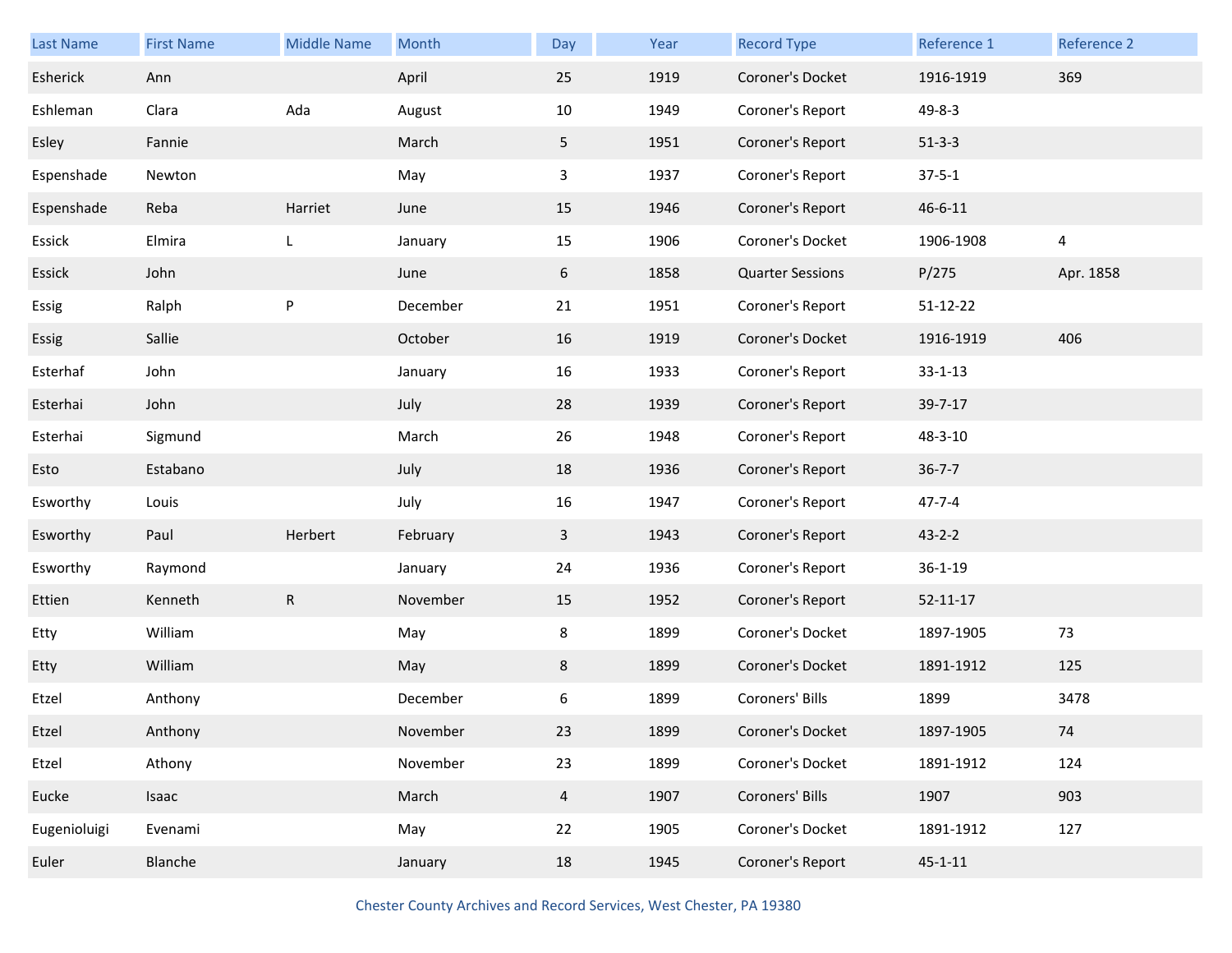| <b>Last Name</b> | <b>First Name</b> | <b>Middle Name</b>        | Month     | Day            | Year | <b>Record Type</b> | Reference 1   | Reference 2   |
|------------------|-------------------|---------------------------|-----------|----------------|------|--------------------|---------------|---------------|
| Evanoff          | John              |                           | June      | 15             | 1951 | Coroner's Report   | $51 - 6 - 3$  |               |
| Evans            | Ada               | ${\sf M}$                 | October   | 22             | 1953 | Coroner's Report   | 53-10-19      |               |
| Evans            | Adney             |                           | September | 4              | 1802 | Coroner's Report   | Filed by date |               |
| Evans            | Benjamin          |                           | July      | 27             | 1823 | Coroner's Report   | Filed by date |               |
| Evans            | <b>Bruce</b>      | David                     | October   | 23             | 1941 | Coroner's Report   | 41-10-12      |               |
| Evans            | Catharine         |                           | November  | 13             | 1916 | Coroner's Docket   | 1916-1919     | 60            |
| Evans            | Edgar             |                           | May       | 27             | 1936 | Coroner's Report   | $36 - 5 - 9$  |               |
| Evans            | Eleanor           | J                         | June      | $\mathbf{3}$   | 1948 | Coroner's Report   | $48 - 5 - 1$  |               |
| Evans            | Elizabeth         | $\sf B$                   | November  | 6              | 1932 | Coroner's Report   | 32-11-13      |               |
| Evans            | Emma              | ${\sf M}$                 | April     | 23             | 1940 | Coroner's Report   | $40 - 4 - 11$ |               |
| Evans            | Esther            |                           | May       | 4              | 1897 | Coroner's Docket   | 1891-1912     | 125           |
| Evans            | Esther            |                           | May       | 4              | 1897 | Coroner's Docket   | 1897-1905     | 74            |
| Evans            | Evan              | $\boldsymbol{\mathsf{H}}$ | August    | 28             | 1944 | Coroner's Report   | 44-8-19       |               |
| Evans            | Frank             | $\mathsf S$               | April     | 10             | 1936 | Coroner's Report   | $36 - 4 - 12$ |               |
| Evans            | Henry             |                           | July      | 14             | 1917 | Coroner's Docket   | 1916-1919     | 128           |
| Evans            | James             |                           | December  | 29             | 1884 | Coroners' Bills    | 1884          | Filed by Date |
| Evans            | James             | G                         | February  | 4              | 1936 | Coroner's Report   | $36 - 2 - 3$  |               |
| Evans            | John              | Davis                     | April     | 23             | 1949 | Coroner's Report   | 49-4-14       |               |
| Evans            | Josiah            |                           | May       | 23             | 1942 | Coroner's Report   | $42 - 5 - 18$ |               |
| Evans            | Lewis             | Н                         | February  | 7 <sup>1</sup> | 1904 | Coroner's Docket   | 1897-1905     | 74            |
| Evans            | Lewis             | H                         | July      | 16             | 1904 | Coroners' Bills    | 1904          | 1459          |
| Evans            | Lewis             | $\mathsf H$               | February  | $\mathbf{1}$   | 1904 | Coroner's Docket   | 1891-1912     | 126           |
| Evans            | Lula              |                           | September | 19             | 1891 | Coroners' Bills    | 1891          | 1888          |
| Evans            | Mary              | $\boldsymbol{\mathsf{H}}$ | May       | 27             | 1946 | Coroner's Report   | $46 - 5 - 8$  |               |
| Evans            | Ralph             | E                         | May       | 23             | 1950 | Coroner's Report   | $50 - 5 - 16$ |               |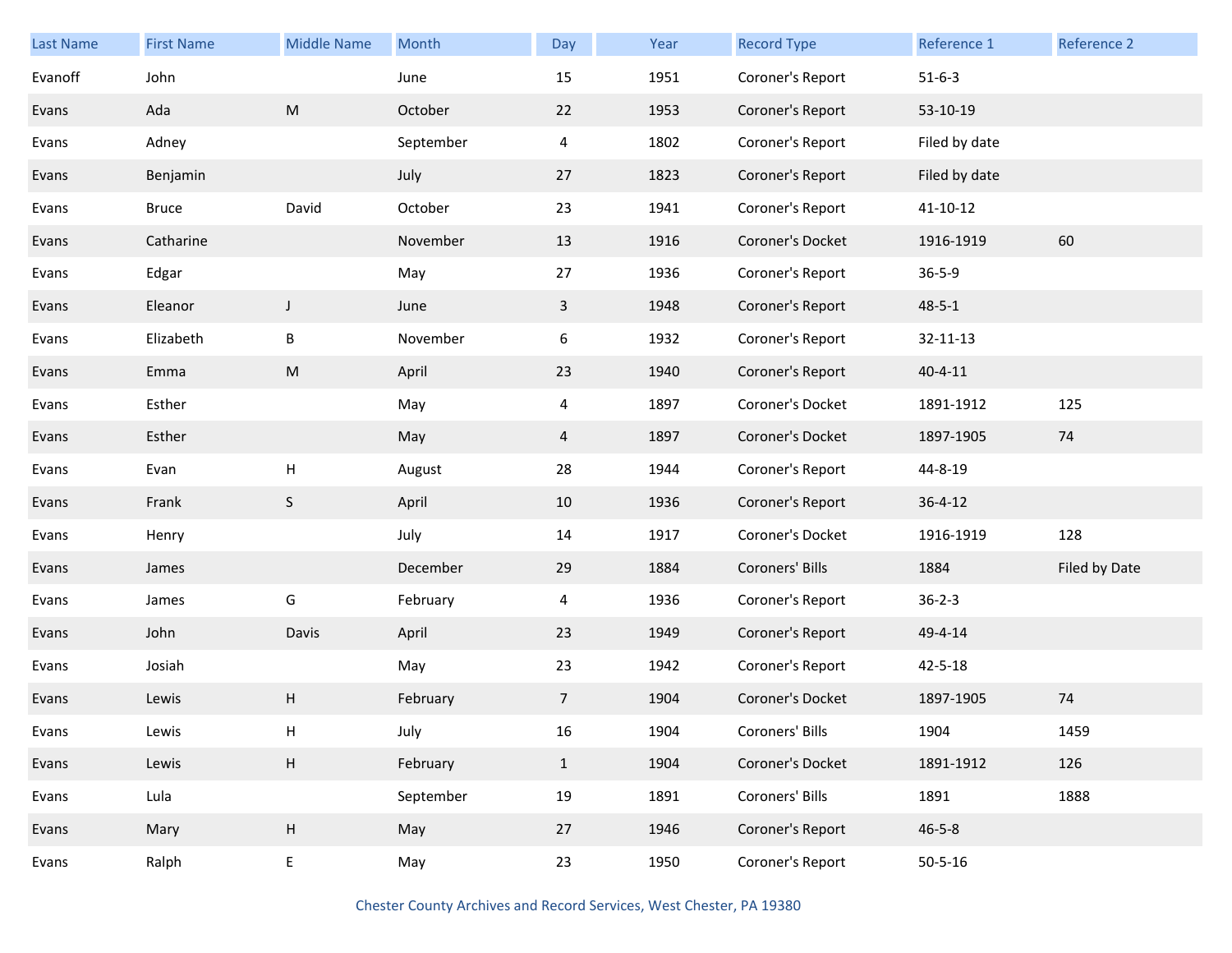| <b>Last Name</b> | <b>First Name</b> | <b>Middle Name</b> | Month     | Day            | Year | <b>Record Type</b> | Reference 1   | Reference 2   |
|------------------|-------------------|--------------------|-----------|----------------|------|--------------------|---------------|---------------|
| Evans            | Sue               |                    | October   | $\mathbf{1}$   | 1955 | Coroner's Report   | $55-10-1$     |               |
| Evans            | Sylvia            |                    | March     | 29             | 1901 | Coroners' Bills    | 1901          | 816           |
| Evans            | Sylvia            | M                  | March     | 19             | 1901 | Coroner's Docket   | 1897-1905     | 75            |
| Evans            | Sylvia            | M                  | March     | 27             | 1901 | Coroners' Bills    | 1901          | Filed by Date |
| Evans            | Sylvia            | ZM                 | March     |                | 1901 | Coroner's Docket   | 1891-1912     | 126           |
| Evans            | Thomas            | D                  | August    | 18             | 1954 | Coroner's Report   | 54-8-9        |               |
| Evans            | Walter            | $\sf B$            | July      | 12             | 1945 | Coroner's Report   | $45 - 7 - 6$  |               |
| Evans            | William           |                    | September | 19             | 1889 | Coroners' Bills    | 1889          | Filed by Date |
| Evans            | William           |                    |           |                | 1889 | Coroners' Bills    | 1889          | 2237          |
| Evans            | William           | D                  | May       | 8              | 1906 | Coroners' Bills    | 1906          | Filed by date |
| Evans            | William           | D                  | April     | 24             | 1906 | Coroner's Docket   | 1906-1908     | 48            |
| Evans            | William           | G                  | July      | 30             | 1947 | Coroner's Report   | 47-7-16       |               |
|                  |                   |                    |           |                |      |                    |               |               |
| Even             | David             |                    | November  | 25             | 1887 | Coroners' Bills    | 1887          | Filed by Date |
| Everly           | Sarah             | $\sf B$            | August    | 21             | 1905 | Coroners' Bills    | 1905          | Filed by date |
| Everly           | Sarah             | B                  | July      | 31             | 1905 | Coroner's Docket   | 1897-1905     | 327           |
| Everty           | Sara              | B                  | July      | 31             | 1905 | Coroner's Docket   | 1891-1912     | 128           |
| Ewing            | Alexander         |                    | March     | 4              | 1909 | Coroner's Docket   | 1909-1911     | 27            |
| Ewing            | Alexander         |                    | March     | 22             | 1909 | Coroners' Bills    | 1909          | Filed by date |
| Ewing            | $\mathsf{J}$      | Willett            | September | 21             | 1935 | Coroner's Report   | 35-9-16       |               |
| Ewing            | Robert            |                    | March     | 9              | 1910 | Coroners' Bills    | 1910          | 642           |
| Ewing            | Robert            |                    | March     | $\mathbf{1}$   | 1910 | Coroner's Docket   | 1909-1911     | 144           |
| Ewing            | Robert            |                    | March     | $\overline{7}$ | 1910 | Coroners' Bills    | 1910          | 621           |
| Ewing            | Susie             | $\mathsf L$        | March     | 15             | 1956 | Coroner's Report   | $56 - 3 - 27$ |               |
| Ewing            | Thomas            | $\mathsf C$        | December  | $17\,$         | 1934 | Coroner's Report   | 34-12-12      |               |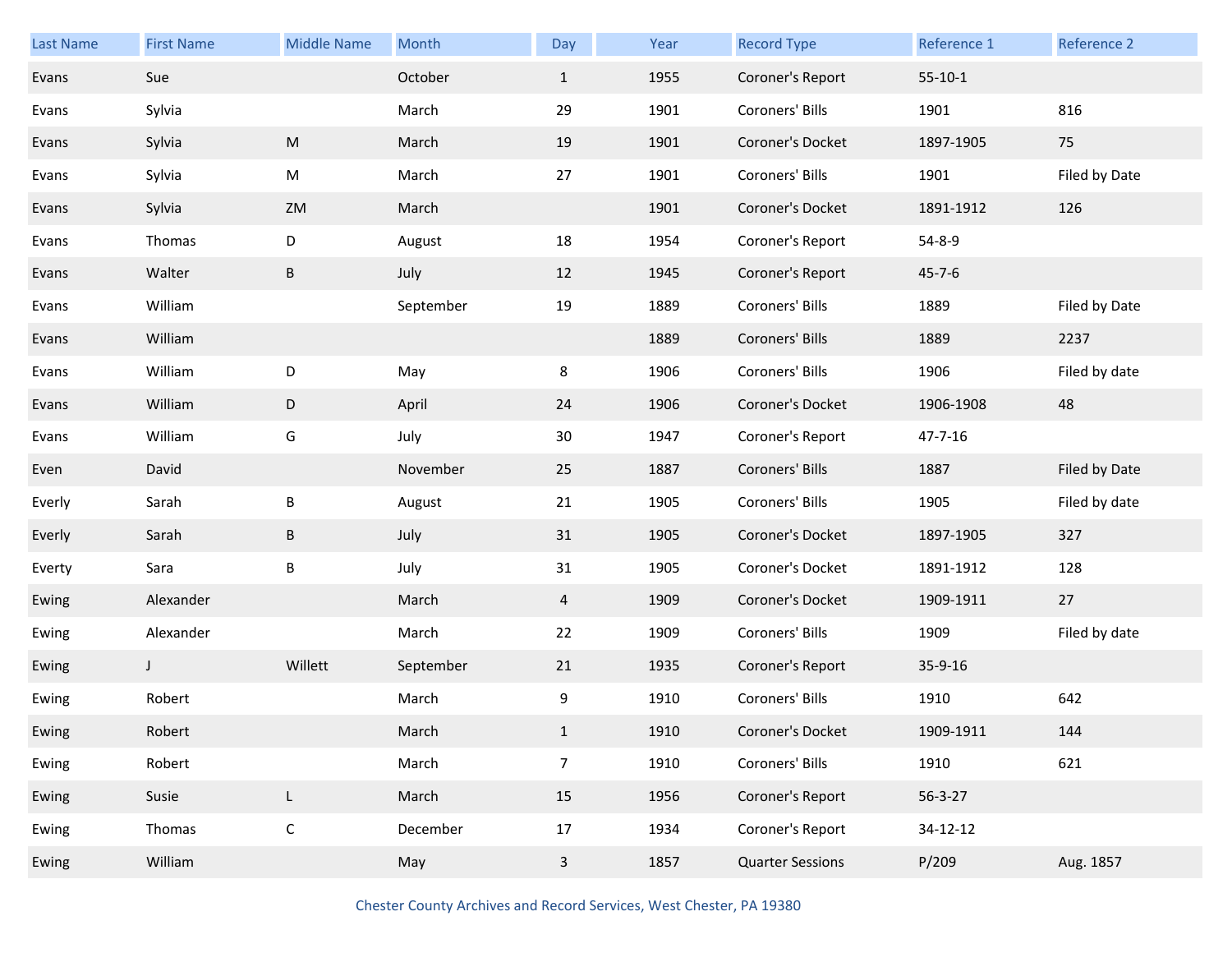| <b>Last Name</b> | <b>First Name</b> | <b>Middle Name</b> | Month     | Day             | Year | <b>Record Type</b> | Reference 1   | Reference 2   |
|------------------|-------------------|--------------------|-----------|-----------------|------|--------------------|---------------|---------------|
| Ezra             | Oliver            | $\mathsf T$        | September | 10              | 1948 | Coroner's Report   | 48-9-12       |               |
| Faber            | Ida               | S                  | February  | $7\overline{ }$ | 1900 | Coroner's Docket   | 1897-1905     | 75            |
| Faber            | Ida               | $\mathsf S$        | February  | $\overline{7}$  | 1900 | Coroner's Docket   | 1891-1912     | 134           |
| Fabian           | Joseph            |                    | January   | 19              | 1906 | Coroner's Docket   | 1906-1908     | 8             |
| Fachet           | Katherine         |                    | January   | 9               | 1950 | Coroner's Report   | $50 - 1 - 4$  |               |
| Faddes           | Abiah             |                    | August    | 8               | 1817 | Coroners' Bills    | 1817          | 341           |
| Faddis           | Annie             | H                  | September | 19              | 1909 | Coroner's Docket   | 1909-1911     | 85            |
| Faddis           | Annie             | Н                  | January   | 31              | 1910 | Coroners' Bills    | 1910          | Filed by date |
| Faddis           | Charles           |                    | July      | 18              | 1949 | Coroner's Report   | 49-7-25       |               |
| Faddis           | David             | $\mathsf{J}$       | September | $\overline{4}$  | 1911 | Coroners' Bills    | 1911          | 2168          |
| Faddis           | David             | J                  | September | 4               | 1911 | Coroner's Docket   | 1909-1911     | 375           |
| Faddis           | George            | James              | October   | 21              | 1936 | Coroner's Report   | 36-10-18      |               |
| Faddis           | John              |                    | December  | 25              | 1894 | Coroner's Report   | 1894-12-1     |               |
| Fagan            | Frank             |                    | July      | 31              | 1911 | Coroners' Bills    | 1911          | 1828          |
| Fagan            | Frank             |                    | July      | 22              | 1911 | Coroner's Docket   | 1909-1911     | 358           |
| Fager            | Abram             |                    | April     | 13              | 1887 | Coroners' Bills    | 1887          | Filed by Date |
| Fagley           | Hannah            | Tholan             | August    | 11              | 1950 | Coroner's Report   | $50 - 8 - 10$ |               |
| Fahenstock       | Edwin             |                    | September | $\mathbf{1}$    | 1908 | Coroner's Docket   | 1906-1908     | 405           |
| Fahnestock       | Edwin             |                    | September | $\overline{2}$  | 1908 | Coroners' Bills    | 1908          | Filed by date |
| Fahnestock       | Mary              |                    | February  | 16              | 1915 | Coroner's Docket   | 1915          | 13            |
| Faialla          | Abell             |                    | October   | 9               | 1905 | Coroners' Bills    | 1905          | Filed by date |
| Fairlamb         | Katherine         |                    | December  | 26              | 1938 | Coroner's Report   | 38-12-17      |               |
| Fakete           | John              |                    | September | 28              | 1935 | Coroner's Report   | 35-9-23       |               |
| Fallon           | James             |                    | May       | $2^{\circ}$     | 1901 | Coroner's Docket   | 1891-1912     | 135           |
| Fallon           | James             |                    | November  | $\overline{2}$  | 1901 | Coroner's Docket   | 1897-1905     | 75            |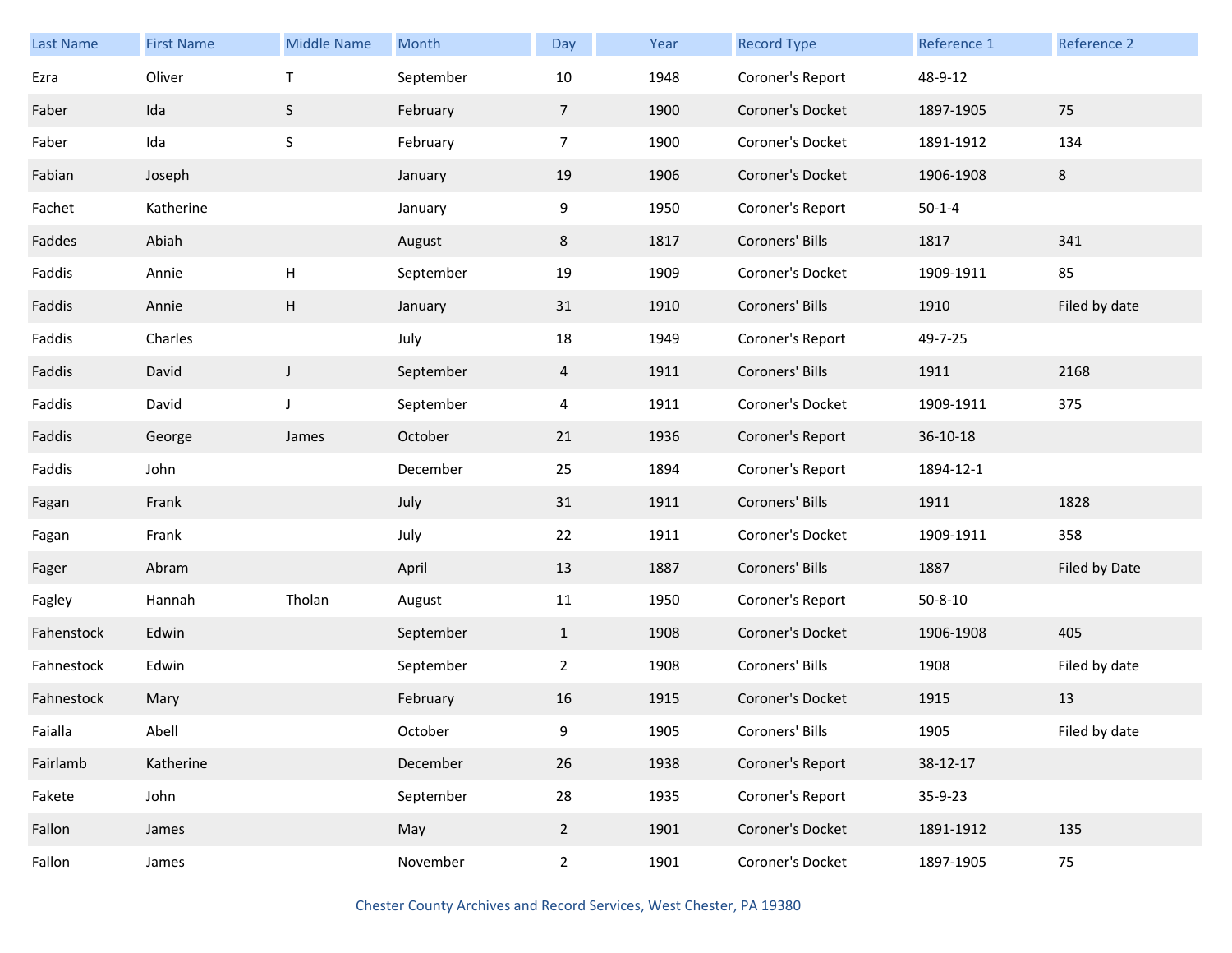| Last Name | <b>First Name</b> | <b>Middle Name</b> | Month     | Day            | Year | <b>Record Type</b>      | Reference 1    | Reference 2   |
|-----------|-------------------|--------------------|-----------|----------------|------|-------------------------|----------------|---------------|
| Fallon    | Martin            | Anthony            | March     | 14             | 1952 | Coroner's Report        | $52 - 3 - 13$  |               |
| Famous    | John              | B                  | January   | $\mathbf{1}$   | 1954 | Coroner's Report        | $54 - 1 - 25$  |               |
| Fanelli   | Jomenio           |                    | October   | 13             | 1891 | Coroner's Report        | 1891-10-3      |               |
| Faralla   | Abell             |                    | October   | $\overline{2}$ | 1905 | Coroner's Docket        | 1891-1912      | 144           |
| Fargo     | George            | B                  | October   | 30             | 1938 | Coroner's Report        | 38-10-18       |               |
| Farkosh   | Eugene            |                    | September | 11             | 1950 | Coroner's Report        | $50 - 3 - 22$  |               |
| Farkosh   | Eugene            |                    | March     | 20             | 1950 | Coroner's Report        | $50 - 3 - 12$  |               |
| Farner    | Edward            | ${\sf M}$          | August    | $\mathbf{1}$   | 1904 | Coroners' Bills         | 1904           | 1833          |
| Farr      | Roy               | D                  | September | 15             | 1952 | Coroner's Report        | 52-9-13        |               |
| Farra     | Frank             |                    | February  | 19             | 1901 | Coroner's Docket        | 1891-1912      | 134           |
| Farra     | Frank             |                    | February  | 19             | 1901 | Coroner's Docket        | 1897-1905      | 76            |
| Farra     | Oliver            |                    | May       | 25             | 1891 | Coroner's Report        | 1891-5-3       |               |
| Farra     | William           | J B                | November  | 16             | 1914 | Coroner's Docket        | 1912-1914      | 358           |
| Farra     | Wilmer            | н                  | December  | 24             | 1950 | Coroner's Report        | $50 - 12 - 18$ |               |
| Farrel    | Thomas            | $\mathsf O$        | April     | 24             | 1854 | <b>Quarter Sessions</b> | O/443          | Apr. 1854     |
| Farrell   | Ethel             | J                  | December  | 28             | 1945 | Coroner's Report        | 45-12-18       |               |
| Farrer    | Edward            | G                  | October   | 24             | 1914 | Coroner's Docket        | 1912-1914      | 353           |
| Farris    | Sandra            | Rebecca            | March     | 12             | 1951 | Coroner's Report        | $51 - 3 - 8$   |               |
| Farron    | Maurice           | H                  | August    | 3              | 1940 | Coroner's Report        | $40 - 8 - 5$   |               |
| Farrow    | Wayne             |                    | July      | 10             | 1940 | Coroner's Report        | $40 - 7 - 6$   |               |
| Fassett   | Annie             |                    | January   | 18             | 1953 | Coroner's Report        | $53 - 1 - 28$  |               |
| Fastnacht | Lewes             | Elmer              | April     | $19\,$         | 1909 | Coroner's Docket        | 1909-1911      | 44            |
| Fastnacht | Lewis             | Elmer              | April     | 26             | 1909 | Coroners' Bills         | 1909           | Filed by date |
| Faughan   | John              |                    |           |                |      | Coroners' Bills         | 1913           | Undated       |
| Fauqier   | Claude            | L                  | December  | $\mathbf{3}$   | 1944 | Coroner's Report        | $44 - 12 - 1$  |               |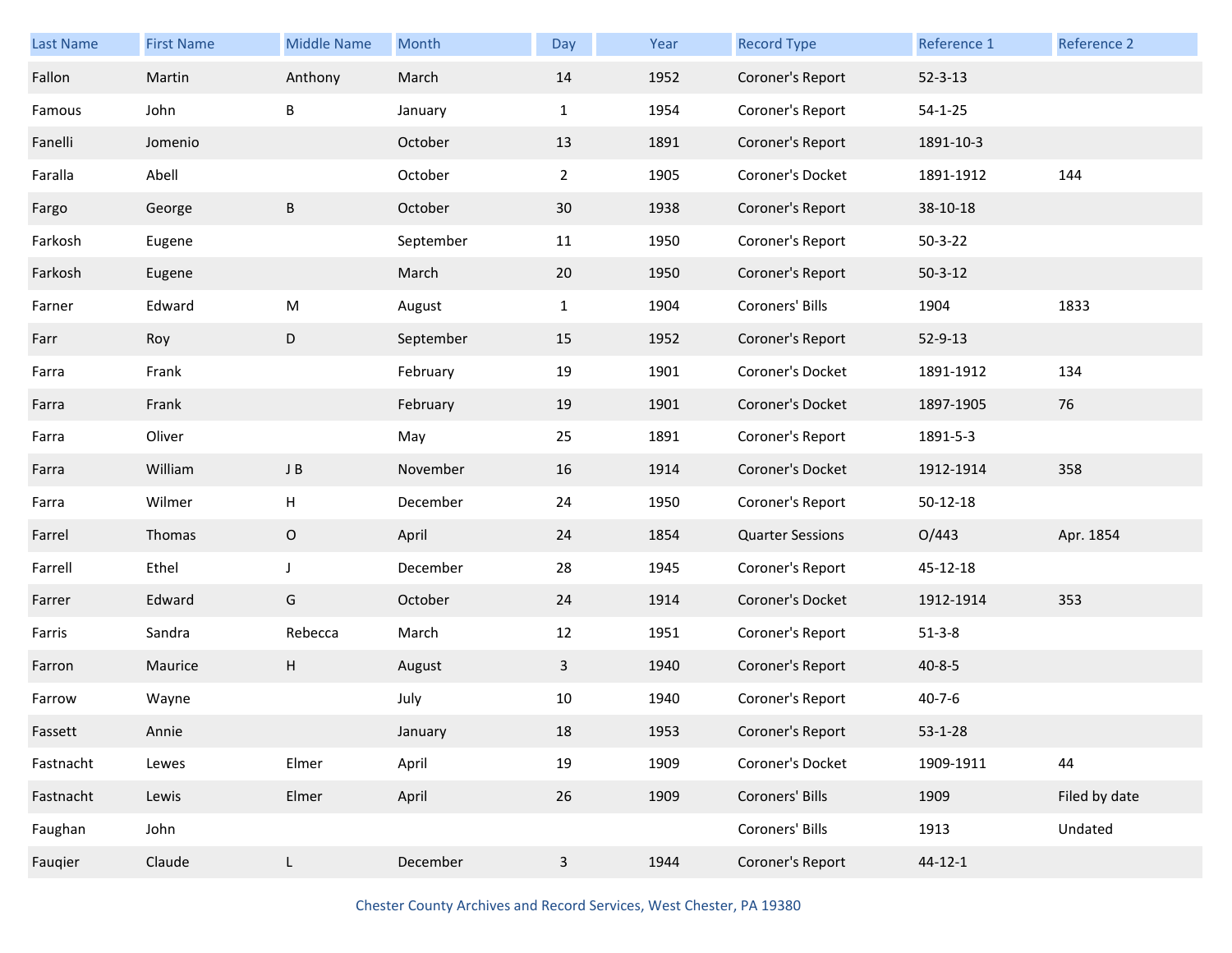| <b>Last Name</b> | <b>First Name</b> | <b>Middle Name</b> | Month     | Day          | Year | <b>Record Type</b>      | Reference 1   | Reference 2   |
|------------------|-------------------|--------------------|-----------|--------------|------|-------------------------|---------------|---------------|
| Fawks            | Annie             |                    | November  | 23           | 1876 | Coroner's Report        | Filed by date |               |
| Fazikas          | Nicholas          |                    | May       | 19           | 1907 | Coroner's Docket        | 1906-1908     | 210           |
| Fazio            | Joseph            | J                  | July      | 9            | 1943 | Coroner's Report        | $43 - 7 - 2$  |               |
| Feary            | Mason             | $\mathsf{A}$       | August    | 31           | 1948 | Coroner's Report        | 48-8-23       |               |
| Feaster          | Jacob             |                    | April     | 23           | 1860 | <b>Quarter Sessions</b> | P/441         | Apr. 1860     |
| Featherman       | Frank             | P                  | October   | 24           | 1947 | Coroner's Report        | 47-10-10      |               |
| Febrile          | Charles           |                    | February  | 27           | 1904 | Coroner's Docket        | 1897-1905     | 76            |
| Fecak            | John              |                    | January   | 13           | 1916 | Coroner's Docket        | 1916-1919     | $2^{\circ}$   |
| Fedyk            | Andre             | ${\sf W}$          | January   | $\mathbf{3}$ | 1939 | Coroner's Report        | $39-1-4$      |               |
| Fehrele          | Charles           |                    | February  | 27           | 1904 | Coroner's Docket        | 1891-1912     | 133           |
| Feist            | Ezra              |                    | September | 17           | 1863 | Coroners' Bills         | 1863          | 212           |
| Felaver          | Francis           |                    | February  |              | 1775 | Coroners' Bills         | 1775          | Filed by Date |
| Feldman          | Alan              | D                  | March     | 4            | 1942 | Coroner's Report        | $42 - 3 - 4$  |               |
| Fell             | Mary              | HB                 | March     | 27           | 1943 | Coroner's Report        | 43-3-22       |               |
| Fellenbaum       | Clyde             | Leon               | November  | 15           | 1948 | Coroner's Report        | 48-11-9       |               |
| Fennelley        | Mary              |                    | September | 11           | 1913 | Coroner's Docket        | 1912-1914     | 231           |
| Fennelly         | Joseph            | E                  | May       | $\mathbf{1}$ | 1914 | Coroner's Docket        | 1912-1914     | 301           |
| Fennelly         | Nicholas          |                    | December  | 21           | 1910 | Coroner's Docket        | 1909-1911     | 264           |
| Fennelly         | Nicholas          |                    | December  | 27           | 1910 | Coroners' Bills         | 1910          | Filed by date |
| Fenner           | Clyde             |                    | February  | 3            | 1951 | Coroner's Report        | $51 - 2 - 2$  |               |
| Ferderer         | James             | Α                  | October   | 4            | 1894 | Coroner's Report        | 1894-10-4     |               |
| Ferdik           | Louis             |                    | April     | 14           | 1954 | Coroner's Report        | $54 - 4 - 19$ |               |
| Ferdik           | Mary              |                    | August    | 23           | 1948 | Coroner's Report        | 48-8-14       |               |
| Ferdinandi       | Ventorine         |                    | September | 29           | 1917 | Coroner's Docket        | 1916-1919     | 161           |
| Fergus           | Kennett           | DeLacey            | January   | 10           | 1916 | Coroner's Docket        | 1916-1919     | $\mathbf{1}$  |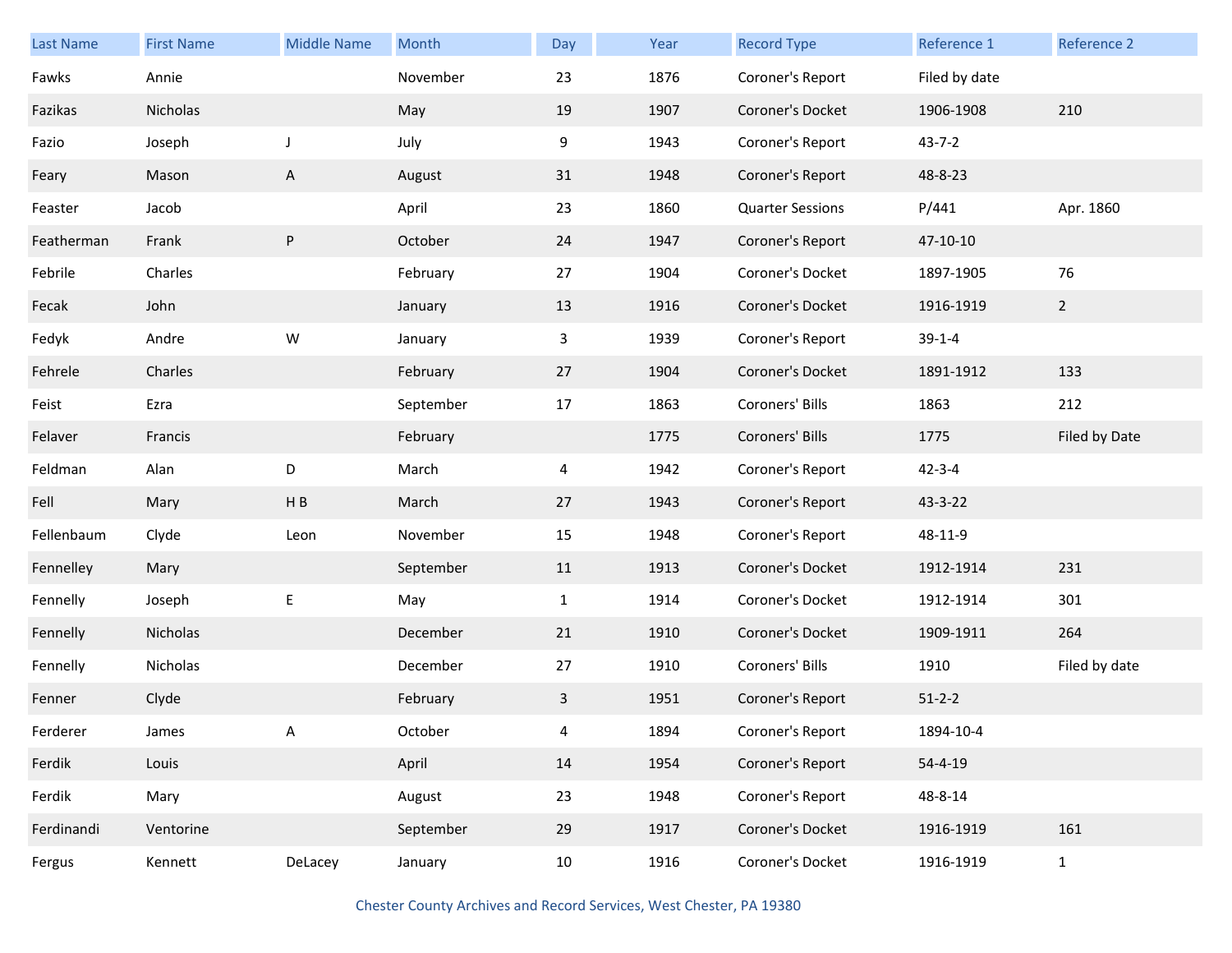| <b>Last Name</b> | <b>First Name</b> | <b>Middle Name</b> | Month     | Day            | Year | <b>Record Type</b>      | Reference 1   | Reference 2   |
|------------------|-------------------|--------------------|-----------|----------------|------|-------------------------|---------------|---------------|
| Ferguson         | Charles           |                    | October   | 26             | 1932 | Coroner's Report        | $32 - 10 - 2$ |               |
| Ferguson         | Emery             | Martin             | March     | 28             | 1951 | Coroner's Report        | $51 - 3 - 15$ |               |
| Ferguson         | Florence          |                    | February  | $\overline{4}$ | 1943 | Coroner's Report        | $43 - 2 - 3$  |               |
| Ferguson         | Harvey            |                    | December  | 12             | 1918 | Coroner's Docket        | 1916-1919     | 325           |
| Ferguson         | Harvey            | G                  | May       | 10             | 1937 | Coroner's Report        | $37 - 5 - 12$ |               |
| Ferguson         | J                 | Donald             | August    | 9              | 1933 | Coroner's Report        | $33 - 8 - 2$  |               |
| Ferguson         | Raymond           | J                  | January   | 11             | 1919 | Coroner's Docket        | 1916-1919     | 342           |
| Ferguson         | Richard           |                    | April     | 10             | 1940 | Coroner's Report        | $40 - 4 - 5$  |               |
| Ferguson         | Robert            |                    | August    | 24             | 1916 | Coroner's Docket        | 1916-1920     | 49            |
| Ferguson         | Samuel            | Н                  | July      | 31             | 1918 | Coroner's Docket        | 1916-1919     | 272           |
| Ferguson         | Sarah             |                    | April     | 10             | 1891 | Coroner's Report        | 1891-4-10     |               |
| Fernall          | George            |                    | May       | 27             | 1893 | Coroners' Bills         | 1893          | 1417          |
| Fernall          | George            |                    | May       | 26             | 1893 | Coroner's Report        | 1893-5-2      |               |
| Fernando         | Adolph            |                    | January   | $\mathbf{1}$   | 1918 | Coroner's Docket        | 1916-1919     | 205           |
| Ferrell          | Hannah            |                    | January   | 26             | 1881 | Coroners' Bills         | 1881          | Filed by Date |
| Ferri            | Teresa            |                    | October   | 23             | 1951 | Coroner's Report        | $51 - 10 - 8$ |               |
| Ferriola         | Anthony           |                    | June      | 17             | 1940 | Coroner's Report        | $40 - 6 - 4$  |               |
| Ferron           | Jane              | Ann                | January   | 22             | 1919 | Coroner's Docket        | 1916-1919     | 345           |
| Ferry            | James             |                    | May       | 27             | 1857 | <b>Quarter Sessions</b> | P/165         | Apr. 1857     |
| Ferry            | James             |                    | March     | 14             | 1907 | Coroner's Docket        | 1906-1908     | 177           |
| Ferry            | Mary              | A                  | October   | 21             | 1906 | Coroner's Docket        | 1906-1908     | 122           |
| Fertig           | Elmer             |                    | September | 27             | 1933 | Coroner's Report        | $33-9-1$      |               |
| Fetherman        | Stanley           | F                  | September | 25             | 1950 | Coroner's Report        | $50 - 9 - 14$ |               |
| Fetterman        | William           | E                  | January   | 25             | 1943 | Coroner's Report        | $43 - 1 - 14$ |               |
| Fetters          | Abram             |                    | August    | 25             | 1893 | Coroner's Report        | 1893-8-1      |               |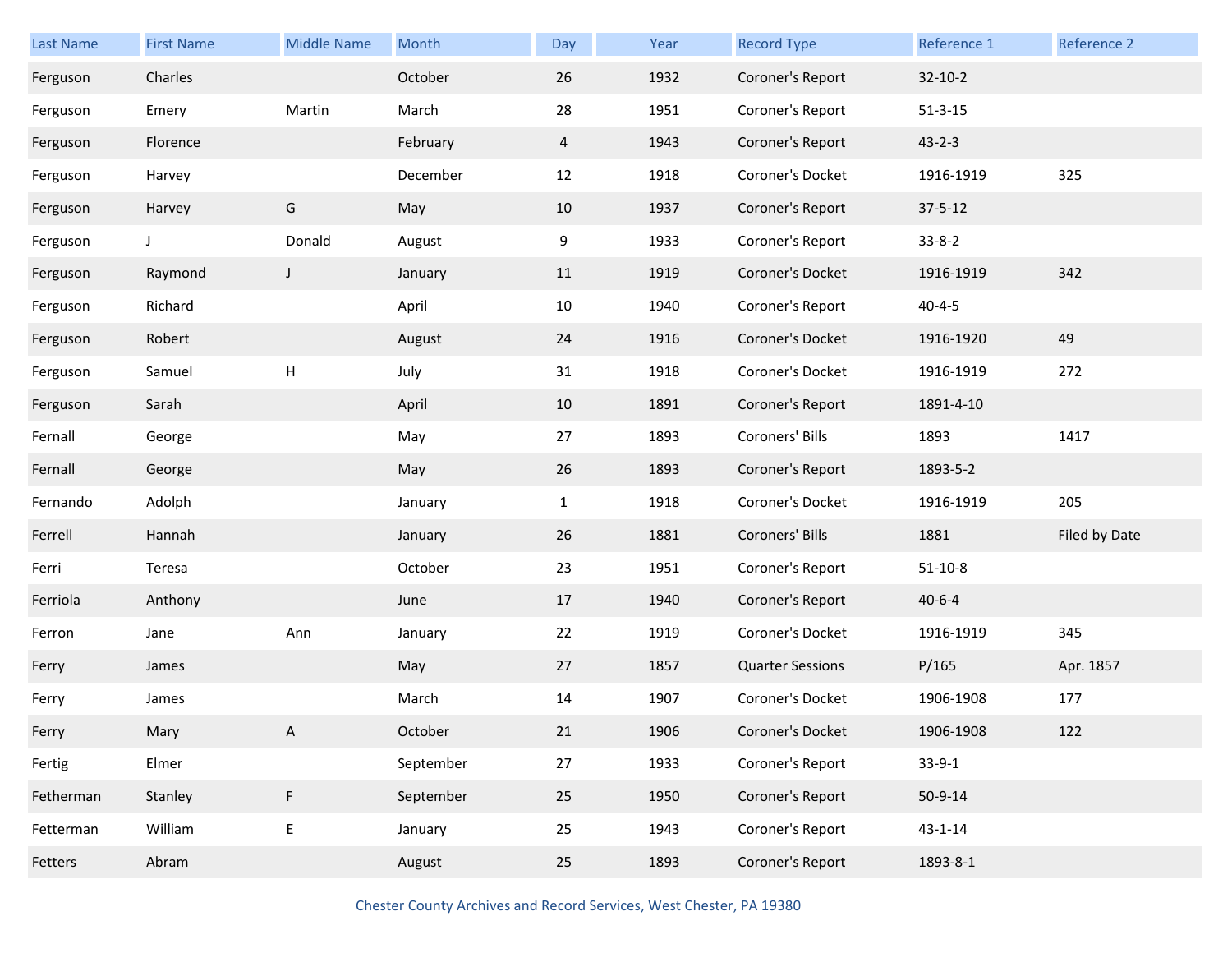| <b>Last Name</b> | <b>First Name</b> | <b>Middle Name</b> | Month     | Day            | Year | <b>Record Type</b>      | Reference 1   | Reference 2   |
|------------------|-------------------|--------------------|-----------|----------------|------|-------------------------|---------------|---------------|
| Few              | Edward            | Francis            | June      | 27             | 1911 | Coroner's Docket        | 1909-1911     | 345           |
| Few              | Edward            | Francis            | June      | 27             | 1911 | Coroners' Bills         | 1911          | Filed by date |
| Few              | Mary              | F                  | September | 27             | 1940 | Coroner's Report        | 40-9-15       |               |
| Fickes           | Gerome            | George             | November  | $\mathbf{2}$   | 1950 | Coroner's Report        | $50-11-13$    |               |
| Fiddler          | James             | W                  | June      | $\overline{7}$ | 1909 | Coroners' Bills         | 1909          | Filed by date |
| Fiddler          | James             | ${\sf W}$          | May       | 27             | 1909 | Coroner's Docket        | 1909-1911     | 49            |
| Fidler           | Mary              | Elizabeth          | May       | 21             | 1952 | Coroner's Report        | $52 - 5 - 16$ |               |
| Fiedor           | Andy              | Michael            | October   | 24             | 1955 | Coroner's Report        | $55-10-3$     |               |
| Fields           | Hawley            |                    | February  | 12             | 1915 | Coroner's Docket        | 1915          | 12            |
| Fields           | Jacob             |                    | November  | 21             | 1938 | Coroner's Report        | 38-11-16      |               |
| Fields           | Lester            |                    | September | 28             | 1944 | Coroner's Report        | 44-9-17       |               |
| Fields           | Susan             | A                  | December  | 9              | 1895 | Coroner's Report        | 1895-12-1     |               |
| Fiest            | Ezra              |                    | July      | 12             | 1863 | <b>Quarter Sessions</b> | Q/213         | Aug. 1863     |
| Figgeli          | Albert            |                    | July      | 12             | 1909 | Coroners' Bills         | 1909          | 1946          |
| Filipi           | Robert            | George             | December  | 13             | 1945 | Coroner's Report        | 45-12-8       |               |
| Fillman          | Winfield          | SH                 | September | $\mathbf{1}$   | 1947 | Coroner's Report        | $47 - 9 - 2$  |               |
| Filman           | Philip            |                    | April     | 18             | 1896 | Coroners' Bills         | 1896          | 969           |
| Filman           | Philip            |                    | May       | 13             | 1896 | Coroners' Bills         | 1896          | 1865          |
| Filmore          | Angeline          |                    | January   | 6              | 1905 | Coroner's Docket        | 1891-1912     | 129           |
| Filmore          | Angeline          |                    | January   | 6              | 1905 | Coroner's Docket        | 1897-1905     | 275           |
| Filmore          | Angeline          |                    | February  | 13             | 1905 | Coroners' Bills         | 1905          | 342           |
| Filorimo         | Charles           | <b>Bruce</b>       | February  | $\overline{3}$ | 1953 | Coroner's Report        | 53-1-36       |               |
| Finamore         | Pitreo            |                    | April     | 23             | 1900 | Coroners' Bills         | 1900          | 1165          |
| Finamori         | Petro             |                    | April     | 16             | 1900 | Coroner's Docket        | 1891-1912     | 132           |
| Finamorr         | Petro             |                    | April     | 14             | 1900 | Coroner's Docket        | 1897-1905     | 77            |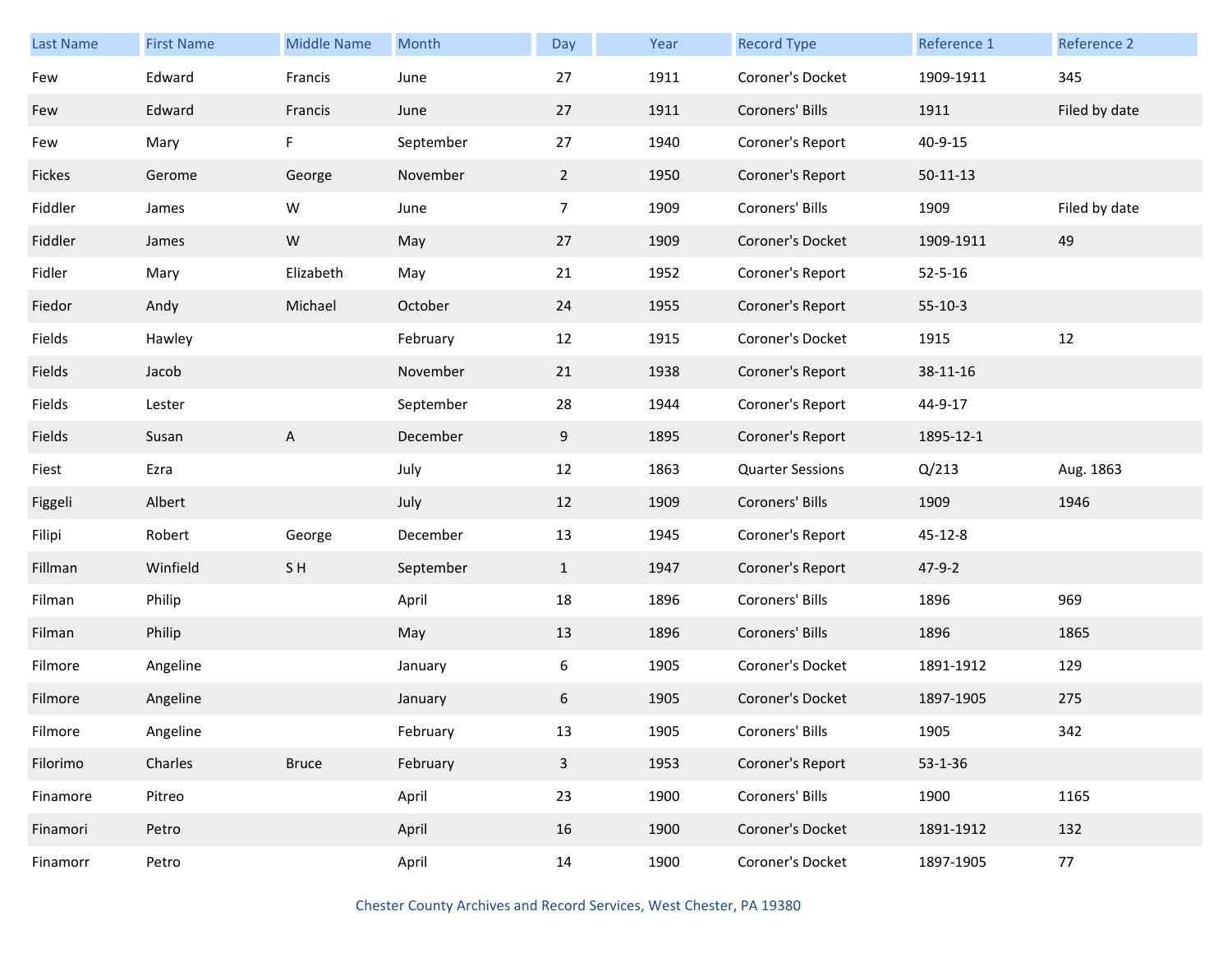| Last Name  | <b>First Name</b> | <b>Middle Name</b> | Month     | Day            | Year | <b>Record Type</b> | Reference 1   | Reference 2   |
|------------|-------------------|--------------------|-----------|----------------|------|--------------------|---------------|---------------|
| Finck      | Catherine         | M                  | March     | $\mathbf{3}$   | 1947 | Coroner's Report   | 47-3-24       |               |
| Findley    | Margaret          | V                  | October   | 30             | 1944 | Coroner's Report   | 44-10-23      |               |
| Finegan    | Bernard           |                    | June      | $\mathbf{3}$   | 1885 | Coroners' Bills    | 1885          | 1399          |
| Finegan    | Hannah            |                    | February  | 5              | 1901 | Coroner's Docket   | 1891-1912     | 133           |
| Finegan    | James             |                    | August    | 18             | 1901 | Coroner's Docket   | 1891-1912     | 132           |
| Finegan    | peter             |                    | April     | $\mathbf{1}$   | 1912 | Coroners' Bills    | 1912          | Filed by date |
| Finerfrock | Delores           | Elaine             | September | 23             | 1930 | Coroner's Report   | $30 - 9 - 10$ |               |
| Finger     | alfred            | Buchanan           | February  | 28             | 1935 | Coroner's Report   | $35 - 2 - 12$ |               |
| Finger     | Mason             |                    | June      | 5 <sub>1</sub> | 1936 | Coroner's Report   | $36 - 6 - 3$  |               |
| Finger     | Samuel            | E                  | March     | $\overline{7}$ | 1877 | Coroner's Report   | Filed by date |               |
| Finkbohner | Fritz             |                    | October   | 10             | 1892 | Coroner's Report   | 1892-10-4     |               |
| Finks      | Sylvia            |                    | January   | 5              | 1954 | Coroner's Report   | $54 - 1 - 1$  |               |
| Finley     | James             | $\mathsf{R}$       | November  | 22             | 1902 | Coroner's Docket   | 1891-1912     | 131           |
| Finley     | James             | Russel             | November  | 22             | 1902 | Coroner's Docket   | 1897-1905     | 77            |
| Finley     | James             | Russel             | November  | 26             | 1902 | Coroners' Bills    | 1902          | 3066          |
| Finnefrock | Earl              |                    | August    | 12             | 1912 | Coroners' Bills    | 1912          | 1981          |
| Finnefrock | Earle             |                    | August    | 4              | 1912 | Coroner's Docket   | 1912-1914     | 97            |
| Finnegan   | Elizabeth         |                    | April     | 23             | 1877 | Coroner's Report   | Filed by date |               |
| Finnegan   | hannah            |                    | March     | 19             | 1901 | Coroners' Bills    | 1901          | Filed by Date |
| Finnegan   | Hannah            |                    | February  | 5              | 1901 | Coroner's Docket   | 1897-1905     | 77            |
| Finnegan   | James             |                    | August    | 18             | 1901 | Coroner's Docket   | 1897-1905     | 76            |
| finnegan   | Peter             |                    | March     | 26             | 1912 | Coroner's Docket   | 1912-1914     | 42            |
| Finnen     | James             |                    | November  | 14             | 1934 | Coroner's Report   | 34-11-9       |               |
| Finnen     | Sarah             | Emma               | October   | 19             | 1914 | Coroner's Docket   | 1912-1914     | 352           |
| Finney     | Peter             |                    | May       | 21             | 1917 | Coroner's Docket   | 1916-1919     | 111           |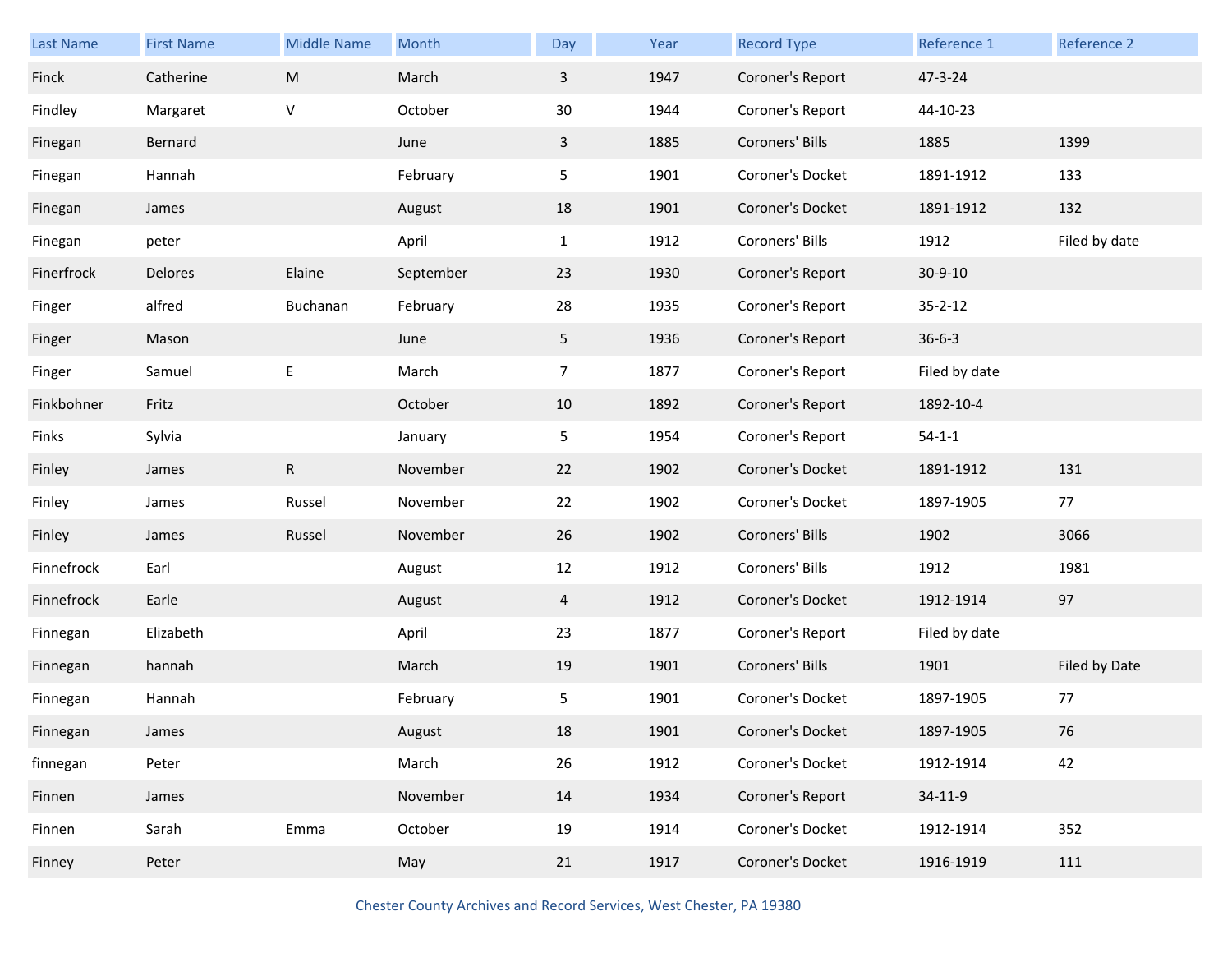| <b>Last Name</b> | <b>First Name</b>   | <b>Middle Name</b> | Month     | Day          | Year | <b>Record Type</b> | Reference 1    | <b>Reference 2</b> |
|------------------|---------------------|--------------------|-----------|--------------|------|--------------------|----------------|--------------------|
| Finney           | Rosie               |                    | December  | 30           | 1930 | Coroner's Report   | $30 - 12 - 15$ |                    |
| Fiors            | Helen               |                    | October   | 19           | 1942 | Coroner's Report   | $42 - 10 - 7$  |                    |
| Firing           | Grace               | E                  | February  | 28           | 1912 | Coroner's Docket   | 1912-1914      | 28                 |
| Firing           | Grace               | E                  | March     | 4            | 1912 | Coroners' Bills    | 1912           | 531                |
| Firth            | james               |                    | July      | 14           | 1949 | Coroner's Report   | 49-7-20        |                    |
| Fischer          | Merritt             | $\mathsf S$        | May       | 26           | 1944 | Coroner's Report   | 44-5-22        |                    |
| Fischer          | Nancy               | Lee                | March     | 4            | 1947 | Coroner's Report   | $47 - 2 - 17$  |                    |
| Fisher           | (infant of John and |                    | January   | $\mathbf{1}$ | 1910 | Coroners' Bills    | 1910           | 3488               |
| Fisher           | Alban               |                    | March     | 20           | 1899 | Coroner's Docket   | 1891-1912      | 135                |
| Fisher           | Alban               |                    | March     | 20           | 1899 | Coroner's Docket   | 1897-1905      | 78                 |
| Fisher           | Annie               | ${\sf M}$          | March     | $\mathbf{1}$ | 1937 | Coroner's Report   | $37 - 2 - 26$  |                    |
| Fisher           | Bayard              | $\mathsf{T}$       | September | 3            | 1917 | Coroner's Docket   | 1916-1920      | 100                |
| Fisher           | Charles             | W                  | December  | 9            | 1914 | Coroner's Docket   | 1912-1914      | 366                |
| Fisher           | David               | ${\sf N}$          | August    | 19           | 1901 | Coroner's Docket   | 1897-1905      | 78                 |
| Fisher           | David               | W                  | August    | 19           | 1901 | Coroner's Docket   | 1891-1912      | 136                |
| Fisher           | Davis               |                    | February  | $\mathbf{1}$ | 1902 | Coroners' Bills    | 1902           | 34                 |
| Fisher           | Elizabeth           |                    | June      | 11           | 1931 | Coroner's Report   | $31 - 6 - 8$   |                    |
| Fisher           | George              | E                  | June      | 9            | 1919 | Coroner's Docket   | 1916-1919      | 380                |
| Fisher           | Joseph              | Н                  | May       | 5            | 1948 | Coroner's Report   | 48-5-18        |                    |
| Fisher           | Lester              | Leroy              | June      | $\mathbf{2}$ | 1941 | Coroner's Report   | $41 - 6 - 15$  |                    |
| Fisher           | Lula                | S                  | December  | $16\,$       | 1934 | Coroner's Report   | 34-12-10       |                    |
| Fisher           | Margaret            |                    | August    | 28           | 1934 | Coroner's Report   | $34 - 8 - 6$   |                    |
| Fisher           | Stephen             |                    | April     | 27           | 1941 | Coroner's Report   | $41 - 4 - 23$  |                    |
| Fisher           | William             |                    | June      | 29           | 1945 | Coroner's Report   | 45-6-23        |                    |
| Fisher           | William             |                    | January   | 14           | 1954 | Coroner's Report   | $54-1-8$       |                    |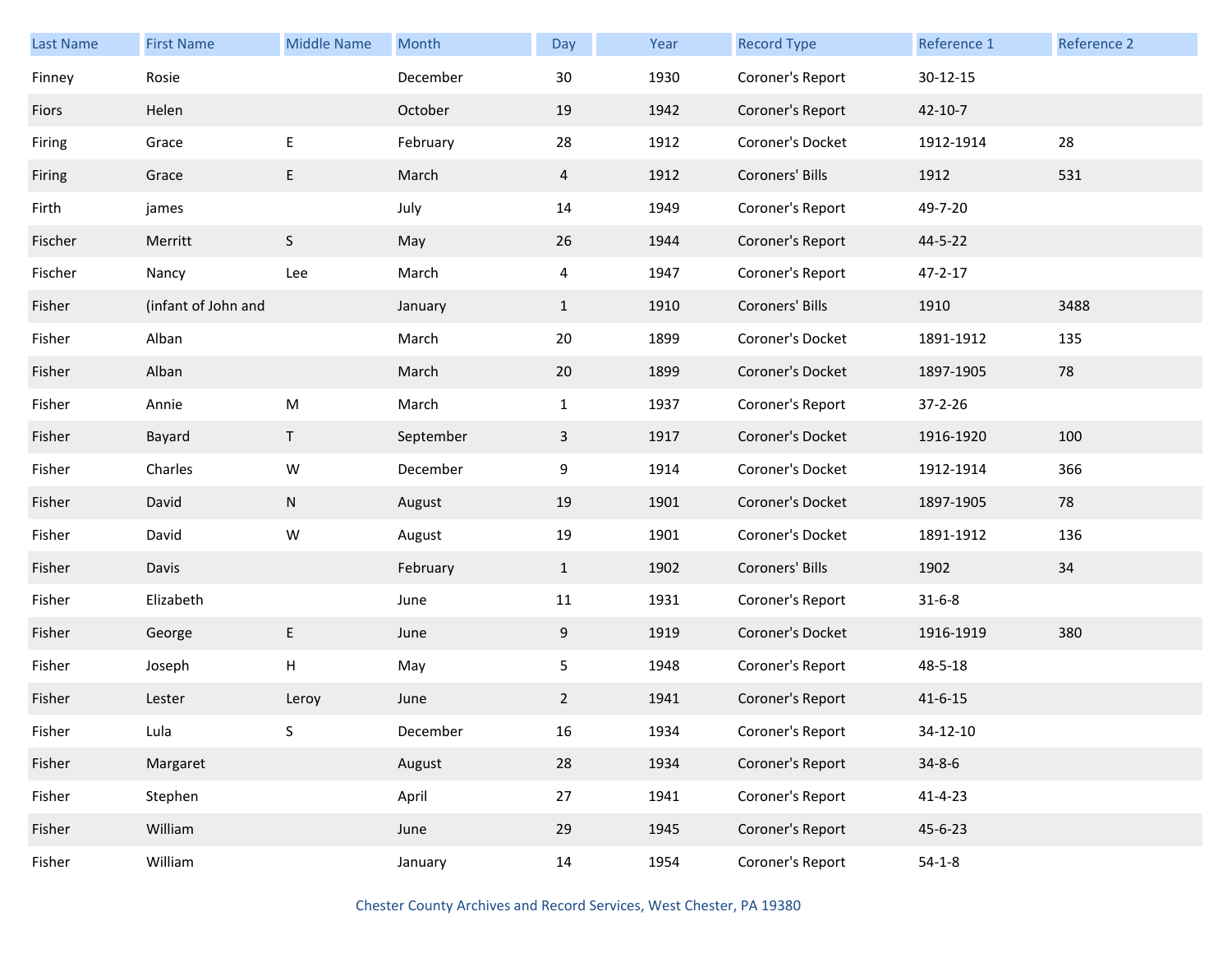| Last Name   | <b>First Name</b> | <b>Middle Name</b>                                                                                         | Month     | Day            | Year | <b>Record Type</b> | Reference 1    | Reference 2   |
|-------------|-------------------|------------------------------------------------------------------------------------------------------------|-----------|----------------|------|--------------------|----------------|---------------|
| Fisher      | William           | Horace                                                                                                     | December  | 3              | 1938 | Coroner's Report   | $38-12-1$      |               |
| Fiske       | Robert            |                                                                                                            | July      | 12             | 1899 | Coroner's Docket   | 1891-1912      | 136           |
| Fiske       | Robert            |                                                                                                            | July      | 12             | 1899 | Coroner's Docket   | 1897-1905      | 79            |
| Fiske       | Robert            |                                                                                                            | July      | 15             | 1899 | Coroners' Bills    | 1899           | Filed by Date |
| Fitch       | Fred              |                                                                                                            | November  | 11             | 1917 | Coroner's Docket   | 1916-1919      | 174           |
| Fitzcharles | Annie             | E. bard                                                                                                    | April     | 16             | 1955 | Coroner's Report   | $55 - 4 - 8$   |               |
| Fitzcharles | Leroy             |                                                                                                            | December  | $\overline{4}$ | 1931 | Coroner's Report   | $31 - 12 - 2$  |               |
| Fitzgerald  | Lina              | F                                                                                                          | January   | 13             | 1947 | Coroner's Report   | $47 - 1 - 8$   |               |
| Fitzgerald  | Richard           |                                                                                                            | January   | 13             | 1891 | Coroner's Report   | 1891-1-3       |               |
| Fitzgerald  | Richard           |                                                                                                            | January   | 14             | 1891 | Coroners' Bills    | 1891           | Filed by Date |
| Fitzgerald  | Sara              |                                                                                                            | November  | 30             | 1942 | Coroner's Report   | 42-11-30       |               |
| Fitzgerald  | Thomas            |                                                                                                            | October   | 6              | 1907 | Coroner's Docket   | 1906-1908      | 276           |
| Fitzgerald  | Thomas            |                                                                                                            | September | 9              | 1907 | Coroners' Bills    | 1907           | Filed by date |
| Fitzpatrick | Edward            |                                                                                                            | December  | 28             | 1904 | Coroner's Docket   | 1897-1905      | 276           |
| Fitzpatrick | Edward            | $\mathsf{C}$                                                                                               | December  | 28             | 1904 | Coroner's Docket   | 1891-1912      | 129           |
| Fitzpatrick | Edward            | $\mathsf C$                                                                                                | March     | 3              | 1905 | Coroners' Bills    | 1905           | Filed by date |
| Flack       | R.                | Stanley                                                                                                    | October   | $\overline{4}$ | 1935 | Coroner's Report   | $35-10-2$      |               |
| Flaharty    | Marion            | W                                                                                                          | December  | 3              | 1930 | Coroner's Report   | $30 - 12 - 5$  |               |
| Flaharty    | Stella            | Ada                                                                                                        | November  | 19             | 1945 | Coroner's Report   | $45 - 11 - 11$ |               |
| Flaherty    | Annie             | В                                                                                                          | November  | 13             | 1939 | Coroner's Report   | 39-11-10       |               |
| Flaherty    | Anthoney          |                                                                                                            | February  | 28             | 1953 | Coroner's Report   | $53 - 2 - 25$  |               |
| Flamer      | Alexander         |                                                                                                            | December  | 16             | 1934 | Coroner's Report   | 34-12-11       |               |
| Flanagan    | Harry             | $\mathsf{M}% _{T}=\mathsf{M}_{T}\!\left( a,b\right) ,\ \mathsf{M}_{T}=\mathsf{M}_{T}\!\left( a,b\right) ,$ | May       | 5 <sub>1</sub> | 1941 | Coroner's Report   | $41 - 5 - 5$   |               |
| Flanagan    | John              |                                                                                                            | September | $\overline{4}$ | 1905 | Coroners' Bills    | 1905           | Filed by date |
| flanagan    | John              |                                                                                                            | August    | 31             | 1905 | Coroner's Docket   | 1897-1905      | 305           |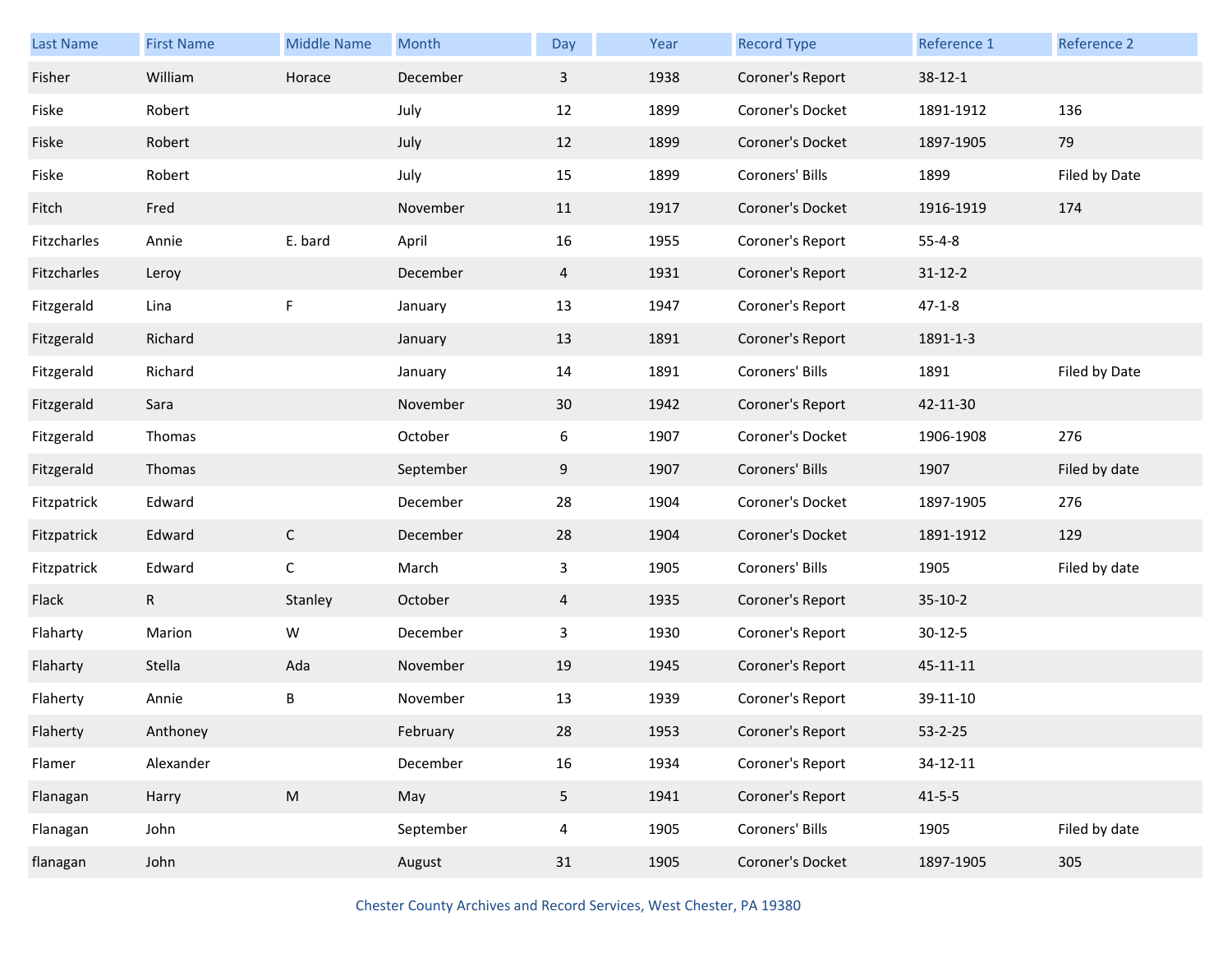| Last Name | <b>First Name</b> | <b>Middle Name</b> | Month     | Day            | Year | <b>Record Type</b> | Reference 1   | Reference 2   |
|-----------|-------------------|--------------------|-----------|----------------|------|--------------------|---------------|---------------|
| Flanagan  | Margaret          |                    | May       | 22             | 1941 | Coroner's Report   | $41 - 5 - 15$ |               |
| Flanagan  | William           |                    | May       | 11             | 1902 | Coroner's Docket   | 1897-1905     | 79            |
| Flanagan  | William           | F                  | May       | 15             | 1902 | Coroners' Bills    | 1902          | 1346          |
| Flanders  | James             | L                  | November  | 9              | 1942 | Coroner's Report   | 42-11-9       |               |
| Flanigan  | John              |                    | August    | 31             | 1905 | Coroner's Docket   | 1891-1912     | 146           |
| Flanigan  | William           | F                  | May       | 11             | 1902 | Coroner's Docket   | 1891-1912     | 138           |
| Flannums  | Samuel            |                    | October   | 22             | 1830 | Coroner's Report   | Filed by date |               |
| Fleck     | Eugene            |                    | October   | 14             | 1899 | Coroner's Docket   | 1897-1905     | 79            |
| Fleck     | Eugene            |                    | October   | 14             | 1899 | Coroner's Docket   | 1891-1912     | 130           |
| Fleming   | Andrew            |                    | March     | 13             | 1902 | Coroner's Docket   | 1891-1912     | 130           |
| Fleming   | Andrew            |                    | March     | 31             | 1902 | Coroners' Bills    | 1902          | 845           |
| Fleming   | Mary              | Е                  | March     | 19             | 1937 | Coroner's Report   | $37 - 3 - 16$ |               |
| Fleming   | Michael           |                    | September | 23             | 1887 | Coroners' Bills    | 1887          | Filed by Date |
| Fleming   | Robert            | Francis            | April     | $\mathbf{1}$   | 1951 | Coroner's Report   | $51 - 4 - 2$  |               |
| Fleming   | William           |                    | July      | $\overline{2}$ | 1802 | Coroner's Report   | Filed by date |               |
| Fleming   | William           |                    | July      | 8              | 1841 | Coroner's Report   | Filed by date |               |
| Flemming  | Andrew            |                    | March     | 13             | 1902 | Coroner's Docket   | 1897-1905     | 80            |
| Fletcher  | Stephen           |                    | March     | 4              | 1908 | Coroners' Bills    | 1908          | Filed by date |
| Fletcher  | Stephen           |                    | February  | 28             | 1908 | Coroner's Docket   | 1906-1908     | 336           |
| Fling     | Clara             | Elizabeth          | June      | 10             | 1910 | Coroner's Docket   | 1909-1911     | 177           |
| Flood     | James             | Anthony            | March     | 27             | 1954 | Coroner's Report   | $54 - 3 - 23$ |               |
| Flood     | Johanna           |                    | September | 10             | 1902 | Coroner's Docket   | 1897-1905     | 80            |
| Flood     | Wilda             | Marie              | March     | $\overline{7}$ | 1956 | Coroner's Report   | $56 - 3 - 2$  |               |
| Flord     | Joanna            |                    | September | 10             | 1898 | Coroners' Bills    | 1898          | 2718          |
| Flord     | Johanna           |                    | September | 12             | 1898 | Coroners' Bills    | 1898          | Filed by Date |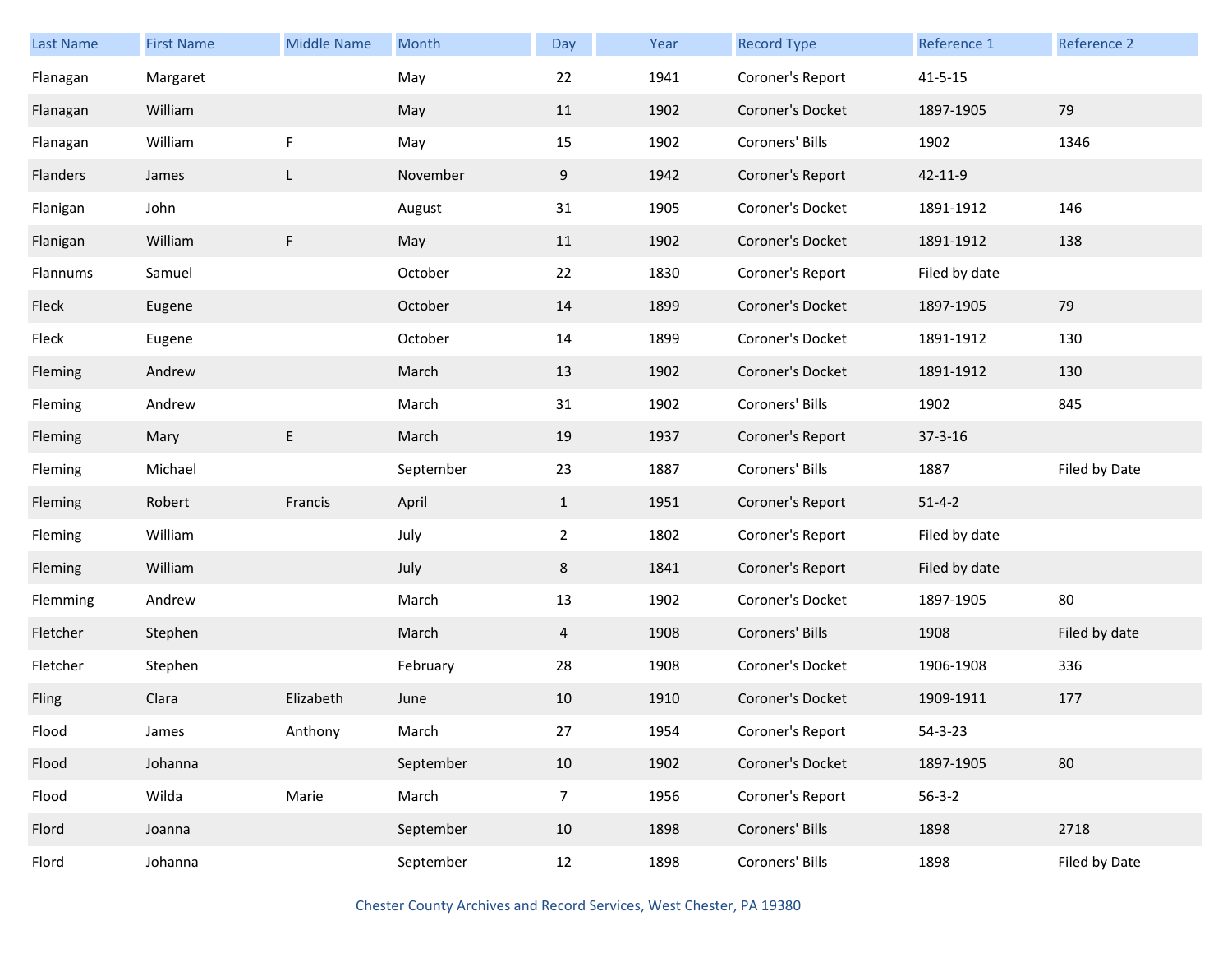| Last Name | <b>First Name</b> | <b>Middle Name</b> | Month     | Day            | Year | <b>Record Type</b>      | Reference 1   | Reference 2          |
|-----------|-------------------|--------------------|-----------|----------------|------|-------------------------|---------------|----------------------|
| Flord     | Johannah          |                    | September | 10             | 1898 | Coroner's Docket        | 1891-1912     | 131                  |
| Florian   | Anne              |                    | January   | 13             | 1941 | Coroner's Report        | $41 - 1 - 10$ |                      |
| Florie    | Camillo           |                    | February  | $\overline{2}$ | 1950 | Coroner's Report        | $50 - 2 - 3$  |                      |
| Florio    | Salvator          |                    | December  | $\mathbf{1}$   | 1952 | Coroner's Report        | $52 - 12 - 1$ |                      |
| Flowers   | Horace            |                    | May       | 17             | 1953 | Coroner's Report        | $53 - 5 - 16$ |                      |
| Flowers   | Maria             | Elizabeth          | March     | $\overline{2}$ | 1913 | Coroner's Docket        | 1912-1914     | 174                  |
| Flowers   | Penrose           |                    | November  | 26             | 1903 | Coroner's Docket        | 1897-1905     | 80                   |
| Flowers   | Penrose           |                    | November  | 26             | 1903 | Coroner's Docket        | 1891-1912     | 130                  |
| Floyd     | Aaron             |                    |           |                |      | Coroners' Bills         | 1913          | See Small, Barnabar  |
| Floyd     | Clifton           |                    | November  | 21             | 1953 | Coroner's Report        | 53-11-24      |                      |
| Floyd     | Edward            |                    | February  | 6              | 1906 | Coroner's Docket        | 1906-1908     | 13                   |
| Floyd     | Nellie            |                    | October   | 24             | 1946 | Coroner's Report        | 46-10-25      |                      |
| Fluck     | Harry             | W                  | May       | 25             | 1941 | Coroner's Report        | $41 - 5 - 19$ |                      |
| Flyberger | Minnie            |                    | March     | 27             | 1900 | Coroner's Docket        | 1891-1912     | 138                  |
| Flyburger | Minnie            |                    | April     | 6              | 1900 | Coroners' Bills         | 1900          | Filed by Date        |
| Flyburger | Minnie            |                    | March     | 27             | 1900 | Coroner's Docket        | 1897-1905     | 81                   |
| Flynn     | Dennis            |                    | March     | $\mathbf{3}$   | 1863 | Coroners' Bills         | 1863          | 24                   |
| Flynn     | Dennis            |                    | November  | 12             | 1863 | <b>Quarter Sessions</b> | Q/178         | Oct. 1862 (See Denni |
| Flynn     | John              |                    | April     | 24             | 1894 | Coroners' Bills         | 1894          | 1151                 |
| Flynn     | John              |                    | May       | 15             | 1894 | Coroner's Report        | 1894-3-6      |                      |
| Flynn     | John              |                    | April     | 16             | 1894 | Coroners' Bills         | 1894          | 1122                 |
| Flynn     | Michael           | J                  | January   | 29             | 1931 | Coroner's Report        | $31 - 1 - 2$  |                      |
| F'naley   | Morris            |                    | September | 13             | 1904 | Coroners' Bills         | 1904          | Filed by date        |
| Fodor     | Charles           |                    | December  | 13             | 1949 | Coroner's Report        | 49-12-4       |                      |
| Fogg      |                   |                    |           |                |      |                         |               |                      |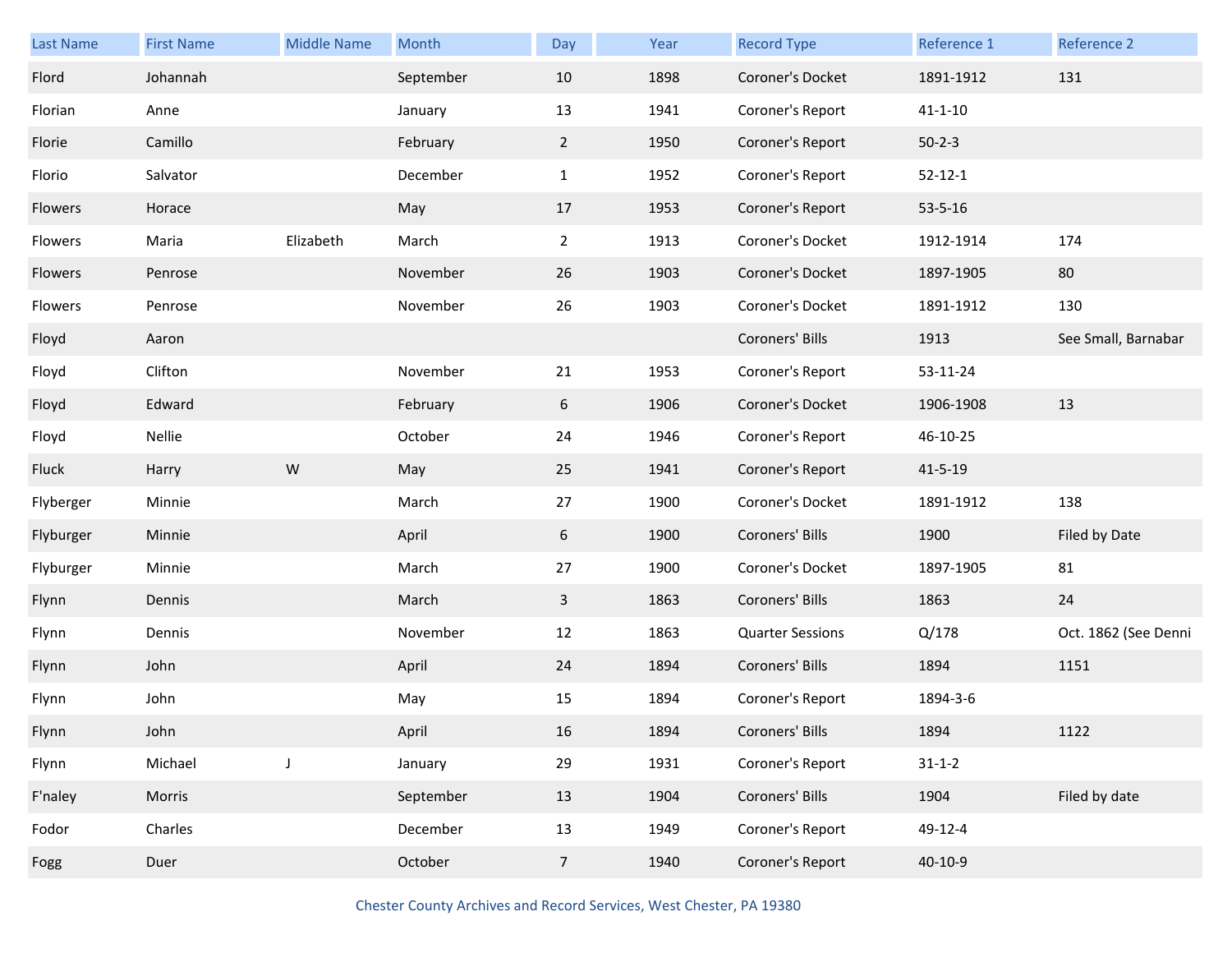| <b>Last Name</b> | <b>First Name</b> | <b>Middle Name</b> | Month     | Day            | Year | <b>Record Type</b>      | Reference 1   | <b>Reference 2</b> |
|------------------|-------------------|--------------------|-----------|----------------|------|-------------------------|---------------|--------------------|
| Folendenski      | L                 | Max                | April     | 16             | 1915 | Coroner's Docket        | 1915          | 31                 |
| Foley            | Charles           | Joseph             | September | $\overline{4}$ | 1935 | Coroner's Report        | $35-9-2$      |                    |
| Foley            | Thomas            |                    | October   | 6              | 1911 | Coroner's Docket        | 1909-1911     | 388                |
| Fonorook         | Rehoro            |                    | February  | 3              | 1913 | Coroners' Bills         | 1913          | 326                |
| Fonorook         | Rehoro            |                    | January   | 22             | 1913 | Coroner's Docket        | 1912-1914     | 161                |
| Fontana          | August            |                    | November  | 13             | 1911 | Coroner's Docket        | 1909-1911     | 404                |
| Foos             | Willis            | Parker             | February  | 9              | 1950 | Coroner's Report        | $50 - 2 - 9$  |                    |
| Foose            | George            | P                  | August    | 10             | 1944 | Coroner's Report        | 44-8-9        |                    |
| Foose            | James             | $\mathsf O$        | September | 28             | 1911 | Coroner's Docket        | 1909-1911     | 386                |
| Foose            | James             | $\mathsf O$        | October   | $\overline{2}$ | 1911 | Coroners' Bills         | 1911          | 2539               |
| Foote            | Τ                 | Frank              | April     | 13             | 1931 | Coroner's Report        | $31 - 4 - 6$  |                    |
| Foraker          | Clarence          |                    | March     | 29             | 1937 | Coroner's Report        | $37 - 3 - 22$ |                    |
| Forber           | Sarah             | A                  | November  | 22             | 1917 | Coroner's Docket        | 1916-1919     | 186                |
| Forbes           | Murray            |                    | September | 8              | 1946 | Coroner's Report        | $46 - 9 - 8$  |                    |
| Forbis           | Mary              | Ann                | December  | 31             | 1851 | Coroners' Bills         | 1851          | 277                |
| Forbis           | Mary              | Ann                | September | 30             | 1851 | <b>Quarter Sessions</b> | O/207         | Oct. 1851          |
| Force            | <b>Bruce</b>      |                    | July      | 30             | 1948 | Coroner's Report        | 48-7-14       |                    |
| Ford             | <b>Bessie</b>     | Hoopes             | March     | 24             | 1950 | Coroner's Report        | $50 - 3 - 25$ |                    |
| Ford             | Betty             | Lou                | October   | 19             | 1941 | Coroner's Report        | 41-10-9       |                    |
| Ford             | Charles           | L                  | May       | 30             | 1936 | Coroner's Report        | $36 - 5 - 1$  |                    |
| Ford             | Florence          |                    | September | 5              | 1932 | Coroner's Report        | 32-9-7        |                    |
| Ford             | George            | ${\sf W}$          | April     | 9              | 1956 | Coroner's Report        | $56 - 4 - 6$  |                    |
| Ford             | Harold            | G                  | April     | $\overline{2}$ | 1954 | Coroner's Report        | $54 - 4 - 2$  |                    |
| Ford             | Harvey            |                    | December  | 22             | 1933 | Coroner's Report        | 33-12-9       |                    |
| Ford             | Henretta          | $\mathsf C$        | June      | 27             | 1940 | Coroner's Report        | $40 - 6 - 13$ |                    |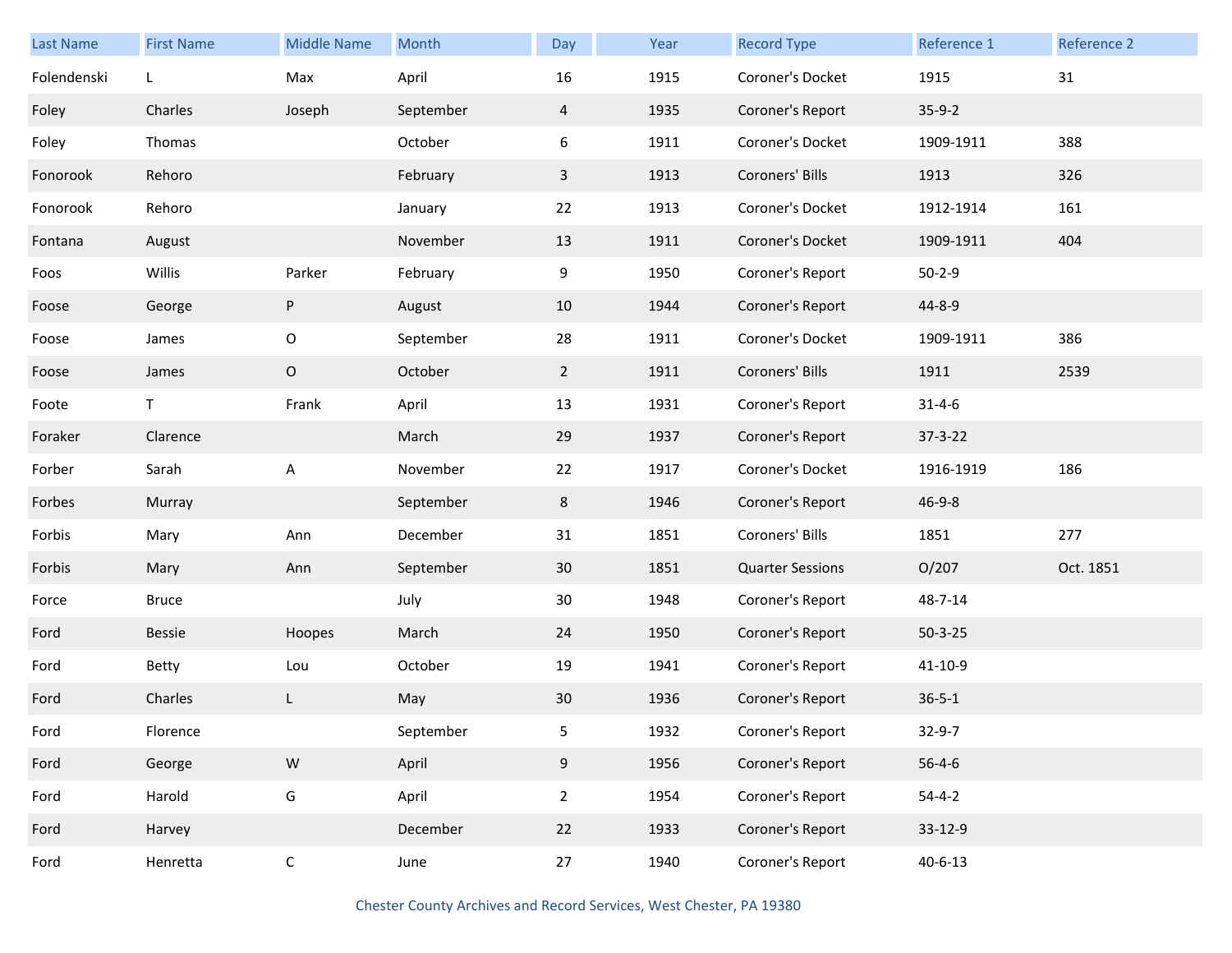| Last Name | <b>First Name</b> | <b>Middle Name</b> | Month     | Day            | Year | <b>Record Type</b>      | Reference 1   | Reference 2 |
|-----------|-------------------|--------------------|-----------|----------------|------|-------------------------|---------------|-------------|
| Ford      | J                 | ${\sf M}$          | September | 17             | 1863 | Coroners' Bills         | 1863          | 213         |
| Ford      | Jeannett          |                    | August    | 13             | 1937 | Coroner's Report        | $37 - 8 - 3$  |             |
| Ford      | John              |                    | May       | 9              | 1877 | Coroner's Report        | Filed by date |             |
| Ford      | John              |                    | January   | 16             | 1911 | Coroners' Bills         | 1911          | 34          |
| Ford      | John              |                    | January   | 7 <sup>7</sup> | 1911 | Coroner's Docket        | 1909-1911     | 276         |
| Ford      | John              |                    | August    | 22             | 1916 | Coroner's Docket        | 1916-1920     | 48          |
| Ford      | John              | Miller             | September | 17             | 1863 | Coroners' Bills         | 1863          | 215         |
| Ford      | John              | Milton             | May       | $\overline{2}$ | 1863 | <b>Quarter Sessions</b> | Q/203         | Apr. 1863   |
| Ford      | John              | S                  | February  | 7 <sup>7</sup> | 1904 | Coroner's Docket        | 1891-1912     | 138         |
| Ford      | John              | S                  | February  | $\overline{7}$ | 1904 | Coroner's Docket        | 1897-1905     | 81          |
| Ford      | Michael           |                    | December  | 25             | 1893 | Coroner's Report        | 1893-12-2     |             |
| Ford      | Richard           | Baker              | June      | $\overline{2}$ | 1939 | Coroner's Report        | $39 - 6 - 1$  |             |
| Ford      | Samuel            |                    | March     | 12             | 1949 | Coroner's Report        | $49 - 3 - 1$  |             |
| Foreman   | John              |                    |           |                |      | Coroner's Docket        | 1897-1905     | 81          |
| Foreman   | William           |                    | January   | 23             | 1933 | Coroner's Report        | $33 - 1 - 17$ |             |
| Forges    | Samuel            | Walker             | September | 15             | 1942 | Coroner's Report        | $42 - 9 - 6$  |             |
| Formica   | Angelina          |                    | October   | 29             | 1947 | Coroner's Report        | 47-10-12      |             |
| formwalt  | Howard            |                    | April     | 8              | 1905 | Coroner's Docket        | 1897-1905     | 288         |
| Fornwalt  | Howard            |                    | April     | 8              | 1905 | Coroner's Docket        | 1891-1912     | 145         |
| Fornwalt  | Howard            |                    | April     | 10             | 1905 | Coroners' Bills         | 1905          | 920         |
| Forrester | Frank             |                    | November  | 9              | 1933 | Coroner's Report        | 33-11-17      |             |
| Forster   | Charles           |                    | May       | 21             | 1954 | Coroner's Report        | $54 - 5 - 25$ |             |
| Forster   | Oscar             |                    | May       | $\overline{4}$ | 1947 | Coroner's Report        | $47 - 5 - 2$  |             |
| Forsyth   | Earl              | A                  | December  | 5              | 1951 | Coroner's Report        | $51 - 12 - 8$ |             |
| Forsythe  | Elisha            | Martin             | April     | 28             | 1942 | Coroner's Report        | $42 - 4 - 16$ |             |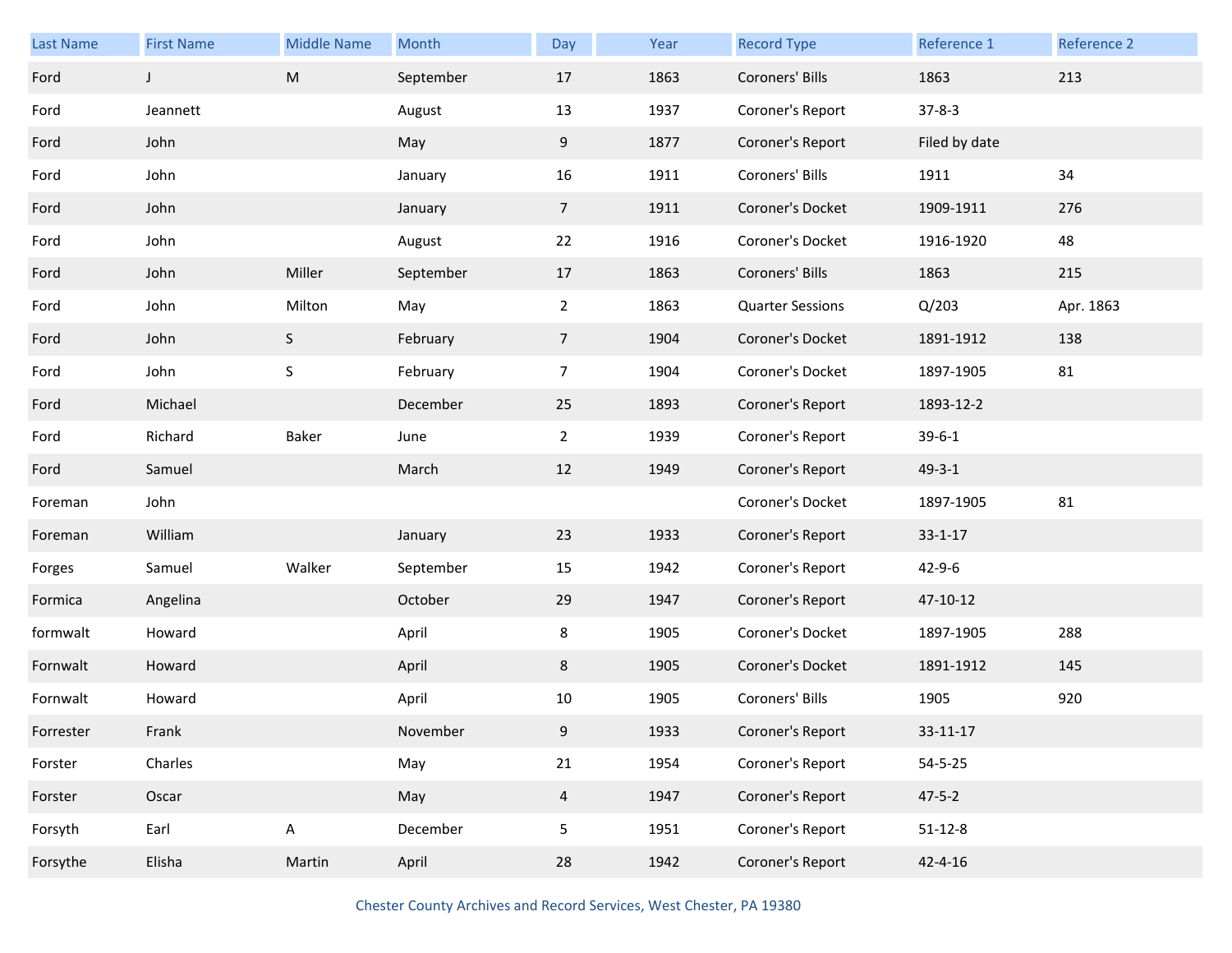| Last Name | <b>First Name</b> | <b>Middle Name</b> | Month     | Day                     | Year | <b>Record Type</b> | Reference 1    | Reference 2   |
|-----------|-------------------|--------------------|-----------|-------------------------|------|--------------------|----------------|---------------|
| Forsythe  | Sybil             |                    | December  | 4                       | 1948 | Coroner's Report   | 48-12-2        |               |
| Forte     | Carole            |                    | July      | 16                      | 1946 | Coroner's Report   | $46 - 7 - 2$   |               |
| Forti     | Leonard           |                    | June      | 23                      | 1931 | Coroner's Report   | $31 - 6 - 11$  |               |
| Forward   | Townsend          |                    | December  | 26                      | 1940 | Coroner's Report   | $40 - 12 - 16$ |               |
| Fosnocht  | Harry             |                    | August    | 26                      | 1934 | Coroner's Report   | $34 - 8 - 11$  |               |
| Foster    | Arthur            | P                  | September | 15                      | 1942 | Coroner's Report   | 42-9-7         |               |
| Foster    | $\mathsf{C}$      | н                  | May       | 17                      | 1904 | Coroner's Docket   | 1891-1912      | 137           |
| Foster    | $\mathsf{C}$      | H                  | May       | 17                      | 1904 | Coroner's Docket   | 1897-1905      | 82            |
| Foster    | Charles           |                    | February  | 8                       | 1950 | Coroner's Report   | $50 - 2 - 8$   |               |
| Foster    | Charles           | H                  | May       | 23                      | 1904 | Coroners' Bills    | 1904           | Filed by date |
| Foster    | Frank             | B                  | November  | 26                      | 1940 | Coroner's Report   | $40 - 11 - 17$ |               |
| Foster    | Rufus             |                    | December  | 24                      | 1902 | Coroner's Docket   | 1891-1912      | 139           |
| Foster    | Rufus             |                    | December  | 24                      | 1902 | Coroner's Docket   | 1897-1905      | 82            |
| Foster    | Rufus             |                    | January   | $\mathbf{1}$            | 1903 | Coroners' Bills    | 1903           | 3264          |
| Foster    | Rufus             |                    | February  | $\overline{2}$          | 1903 | Coroners' Bills    | 1903           | Filed by date |
| Foster    | William           | W                  | January   | 31                      | 1939 | Coroner's Report   | $39 - 1 - 17$  |               |
| Fouj      | Joseph            |                    | June      | 23                      | 1899 | Coroner's Docket   | 1891-1912      | 141           |
| Foulk     | Ella              | Mae                | April     | $\overline{7}$          | 1950 | Coroner's Report   | $50 - 4 - 4$   |               |
| Foulke    | Geo               | R                  | November  | 29                      | 1901 | Coroner's Docket   | 1897-1905      | 82            |
| Foulke    | George            | R                  | November  | 29                      | 1901 | Coroner's Docket   | 1891-1912      | 140           |
| Foulke    | Thaddeous         |                    | April     | 28                      | 1902 | Coroners' Bills    | 1902           | Filed by date |
| Foulke    | Thaddeu           |                    | April     | $\overline{\mathbf{3}}$ | 1902 | Coroner's Docket   | 1897-1905      | 83            |
| Foulke    | Thaddeus          |                    | April     | 3                       | 1902 | Coroner's Docket   | 1891-1912      | 140           |
| Foulkrod  | Jacob             |                    | June      | 8                       | 1899 | Coroner's Docket   | 1891-1912      | 139           |
| foulkrod  | Jacob             |                    | June      | 8                       | 1899 | Coroners' Bills    | 1899           | 1774          |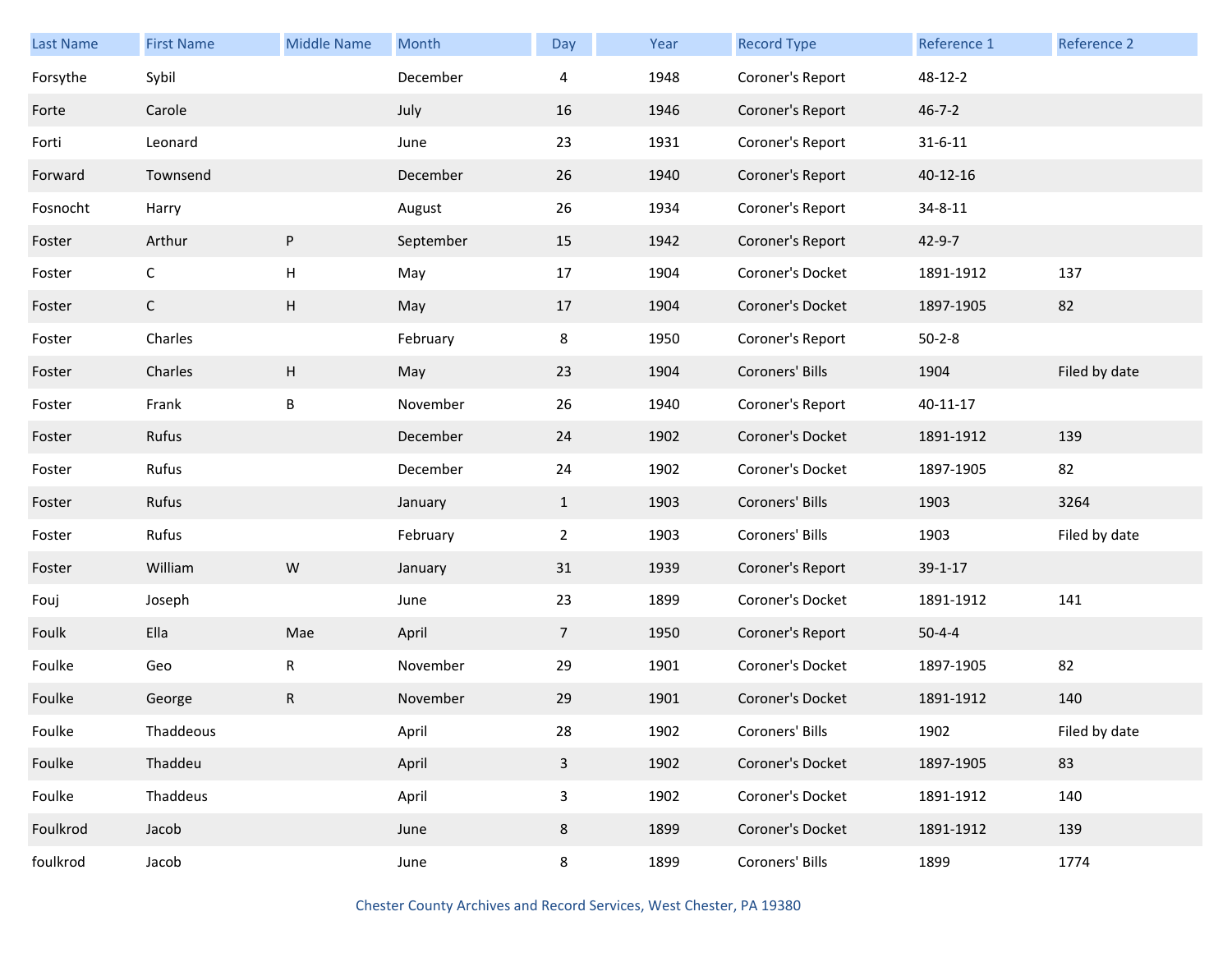| <b>Last Name</b> | <b>First Name</b> | <b>Middle Name</b> | Month     | Day             | Year | <b>Record Type</b>      | Reference 1   | Reference 2   |
|------------------|-------------------|--------------------|-----------|-----------------|------|-------------------------|---------------|---------------|
| Foulkrod         | Jacob             |                    | June      | 9               | 1899 | Coroner's Docket        | 1897-1905     | 83            |
| Foultz           | Charles           | W                  | September | 11              | 1938 | Coroner's Report        | 38-9-12       |               |
| Founds           | Joseph            |                    | November  | 22              | 1938 | Coroner's Report        | 38-11-17      |               |
| Fountain         | James             |                    | July      | 25              | 1914 | Coroner's Docket        | 1912-1914     | 319           |
| Fountain         | Stanley           |                    | February  | $\mathbf{1}$    | 1936 | Coroner's Report        | $36 - 2 - 1$  |               |
| Fountain         | William           |                    | May       | 21              | 1915 | Coroner's Docket        | 1915          | 43            |
| Fountano         | Ancengio          |                    | December  | 6               | 1932 | Coroner's Report        | $32 - 12 - 8$ |               |
| Fox              | Andrew            | James              | November  | 4               | 1911 | Coroner's Docket        | 1909-1911     | 400           |
| Fox              | George            |                    | July      | 23              | 1854 | <b>Quarter Sessions</b> | O/470         | No Papers     |
| Fox              | George            |                    | January   | 27              | 1942 | Coroner's Report        | $42 - 1 - 20$ |               |
| Fox              | Jacob             |                    | February  | 27              | 1891 | Coroners' Bills         | 1891          | 457           |
| Fox              | Jacob             |                    | February  | 28              | 1891 | Coroners' Bills         | 1891          | 419           |
| Fox              | Jacob             |                    | February  | 26              | 1891 | Coroner's Report        | 1891-1-6      |               |
| Fox              | John              |                    | June      | 9               | 1939 | Coroner's Report        | $39 - 6 - 5$  |               |
| Fox              | Moses             |                    | March     | 30 <sup>°</sup> | 1876 | Coroner's Report        | Filed by date |               |
| Fox              | Norma             | Graber             | July      | 29              | 1907 | Coroner's Docket        | 1906-1908     | 237           |
| Fox              | W                 | ${\sf W}$          | August    | 10              | 1903 | Coroners' Bills         | 1903          | Filed by date |
| Fox              | Weber             | W                  | August    | 6               | 1903 | Coroner's Docket        | 1897-1905     | 83            |
| Fox              | Webster           | ${\sf W}$          | August    | 6               | 1903 | Coroner's Docket        | 1891-1912     | 141           |
| Fox              | William           | O                  | May       | 8               | 1906 | Coroners' Bills         | 1906          | Filed by date |
| Fox              | William           | O                  | May       | 4               | 1906 | Coroner's Docket        | 1906-1908     | 53            |
| Foy              | James             |                    | December  | $17\,$          | 1861 | <b>Quarter Sessions</b> | Q/76          | Jan. 1862     |
| Foy              | Joseph            |                    | June      | 24              | 1899 | Coroners' Bills         | 1899          | 1846          |
| Foy              | Joseph            |                    | June      | 24              | 1899 | Coroners' Bills         | 1899          | 1847          |
| Foy              | Joseph            |                    | June      | 23              | 1899 | Coroner's Docket        | 1897-1905     | 84            |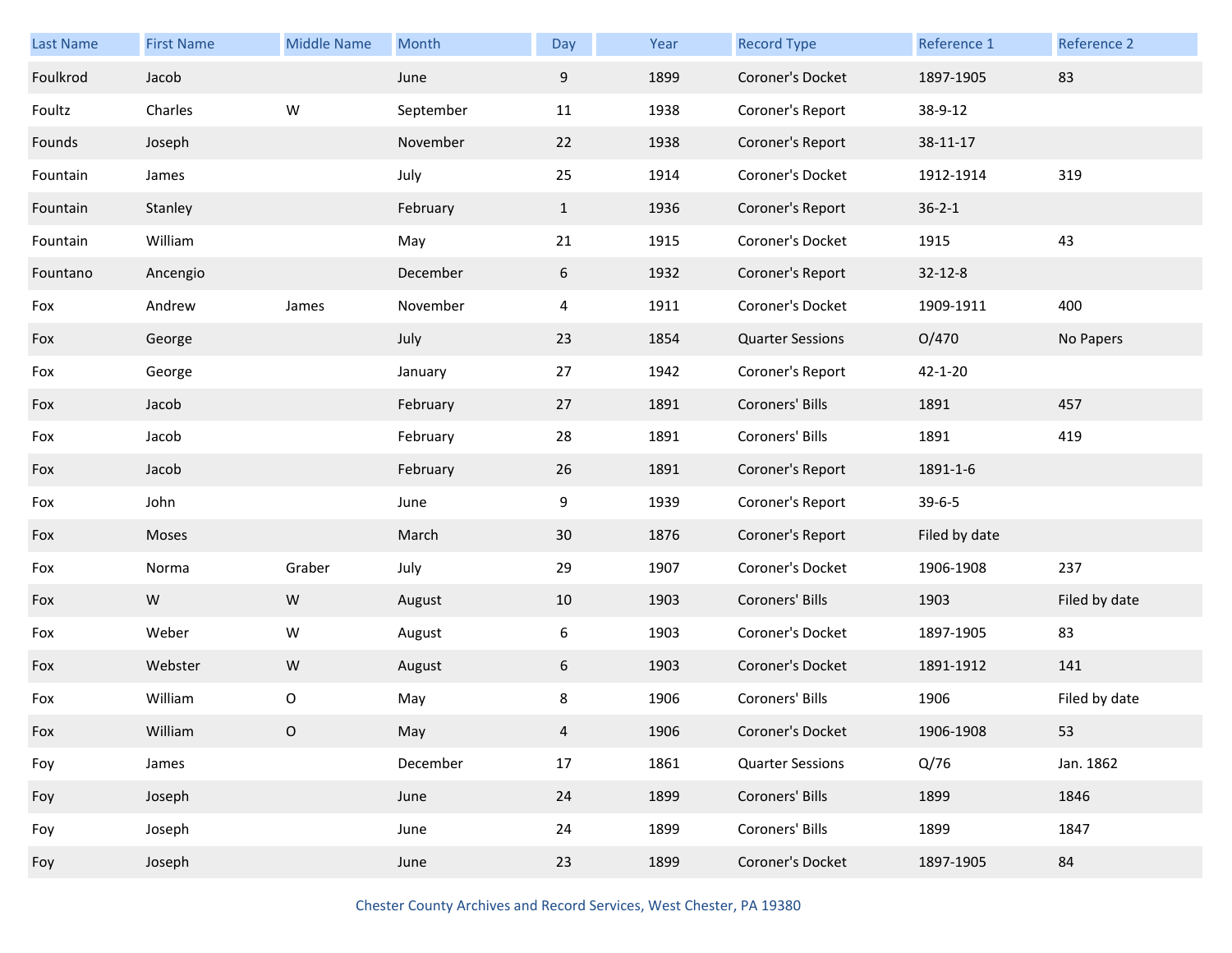| Last Name   | <b>First Name</b> | <b>Middle Name</b> | Month     | Day            | Year | <b>Record Type</b> | Reference 1   | Reference 2   |
|-------------|-------------------|--------------------|-----------|----------------|------|--------------------|---------------|---------------|
| Fracykowska | Dorothy           |                    | June      | 16             | 1936 | Coroner's Report   | $36 - 6 - 13$ |               |
| Fraim       | Lillian           | $\sf S$            | December  | 19             | 1955 | Coroner's Report   | 55-12-19      |               |
| Fraley      | James             |                    | October   | 12             | 1917 | Coroner's Docket   | 1916-1919     | 163           |
| Fraley      | Morris            |                    | October   | 9              | 1904 | Coroner's Docket   | 1897-1905     | 85            |
| Fraley      | Morris            |                    | October   | 9              | 1904 | Coroner's Docket   | 1891-1912     | 137           |
| Fraley      | Pamela            |                    | April     | 14             | 1955 | Coroner's Report   | $55 - 4 - 5$  |               |
| Frame       | Anna              | E                  | August    | 10             | 1932 | Coroner's Report   | 32-8-17       |               |
| Frame       | $E_{\perp}$       | Lewis              | September | 11             | 1945 | Coroner's Report   | $45 - 9 - 3$  |               |
| Frame       | Julia             |                    | July      | 26             | 1945 | Coroner's Report   | 45-7-16       |               |
| Frame       | Margaret          | Elizabeth          | November  | 29             | 1947 | Coroner's Report   | 47-11-12      |               |
| Frame       | Robert            | W                  | April     | 19             | 1934 | Coroner's Report   | 34-9-5        |               |
| Frame       | William           | Henry              | October   | 16             | 1943 | Coroner's Report   | 43-10-6       |               |
| Frame       | William           | J                  | May       | 13             | 1912 | Coroners' Bills    | 1912          | Filed by date |
| Frame       | William           | J                  | May       | $\overline{4}$ | 1912 | Coroner's Docket   | 1912-1914     | 61            |
| Frampton    | Dave              | M                  | October   | 4              | 1950 | Coroner's Report   | $50-10-8$     |               |
| Francella   | Joseph            | F                  | October   | 9              | 1943 | Coroner's Report   | $43 - 10 - 3$ |               |
| Francis     | Arnold            |                    | July      | 26             | 1889 | Coroners' Bills    | 1889          | Filed by Date |
| Francis     | David             | Τ                  | June      | 23             | 1951 | Coroner's Report   | $51 - 6 - 13$ |               |
| Francis     | Dorothy           |                    | August    | 30             | 1954 | Coroner's Report   | $54 - 8 - 8$  |               |
| Francis     | Edward            | Grodon             | October   | 29             | 1948 | Coroner's Report   | 48-10-18      |               |
| Francis     | George            |                    | April     | 29             | 1899 | Coroner's Docket   | 1891-1912     | 128           |
| Francis     | George            |                    | April     | 29             | 1899 | Coroner's Docket   | 1897-1905     | 84            |
| Francis     | John              |                    | November  | $\mathbf{1}$   | 1797 | Coroner's Report   | Filed by date |               |
| Francis     | John              | $\mathsf{A}$       | June      | 24             | 1934 | Coroner's Report   | $34 - 6 - 6$  |               |
| Francis     | John              | $\mathsf R$        | September | 6              | 1941 | Coroner's Report   | $41 - 9 - 2$  |               |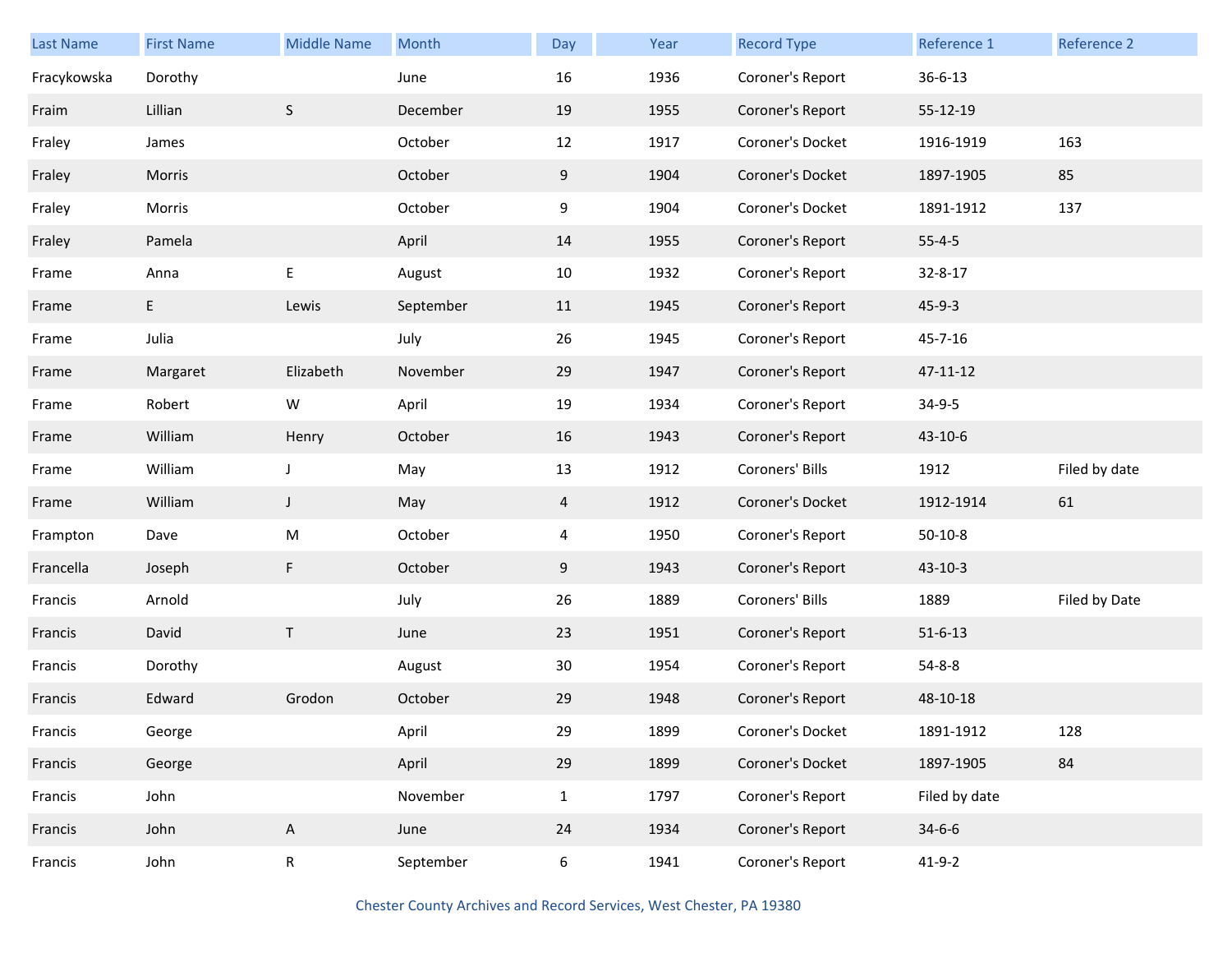| Last Name  | <b>First Name</b> | <b>Middle Name</b> | Month     | Day            | Year | <b>Record Type</b> | Reference 1   | Reference 2   |
|------------|-------------------|--------------------|-----------|----------------|------|--------------------|---------------|---------------|
| Francis    | Mary              |                    | December  | 21             | 1903 | Coroner's Docket   | 1897-1905     | 84            |
| Francis    | Mary              |                    | December  | 21             | 1903 | Coroner's Docket   | 1891-1912     | 143           |
| Franciscus | Mary              |                    | January   | 31             | 1910 | Coroner's Docket   | 1909-1911     | 133           |
| Franciscus | Mary              | Μ                  | February  | 8              | 1910 | Coroners' Bills    | 1910          | Filed by date |
| Frangioza  | Yasgnall          |                    | October   | 10             | 1905 | Coroner's Docket   | 1891-1912     | 145           |
| Frangiozo  | Pasquale          |                    | October   | 16             | 1905 | Coroners' Bills    | 1905          | 2677          |
| Frangroza  | Yargmale          |                    | October   | 10             | 1905 | Coroner's Docket   | 1897-1905     | 325           |
| Frank      | Bertha            | К                  | January   | 20             | 1913 | Coroners' Bills    | 1913          | 43            |
| Frank      | Bertha            | K                  | January   | 5 <sub>1</sub> | 1913 | Coroner's Docket   | 1912-1914     | 152           |
| Frank      | Charles           | W                  | February  | 12             | 1939 | Coroner's Report   | $39 - 2 - 5$  |               |
| Frank      | Henry             |                    | March     | 21             | 1953 | Coroner's Report   | $53 - 3 - 12$ |               |
| Frank      | Michael           |                    | April     | 10             | 1891 | Coroner's Report   | 1891-4-11     |               |
| Frank      | Michael           |                    | September | $\mathbf{3}$   | 1892 | Coroner's Report   | Filed by date |               |
| Frankford  | Miles             |                    | August    | 17             | 1902 | Coroners' Bills    | 1902          | 2329          |
| Frankford  | Miles             |                    | September | 10             | 1902 | Coroner's Docket   | 1897-1905     | 85            |
| Frankford  | Miles             |                    | September | 10             | 1902 | Coroner's Docket   | 1891-1912     | 142           |
| Frankl     | Alexander         |                    | July      | 14             | 1908 | Coroner's Docket   | 1906-1908     | 382           |
| Franklin   | Alexander         |                    | July      | 22             | 1908 | Coroners' Bills    | 1908          | Filed by date |
| Franklin   | William           |                    | December  | 11             | 1943 | Coroner's Report   | 43-12-5       |               |
| Frankovich | John              |                    | January   | 6              | 1942 | Coroner's Report   | $42 - 1 - 5$  |               |
| Fray       | Galloway          |                    | October   | 5              | 1903 | Coroners' Bills    | 1903          | 2180          |
| Fray       | Gaszaway          | ${\sf M}$          | September | 26             | 1903 | Coroner's Docket   | 1891-1912     | 142           |
| Fray       | Gazaway           | H                  | September | 26             | 1903 | Coroner's Docket   | 1897-1905     | 85            |
| Frazier    | Clara             |                    | June      | 20             | 1941 | Coroner's Report   | $41 - 6 - 9$  |               |
| Fredd      | Chester           | $\mathsf J$        | May       | 19             | 1950 | Coroner's Report   | $50 - 5 - 13$ |               |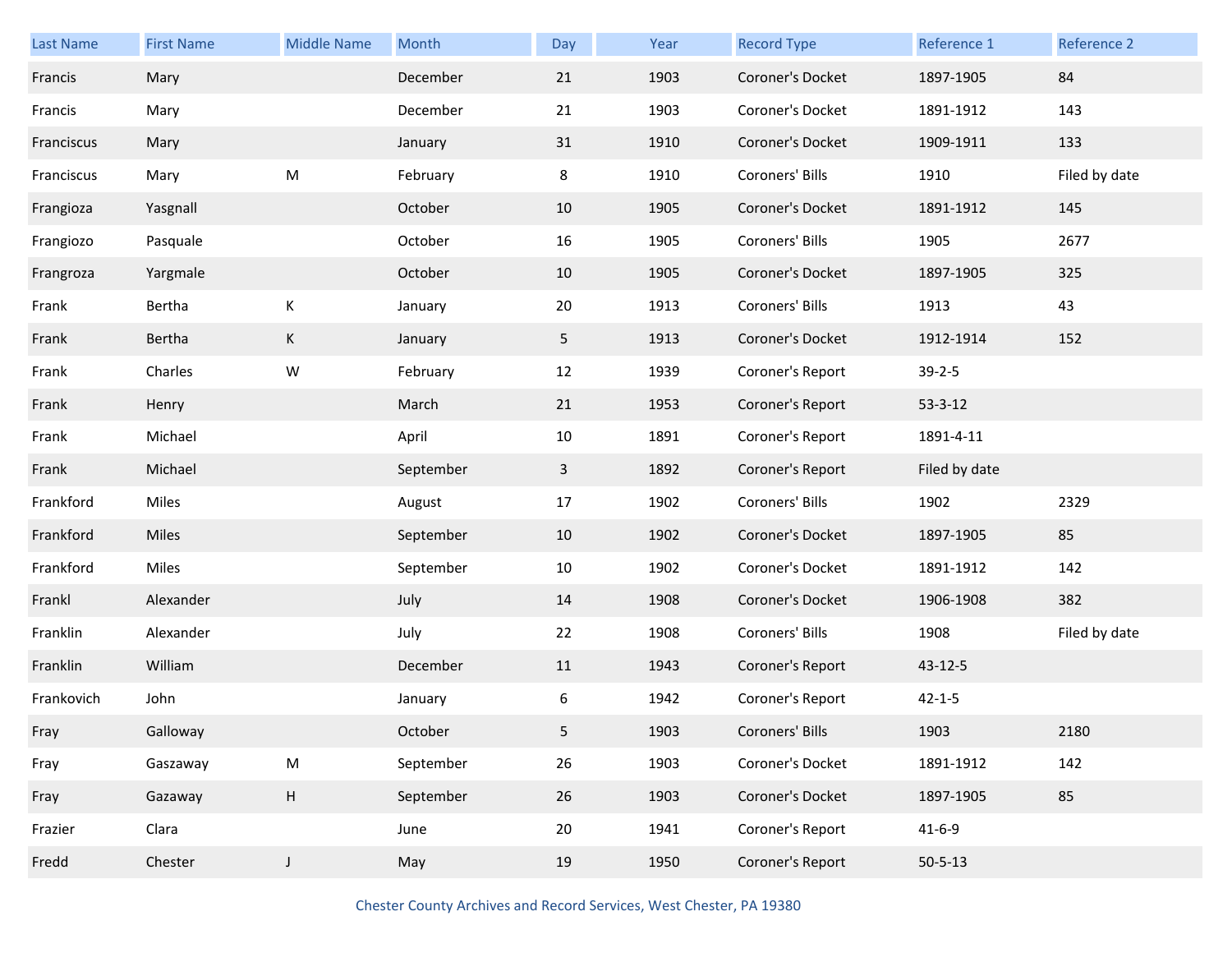| Last Name | <b>First Name</b> | <b>Middle Name</b>        | Month    | Day | Year | <b>Record Type</b>      | Reference 1   | Reference 2   |
|-----------|-------------------|---------------------------|----------|-----|------|-------------------------|---------------|---------------|
| Frederick | Andrew            |                           | May      | 28  | 1916 | Coroner's Docket        | 1916-1920     | 32            |
| Frederick | Frank             | Edward                    | March    | 10  | 1917 | Coroner's Docket        | 1916-1919     | 99            |
| Frederick | Michael           | $\mathsf{J}$              | April    | 21  | 1954 | Coroner's Report        | 54-4-28       |               |
| Freece    | William           |                           | May      | 16  | 1898 | Coroner's Docket        | 1897-1905     | 86            |
| Freece    | William           |                           | May      | 16  | 1898 | Coroner's Docket        | 1891-1912     | 143           |
| Freece    | William           |                           | May      | 27  | 1898 | Coroners' Bills         | 1898          | Filed by Date |
| Freed     | Agnes             |                           | July     | 18  | 1947 | Coroner's Report        | $47 - 7 - 6$  |               |
| Freed     | James             |                           | January  | 19  | 1955 | Coroner's Report        | $55 - 1 - 9$  |               |
| Freedman  | Benjamin          |                           | March    | 29  | 1909 | Coroners' Bills         | 1909          | 786           |
| Freedman  | Joseph            |                           | July     | 19  | 1936 | Coroner's Report        | $36 - 7 - 6$  |               |
| Freel     | Frank             |                           | June     | 12  | 1950 | Coroner's Report        | $50 - 6 - 16$ |               |
| Freel     | Margaret          |                           | July     | 26  | 1861 | <b>Quarter Sessions</b> | Q/24          | Aug. 1861     |
| Freeman   | Bertha            | G                         | May      | 17  | 1954 | Coroner's Report        | $54 - 5 - 10$ |               |
| Freeman   | Geo               | $\boldsymbol{\mathsf{H}}$ | January  | 9   | 1901 | Coroner's Docket        | 1891-1912     | 143           |
| Freeman   | George            |                           | February | 21  | 1894 | Coroners' Bills         | 1894          | 402           |
| Freeman   | George            |                           | February | 20  | 1894 | Coroner's Report        | 1894-2-1      |               |
| Freeman   | George            |                           | February | 20  | 1894 | Coroners' Bills         | 1894          | 403           |
| Freeman   | George            | Harold                    | January  | 9   | 1901 | Coroner's Docket        | 1897-1905     | 86            |
| Freeman   | Isabel            | ${\sf M}$                 | June     | 5   | 1950 | Coroner's Report        | $50 - 6 - 5$  |               |
| Freeman   | Jane              |                           | April    | 29  | 1851 | <b>Quarter Sessions</b> | O/176         | Apr. 1851     |
| Freeman   | Jane              |                           | April    | 13  | 1852 | Coroners' Bills         | 1852          | 78            |
| Freeman   | Lillie            |                           | August   | 12  | 1890 | Coroners' Bills         | 1890          | Filed by Date |
| Freeman   | William           |                           | March    | 6   | 1912 | Coroner's Docket        | 1912-1914     | 31            |
| Freeman   | William           |                           | January  | 15  | 1933 | Coroner's Report        | $33 - 1 - 12$ |               |
| Freese    | Sarah             | ${\sf M}$                 | January  | 6   | 1935 | Coroner's Report        | $35 - 1 - 5$  |               |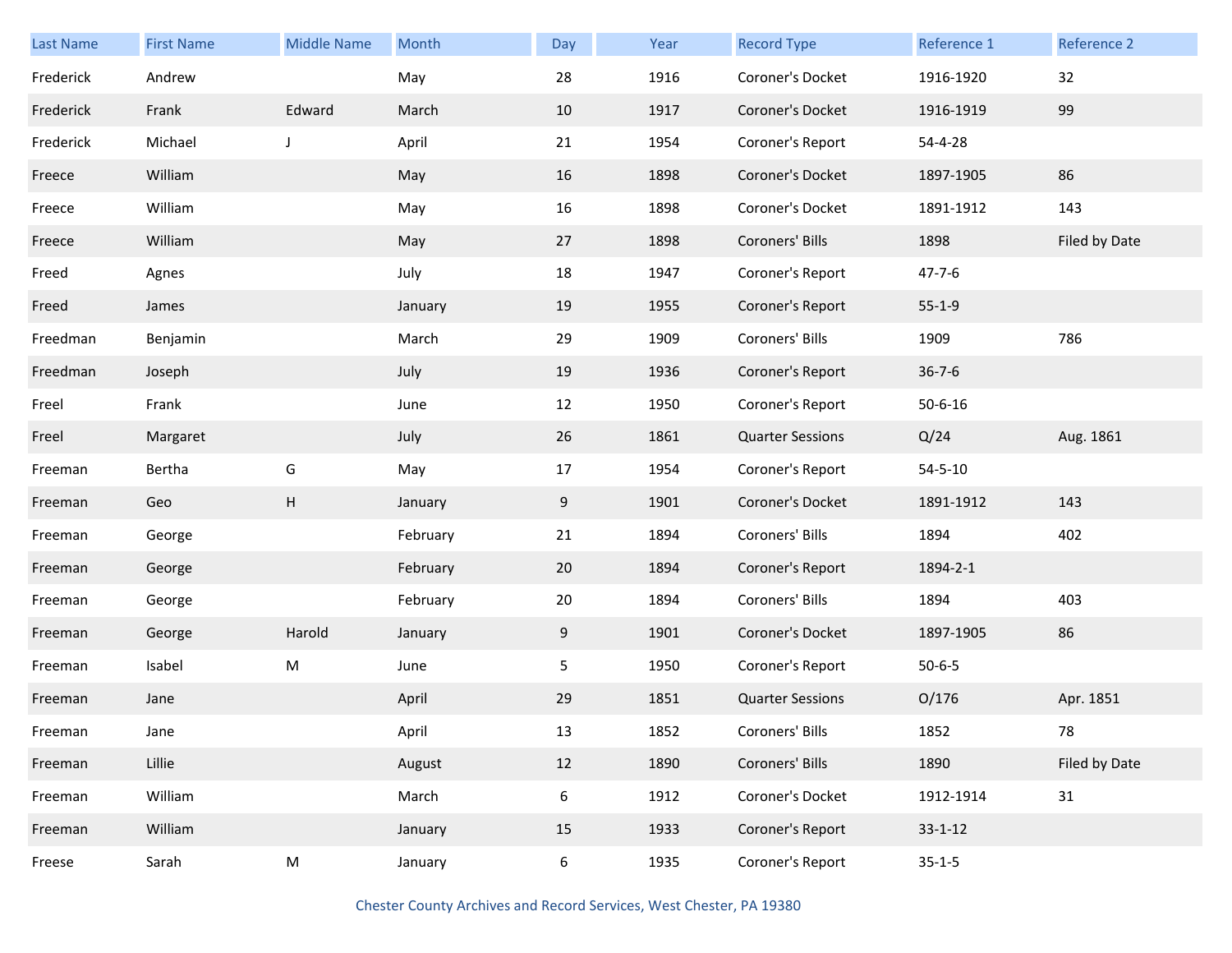| <b>Last Name</b> | <b>First Name</b> | <b>Middle Name</b> | Month     | Day | Year | <b>Record Type</b> | Reference 1   | Reference 2   |
|------------------|-------------------|--------------------|-----------|-----|------|--------------------|---------------|---------------|
| Freudenthal      | Noble             |                    | December  | 3   | 1953 | Coroner's Report   | $53 - 12 - 3$ |               |
| Frey             | Anna              | M                  | October   | 20  | 1937 | Coroner's Report   | 37-10-15      |               |
| Frey             | Eugene            |                    | December  | 14  | 1910 | Coroner's Docket   | 1909-1911     | 257           |
| Frey             | Eugene            |                    | December  | 19  | 1910 | Coroners' Bills    | 1910          | Filed by date |
| Frick            | Peter             |                    | October   | 28  | 1845 | Coroners' Bills    | 1845          | 470           |
| Friday           | Livington         | $\circ$            | November  | 19  | 1893 | Coroner's Report   | 1893-11-1     |               |
| Friedman         | Harry             |                    | June      | 22  | 1892 | Coroner's Report   | 1892-6-3      |               |
| Friel            | Margaret          |                    | September | 3   | 1861 | Coroners' Bills    | 1861          | 549           |
| Friel            | Patrick           |                    | June      | 16  | 1893 | Coroner's Report   | 1893-6-2      |               |
| Friel            | Patrick           |                    | June      | 19  | 1893 | Coroners' Bills    | 1893          | 1485          |
| Frier            | Charles           |                    | November  | 10  | 1893 | Coroner's Report   | 1893-11-3     | See 1893-11-2 |
| Frier            | Charles           |                    | November  | 13  | 1893 | Coroner's Report   | 1893-11-2     |               |
|                  |                   |                    |           |     |      |                    |               |               |
| Frierr           | Charles           |                    | November  | 11  | 1893 | Coroners' Bills    | 1893          | Filed by Date |
| Fries            | Oscar             |                    | June      | 20  | 1904 | Coroners' Bills    | 1904          | 1716          |
| Fries            | Oscar             | ${\sf P}$          | April     | 18  | 1904 | Coroners' Bills    | 1904          | 992           |
| Fries            | Oscar             | P                  | April     | 15  | 1904 | Coroner's Docket   | 1891-1912     | 142           |
| Fries            | Oscar             | $\sf P$            | April     | 15  | 1904 | Coroner's Docket   | 1897-1905     | 86            |
| Frisby           | Richard           |                    | December  | 20  | 1949 | Coroner's Report   | 49-12-6       |               |
| Fritts           | Albert            | Carelous           | April     | 17  | 1941 | Coroner's Report   | $41 - 4 - 11$ |               |
| Fritts           | Norman            |                    | August    | 22  | 1940 | Coroner's Report   | 40-8-19       |               |
| Fritz            | Gottlieb          |                    | January   | 10  | 1898 | Coroner's Docket   | 1897-1905     | 87            |
| Fritz            | Gottlieb          |                    | January   | 12  | 1898 | Coroners' Bills    | 1898          | 40            |
| Fritz            | Gottlieb          |                    | January   | 10  | 1898 | Coroner's Docket   | 1891-1912     | 144           |
| Fritz            | William           | Carl               | June      | 12  | 1945 | Coroner's Report   | $45 - 6 - 12$ |               |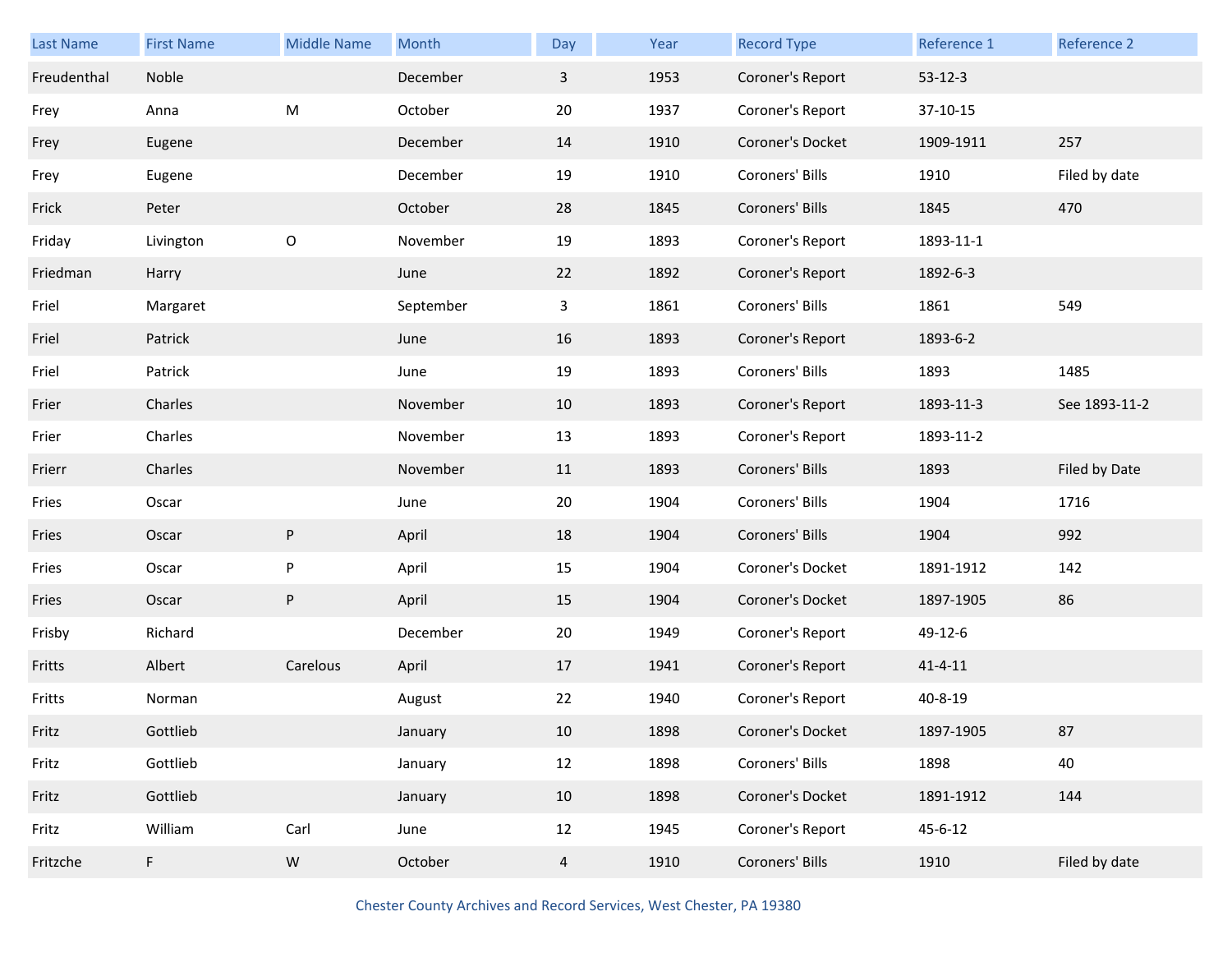| Last Name | <b>First Name</b> | <b>Middle Name</b>                                                                                         | Month     | Day            | Year | <b>Record Type</b>      | Reference 1   | Reference 2    |
|-----------|-------------------|------------------------------------------------------------------------------------------------------------|-----------|----------------|------|-------------------------|---------------|----------------|
| Fritzcke  | F                 | W                                                                                                          | September | 19             | 1910 | Coroner's Docket        | 1909-1911     | 226            |
| Frizzell  | Ervin             | $\mathsf{J}$                                                                                               | October   | 29             | 1950 | Coroner's Report        | 50-10-24      |                |
| Fromm     | Walter            |                                                                                                            | September | 24             | 1948 | Coroner's Report        | 48-9-19       |                |
| Fron      | William           | J                                                                                                          | January   | $\overline{7}$ | 1890 | Coroners' Bills         | 1890          | Filed by Date  |
| Froncucci | Giuseppe          |                                                                                                            | November  | 14             | 1892 | Coroner's Report        | 1892-11-1     |                |
| Frontnine | George            | $\mathsf{C}$                                                                                               | March     | 19             | 1902 | Coroners' Bills         | 1902          | Filed by date  |
| Frucci    | Dominick          |                                                                                                            | October   | $\mathbf{1}$   | 1948 | Coroner's Report        | 48-10-1       |                |
| Fruechter | John              |                                                                                                            | August    | 14             | 1913 | Coroner's Docket        | 1912-1914     | 222            |
| Fruend    | Katherine         |                                                                                                            | March     | 4              | 1931 | Coroner's Report        | $31 - 3 - 2$  |                |
| Fruesdell | J                 | ${\sf W}$                                                                                                  | October   | 22             | 1894 | Coroners' Bills         | 1894          | 2551           |
| Frututo   | Corunna           |                                                                                                            | June      | 23             | 1913 | Coroner's Docket        | 1912-1914     | 198            |
| Fry       | Eliza             | Y                                                                                                          | January   | 30             | 1915 | Coroner's Docket        | 1915          | 5 <sub>1</sub> |
| Fry       | Elizabeth         | Anna                                                                                                       | July      | 6              | 1950 | Coroner's Report        | $50 - 7 - 5$  |                |
| Fry       | Warren            | $\mathbf{I}$                                                                                               | February  | $8\phantom{1}$ | 1937 | Coroner's Report        | $37 - 2 - 8$  |                |
| Fryberger | Hayes             | $\mathsf S$                                                                                                | July      | 18             | 1949 | Coroner's Report        | 49-7-24       |                |
| Fryburger | Muriel            |                                                                                                            | April     | 17             | 1900 | Coroners' Bills         | 1900          | 1051           |
| Fryer     | Albert            |                                                                                                            | September | 22             | 1948 | Coroner's Report        | 48-9-6        |                |
| Fryer     | Sarah             | Emma                                                                                                       | March     | 27             | 1947 | Coroner's Report        | $47 - 3 - 5$  |                |
| Fuchs     | Jean              | Υ                                                                                                          | November  | $\overline{7}$ | 1953 | Coroner's Report        | $53 - 11 - 5$ |                |
| Fuchs     | Marvin            | $\mathsf{C}$                                                                                               | November  | 7 <sup>1</sup> | 1953 | Coroner's Report        | $53 - 11 - 5$ |                |
| Fugedy    | Albert            |                                                                                                            | July      | 12             | 1909 | Coroners' Bills         | 1909          | 1933           |
| Fugedy    | Albert            |                                                                                                            | July      | 5 <sub>1</sub> | 1909 | Coroner's Docket        | 1909-1911     | 63             |
| Fuller    | Edward            |                                                                                                            | August    | 31             | 1930 | Coroner's Report        | $30 - 8 - 9$  |                |
| Fullerton | Harry             | $\mathsf{M}% _{T}=\mathsf{M}_{T}\!\left( a,b\right) ,\ \mathsf{M}_{T}=\mathsf{M}_{T}\!\left( a,b\right) ,$ | December  | $\mathbf{3}$   | 1933 | Coroner's Report        | $33 - 12 - 3$ |                |
| Fullerton | Isaac             |                                                                                                            | October   | 5 <sub>5</sub> | 1855 | <b>Quarter Sessions</b> | P/47          | Oct. 1855      |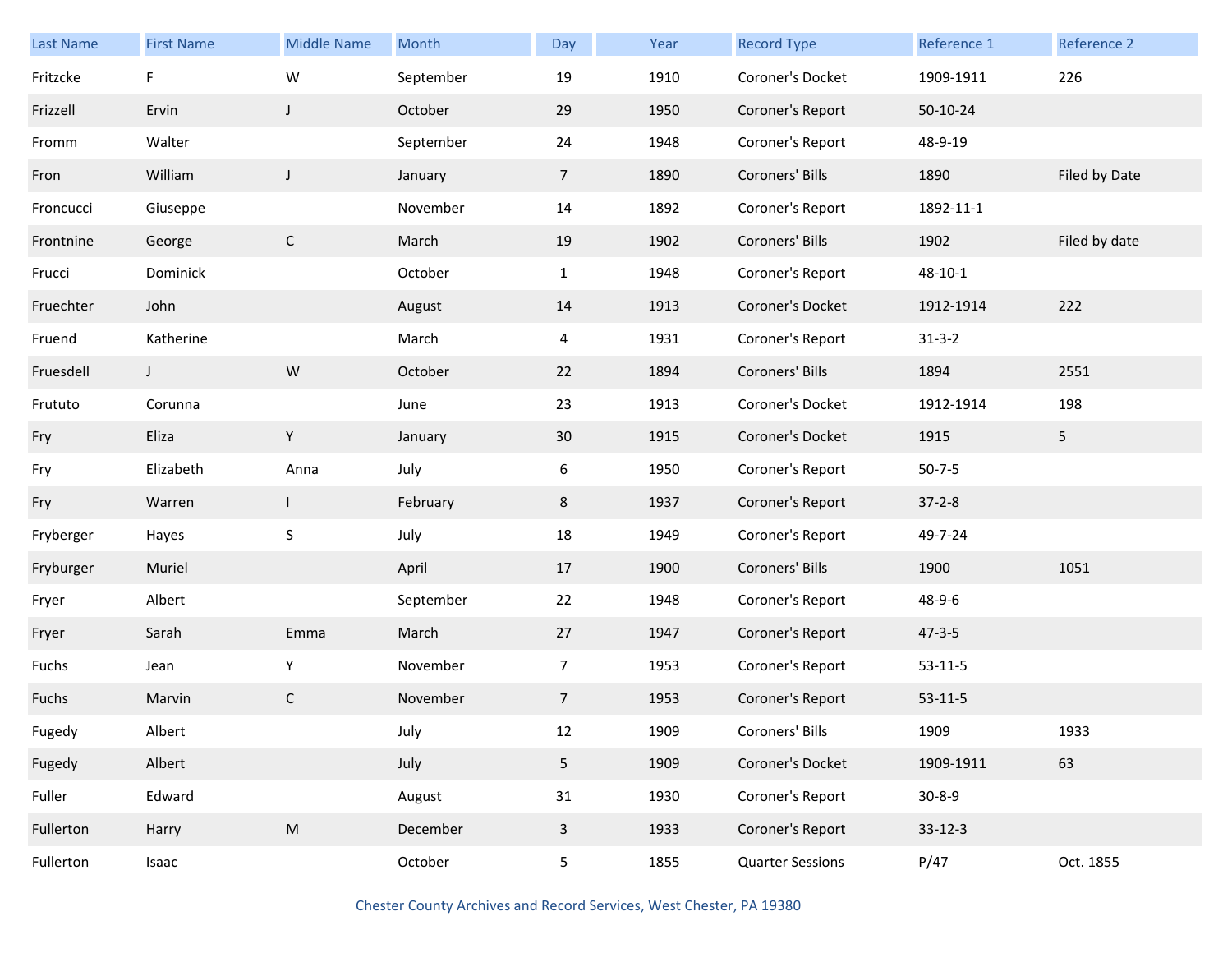| Last Name   | <b>First Name</b> | <b>Middle Name</b>                                                                                         | Month     | Day             | Year | <b>Record Type</b>      | Reference 1   | Reference 2   |
|-------------|-------------------|------------------------------------------------------------------------------------------------------------|-----------|-----------------|------|-------------------------|---------------|---------------|
| Fulmer      | Samuel            |                                                                                                            | November  | 17              | 1934 | Coroner's Report        | 34-11-13      |               |
| Fulten      | J                 | Mitchell                                                                                                   | April     | 19              | 1911 | Coroners' Bills         | 1911          | Filed by date |
| Fulton      | Alfred            |                                                                                                            | January   | 11              | 1951 | Coroner's Report        | $51 - 1 - 10$ |               |
| Fulton      | Francis           |                                                                                                            | October   | 21              | 1946 | Coroner's Report        | 46-10-22      |               |
| Fulton      | Howard            | G                                                                                                          | May       | 24              | 1946 | Coroner's Report        | $46 - 5 - 9$  |               |
| Fulton      | J                 | Mitchell                                                                                                   | April     | $\overline{7}$  | 1911 | Coroner's Docket        | 1909-1911     | 310           |
| Fulton      | Joseph            |                                                                                                            | November  | 23              | 1887 | Coroners' Bills         | 1887          | Filed by Date |
| Fulton      | William           | T                                                                                                          | November  | 9               | 1912 | Coroner's Docket        | 1912-1914     | 125           |
| Funderwhite | Edwin             | $\mathsf R$                                                                                                | April     | 27              | 1943 | Coroner's Report        | 43-4-17       |               |
| Funderwhite | Frank             |                                                                                                            | June      | 24              | 1934 | Coroner's Report        | $34 - 6 - 7$  |               |
| Funderwhite | John              |                                                                                                            | September | 26              | 1917 | Coroner's Docket        | 1916-1919     | 158           |
| Funderwhite | William           |                                                                                                            | October   | $\overline{2}$  | 1936 | Coroner's Report        | $36 - 10 - 2$ |               |
| Fung        | Charles           |                                                                                                            | January   | 9               | 1940 | Coroner's Report        | $40 - 1 - 6$  |               |
| Furlong     | Caroline          | E                                                                                                          | November  | 24              | 1854 | <b>Quarter Sessions</b> | O/510         | Jan. 1855     |
| Furlong     | Mary              | Doyle                                                                                                      | September | 8               | 1913 | Coroners' Bills         | 1913          | 2381          |
| Furlong     | Mary              | Doyle                                                                                                      | August    | 26              | 1913 | Coroner's Docket        | 1912-1914     | 225           |
| Furlong     | William           | $\mathsf{M}% _{T}=\mathsf{M}_{T}\!\left( a,b\right) ,\ \mathsf{M}_{T}=\mathsf{M}_{T}\!\left( a,b\right) ,$ | March     | $\mathbf{3}$    | 1936 | Coroner's Report        | $36 - 2 - 15$ |               |
| Furman      | Mary              | $\sf P$                                                                                                    | May       | 13              | 1936 | Coroner's Report        | $36 - 6 - 10$ |               |
| Fusco       | Susanna           |                                                                                                            | January   | 9               | 1953 | Coroner's Report        | $53 - 1 - 5$  |               |
| Fusco       | Vincent           | Michael                                                                                                    | December  | 19              | 1952 | Coroner's Report        | 52-12-16      |               |
| Gable       | Earl              | F.                                                                                                         | July      | 25              | 1950 | Coroner's Report        | $50 - 7 - 18$ |               |
| Gable       | Mary              | $\mathsf C$                                                                                                | June      | $\bf 8$         | 1912 | Coroner's Docket        | 1912-1914     | $80\,$        |
| Gable       | Nancy             | Jane                                                                                                       | August    | 19              | 1944 | Coroner's Report        | 44-8-14       |               |
| Gafferty    | Cathrin           |                                                                                                            | August    | 13              | 1806 | Coroners' Bills         | 1806          | 532           |
| Gafferty    | Catrin            |                                                                                                            | January   | $7\overline{ }$ | 1797 | Coroner's Report        | Filed by date |               |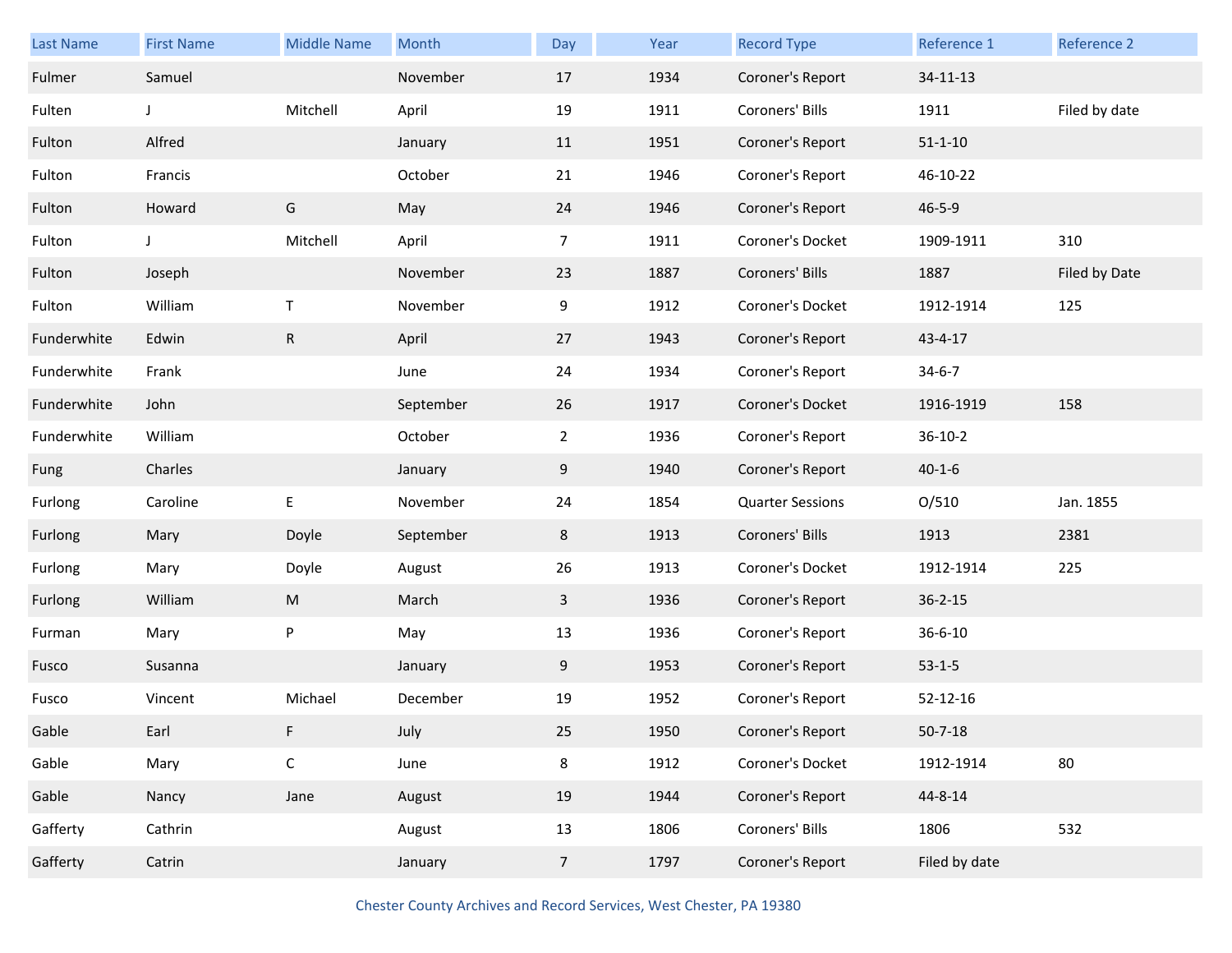| <b>Last Name</b> | <b>First Name</b> | <b>Middle Name</b> | Month    | Day             | Year | <b>Record Type</b>      | Reference 1    | Reference 2      |
|------------------|-------------------|--------------------|----------|-----------------|------|-------------------------|----------------|------------------|
| Gainer           | Maris             |                    | March    | 14              | 1940 | Coroner's Report        | $40 - 3 - 5$   |                  |
| Gaines           | Edith             |                    | December | $\mathbf{3}$    | 1856 | <b>Quarter Sessions</b> | P/60           | Jan. 1856        |
| Gaither          | Robert            | Lee                | June     | 28              | 1953 | Coroner's Report        | 53-6-23        |                  |
| Gaither          | Sarah             | Anne               | June     | $\mathbf{3}$    | 1948 | Coroner's Report        | $48 - 6 - 6$   |                  |
| Galambos         | Stephen           |                    | July     | 21              | 1955 | Coroner's Report        | $55 - 7 - 16$  |                  |
| Galbreath        | James             |                    | March    | $\overline{4}$  | 1861 | <b>Quarter Sessions</b> | P/501          | Mar. 1861        |
| Gall             | Joseph            |                    | July     | 11              | 1931 | Coroner's Report        | $31 - 7 - 14$  |                  |
| Gallaghar        | Samuel            |                    | March    | 11              | 1855 | <b>Quarter Sessions</b> | P/70           | Apr. 1856        |
| Gallagher        | D                 | $\mathsf J$        | November | 30 <sub>o</sub> | 1899 | Coroner's Docket        | 1897-1905      | 87               |
| Gallagher        | D                 | $\mathsf{J}$       | December | $\overline{4}$  | 1899 | Coroners' Bills         | 1899           | 3472             |
| Gallagher        | D                 | $\mathsf J$        | December | 4               | 1899 | Coroners' Bills         | 1899           | 3464             |
| Gallagher        | D                 | $\mathsf{J}$       | November | 30              | 1899 | Coroner's Docket        | 1891-1912      | 153              |
| Gallagher        | Hugh              |                    | November | 14              | 1893 | Coroner's Report        | 1893-11-5      |                  |
| Gallagher        | John              | ${\sf P}$          | May      | 22              | 1912 | Coroner's Docket        | 1912-1914      | 71               |
| Gallagher        | John              | $\sf P$            | May      | 27              | 1912 | Coroners' Bills         | 1912           | 1557             |
| Gallagher        | Joseph            |                    | July     | $\mathbf{3}$    | 1869 | Coroners' Bills         | 1869           | 653              |
| Gallagher        | Mary              | $\mathsf S$        | November | $\mathbf{1}$    | 1917 | Coroner's Docket        | 1916-1919      | 171              |
| Gallagher        | William           | $\mathsf J$        | April    | 21              | 1937 | Coroner's Report        | $37 - 4 - 6$   |                  |
| Gallatin         | Albert            |                    | December | 27              | 1887 | Coroners' Bills         | 1887           | Filed by Date    |
| Galleger         | Hugh              |                    | July     | $\mathbf{1}$    | 1855 | <b>Quarter Sessions</b> | P/31           | <b>July 1855</b> |
| Galloway         | Irvine            |                    | April    | 12              | 1935 | Coroner's Report        | $35 - 4 - 9$   |                  |
| Gamble           | Dewey             |                    | January  | 29              | 1952 | Coroner's Report        | $52 - 1 - 17$  |                  |
| Gamble           | Glenn             |                    | November | $2^{\circ}$     | 1936 | Coroner's Report        | $36 - 11 - 3$  |                  |
| Gamble           | Margaret          |                    | February | 24              | 1791 | Coroners' Bills         | 1791           | Filed by Date    |
| Gamble           | Michael           |                    | November | 10              | 1941 | Coroner's Report        | $41 - 11 - 11$ |                  |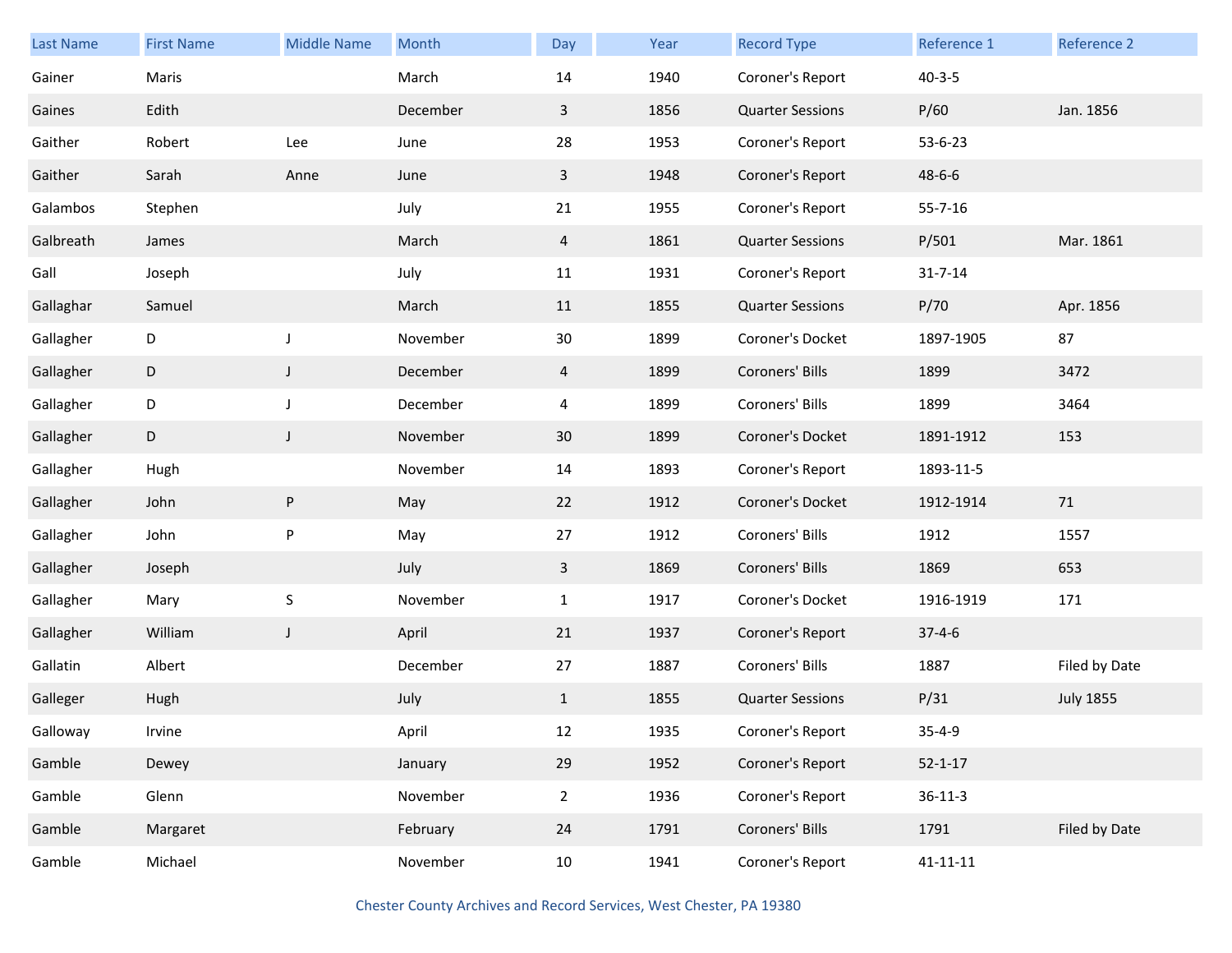| <b>Last Name</b> | <b>First Name</b> | <b>Middle Name</b> | Month    | Day             | Year | <b>Record Type</b> | Reference 1   | Reference 2   |
|------------------|-------------------|--------------------|----------|-----------------|------|--------------------|---------------|---------------|
| Gangiver         | Mary              | $\mathsf{A}$       | January  | 16              | 1904 | Coroner's Docket   | 1891-1912     | 156           |
| Ganson           | John              |                    | February | 6               | 1817 | Coroners' Bills    | 1817          | 117           |
| Garay            | Joseph            |                    | December | $\mathbf{3}$    | 1917 | Coroner's Docket   | 1916-1919     | 189           |
| Garber           | Baby              |                    | May      | 20              | 1940 | Coroner's Report   | $40 - 5 - 13$ |               |
| Garber           | George            |                    | November | 22              | 1876 | Coroner's Report   | Filed by date |               |
| Garberson        | Leroy             |                    | January  | $\overline{2}$  | 1950 | Coroner's Report   | $50 - 1 - 1$  |               |
| Gardener         | John              | $\mathsf C$        | February | 20              | 1944 | Coroner's Report   | 44-2-11       |               |
| Gardiner         | Clarence          | Elwood             | June     | 8               | 1941 | Coroner's Report   | $41 - 6 - 5$  |               |
| Gardiner         | Margaret          | Sharpe             | June     | 8               | 1952 | Coroner's Report   | $52 - 6 - 6$  |               |
| Gardinsky        | Robert            |                    | February | 16              | 1952 | Coroner's Report   | $52 - 2 - 17$ |               |
| Gardner          | Sarah             |                    | April    | 22              | 1902 | Coroner's Docket   | 1891-1912     | 164           |
| Gardner          | Sarah             |                    | April    | 22              | 1902 | Coroner's Docket   | 1897-1905     | 87            |
| Gardner          | Sarah             |                    | May      | 9               | 1902 | Coroners' Bills    | 1902          | 1671          |
| Gardner          | Sarah             |                    | April    | 29              | 1902 | Coroners' Bills    | 1902          | 1154          |
| Gardner          | Sherman           |                    | December | 16              | 1945 | Coroner's Report   | 45-12-10      |               |
| Gargai           | Fritz             |                    | July     | 16              | 1909 | Coroner's Docket   | 1909-1911     | 67            |
| Gargai           | Fritz             |                    | July     | 19              | 1909 | Coroners' Bills    | 1909          | Filed by date |
| Garner           | Charles           | A                  | April    | 20              | 1954 | Coroner's Report   | 54-4-26       |               |
| Garner           | Edward            | $\sf V$            | August   | $\mathbf{1}$    | 1904 | Coroners' Bills    | 1904          | Filed by date |
| Garner           | Harry             | Α                  | October  | 4               | 1933 | Coroner's Report   | $33-10-2$     |               |
| Garner           | Homer             | L                  | July     | 29              | 1937 | Coroner's Report   | $37 - 7 - 13$ |               |
| Garner           | Ruth              | Fisher             | March    | 13              | 1954 | Coroner's Report   | $54-3-7$      |               |
| Garnet           | Thomas            |                    | August   | 29              | 1898 | Coroner's Docket   | 1897-1905     | 88            |
| Garnet           | Thomas            |                    | August   | 30 <sup>°</sup> | 1898 | Coroners' Bills    | 1898          | 2271          |
| Garnet           | Thomas            |                    | August   | 29              | 1898 | Coroner's Docket   | 1891-1912     | 161           |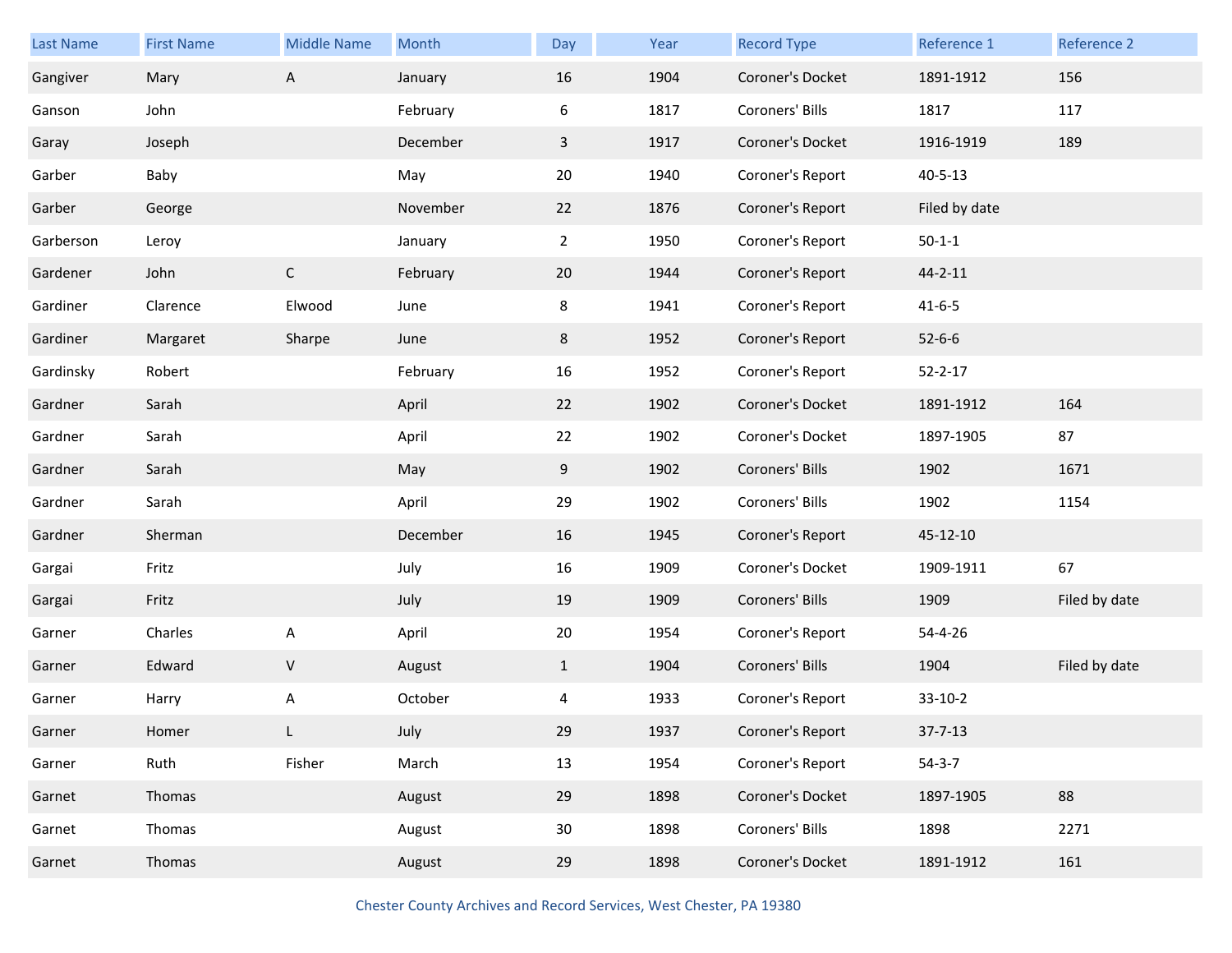| <b>Last Name</b> | <b>First Name</b> | <b>Middle Name</b> | Month     | Day             | Year | <b>Record Type</b>      | Reference 1   | Reference 2   |
|------------------|-------------------|--------------------|-----------|-----------------|------|-------------------------|---------------|---------------|
| Garnett          | Peter             |                    | August    | 3               | 1858 | <b>Quarter Sessions</b> | P/298         | Aug. 1858     |
| Garnett          | Samuel            | Golden             | October   | 3               | 1952 | Coroner's Report        | $52 - 10 - 1$ |               |
| Garnor           | Edward            | V                  | July      | 29              | 1904 | Coroner's Docket        | 1897-1905     | 88            |
| garrahan         | James             |                    | August    | 16              | 1905 | Coroner's Docket        | 1891-1912     | 155           |
| Garrett          | Arthur            |                    | October   | 14              | 1939 | Coroner's Report        | 39-10-6       |               |
| Garrett          | Edward            |                    | December  | 16              | 1905 | Coroner's Docket        | 1897-1905     | 314           |
| Garrett          | Edward            |                    | December  | 18              | 1905 | Coroners' Bills         | 1905          | Filed by date |
| Garrett          | Edward            |                    | December  | 16              | 1905 | Coroner's Docket        | 1891-1912     | 156           |
| Garrett          | Eliza             | ${\sf R}$          | May       | $\mathbf{1}$    | 1906 | Coroners' Bills         | 1906          | Filed by date |
| Garrett          | Eliza             | $\mathsf{R}$       | May       | 8               | 1906 | Coroners' Bills         | 1906          | 1140          |
| Garrett          | Eliza             | ${\sf R}$          | May       | $\mathbf{1}$    | 1906 | Coroner's Docket        | 1906-1908     | 50            |
| Garrett          | Enos              | V                  | April     | 16              | 1891 | Coroner's Report        | 1891-4-8      |               |
| Garrett          | John              |                    | March     | $\mathbf{3}$    | 1795 | Coroner's Report        | Filed by date |               |
| Garrett          | John              | $\mathsf S$        | November  | 13              | 1917 | Coroner's Docket        | 1916-1920     | 111           |
| Garrett          | John              | $\mathsf S$        | June      | 5               | 1919 | Coroner's Docket        | 1916-1920     | 163           |
| Garrett          | Jonathan          |                    | August    | 27              | 1801 | Coroner's Report        | Filed by date |               |
| Garrett          | Peter             |                    | September | 12              | 1937 | Coroner's Report        | $37-9-5$      |               |
| Garrett          | Shriley           | Todd               | July      | 31              | 1934 | Coroner's Report        | $34 - 7 - 5$  |               |
| Garrett          | Walter            |                    | August    | 17              | 1898 | Coroners' Bills         | 1898          | Filed by Date |
| Garrett          | Walter            |                    | August    | 16              | 1898 | Coroner's Docket        | 1897-1905     | 89            |
| Garrett          | Walter            |                    | August    | 16              | 1898 | Coroner's Docket        | 1891-1912     | 146           |
| Garrett          | William           |                    | March     | 27              | 1931 | Coroner's Report        | $31 - 3 - 12$ |               |
| Garrihan         | James             |                    | August    | 16              | 1905 | Coroner's Docket        | 1897-1905     | 327           |
| Garris           | Patricia          |                    | July      | 29              | 1951 | Coroner's Report        | $51 - 7 - 26$ |               |
| Garrity          | Patrick           |                    | December  | 30 <sub>o</sub> | 1899 | Coroner's Docket        | 1897-1905     | 89            |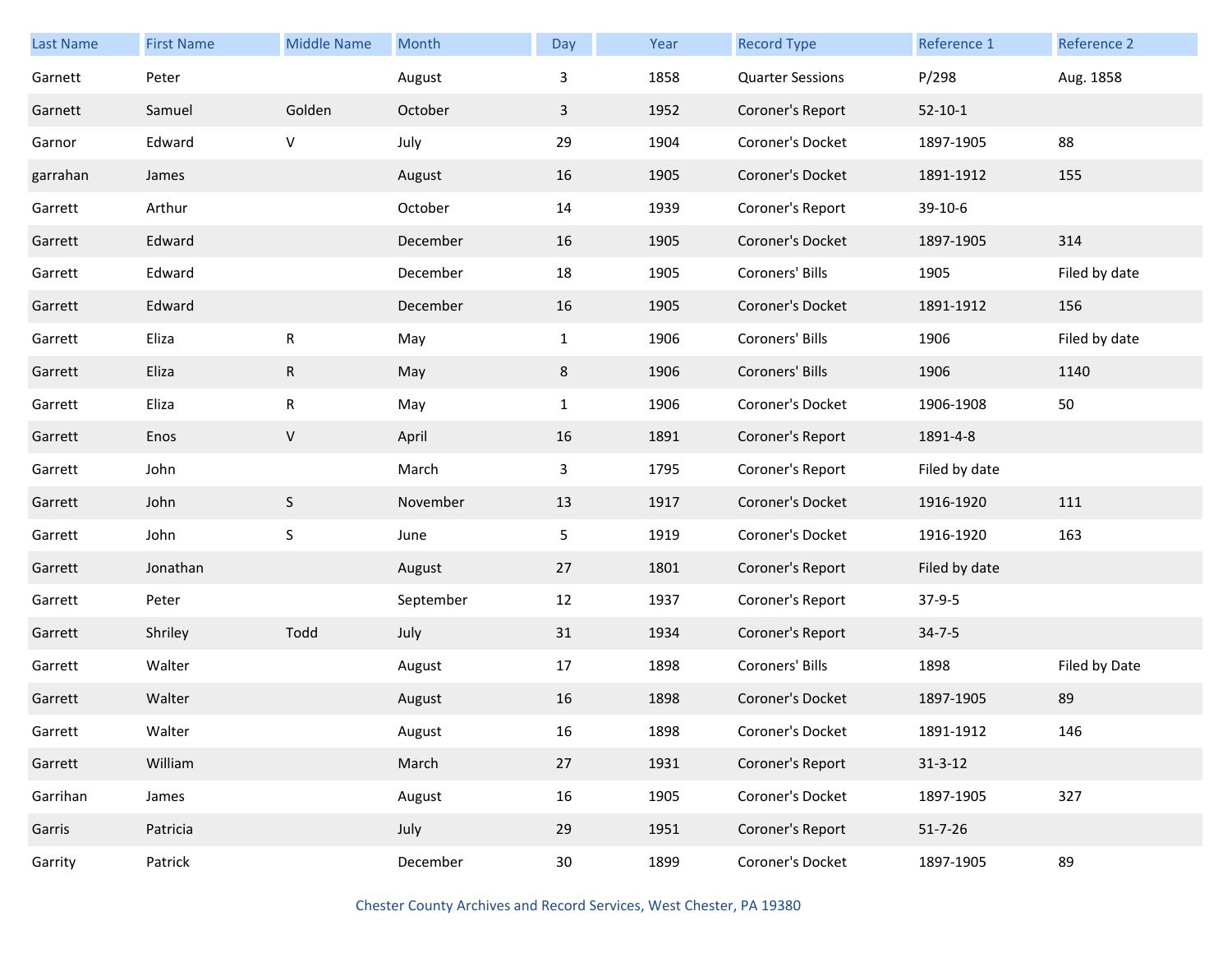| <b>Last Name</b> | <b>First Name</b> | <b>Middle Name</b> | Month     | Day          | Year | <b>Record Type</b> | Reference 1   | Reference 2   |
|------------------|-------------------|--------------------|-----------|--------------|------|--------------------|---------------|---------------|
| Garrity          | Patrick           |                    | December  | 30           | 1899 | Coroner's Docket   | 1891-1912     | 148           |
| Garst            | Mary              |                    | November  | 8            | 1956 | Coroner's Report   | $56 - 9 - 1$  |               |
| Gartley          | Edwin             | ${\sf R}$          | July      | 6            | 1915 | Coroner's Docket   | 1915          | 59            |
| Gartley          | Nathan            | S                  | November  | 15           | 1944 | Coroner's Report   | 44-11-11      |               |
| Gartley          | Richard           | Clyde              | August    | 29           | 1952 | Coroner's Report   | $52 - 8 - 12$ |               |
| Garuer           | Edward            |                    | July      | 29           | 1904 | Coroner's Docket   | 1891-1912     | 147           |
| Garver           | Susan             |                    | September | 14           | 1896 | Coroners' Bills    | 1896          | 2726          |
| Garver           | Susan             |                    | September | 12           | 1896 | Coroner's Report   | 1896-9-3      |               |
| Garvey           | George            |                    | February  | 21           | 1951 | Coroner's Report   | $51 - 2 - 14$ |               |
| Garvin           | John              |                    | July      | 11           | 1898 | Coroners' Bills    | 1898          | 2011          |
| Garvin           | John              |                    | July      | 8            | 1898 | Coroner's Docket   | 1897-1905     | 89            |
| Garvin           | Mary              | V                  | December  | 11           | 1942 | Coroner's Report   | 42-12-5       |               |
| Garwin           | John              |                    | July      | 8            | 1898 | Coroner's Docket   | 1891-1912     | 148           |
| Garzarello       | Nunzioto          |                    | March     | 23           | 1942 | Coroner's Report   | $42 - 3 - 16$ |               |
| Garzed           | George            |                    | March     | 16           | 1901 | Coroner's Docket   | 1891-1912     | 147           |
| Garzed           | George            |                    | March     | 19           | 1901 | Coroners' Bills    | 1901          | Filed by Date |
| Garzed           | George            |                    | March     | 16           | 1901 | Coroner's Docket   | 1897-1905     | 90            |
| Gasdyk           | Michael           |                    | September | 27           | 1901 | Coroner's Docket   | 1891-1912     | 163           |
| Gasdyke          | Michael           |                    | September | 27           | 1901 | Coroner's Docket   | 1897-1905     | 90            |
| Gasparetti       | Adeline           |                    | May       | 17           | 1945 | Coroner's Report   | $45 - 5 - 13$ |               |
| Gaspero          | Vincenzo          |                    | October   | 19           | 1915 | Coroner's Docket   | 1915          | 87            |
| Gast             | Eugene            |                    | November  | $\mathbf{1}$ | 1911 | Coroner's Docket   | 1909-1911     | 399           |
| Gast             | Eugene            |                    | November  | $\mathbf{3}$ | 1911 | Coroners' Bills    | 1911          | Filed by date |
| Gatchel          | John              | ${\sf N}$          | August    | 5            | 1936 | Coroner's Report   | $36 - 8 - 5$  |               |
| Gatchel          | Lillie            |                    | September | 12           | 1947 | Coroner's Report   | 47-9-9        |               |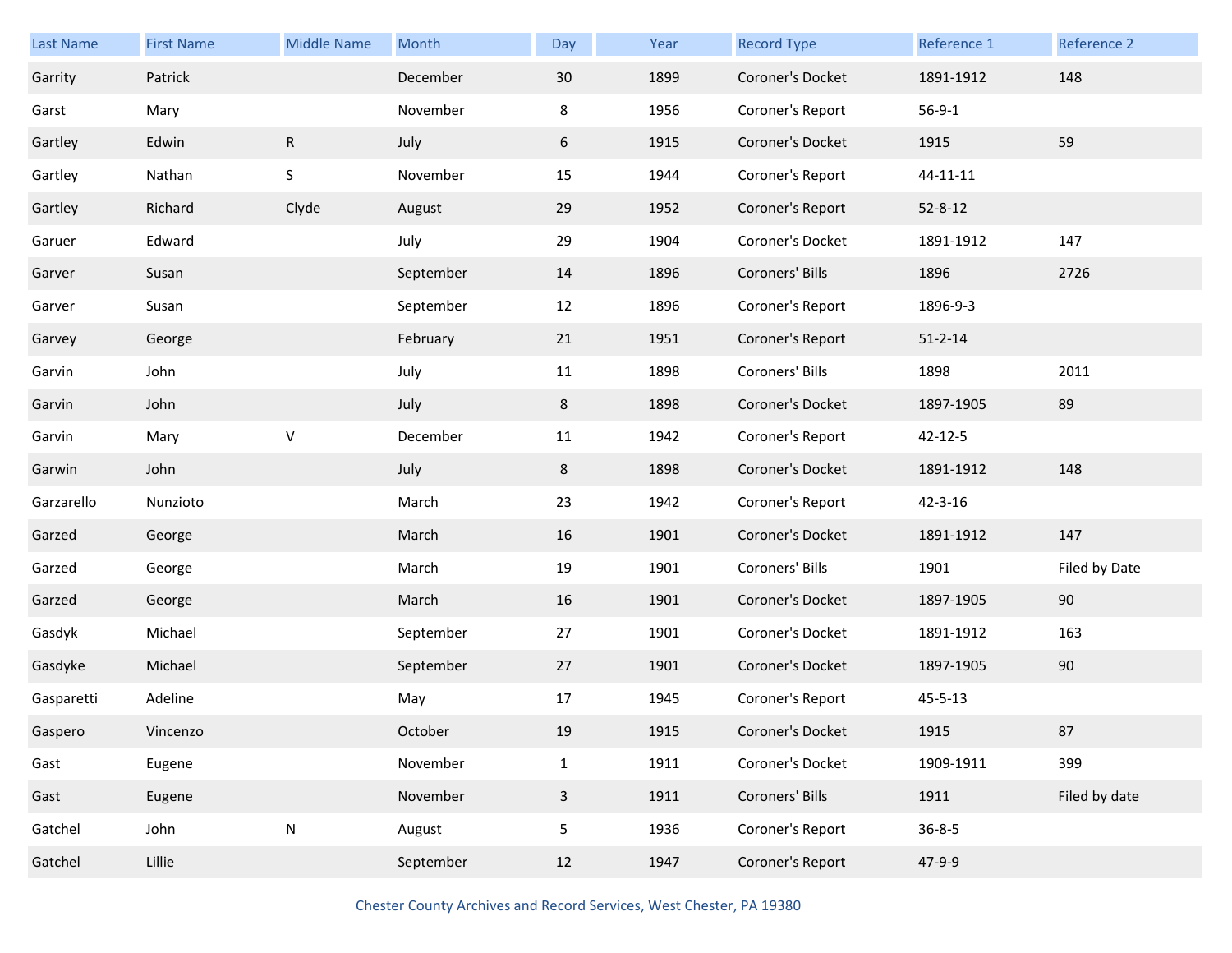| Last Name | <b>First Name</b>    | <b>Middle Name</b> | Month     | Day            | Year | <b>Record Type</b>      | Reference 1   | <b>Reference 2</b> |
|-----------|----------------------|--------------------|-----------|----------------|------|-------------------------|---------------|--------------------|
| Gates     | John                 | F                  | April     | 6              | 1936 | Coroner's Report        | 36-4-20       |                    |
| Gatling   | Donald               |                    | July      | 29             | 1954 | Coroner's Report        | $54 - 7 - 21$ |                    |
| Gatto     | Bruno                |                    | June      | 10             | 1953 | Coroner's Report        | $53 - 6 - 8$  |                    |
| Gaugler   | Mabel                | Bell               | March     | 25             | 1954 | Coroner's Report        | $54 - 3 - 21$ |                    |
| Gaus      | Harry                |                    | November  | 19             | 1930 | Coroner's Report        | $30 - 11 - 9$ |                    |
| Gause     | Clarence             | F                  | January   | $\overline{2}$ | 1947 | Coroner's Report        | $47 - 1 - 1$  |                    |
| Gawrys    | John                 | P                  | June      | 25             | 1953 | Coroner's Report        | 53-6-20       |                    |
| Gay       | Emma                 | Edna               | May       | 10             | 1942 | Coroner's Report        | $42 - 5 - 9$  |                    |
| Gay       | Patricia             |                    | October   | 21             | 1943 | Coroner's Report        | 43-10-11      |                    |
| Gaydos    | John                 |                    | October   | 22             | 1953 | Coroner's Report        | 53-10-18      |                    |
| Gazzarra  | Domenico             |                    | May       | $2^{\circ}$    | 1905 | Coroner's Docket        | 1891-1912     | 155                |
| Gazzerro  | Domenica             |                    | May       | $\overline{2}$ | 1905 | Coroner's Docket        | 1897-1905     | 330                |
| Gazzerro  | Domenico             |                    | May       | 8              | 1905 | Coroners' Bills         | 1905          | Filed by date      |
| Gear      | Richard              |                    | June      | 19             | 1945 | Coroner's Report        | 45-6-17       |                    |
| Gearhart  | Conrad               |                    | November  | $\mathbf{1}$   | 1855 | <b>Quarter Sessions</b> | P/47          | Oct. 1855          |
| Gearico   | Pasquel              |                    | May       | 23             | 1887 | Coroners' Bills         | 1887          | 1538               |
| Geary     | Irvin                | J                  |           |                | 1940 | Coroner's Report        | 40-10-15      |                    |
| Geary     | Patrick              |                    | February  | 26             | 1886 | Coroners' Bills         | 1886          | 587                |
| Gebhart   | Mary                 | E                  | August    | 20             | 1945 | Coroner's Report        | 45-8-13       |                    |
| Geczie    | (infant of Andrew an |                    | November  | 26             | 1906 | Coroner's Docket        | 1906-1908     | 137                |
| Gee       | Mary                 |                    | June      | 15             | 1935 | Coroner's Report        | $35 - 6 - 7$  |                    |
| Geib      | Wilson               | $\mathsf S$        | December  | $6\phantom{.}$ | 1944 | Coroner's Report        | $44 - 12 - 3$ |                    |
| Geiger    | Frederick            |                    | November  | 11             | 1890 | Coroners' Bills         | 1890          | Filed by Date      |
| Geise     | Albert               | Frederick          | September | 19             | 1949 | Coroner's Report        | 49-9-11       |                    |
| Geisinger | Isaac                | F                  | October   | $8\phantom{1}$ | 1912 | Coroner's Docket        | 1912-1914     | 120                |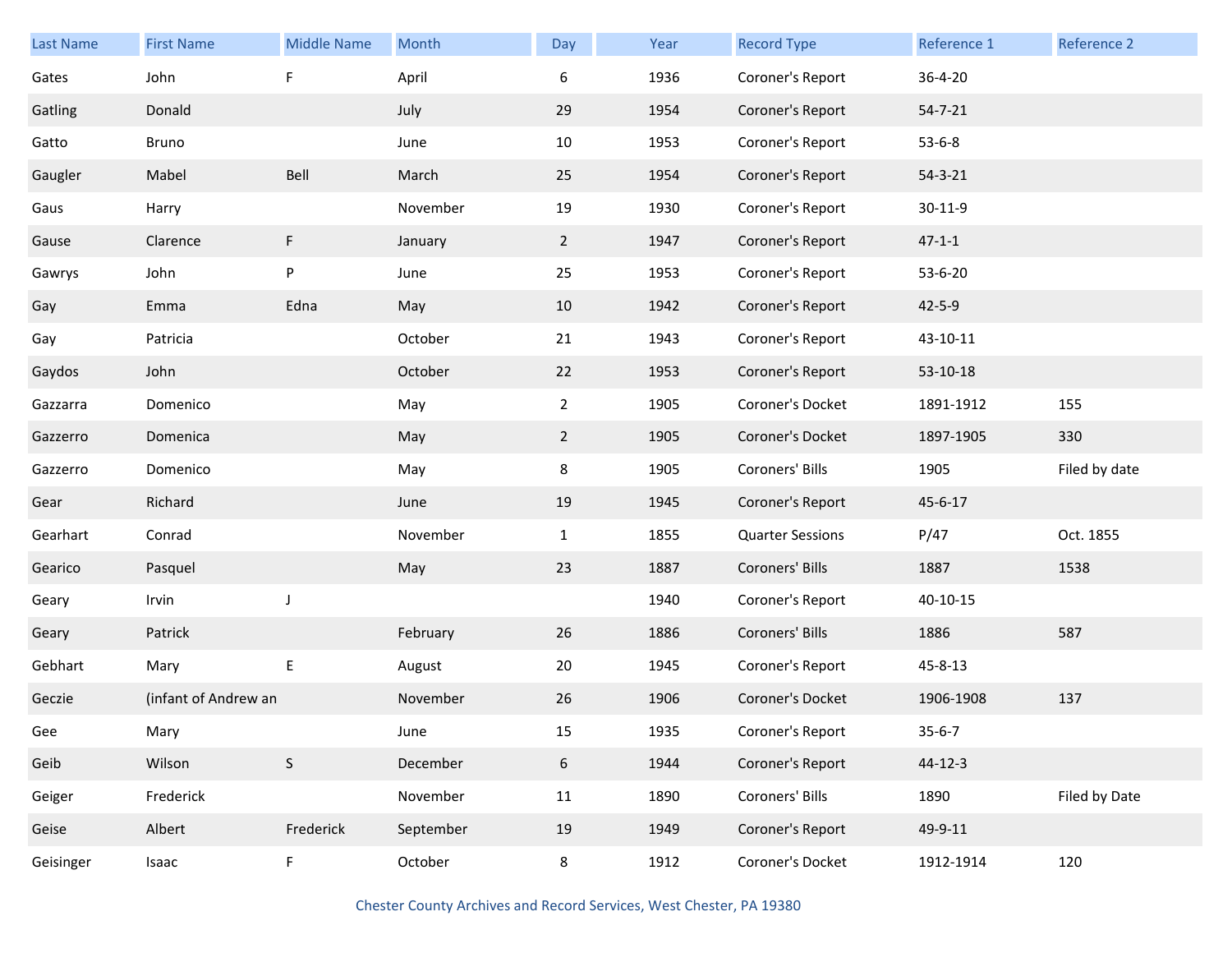| Last Name   | <b>First Name</b> | <b>Middle Name</b> | Month     | Day          | Year | <b>Record Type</b> | Reference 1   | <b>Reference 2</b> |
|-------------|-------------------|--------------------|-----------|--------------|------|--------------------|---------------|--------------------|
| Geisinger   | John              | H                  | December  | 8            | 1944 | Coroner's Report   | 44-12-5       |                    |
| Gensel      | Percy             |                    | June      | 19           | 1941 | Coroner's Report   | $41 - 6 - 19$ |                    |
| Gentile     |                   |                    | February  | 21           | 1916 | Coroner's Docket   | 1916-1920     | 8                  |
| Gentle      | Thomas            |                    | September | 12           | 1932 | Coroner's Report   | $32 - 9 - 2$  |                    |
| Gentry      | Elmer             | $\mathsf C$        | August    | 16           | 1950 | Coroner's Report   | $50 - 8 - 14$ |                    |
| Gentry      | Eva               | May                | January   | 13           | 1950 | Coroner's Report   | $50 - 1 - 7$  |                    |
| Gentz       | <b>Bruce</b>      |                    | February  | 22           | 1944 | Coroner's Report   | $44 - 2 - 13$ |                    |
| Geoghegan   | E,                | P                  | May       | 7            | 1944 | Coroner's Report   | $44 - 5 - 4$  |                    |
| Georg       | Anna              |                    | September | 24           | 1931 | Coroner's Report   | $31 - 9 - 7$  |                    |
| George      | Edward            |                    | September | $\mathbf{1}$ | 1943 | Coroner's Report   | $43 - 9 - 1$  |                    |
| George      | Edward            | $\mathsf J$        | June      | 5            | 1908 | Coroner's Docket   | 1906-1908     | 369                |
| George      | Rachael           | E                  | June      | 16           | 1907 | Coroner's Docket   | 1906-1908     | 216                |
| George      | Rachael           | E                  | June      | 18           | 1907 | Coroners' Bills    | 1907          | 1814               |
| George      | Tony              |                    | January   | 4            | 1944 | Coroner's Report   | $44 - 1 - 3$  |                    |
| Gerbino     | Samuel            |                    | April     | 6            | 1937 | Coroner's Report   | $37 - 4 - 14$ |                    |
| Gergan      | Peter             |                    | July      | 10           | 1878 | Coroner's Report   | Filed by date |                    |
| Gerger      | William           | A                  | February  | 17           | 1913 | Coroner's Docket   | 1912-1914     | 169                |
| Gerhard     | George            |                    | January   | 10           | 1930 | Coroner's Report   | $30 - 1 - 6$  |                    |
| Gerhart     | Helen             | Moriah             | June      | 28           | 1952 | Coroner's Report   | $52 - 6 - 27$ |                    |
| Geri        | James             |                    | May       | 31           | 1948 | Coroner's Report   | $48 - 5 - 7$  |                    |
| Gerontoegos | George            |                    | April     | $\mathbf{1}$ | 1939 | Coroner's Report   | $39 - 4 - 1$  |                    |
| Gerrard     | Austin            | L                  | April     | 11           | 1949 | Coroner's Report   | 49-4-6        |                    |
| Gerringer   | Edith             | Irma               | July      | 10           | 1936 | Coroner's Report   | $36 - 7 - 3$  |                    |
| Gerstenfeld | Ralph             |                    | January   | $\mathbf{1}$ | 1954 | Coroner's Report   | $54 - 1 - 24$ |                    |
| Gertenich   | Joseph            |                    | May       | 15           | 1948 | Coroner's Report   | $48 - 5 - 5$  |                    |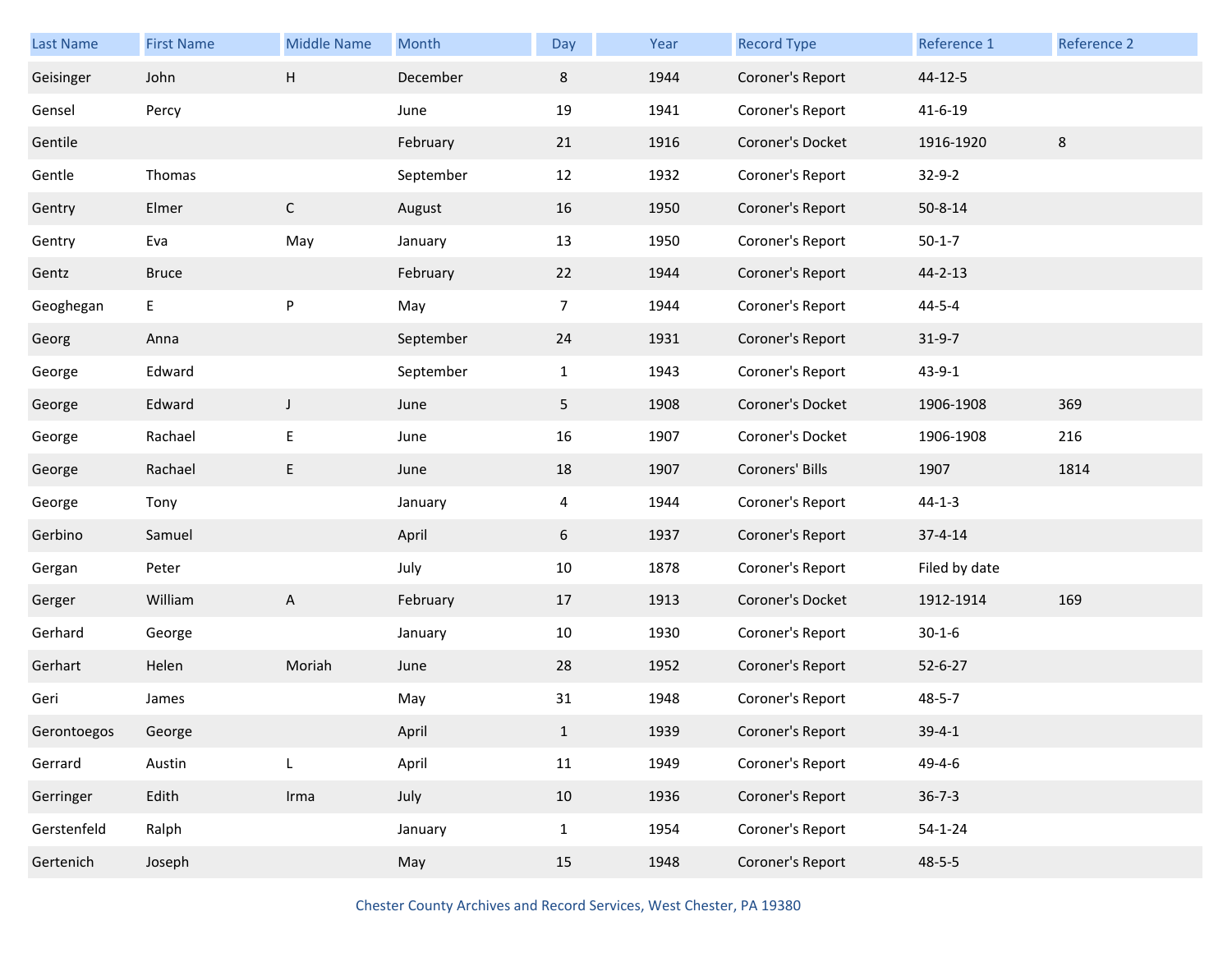| Last Name   | <b>First Name</b> | <b>Middle Name</b> | Month    | Day          | Year | <b>Record Type</b> | Reference 1    | Reference 2   |
|-------------|-------------------|--------------------|----------|--------------|------|--------------------|----------------|---------------|
| Getkin      | Edward            |                    | December | 4            | 1914 | Coroner's Docket   | 1912-1914      | 361           |
| Gettens     | Terrence          |                    | August   | 15           | 1876 | Coroner's Report   | Filed by date  |               |
| Gettings    | Michael           |                    | December | 29           | 1852 | Coroners' Bills    | 1852           | 282           |
| Getz        | Ellen             | F.                 | November | 15           | 1934 | Coroner's Report   | $34 - 11 - 10$ |               |
| Ghione      | Joseph            |                    | December | 15           | 1930 | Coroner's Report   | $30-12-7$      |               |
| Giandroco   | Philip            |                    | July     | $\mathbf{3}$ | 1906 | Coroners' Bills    | 1906           | Filed by date |
| Giandroco   | Philip            |                    | June     | 21           | 1906 | Coroner's Docket   | 1906-1908      | 70            |
| Giangiacomo | Galiano           |                    |          |              | 1915 | Coroner's Docket   | 1915           | 85            |
| Giannaris   | Peter             |                    | April    | 15           | 1938 | Coroner's Report   | $38 - 4 - 5$   |               |
| Giannini    | Raffaelo          |                    |          |              | 1915 | Coroner's Docket   | 1915           | 85            |
| Giavani     | Nicola            |                    | August   | 15           | 1938 | Coroner's Report   | 38-8-11        |               |
| Gibason     | George            | $\mathsf{C}$       | March    | 5            | 1937 | Coroner's Report   | $37 - 3 - 3$   |               |
| Gibb        | Charles           | $\mathsf D$        | December | 26           | 1933 | Coroner's Report   | 33-12-12       |               |
| gibbes      | Maggie            |                    | April    | 25           | 1905 | Coroner's Docket   | 1891-1912      | 157           |
| Gibbons     | Grace             |                    | December | 23           | 1940 | Coroner's Report   | 40-12-14       |               |
| Gibbons     | John              |                    | November | 27           | 1885 | Coroners' Bills    | 1885           | 2809          |
| Gibbons     | John              |                    | November | 24           | 1885 | Coroners' Bills    | 1885           | 2779          |
| Gibbs       | Arnold            | J                  | November | 16           | 1941 | Coroner's Report   | $41 - 11 - 17$ |               |
| Gibbs       | Ellwood           |                    | August   | 31           | 1940 | Coroner's Report   | $40 - 8 - 13$  |               |
| Gibbs       | Harry             | T                  | November | 13           | 1890 | Coroners' Bills    | 1890           | Filed by Date |
| Gibbs       | John              | Alpheus            | July     | 17           | 1948 | Coroner's Report   | 49-7-17        |               |
| Gibbs       | Maggie            |                    | May      | $\mathbf{1}$ | 1905 | Coroners' Bills    | 1905           | Filed by date |
| Gibbs       | Maggie            |                    | April    | 25           | 1905 | Coroner's Docket   | 1897-1905      | 292           |
| Gibbs       | Steward           | Stanley            | December | 20           | 1897 | Coroners' Bills    | 1897           | 4572          |
| Gibbs       | Stewart           | $\sf S$            | December | 20           | 1897 | Coroner's Docket   | 1891-1912      | 161           |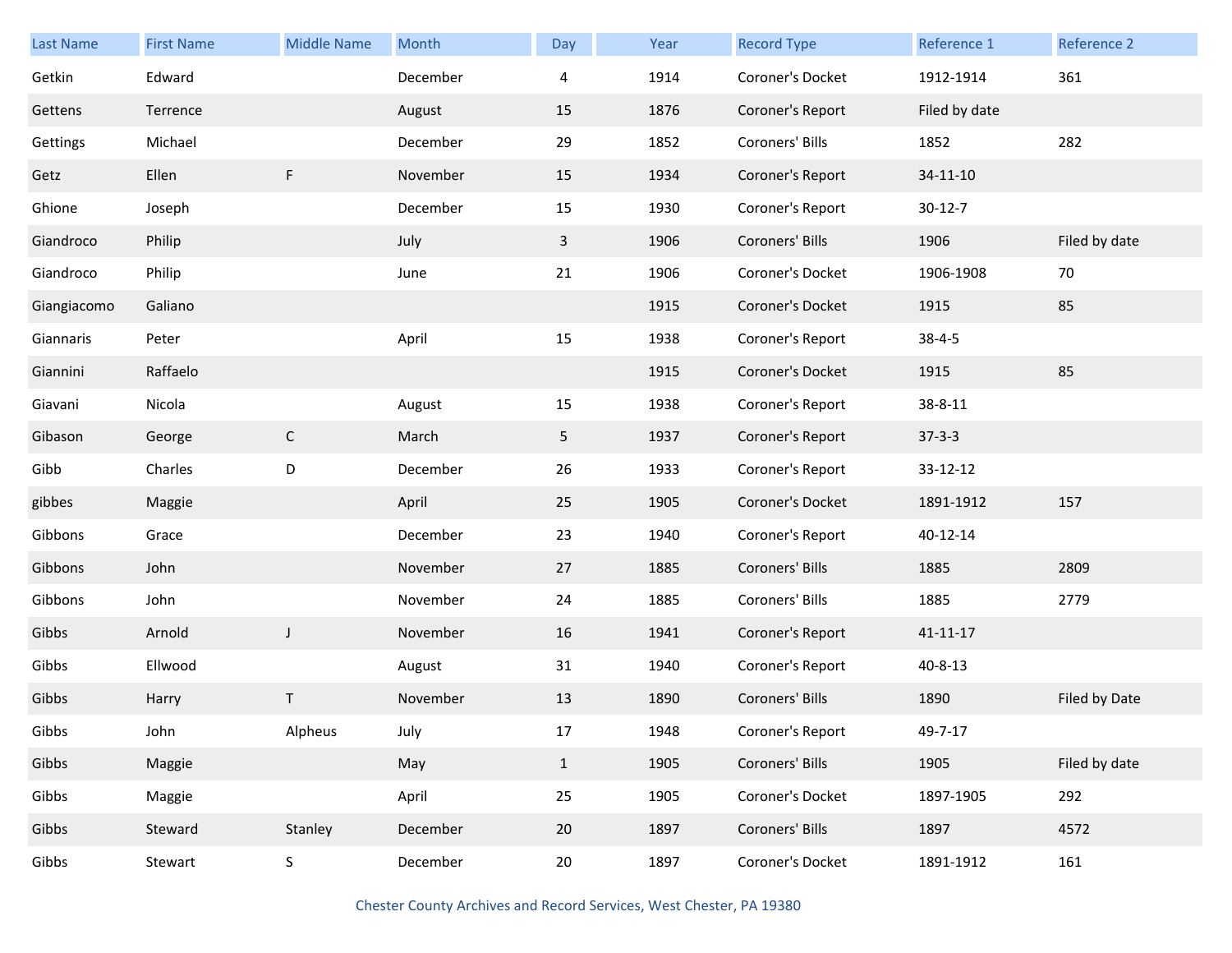| <b>Last Name</b> | <b>First Name</b> | <b>Middle Name</b> | Month     | Day | Year | <b>Record Type</b>      | Reference 1   | Reference 2 |
|------------------|-------------------|--------------------|-----------|-----|------|-------------------------|---------------|-------------|
| Gibbs            | Stewart           | Stanley            | December  | 20  | 1897 | Coroners' Bills         | 1897          | 4567        |
| Gibbs            | Stewart           | Stanley            | December  | 20  | 1897 | Coroner's Docket        | 1897-1905     | 90          |
| Gibbs            | William           | Henry              | March     | 30  | 1947 | Coroner's Report        | $47 - 3 - 11$ |             |
| Gibson           | Edward            |                    | January   | 19  | 1913 | Coroner's Docket        | 1912-1914     | 160         |
| Gibson           | Edward            |                    | June      | 29  | 1917 | Coroner's Docket        | 1916-1919     | 126         |
| Gibson           | Elizabeth         |                    | December  | 29  | 1945 | Coroner's Report        | 45-12-27      |             |
| Gibson           | James             | ${\sf W}$          | October   | 21  | 1935 | Coroner's Report        | 35-10-11      |             |
| Gibson           | Jennie            | A                  | December  | 10  | 1944 | Coroner's Report        | 44-12-6       |             |
| Gibson           | Mary              |                    | October   | 6   | 1953 | Coroner's Report        | $53-10-2$     |             |
| Gibson           | Matilda           |                    | April     | 25  | 1853 | <b>Quarter Sessions</b> | 0/384         | Apr. 1853   |
| Gibson           | William           | H                  | April     | 25  | 1853 | <b>Quarter Sessions</b> | O/384         | Apr. 1853   |
| Gibson           | William           | J                  | June      | 20  | 1909 | Coroner's Docket        | 1909-1911     | 62          |
| Gibson           | William           | $\mathsf J$        | July      | 6   | 1909 | Coroners' Bills         | 1909          | 1902        |
| Gideon           | Ella              |                    | June      | 30  | 1930 | Coroner's Report        | $30 - 6 - 1$  |             |
| Gidley           | Benjamin          | F                  | May       | 15  | 1952 | Coroner's Report        | $52 - 5 - 14$ |             |
| Giffing          | M                 | Elizabeth          | November  | 25  | 1933 | Coroner's Report        | 33-11-33      |             |
| Gift             | Albert            | ${\sf M}$          | November  | 14  | 1947 | Coroner's Report        | 47-11-13      |             |
| Gigliotti        | Peter             |                    | June      | 9   | 1949 | Coroner's Report        | 49-6-4        |             |
| Gilbert          | Basil             | L                  | March     | 8   | 1942 | Coroner's Report        | $42 - 3 - 9$  |             |
| Gilbert          | Charles           |                    | February  | 21  | 1947 | Coroner's Report        | $47 - 2 - 10$ |             |
| Gilbert          | Edward            |                    | September | 30  | 1944 | Coroner's Report        | 44-9-19       |             |
| Gilbert          | Frank             | G                  | August    | 16  | 1945 | Coroner's Report        | $45 - 8 - 8$  |             |
| Gilbert          | Isaac             |                    | May       | 27  | 1910 | Coroner's Docket        | 1909-1911     | 171         |
| Gilbert          | Linda             | Lou                | February  | 22  | 1947 | Coroner's Report        | $47 - 2 - 13$ |             |
| Gilbert          | Mary              | Esther             | May       | 16  | 1930 | Coroner's Report        | $30 - 5 - 5$  |             |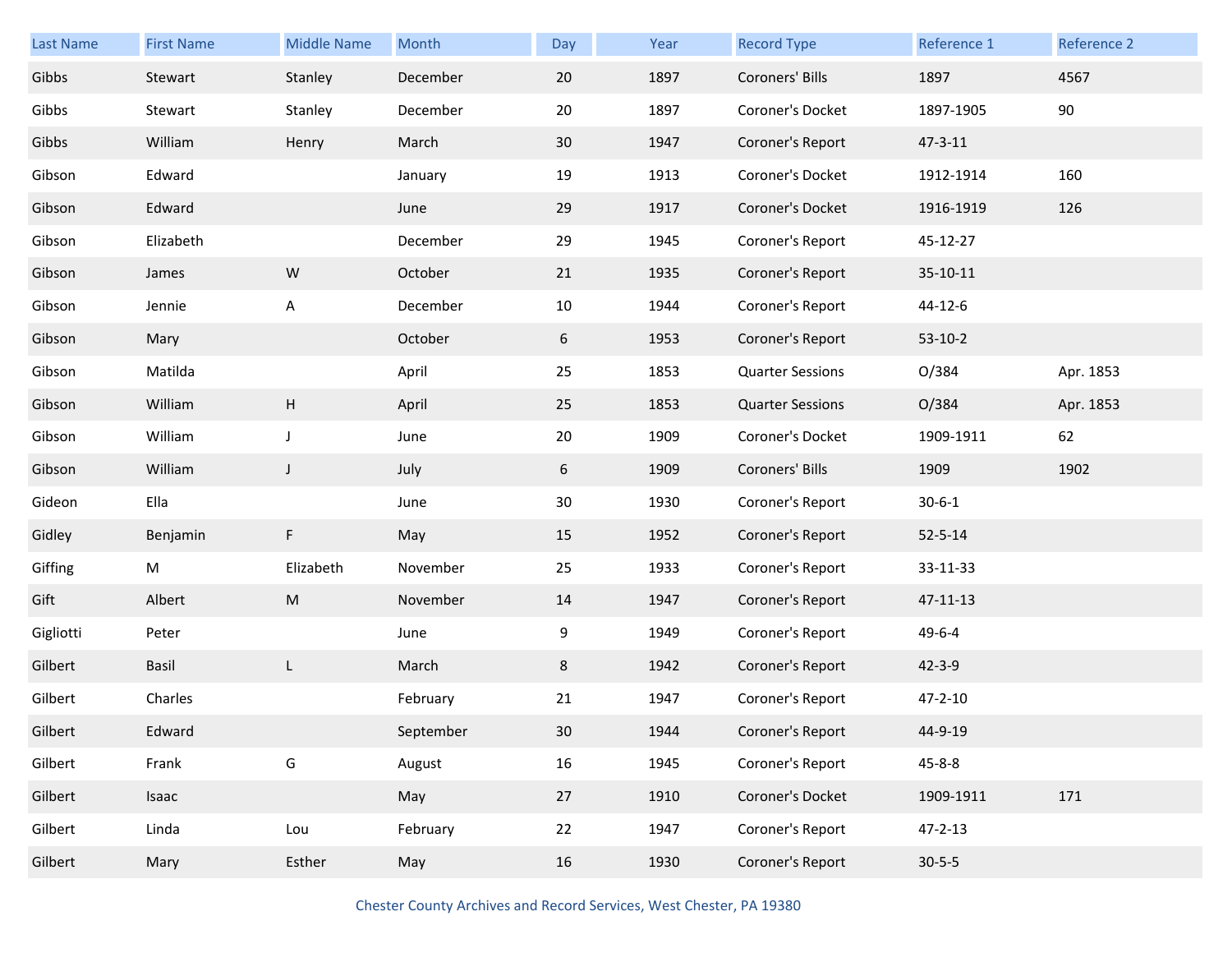| <b>Last Name</b> | <b>First Name</b> | <b>Middle Name</b> | Month     | Day            | Year | <b>Record Type</b>      | Reference 1   | Reference 2   |
|------------------|-------------------|--------------------|-----------|----------------|------|-------------------------|---------------|---------------|
| Gilbert          | Sarah             | Lenore             | July      | 26             | 1945 | Coroner's Report        | $45 - 7 - 15$ |               |
| Gilbert          | Susanna           |                    | February  | $\overline{2}$ | 1887 | Coroners' Bills         | 1887          | 452           |
| Gilfillan        | Walter            | J                  | October   | 19             | 1948 | Coroner's Report        | 48-10-12      |               |
| Gill             | Catharine         |                    | May       | 24             | 1860 | Coroners' Bills         | 1860          | 371           |
| Gill             | Catherine         |                    | March     | 10             | 1860 | <b>Quarter Sessions</b> | P/441         | Apr. 1860     |
| Gill             | Catherine         |                    | May       | 24             | 1860 | Coroners' Bills         | 1860          | 367           |
| Gill             | Chester           | M                  | September | 13             | 1945 | Coroner's Report        | 45-9-7        |               |
| Gill             | Elizabeth         | $\mathsf{J}$       | November  | 28             | 1915 | Coroner's Docket        | 1915          | 103           |
| Gill             | Frank             |                    | April     | 25             | 1931 | Coroner's Report        | $31 - 4 - 3$  |               |
| Gill             | Frank             | P                  | November  | 17             | 1939 | Coroner's Report        | 39-11-6       |               |
| Gill             | George            | $\mathsf C$        | August    | 24             | 1888 | Coroners' Bills         | 1888          | 1683          |
| Gill             | George            | Joseph             | February  | 13             | 1952 | Coroner's Report        | $52 - 2 - 15$ |               |
| Gill             | Georgina          |                    | July      | 30             | 1940 | Coroner's Report        | $40 - 7 - 22$ |               |
| Gill             | Jennie            |                    | August    | 24             | 1937 | Coroner's Report        | $37 - 8 - 11$ |               |
| Gill             | Joseph            | Levis              | October   | 8              | 1933 | Coroner's Report        | $33-10-3$     |               |
| Gill             | Lydia             | Ann                | August    | 7 <sup>1</sup> | 1911 | Coroners' Bills         | 1911          | Filed by date |
| Gill             | Lydia             | Ann                | June      | 24             | 1911 | Coroner's Docket        | 1909-1911     | 343           |
| Gill             | Lydia             | Ann                | July      | $\mathbf{3}$   | 1911 | Coroners' Bills         | 1911          | 1716          |
| Gill             | Miller            | R                  | August    | $\mathbf{1}$   | 1951 | Coroner's Report        | $51 - 8 - 1$  |               |
| Gill             | Ralph             | E                  | August    | $\mathbf{1}$   | 1950 | Coroner's Report        | $50 - 8 - 1$  |               |
| Gill             | Richard           |                    | September | 23             | 1933 | Coroner's Report        | 33-9-13       |               |
| Gill             | Sarah             | Jane               | March     | 22             | 1930 | Coroner's Report        | $30 - 3 - 10$ |               |
| Gill             | Thomas            | Webb               | January   | 25             | 1950 | Coroner's Report        | $50 - 1 - 14$ |               |
| Gillen           | George            |                    | January   | $\overline{7}$ | 1953 | Coroner's Report        | $53 - 1 - 11$ |               |
| gillen           | John              | E                  | May       | 21             | 1902 | Coroner's Docket        | 1897-1905     | 91            |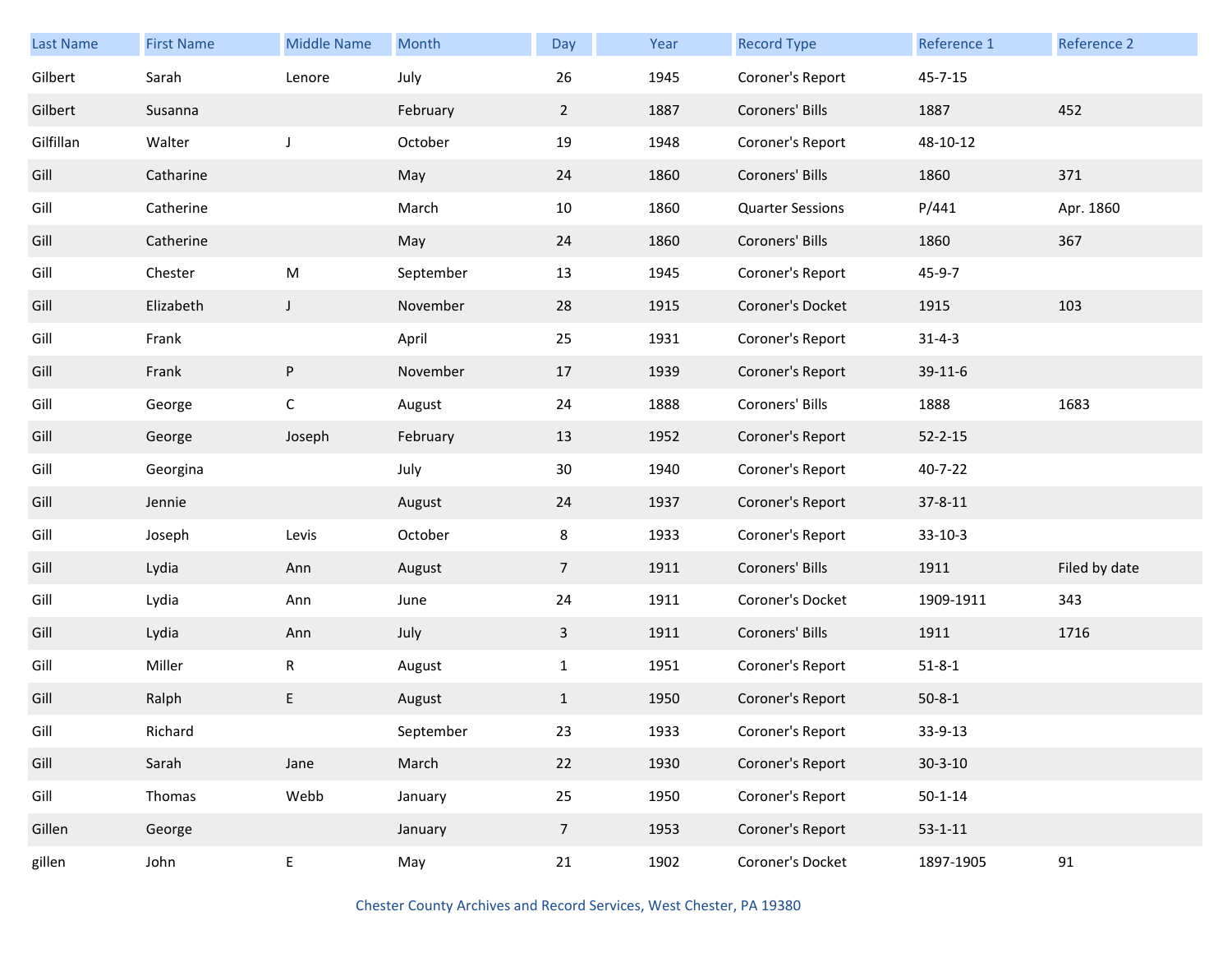| Last Name  | <b>First Name</b> | <b>Middle Name</b> | Month     | Day            | Year | <b>Record Type</b> | Reference 1   | Reference 2   |
|------------|-------------------|--------------------|-----------|----------------|------|--------------------|---------------|---------------|
| Gillen     | John              | E                  | May       | 22             | 1902 | Coroners' Bills    | 1902          | 1506          |
| Gillen     | John              | E                  | May       | 21             | 1902 | Coroner's Docket   | 1891-1912     | 168           |
| Gillespi   | Franklin          |                    | October   | 24             | 1905 | Coroner's Docket   | 1891-1912     | 154           |
| gillespie  | Franklin          |                    | August    | 24             | 1905 | Coroner's Docket   | 1897-1905     | 320           |
| Gillespie  | Franklin          |                    | August    | 28             | 1905 | Coroners' Bills    | 1905          | Filed by date |
| Gillespie  | John              | $\mathsf R$        | April     | 3              | 1909 | Coroner's Docket   | 1909-1911     | 38            |
| Gillespie  | John              | $\mathsf{R}$       | April     | 12             | 1909 | Coroners' Bills    | 1909          | Filed by date |
| Gillespie  | Samuel            | $\mathsf R$        | October   | 10             | 1940 | Coroner's Report   | 40-10-10      |               |
| Gillfillen | mathew            |                    | July      | 8              | 1905 | Coroner's Docket   | 1891-1912     | 157           |
| Gillfillen | Mathew            |                    | July      | 8              | 1905 | Coroner's Docket   | 1897-1905     | 295           |
| Gillfiller | Mathene           |                    | July      | 10             | 1905 | Coroners' Bills    | 1905          | 1765          |
| Gilliam    | John              |                    | November  | 15             | 1951 | Coroner's Report   | $51 - 11 - 8$ |               |
| Gilly      | Allie             |                    | August    | 24             | 1931 | Coroner's Report   | $31 - 8 - 9$  |               |
|            |                   |                    |           |                |      |                    |               |               |
| Gilman     | Wesley            | Α                  | December  | 5              | 1953 | Coroner's Report   | $53 - 12 - 6$ |               |
| Gilmore    | Dosha             | May                | May       | 13             | 1956 | Coroner's Report   | $56 - 5 - 5$  |               |
| Gilmore    | Ira               |                    | April     | 14             | 1950 | Coroner's Report   | $50 - 4 - 6$  |               |
| Gilmore    | Jesse             |                    | May       | 5 <sub>1</sub> | 1953 | Coroner's Report   | $53 - 5 - 4$  |               |
| Gilmore    | La Fayette        | $\mathsf C$        | August    | 4              | 1931 | Coroner's Report   | $31 - 8 - 7$  |               |
| Ginter     | Nora              | $\mathbf{I}$       | October   | $\overline{7}$ | 1937 | Coroner's Report   | $37-10-5$     |               |
| Giorigi    | Frederick         |                    | September | 3              | 1954 | Coroner's Report   | 54-8-19       |               |
| Giose      | Gapraelle         |                    | April     | 13             | 1907 | Coroners' Bills    | 1907          | 903           |
| Girotho    | John              |                    | July      | 8              | 1902 | Coroners' Bills    | 1902          | Filed by date |
| Girvin     | Beula             |                    | September | 15             | 1936 | Coroner's Report   | $36-9-9$      |               |
| Girvin     | Charles           |                    | December  | 28             | 1941 | Coroner's Report   | 41-12-34      |               |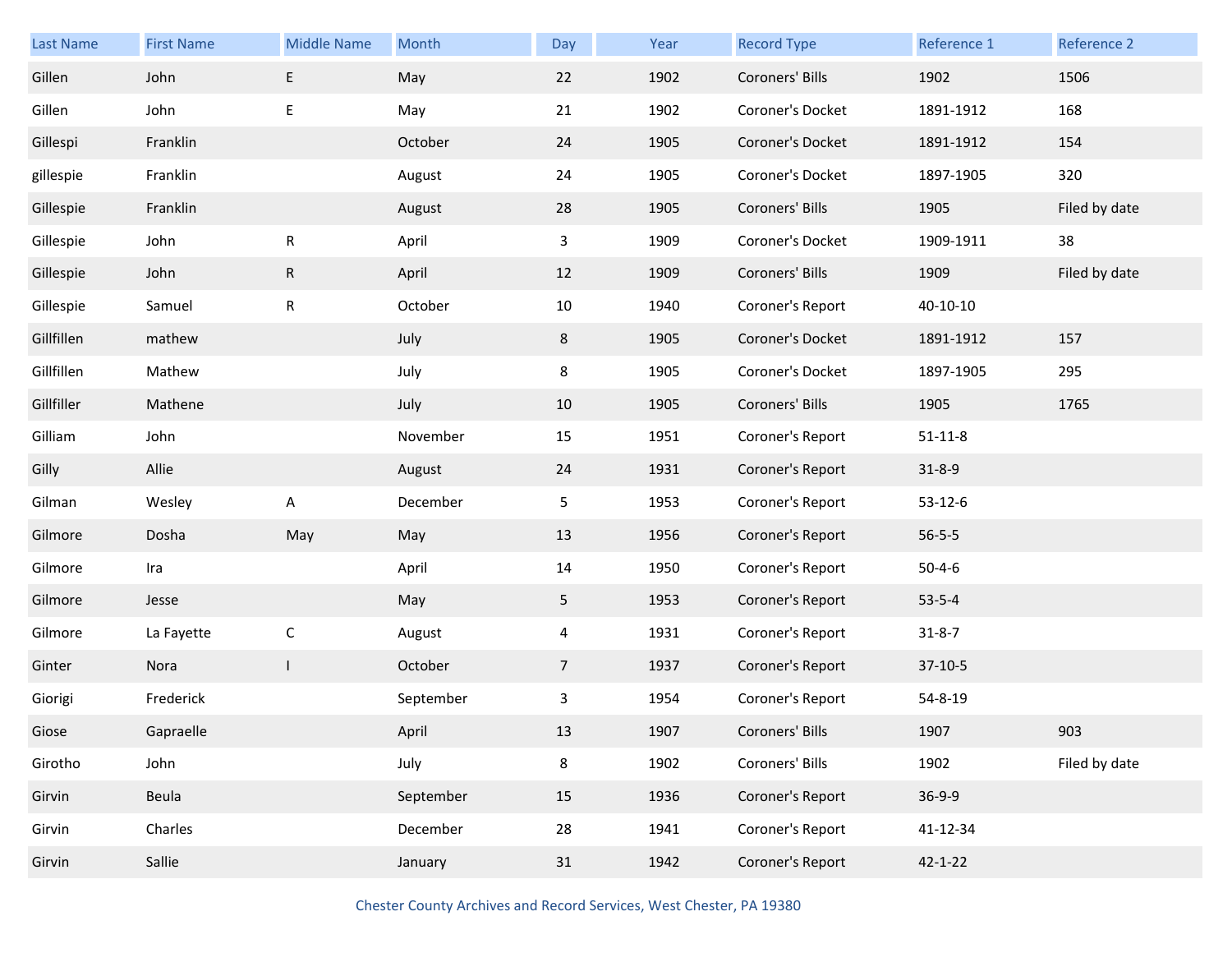| <b>Last Name</b> | <b>First Name</b> | <b>Middle Name</b> | Month    | Day          | Year | <b>Record Type</b>      | Reference 1   | Reference 2   |
|------------------|-------------------|--------------------|----------|--------------|------|-------------------------|---------------|---------------|
| Gish             | Earl              | $\mathsf{H}$       | October  | 22           | 1946 | Coroner's Report        | 46-10-24      |               |
| Gist             | Lois              |                    | June     | 11           | 1938 | Coroner's Report        | $38 - 6 - 6$  |               |
| Giunta           | Philip            |                    | October  | 6            | 1940 | Coroner's Report        | $40 - 10 - 8$ |               |
| Giuseppi         | Antonio           |                    | February | 25           | 1913 | Coroner's Docket        | 1912-1914     | 171           |
| Given            | Iva               |                    | April    | 20           | 1955 | Coroner's Report        | $55 - 4 - 12$ |               |
| Given            | Thomas            |                    | October  | 13           | 1903 | Coroner's Docket        | 1891-1912     | 162           |
| Given            | Thomas            |                    | October  | 13           | 1903 | Coroner's Docket        | 1897-1905     | 91            |
| Givens           | Wallace           |                    | August   | 29           | 1953 | Coroner's Report        | 53-8-13       |               |
| Gladfelter       | Richard           |                    | November | $2^{\circ}$  | 1933 | Coroner's Report        | $33 - 11 - 4$ |               |
| Glading          | Frank             |                    | November | 5            | 1940 | Coroner's Report        | $40 - 11 - 4$ |               |
| Gladman          | Robert            |                    | February | 10           | 1917 | Coroner's Docket        | 1916-1919     | 87            |
| Glancey          | Daniel            | A                  | July     | 17           | 1911 | Coroners' Bills         | 1911          | 1775          |
| Glasco           | Clifford          | Н                  | October  | 9            | 1911 | Coroner's Docket        | 1909-1911     | 391           |
| Glasco           | Harold            |                    | July     | 4            | 1934 | Coroner's Report        | $34 - 7 - 2$  |               |
| Glasco           | Herbert           |                    | July     | 31           | 1913 | Coroner's Docket        | 1912-1914     | 215           |
| Glasgo           | Abraham           |                    | December | 18           | 1859 | <b>Quarter Sessions</b> | P/442         | Apr. 1860     |
| Glasgo           | Abraham           |                    | January  | $\mathbf{1}$ | 1895 | Coroner's Report        | 1895-1-1      |               |
| Glasgo           | Abraham           |                    | January  | 9            | 1895 | Coroners' Bills         | 1895          | 12, 13        |
| Glasgo           | George            |                    | August   | 23           | 1889 | Coroners' Bills         | 1889          | Filed by Date |
| Glasgow          | Abraham           |                    | May      | 24           | 1860 | Coroners' Bills         | 1860          | 365           |
| Glazier          | Lawrence          | Davis              | August   | 5            | 1945 | Coroner's Report        | $45 - 8 - 2$  |               |
| Glazier          | Mary              | Rebecca            | January  | 24           | 1957 | Coroner's Report        | $57 - 1 - 16$ |               |
| Gleason          | John              |                    | August   | 11           | 1900 | Coroner's Docket        | 1897-1905     | 92            |
| Gleason          | John              |                    | August   | 11           | 1900 | Coroner's Docket        | 1891-1912     | 166           |
| Gleason          | John              |                    | October  | $\mathbf{3}$ | 1900 | Coroners' Bills         | 1900          | 2698          |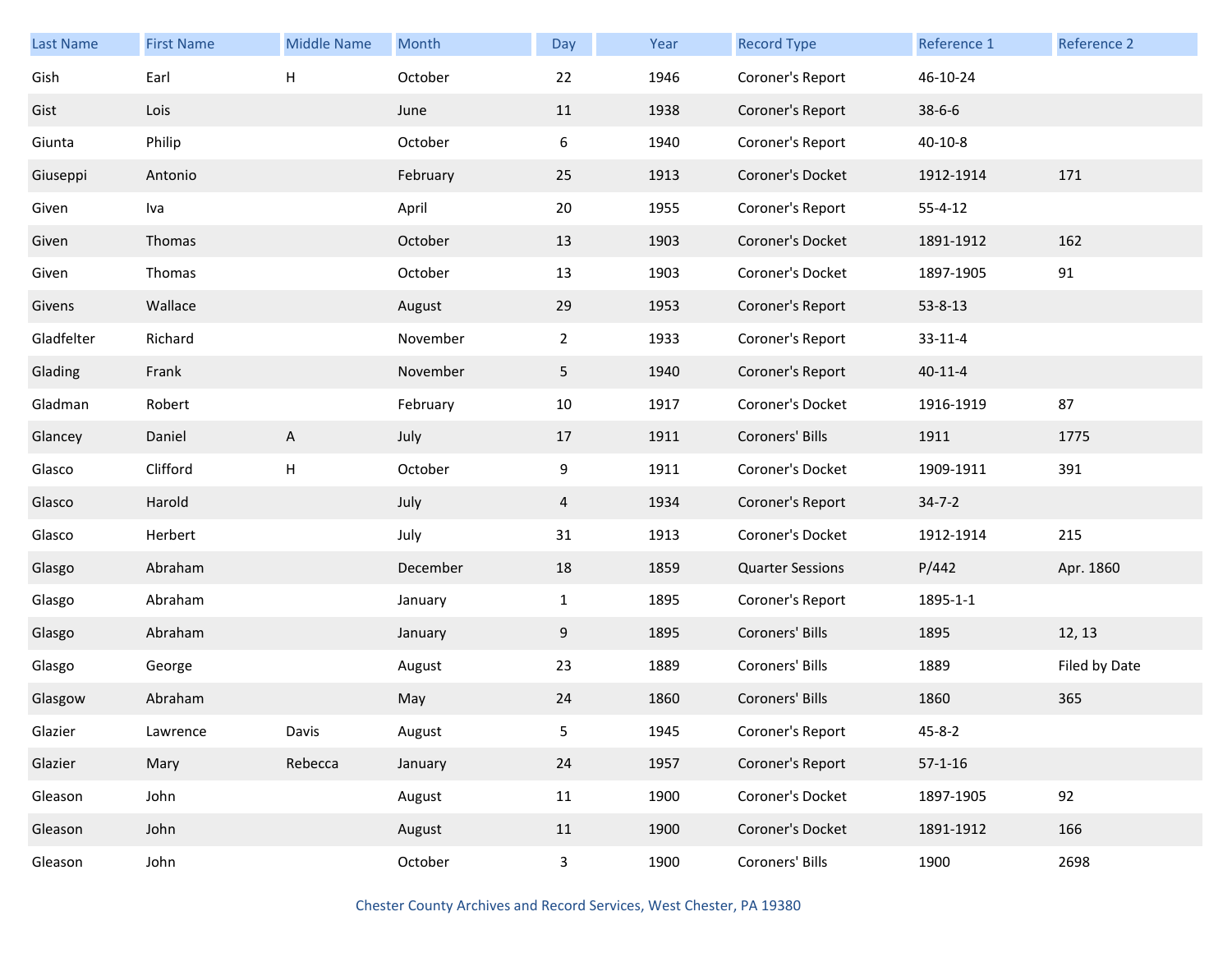| <b>Last Name</b> | <b>First Name</b> | <b>Middle Name</b> | Month     | Day             | Year | <b>Record Type</b>      | Reference 1    | Reference 2   |
|------------------|-------------------|--------------------|-----------|-----------------|------|-------------------------|----------------|---------------|
| Gleason          | Patrick           |                    | November  | $\overline{7}$  | 1887 | Coroners' Bills         | 1887           | 2377          |
| Glemen           | Edward            |                    | November  | 8               | 1901 | Coroner's Docket        | 1897-1905      | 92            |
| Glemer           | Edward            |                    | November  | 8               | 1901 | Coroner's Docket        | 1891-1912      | 152           |
| Glemser          | Carl              |                    | October   | 4               | 1936 | Coroner's Report        | 36-10-10       |               |
| Glennen          | Edward            |                    | November  | 14              | 1901 | Coroners' Bills         | 1901           | Filed by date |
| Glichk           | Edward            |                    | December  | $\mathbf{1}$    | 1917 | Coroner's Docket        | 1916-1919      | 187           |
| Glick            | Jacob             | ${\sf W}$          | October   | $7\overline{ }$ | 1937 | Coroner's Report        | $37-10-6$      |               |
| Glick            | John              | $\mathsf R$        | January   | 20              | 1957 | Coroner's Report        | $57-1-9$       |               |
| Glin             | Wiliam            |                    | August    | 29              | 1753 | Coroners' Bills         | 1750-59        | Filed by Date |
| Glisson          | Elizabeth         |                    | February  | $\overline{2}$  | 1942 | Coroner's Report        | $42 - 2 - 1$   |               |
| Gloney           | Anna              |                    | November  | 22              | 1933 | Coroner's Report        | 33-11-29       |               |
| Glony            | William           |                    |           |                 |      | Coroner's Report        | 49-5-9         |               |
| Glowacski        | Anthony           |                    | February  | 6               | 1903 | Coroner's Docket        | 1897-1905      | 101           |
| Glunt            | George            | E                  | June      | 10              | 1950 | Coroner's Report        | $50 - 6 - 12$  |               |
| Goad             | John              |                    | November  | 8               | 1935 | Coroner's Report        | $35 - 11 - 5$  |               |
| Gobe             | Joseph            |                    | June      | 23              | 1951 | Coroner's Report        | $51 - 6 - 15$  |               |
| Godro            | Paul              |                    | February  | 22              | 1906 | Coroner's Docket        | 1906-1908      | 22            |
| Godsall          | Elmer             |                    | September | 3               | 1946 | Coroner's Report        | 46-9-4         |               |
| Godshall         | William           |                    | November  | 29              | 1897 | Coroner's Docket        | 1891-1912      | 152           |
| Godshall         | William           |                    | November  | 29              | 1897 | Coroner's Docket        | 1897-1905      | 92            |
| Godwin           | Thomas            | A                  | October   | 24              | 1952 | Coroner's Report        | $52-10-10$     |               |
| Goebel           | Alice             | Hale               | November  | 16              | 1934 | Coroner's Report        | $34 - 11 - 11$ |               |
| Gohean           | William           | Edward             | August    | $2^{\circ}$     | 1946 | Coroner's Report        | $46 - 8 - 11$  |               |
| Goheen           | Edward            |                    | March     | 22              | 1855 | <b>Quarter Sessions</b> | P/9            | Apr. 1855     |
| Goise            | Gopraelle         |                    | April     | $2^{\circ}$     | 1907 | Coroner's Docket        | 1906-1908      | 186           |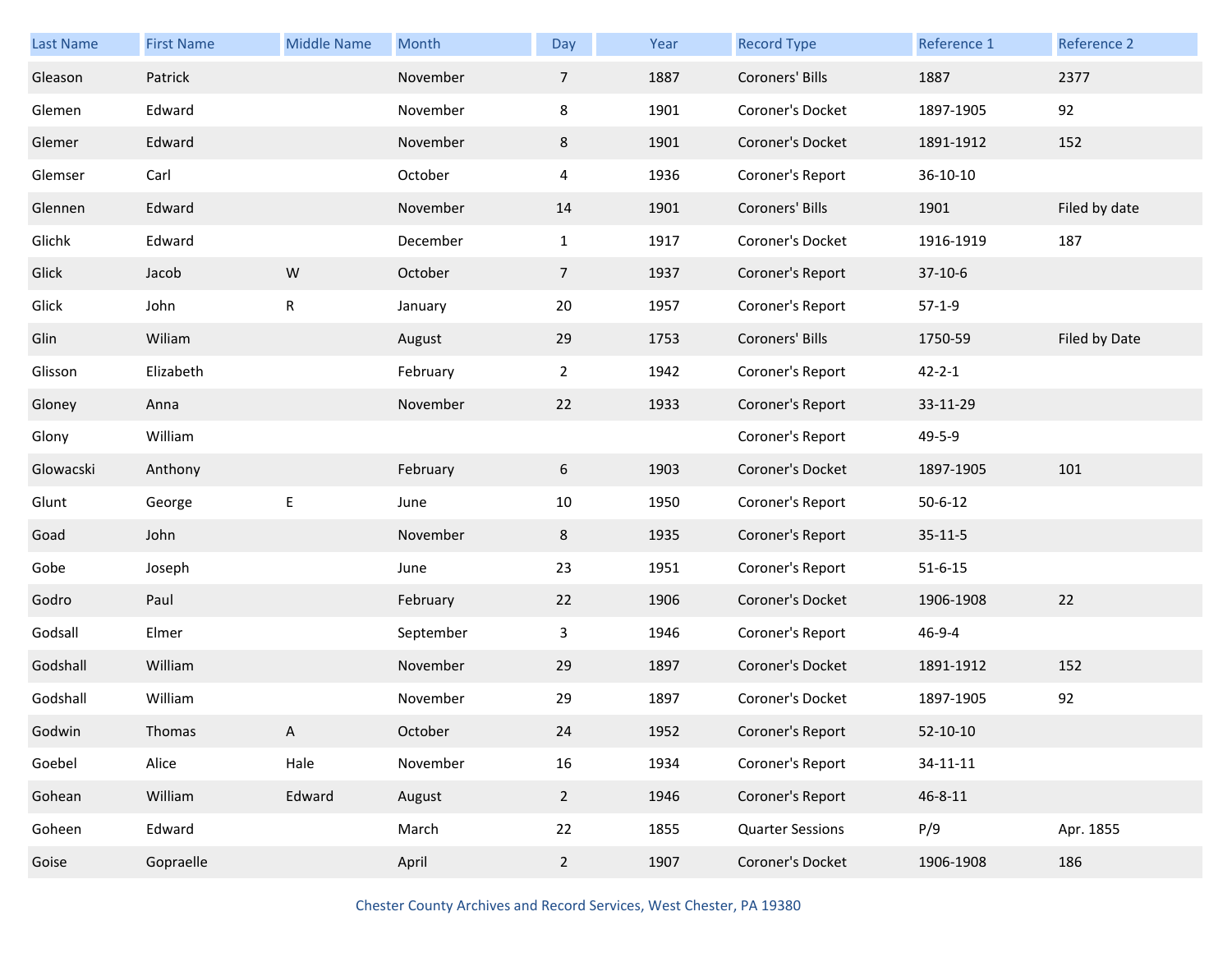| <b>Last Name</b> | <b>First Name</b> | <b>Middle Name</b> | Month     | Day            | Year | <b>Record Type</b> | Reference 1   | Reference 2   |
|------------------|-------------------|--------------------|-----------|----------------|------|--------------------|---------------|---------------|
| Goldberg         | Harry             |                    | April     | 28             | 1933 | Coroner's Report   | $33 - 4 - 8$  |               |
| Goldberger       | Dora              |                    | April     | 18             | 1936 | Coroner's Report   | $36 - 4 - 19$ |               |
| Golden           | Ellen             |                    | March     | $\overline{7}$ | 1908 | Coroner's Docket   | 1906-1908     | 340           |
| Golden           | Ellen             |                    | March     | 11             | 1908 | Coroners' Bills    | 1908          | Filed by date |
| Golden           | Leon              | $\mathsf C$        | July      | 11             | 1953 | Coroner's Report   | $53 - 7 - 3$  |               |
| Golder           | William           | $\mathsf{R}$       | April     | 18             | 1949 | Coroner's Report   | 49-4-11       |               |
| Goldstein        | Abraham           |                    | November  | 20             | 1936 | Coroner's Report   | 36-11-10      |               |
| Golis            | Robert            |                    | July      | 23             | 1933 | Coroner's Report   | $33 - 7 - 7$  |               |
| Golumba          | John              |                    | October   | 10             | 1936 | Coroner's Report   | 36-10-12      |               |
| Gomba            | Stefe             |                    | February  | 12             | 1904 | Coroner's Docket   | 1891-1912     | 165           |
| Gomba            | Stefe             |                    | April     | 25             | 1905 | Coroners' Bills    | 1905          | Filed by date |
| Gombarchik       | Carrie            |                    | August    | 8              | 1908 | Coroner's Docket   | 1906-1908     | 392           |
| Gombarchik       | Carrie            |                    | August    | 12             | 1908 | Coroners' Bills    | 1908          | 2258          |
| Gombosh          | Frank             |                    | October   | 24             | 1938 | Coroner's Report   | 38-10-16      |               |
| Gomes            | Thomas            |                    | October   | 24             | 1931 | Coroner's Report   | $31 - 10 - 8$ |               |
| Gonerly          | Annie             |                    | September | $\overline{7}$ | 1903 | Coroner's Docket   | 1897-1905     | 95            |
| Gonsorick        | Albert            |                    | August    | 21             | 1935 | Coroner's Report   | $35 - 8 - 12$ |               |
| Gonzales         | Alberta           |                    | December  | 27             | 1950 | Coroner's Report   | 50-12-26      |               |
| Good             | Dorothy           | Marie              | November  | 27             | 1932 | Coroner's Report   | $32 - 11 - 3$ |               |
| Good             | Grace             |                    | February  | 24             | 1940 | Coroner's Report   | $40 - 2 - 17$ |               |
| Good             | Lizzie            | M                  | April     | 15             | 1899 | Coroner's Docket   | 1897-1905     | 266           |
| Good             | Martha            | Whyte              | August    | 26             | 1918 | Coroner's Docket   | 1916-1919     | 283           |
| Good             | Winfield          | L                  | February  | 26             | 1953 | Coroner's Report   | $53 - 2 - 22$ |               |
| Gooding          | William           | $\mathsf T$        | June      | $\mathbf{1}$   | 1953 | Coroner's Report   | $53 - 6 - 1$  |               |
| Goodman          | Mary              | Ann                | April     | 11             | 1904 | Coroners' Bills    | 1904          | Filed by date |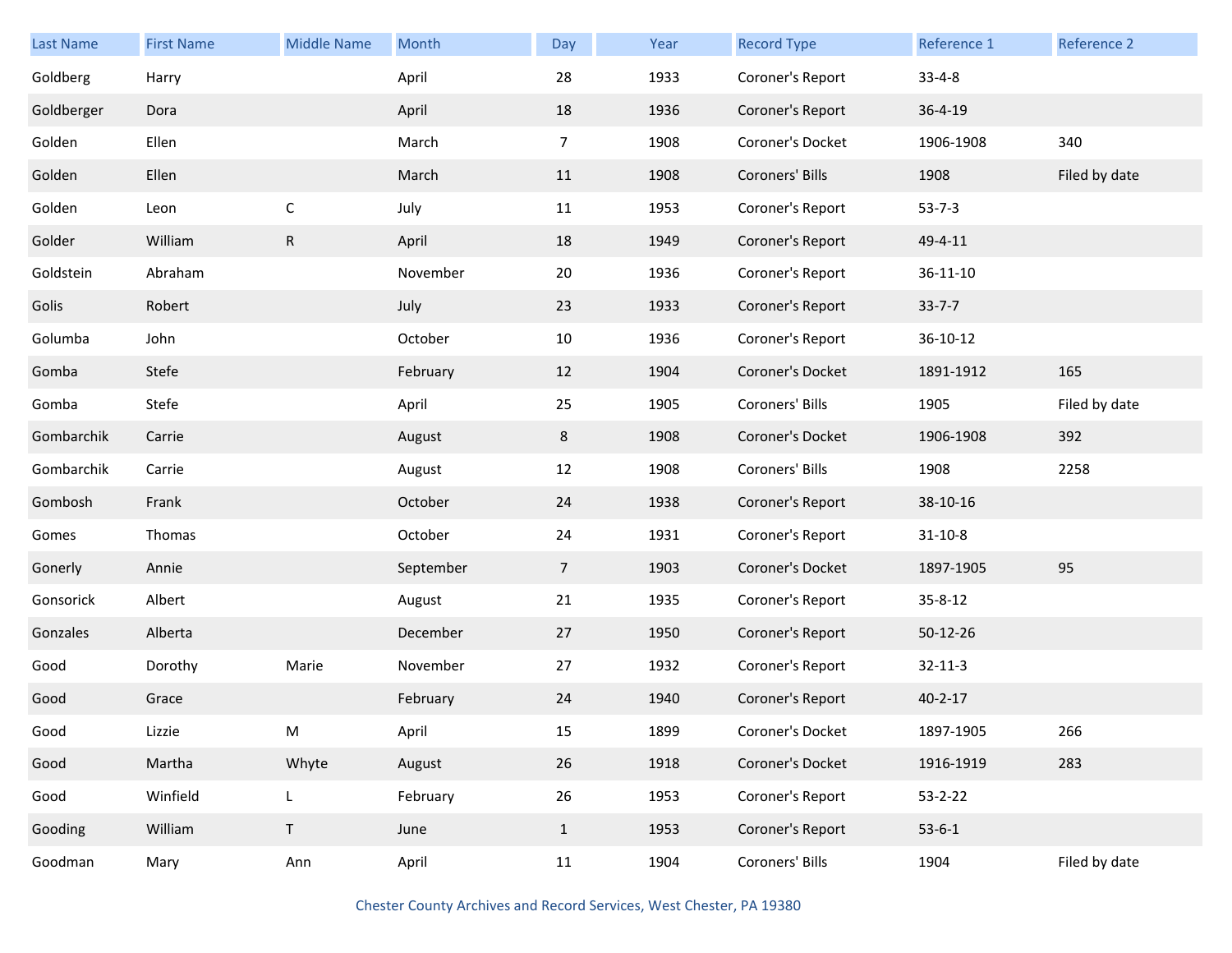| Last Name | <b>First Name</b> | <b>Middle Name</b> | Month     | Day             | Year | <b>Record Type</b> | Reference 1   | Reference 2   |
|-----------|-------------------|--------------------|-----------|-----------------|------|--------------------|---------------|---------------|
| Goodwin   | Albert            |                    | December  | 31              | 1933 | Coroner's Report   | $33 - 12 - 2$ |               |
| Goodwin   | Daniel            |                    | April     | $\overline{7}$  | 1902 | Coroner's Docket   | 1897-1905     | 94            |
| Goodwin   | Daniel            |                    | April     | $7\overline{ }$ | 1902 | Coroner's Docket   | 1891-1912     | 153           |
| Goodwin   | Daniel            |                    | April     | $\overline{7}$  | 1902 | Coroners' Bills    | 1902          | Filed by date |
| Goodwin   | Fred              | L                  | June      | 15              | 1899 | Coroner's Docket   | 1891-1912     | 160           |
| Goodwin   | Fred              | L                  | June      | 17              | 1899 | Coroners' Bills    | 1899          | 1806          |
| Goodwin   | Fred              | L                  | June      | 15              | 1899 | Coroner's Docket   | 1897-1905     | 94            |
| Goodwin   | John              |                    | May       | 17              | 1916 | Coroner's Docket   | 1916-1920     | 30            |
| Goodwin   | Lorraine          |                    | July      | 27              | 1947 | Coroner's Report   | 47-7-13       |               |
| Goodwin   | Mary              | Ann                | February  | 6               | 1904 | Coroner's Docket   | 1897-1905     | 93            |
| Goodwin   | Mary              | Ann                | February  | 6               | 1904 | Coroner's Docket   | 1891-1912     | 165           |
| Goodwin   | Raymond           |                    | August    | 8               | 1938 | Coroner's Report   | $38 - 8 - 7$  |               |
| Gorden    | Elwood            |                    | July      | 21              | 1917 | Coroner's Docket   | 1916-1919     | 129           |
| Gordman   | Geo               |                    | November  | 12              | 1897 | Coroner's Docket   | 1891-1912     | 164           |
| Gordman   | George            |                    | November  | 12              | 1897 | Coroner's Docket   | 1897-1905     | 94            |
| Gordman   | George            |                    | November  | 15              | 1897 | Coroners' Bills    | 1897          | 3674          |
| Gordon    | Lawrence          | E                  | July      | 28              | 1955 | Coroner's Report   | $55 - 7 - 22$ |               |
| Gordon    | Mary              |                    | December  | 21              | 1938 | Coroner's Report   | 38-12-15      |               |
| Gordon    | Peter             |                    | July      | 25              | 1936 | Coroner's Report   | $36 - 7 - 5$  |               |
| Gordon    | Ridgeley          | Root               | August    | 20              | 1941 | Coroner's Report   | 41-8-27       |               |
| Gordon    | Sarah             |                    | April     | 27              | 1941 | Coroner's Report   | $41 - 4 - 21$ |               |
| Gore      | Daniel            |                    | January   | 9               | 1918 | Coroner's Docket   | 1916-1920     | 119           |
| Gorman    | Valentine         |                    | July      | 8               | 1891 | Coroner's Report   | 1891-7-9      |               |
| Gormley   | Annie             |                    | September | 14              | 1903 | Coroners' Bills    | 1903          | Filed by date |
| Gormley   | Annie             |                    | September | $\overline{7}$  | 1903 | Coroner's Docket   | 1891-1912     | 165           |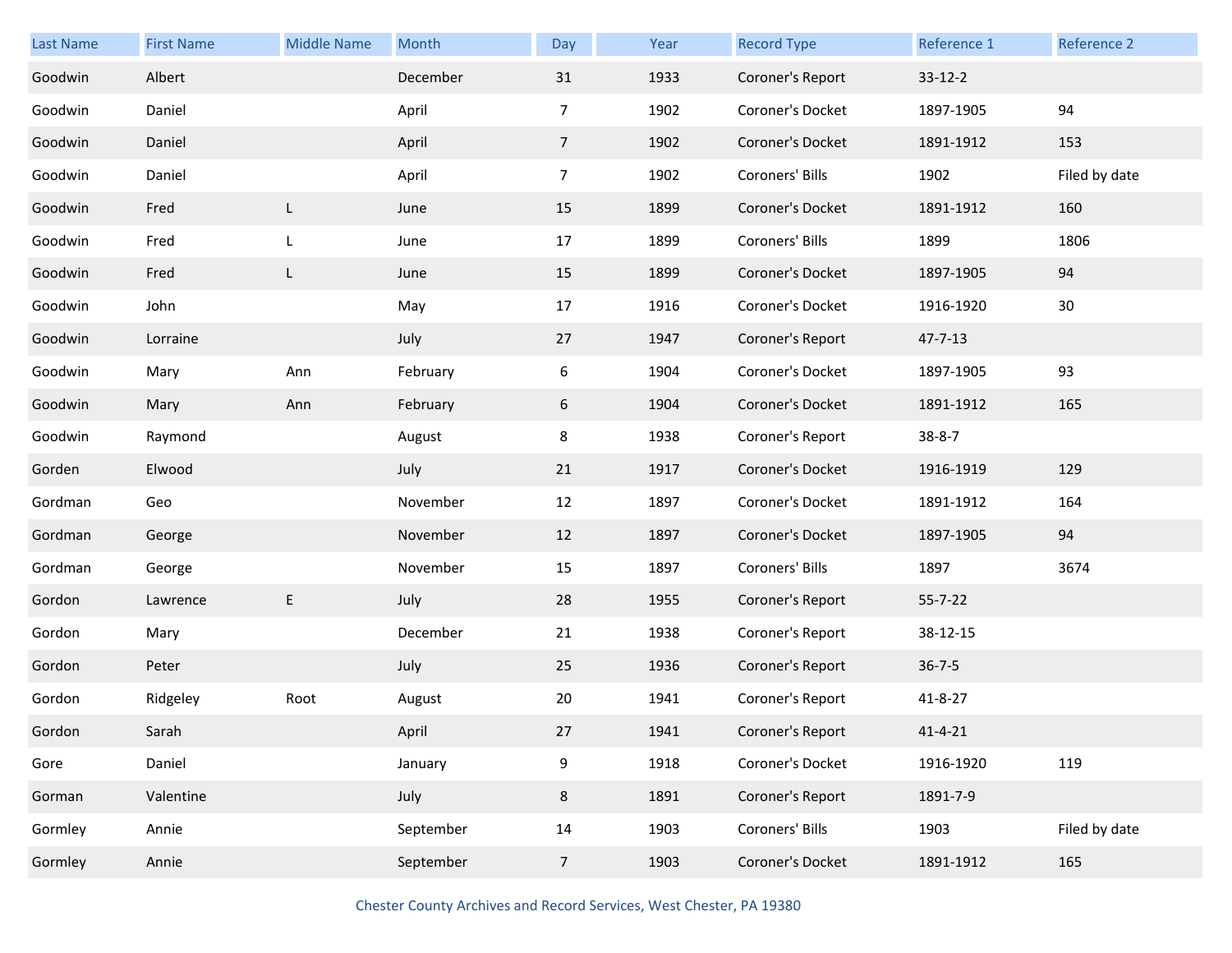| <b>Last Name</b> | <b>First Name</b> | <b>Middle Name</b> | Month     | Day          | Year | <b>Record Type</b> | Reference 1   | Reference 2   |
|------------------|-------------------|--------------------|-----------|--------------|------|--------------------|---------------|---------------|
| Gormley          | Patrick           |                    | November  | 17           | 1889 | Coroners' Bills    | 1889          | 2834          |
| Gorsuch          | Mary              | Annie              | April     | 21           | 1945 | Coroner's Report   | $45 - 4 - 18$ |               |
| Gortz            | Charles           |                    | February  | 17           | 1795 | Coroner's Report   | Filed by date |               |
| Gosceroszki      | Marcieu           |                    | September | 26           | 1913 | Coroner's Docket   | 1912-1914     | 238           |
| Goshow           | Clara             | $\sf V$            | December  | 12           | 1916 | Coroner's Docket   | 1916-1919     | 71            |
| Goss             | Ella              | Н                  | January   | 11           | 1953 | Coroner's Report   | $53 - 1 - 17$ |               |
| Gossett          | Marion            |                    | October   | 17           | 1937 | Coroner's Report   | 37-10-12      |               |
| Gottwals         | Edna              | F                  | May       | 10           | 1953 | Coroner's Report   | $53 - 5 - 14$ |               |
| Gotwalt          | mary              |                    | July      | 26           | 1940 | Coroner's Report   | $40 - 7 - 17$ |               |
| Gouacski         | Anthony           |                    | February  | 6            | 1903 | Coroner's Docket   | 1891-1912     | 159           |
| Gould            | Edmund            |                    | March     | 6            | 1941 | Coroner's Report   | $41 - 3 - 6$  |               |
| Gould            | James             |                    |           |              | 1869 | Coroners' Bills    | 1869          | 652           |
| Gould            | Mary              |                    | December  | 18           | 1919 | Coroner's Docket   | 1916-1919     | 425           |
| Gould            | Payne             | A                  |           |              |      | Coroners' Bills    | 1890          | 2886          |
| Gould            | Payne             | A                  | December  | $\mathbf{1}$ | 1890 | Coroners' Bills    | 1890          | Filed by Date |
| Gourba           | Sefe              |                    | February  | 12           | 1904 | Coroner's Docket   | 1897-1905     | 93            |
| Goury            | <b>Nick</b>       |                    | June      | 26           | 1916 | Coroner's Docket   | 1916-1920     | 36            |
| Govans           | Harold            |                    | October   | 17           | 1953 | Coroner's Report   | 53-10-16      |               |
| Gover            | Frank             | Н                  | December  | 4            | 1945 | Coroner's Report   | $45 - 12 - 4$ |               |
| Gowan            | John              | M                  | April     | 8            | 1799 | Coroner's Report   | Filed by date |               |
| Grabosky         | Tessie            |                    | March     | 8            | 1956 | Coroner's Report   | $56 - 3 - 25$ |               |
| Grabowski        | Dorothy           |                    | August    | 10           | 1941 | Coroner's Report   | $41 - 8 - 8$  |               |
| Grabowski        | Frances           |                    | August    | $10\,$       | 1941 | Coroner's Report   | $41 - 8 - 8$  |               |
| Grace            | Isaac             | Vernon             | March     | $\mathbf{3}$ | 1941 | Coroner's Report   | $41 - 2 - 23$ |               |
| Grace            | John              |                    | June      | 9            | 1947 | Coroner's Report   | $47 - 6 - 5$  |               |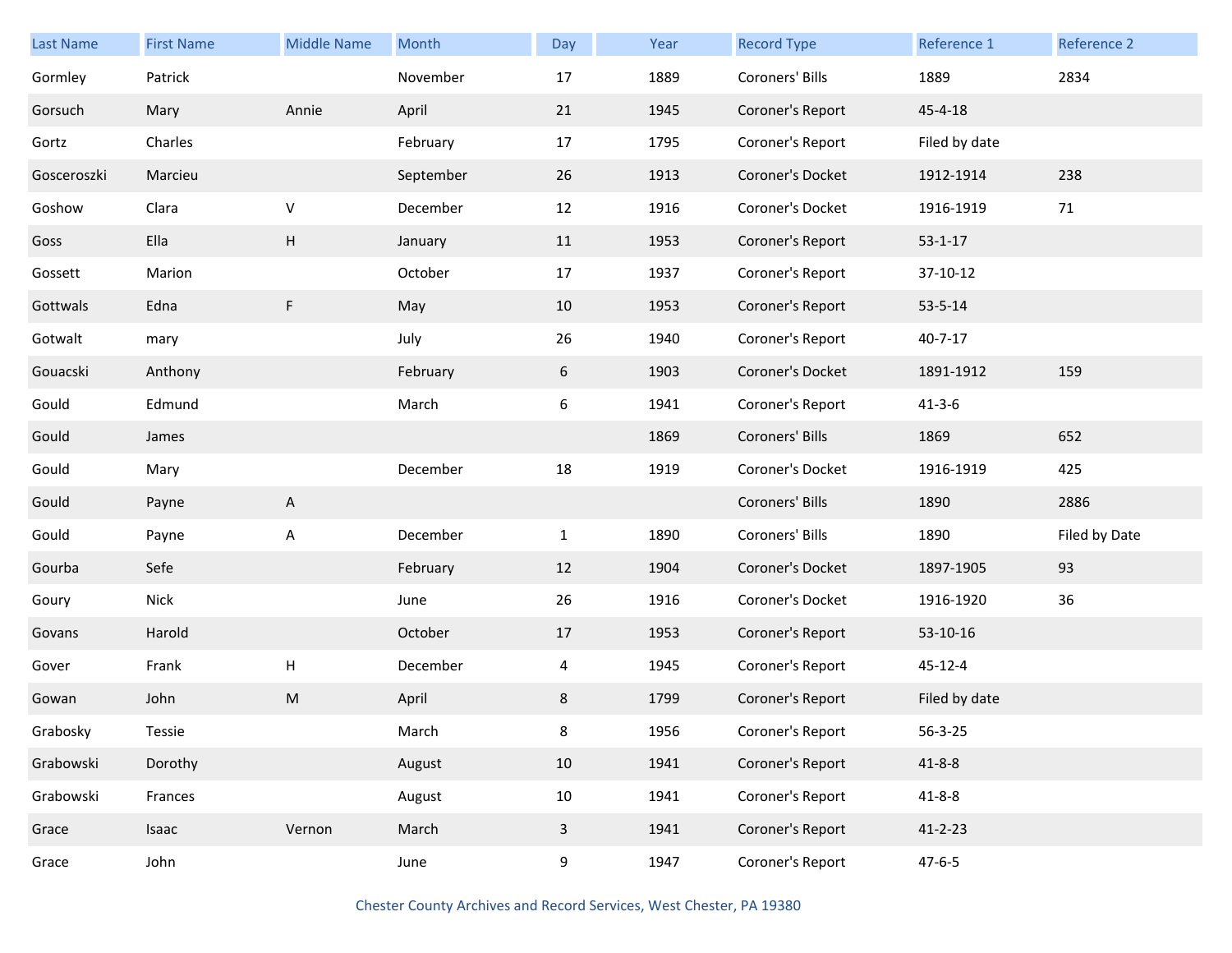| <b>Last Name</b> | <b>First Name</b> | <b>Middle Name</b> | Month     | Day            | Year | <b>Record Type</b> | Reference 1    | Reference 2   |
|------------------|-------------------|--------------------|-----------|----------------|------|--------------------|----------------|---------------|
| Grace            | Lydia             | A                  | November  | 23             | 1952 | Coroner's Report   | $52 - 11 - 22$ |               |
| Graff            | William           | D                  | September | 19             | 1950 | Coroner's Report   | $50-9-6$       |               |
| Graham           | Andrew            | William            | May       | 23             | 1939 | Coroner's Report   | 39-5-13        |               |
| Graham           | $\mathsf{C}$      | Elmer              | March     | 23             | 1950 | Coroner's Report   | $50 - 3 - 23$  |               |
| Graham           | Caroline          |                    | February  | 15             | 1941 | Coroner's Report   | $41 - 2 - 13$  |               |
| Graham           | Clarane           |                    | August    | 21             | 1907 | Coroners' Bills    | 1907           | 2034          |
| Graham           | Clarence          |                    | August    | 16             | 1907 | Coroner's Docket   | 1906-1908      | 248           |
| Graham           | Florence          |                    | March     | 22             | 1909 | Coroners' Bills    | 1909           | 756           |
| Graham           | Florence          |                    | March     | 17             | 1909 | Coroner's Docket   | 1909-1911      | 33            |
| Graham           | Frank             |                    | February  | 15             | 1954 | Coroner's Report   | $54 - 2 - 13$  |               |
| Graham           | Geo               | L                  | September | $2^{\circ}$    | 1901 | Coroner's Docket   | 1891-1912      | 167           |
| Graham           | George            | L                  | September | 14             | 1901 | Coroners' Bills    | 1901           | 2381          |
| Graham           | George            | L                  | September | $2^{\circ}$    | 1901 | Coroner's Docket   | 1897-1905      | 95            |
| Graham           | Jarret            |                    | November  | 22             | 1794 | Coroner's Report   | Filed by date  |               |
| Graham           | John              |                    | March     | 16             | 1801 | Coroner's Report   | Filed by date  |               |
| Graham           | John              |                    | September | 10             | 1802 | Coroner's Report   | Filed by date  |               |
| Graham           | Margaret          |                    | November  | 25             | 1831 | Coroner's Report   | Filed by date  |               |
| Graham           | S                 | Jennie             | December  | $\overline{2}$ | 1917 | Coroner's Docket   | 1916-1919      | 192           |
| Graham           | William           | N                  | January   | 23             | 1934 | Coroner's Report   | $34 - 1 - 5$   |               |
| Grahm            | Katherine         | McNeal             | June      | $\mathbf{1}$   | 1950 | Coroner's Report   | $50 - 6 - 1$   |               |
| Granata          | Gisvanni          |                    |           |                | 1915 | Coroner's Docket   | 1915           | 85            |
| Grange           | Dixon             | Van Wyke           | June      | 5              | 1937 | Coroner's Report   | $37 - 6 - 1$   |               |
| Grangulis        | Carrie            |                    | December  | 29             | 1904 | Coroner's Docket   | 1897-1905      | 276           |
| Grangulis        | Carrie            |                    | December  | 29             | 1904 | Coroner's Docket   | 1891-1912      | 168           |
| Grangulis        | Carrie            |                    | January   | $\overline{2}$ | 1905 | Coroners' Bills    | 1905           | Filed by date |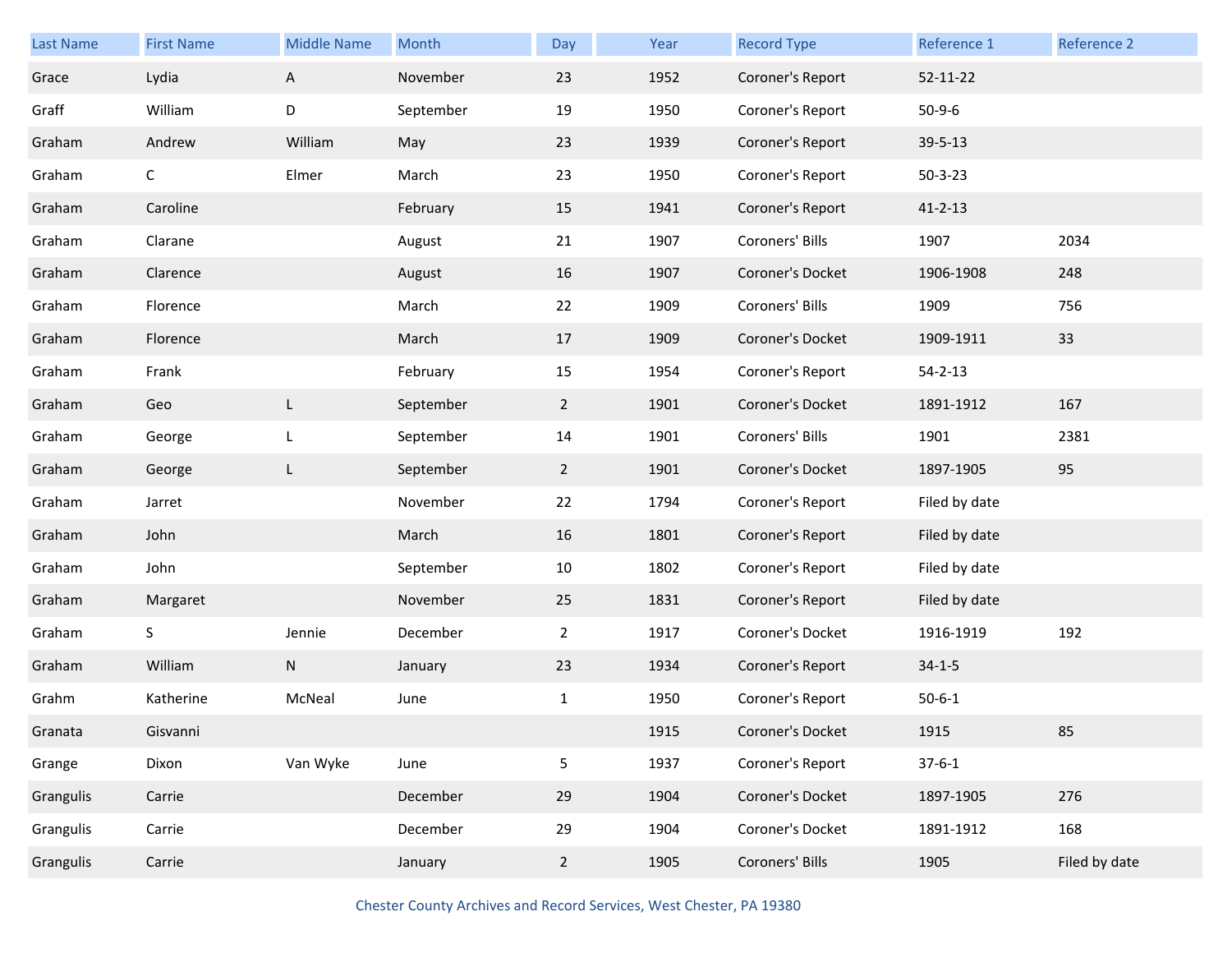| <b>Last Name</b> | <b>First Name</b> | <b>Middle Name</b> | Month     | Day            | Year | <b>Record Type</b>      | Reference 1   | Reference 2   |
|------------------|-------------------|--------------------|-----------|----------------|------|-------------------------|---------------|---------------|
| Grannion         | John              |                    | July      | 10             | 1901 | Coroners' Bills         | 1901          | 1822          |
| Grannion         | John              |                    | June      | 28             | 1901 | Coroner's Docket        | 1897-1905     | 95            |
| Grant            | Arthur            |                    | April     | 13             | 1902 | Coroner's Docket        | 1897-1905     | 96            |
| Grant            | Arthur            |                    | April     | 14             | 1902 | Coroners' Bills         | 1902          | 1026          |
| Grant            | Harold            | E                  | February  | 5 <sub>1</sub> | 1915 | Coroner's Docket        | 1915          | $\bf 8$       |
| Grant            | Isaiah            |                    | June      | 28             | 1857 | <b>Quarter Sessions</b> | P/166         | Apr. 1857     |
| Grant            | Mary              | Lillian            | October   | $\mathbf{3}$   | 1913 | Coroner's Docket        | 1912-1914     | 243           |
| Grant            | Paul              |                    | October   | 11             | 1948 | Coroner's Report        | 48-10-8       |               |
| Grant            | William           |                    | February  | 25             | 1914 | Coroner's Docket        | 1912-1914     | 277           |
| Grason           | George            | Edward             | August    | 22             | 1955 | Coroner's Report        | $55 - 8 - 12$ |               |
| Grason           | Mary              | Elizabeth          | January   | $\overline{7}$ | 1946 | Coroner's Report        | $46 - 1 - 3$  |               |
| Grason           | Samuel            | L.                 | May       | 28             | 1936 | Coroner's Report        | $36 - 5 - 10$ |               |
| Grastow          | Frank             | A                  | October   | $\overline{2}$ | 1905 | Coroners' Bills         | 1905          | Filed by date |
| Graten           | Charles           | ${\sf W}$          | January   | 12             | 1948 | Coroner's Report        | $48 - 1 - 6$  |               |
| Graul            | Harry             | E                  | September | $\mathbf{1}$   | 1898 | Coroner's Docket        | 1897-1905     | 96            |
| Graul            | Harry             | E                  | September | $\mathbf{3}$   | 1898 | Coroners' Bills         | 1898          | 2410          |
| Graul            | Walter            | Jay                | April     | 6              | 1955 | Coroner's Report        | $55 - 4 - 2$  |               |
| Graul            | William           | H                  | August    | 17             | 1934 | Coroner's Report        | $34 - 8 - 5$  |               |
| Graut            | Arthur            |                    | April     | 13             | 1902 | Coroner's Docket        | 1891-1912     | 167           |
| Graves           | Everett           |                    | April     | 28             | 1918 | Coroner's Docket        | 1916-1919     | 242           |
| Graves           | Harvey            |                    | November  | 20             | 1905 | Coroners' Bills         | 1905          | 3156          |
| Graves           | Harvey            |                    | September | $\overline{4}$ | 1905 | Coroners' Bills         | 1905          | Filed by date |
| Graves           | Harvey            |                    | August    | 23             | 1905 | Coroner's Docket        | 1891-1912     | 156           |
| Graves           | Harvey            |                    | August    | 23             | 1905 | Coroner's Docket        | 1897-1905     | 318           |
| Graves           | Lawrence          | John               | February  | 27             | 1945 | Coroner's Report        | 45-2-32       |               |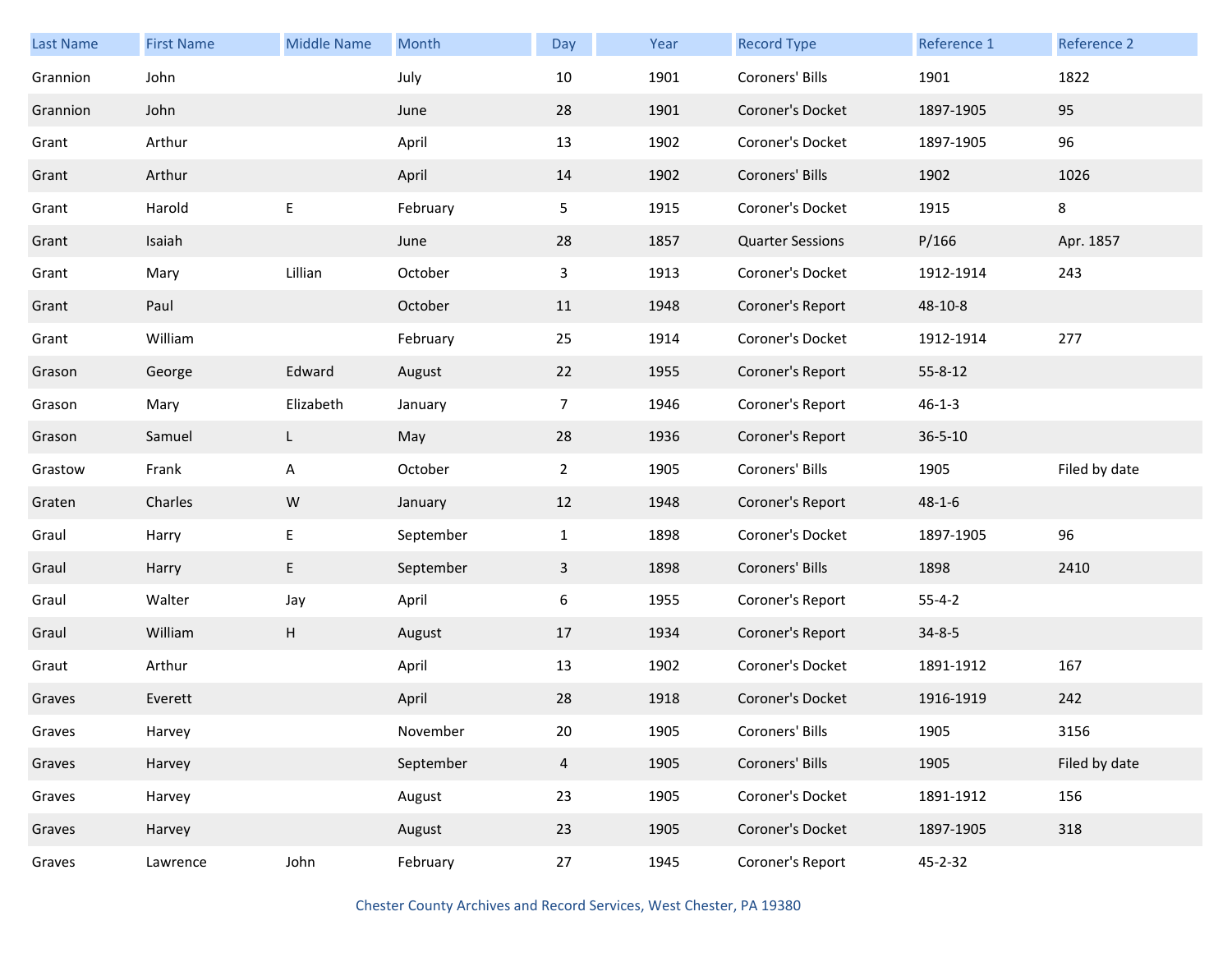| Last Name | <b>First Name</b> | <b>Middle Name</b> | Month     | Day            | Year | <b>Record Type</b>      | Reference 1   | <b>Reference 2</b> |
|-----------|-------------------|--------------------|-----------|----------------|------|-------------------------|---------------|--------------------|
| Graves    | Paul              | Н                  | April     | 21             | 1945 | Coroner's Report        | 45-4-19       |                    |
| Gravinia  | Fernandino        |                    | February  | 24             | 1936 | Coroner's Report        | $36 - 2 - 13$ |                    |
| Gravly    | Thomas            |                    | June      | 12             | 1917 | Coroner's Docket        | 1916-1920     | 85                 |
| Grawl     | Harry             | Е                  | September | $\mathbf{1}$   | 1898 | Coroner's Docket        | 1891-1912     | 151                |
| Gray      | Daniel            |                    | July      | 21             | 1935 | Coroner's Report        | $35 - 7 - 14$ |                    |
| Gray      | E                 | D                  | January   | 15             | 1911 | Coroners' Bills         | 1911          | 31                 |
| Gray      | E                 | D                  | January   | 16             | 1911 | Coroners' Bills         | 1911          | 38                 |
| Gray      | E                 | D                  | January   | $\overline{7}$ | 1911 | Coroner's Docket        | 1909-1911     | 277                |
| Gray      | Ella              |                    | October   | 11             | 1918 | Coroner's Docket        | 1916-1919     | 304                |
| Gray      | George            | Н                  | October   | 6              | 1950 | Coroner's Report        | $50-10-5$     |                    |
| Gray      | Grace             | ${\sf M}$          | September | 11             | 1916 | Coroner's Docket        | 1916-1919     | 42                 |
| Gray      | Harry             | W                  | August    | 9              | 1931 | Coroner's Report        | $31 - 8 - 14$ |                    |
| Gray      | Hugh              |                    | April     | $\mathbf{3}$   | 1940 | Coroner's Report        | $40 - 4 - 1$  |                    |
| Gray      |                   | Washington         | April     | 20             | 1888 | Coroners' Bills         | 1888          | Filed by Date      |
| Gray      | James             |                    | May       | 22             | 1905 | Coroners' Bills         | 1905          | Filed by date      |
| Gray      | James             |                    | May       |                | 1905 | Coroner's Docket        | 1897-1905     | 293                |
| Gray      | James             |                    | May       | 19             | 1905 | Coroner's Docket        | 1891-1912     | 154                |
| Gray      | James             |                    | January   | 18             | 1936 | Coroner's Report        | $36 - 1 - 13$ |                    |
| Gray      | John              |                    | January   | 18             | 1936 | Coroner's Report        | $36 - 1 - 12$ |                    |
| Gray      | Lizzie            |                    | October   | 11             | 1906 | Coroner's Docket        | 1906-1908     | 119                |
| Gray      | Mary              |                    | July      | 29             | 1797 | Coroner's Report        | Filed by date |                    |
| Gray      |                   |                    | May       | 24             | 1798 | Coroners' Bills         | 1798          | Filed by Date      |
|           | Mary              |                    |           |                |      |                         |               |                    |
| Gray      | Robert            |                    | December  | $\mathbf{3}$   | 1856 | <b>Quarter Sessions</b> | P/133         | Jan. 1857          |
| Gray      | Samuel            | Benj.              | March     | 14             | 1949 | Coroner's Report        | $49 - 3 - 4$  |                    |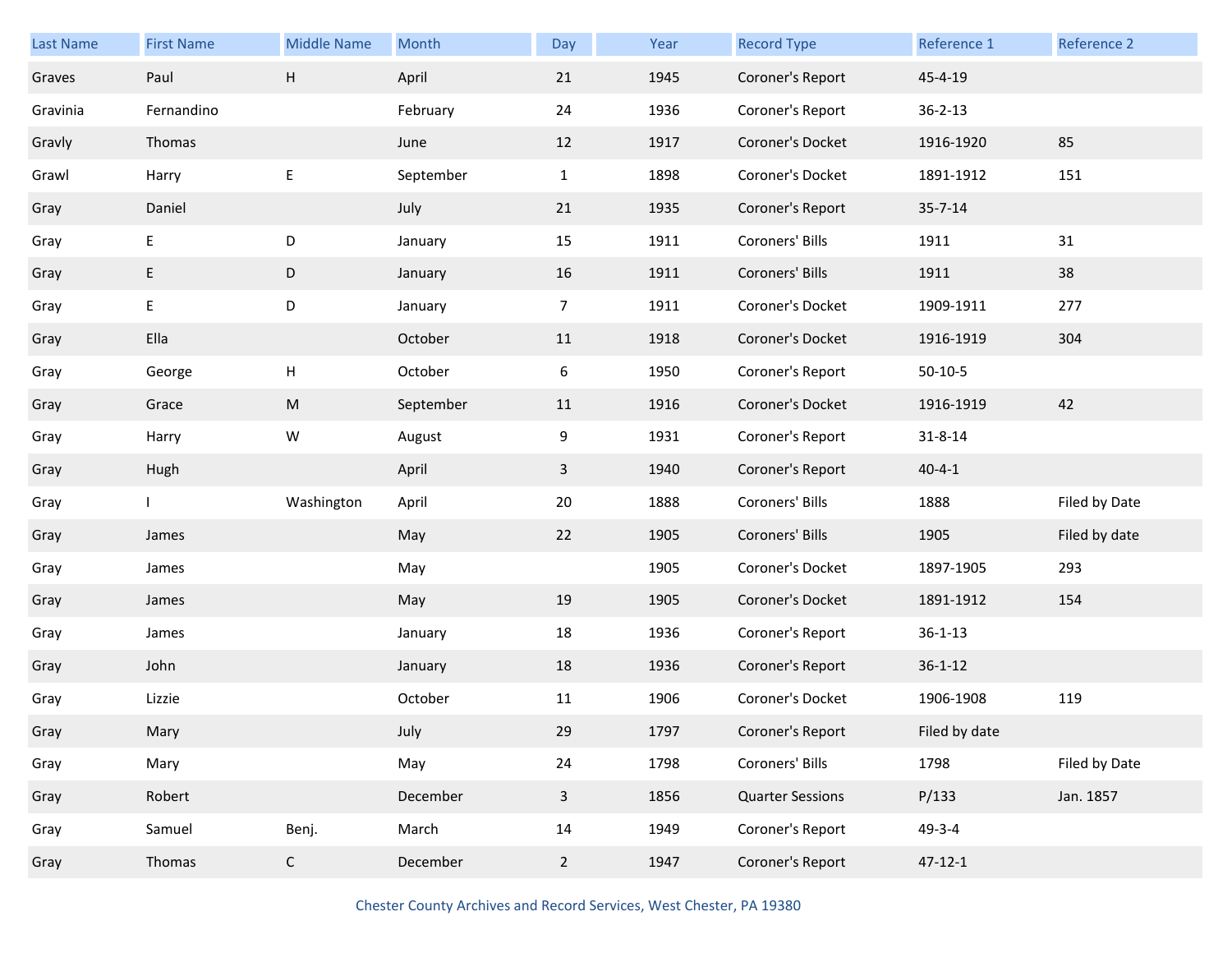| Last Name | <b>First Name</b> | <b>Middle Name</b> | Month     | Day            | Year | <b>Record Type</b> | Reference 1    | Reference 2   |
|-----------|-------------------|--------------------|-----------|----------------|------|--------------------|----------------|---------------|
| Gray      | William           |                    |           |                | 1765 | Coroners' Bills    | 1760-63        | Filed by Date |
| Gray      | William           | Henry              | August    | 29             | 1937 | Coroner's Report   | $37 - 8 - 16$  |               |
| Graybill  | Daniel            |                    | May       | 22             | 1941 | Coroner's Report   | $41 - 5 - 17$  |               |
| Greef     | Vernie            | Andrew             | July      | 12             | 1952 | Coroner's Report   | $52 - 7 - 7$   |               |
| Green     | Alfred            |                    | July      | 27             | 1900 | Coroners' Bills    | 1900           | 2013          |
| Green     | Alfred            |                    | June      | 10             | 1900 | Coroner's Docket   | 1891-1912      | 149           |
| Green     | Alfred            |                    | June      | 10             | 1900 | Coroner's Docket   | 1897-1905      | 97            |
| Green     | Alfred            |                    | June      | 20             | 1900 | Coroners' Bills    | 1900           | 1897          |
| Green     | Anna              |                    | April     | 13             | 1903 | Coroner's Docket   | 1891-1912      | 151           |
| Green     | Annie             |                    | April     | 13             | 1903 | Coroner's Docket   | 1897-1905      | 96            |
| Green     | Annie             |                    | April     | 20             | 1903 | Coroners' Bills    | 1903           | Filed by date |
| Green     | Daniel            |                    | December  | 10             | 1917 | Coroner's Docket   | 1916-1919      | 194           |
| Green     | Dave              |                    | March     | 29             | 1937 | Coroner's Report   | 37-3-21        |               |
| Green     | Eliza             |                    | September | 9              | 1845 | Coroners' Bills    | 1845           | 437           |
| Green     | Fannie            |                    | May       | 10             | 1941 | Coroner's Report   | $41 - 5 - 7$   |               |
| Green     | George            |                    | January   | $\mathbf{1}$   | 1953 | Coroner's Report   | 52-12-19       |               |
| Green     | Harry             | Edward             | July      | 20             | 1945 | Coroner's Report   | $45 - 7 - 11$  |               |
| Green     | Harvey            |                    | December  | 22             | 1936 | Coroner's Report   | $36 - 12 - 10$ |               |
| Green     | Helen             |                    | July      | 27             | 1915 | Coroner's Docket   | 1915           | 66            |
| Green     | Jennie            |                    | June      | 5              | 1911 | Coroners' Bills    | 1911           | 1576          |
| Green     | Jennie            |                    | June      | 4              | 1911 | Coroner's Docket   | 1909-1911      | 330           |
| Green     | John              |                    | February  | $\overline{4}$ | 1834 | Coroners' Bills    | 1834           | 75            |
| Green     | Joseph            |                    | November  | 14             | 1900 | Coroners' Bills    | 1900           | Filed by Date |
| green     | Joseph            |                    | October   | 6              | 1900 | Coroner's Docket   | 1897-1905      | 97            |
| Green     | Joseph            |                    | October   | 6              | 1900 | Coroner's Docket   | 1891-1912      | 150           |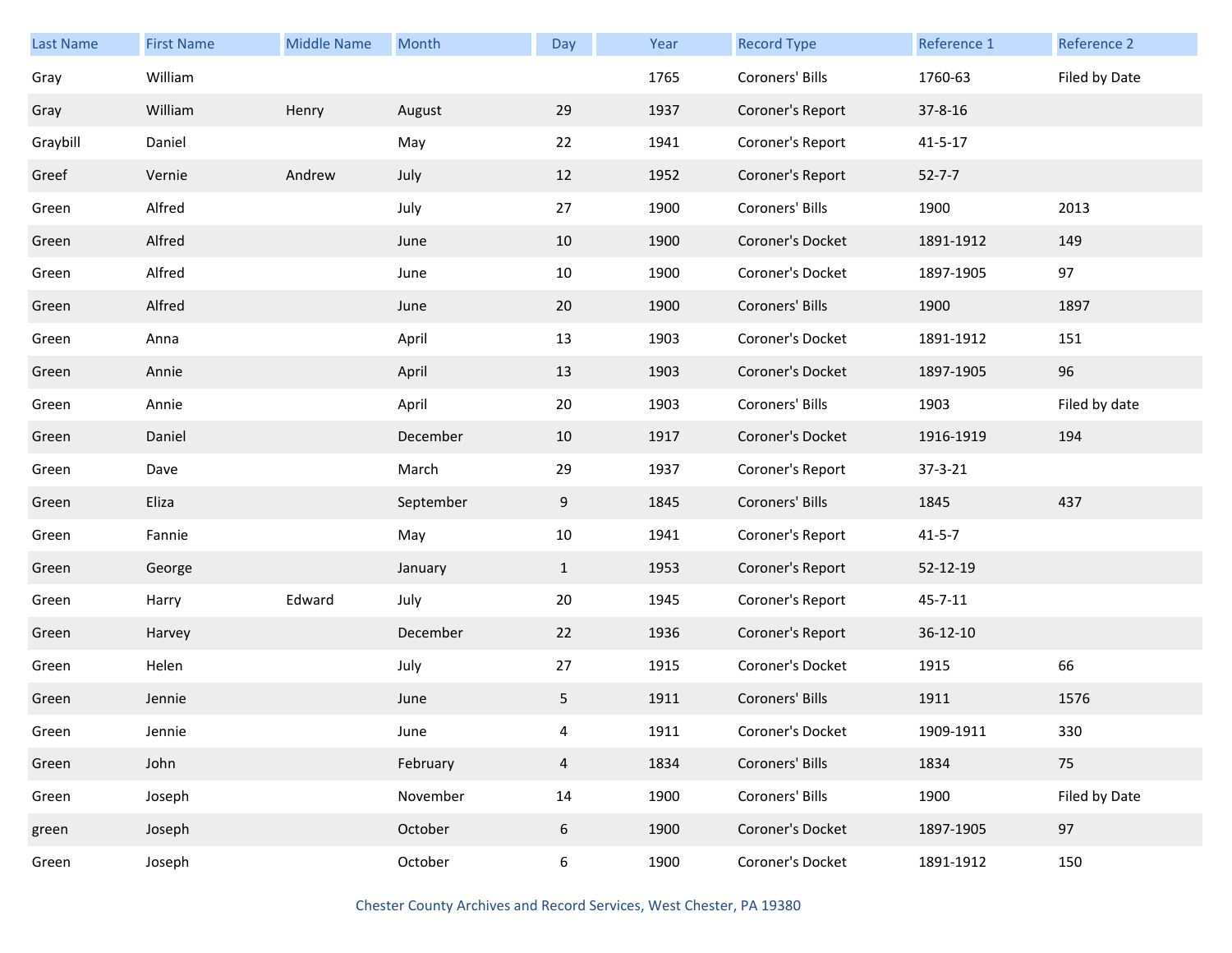| Last Name  | <b>First Name</b> | <b>Middle Name</b> | Month     | Day            | Year | <b>Record Type</b> | Reference 1    | Reference 2   |
|------------|-------------------|--------------------|-----------|----------------|------|--------------------|----------------|---------------|
| Green      | Mercy             | Lee                | September | 20             | 1952 | Coroner's Report   | 52-9-21        |               |
| Green      | Minni             | Weinstein          | December  | 6              | 1947 | Coroner's Report   | 47-12-8        |               |
| Green      | Naomi             |                    | October   | 24             | 1933 | Coroner's Report   | 33-10-9        |               |
| Green      | Philip            |                    | August    | 25             | 1936 | Coroner's Report   | 36-8-14        |               |
| Green      | Rebecca           |                    | September | 23             | 1952 | Coroner's Report   | 52-9-27        |               |
| Green      | Robert            |                    | March     | 16             | 1941 | Coroner's Report   | $41 - 3 - 17$  |               |
| Green      | Scisio            |                    | April     | 17             | 1877 | Coroner's Report   | Filed by date  |               |
| Green      | William           |                    | November  | 17             | 1885 | Coroners' Bills    | 1885           | 2716          |
| Green      | William           | L                  | December  | 29             | 1918 | Coroner's Docket   | 1916-1919      | 332           |
| Green      | Wilmer            |                    | June      | $\overline{7}$ | 1955 | Coroner's Report   | $55 - 6 - 4$   |               |
| Greenfield | Florence          |                    | March     | 21             | 1932 | Coroner's Report   | 32-12-11       |               |
| Greenleaf  | Judith            | Laila              | December  | 18             | 1936 | Coroner's Report   | $36 - 12 - 8$  |               |
| Greenley   | Jack              |                    | April     | 26             | 1950 | Coroner's Report   | $50 - 4 - 17$  |               |
| Greenly    | Jerry             |                    | August    | 7              | 1955 | Coroner's Report   | $55 - 8 - 4$   |               |
| Greenstein | Franklin          | S                  | September | 26             | 1931 | Coroner's Report   | $31 - 9 - 4$   |               |
| Greentree  | Ethel             | M                  | December  | $\mathbf{1}$   | 1933 | Coroner's Report   | 33-11-20       |               |
| Greenwood  | Elizabeth         | $\mathsf{J}$       | November  | 22             | 1951 | Coroner's Report   | $51 - 11 - 19$ |               |
| Greer      | Charles           | R                  | April     | 6              | 1931 | Coroner's Report   | $31 - 4 - 7$   |               |
| Greer      | Eugene            |                    | February  | 19             | 1934 | Coroner's Report   | $34 - 2 - 16$  |               |
| Greer      | Henry             |                    | April     | 26             | 1901 | Coroner's Docket   | 1891-1912      | 149           |
| Greer      | Henry             |                    | April     | 26             | 1901 | Coroner's Docket   | 1897-1905      | 97            |
| Greer      | Henry             |                    | April     | 30             | 1901 | Coroners' Bills    | 1901           | 1352          |
| Greer      | Joseph            |                    | June      | 6              | 1888 | Coroners' Bills    | 1888           | Filed by Date |
| Greer      | Marvin            | Lester             | March     | 23             | 1951 | Coroner's Report   | $51 - 3 - 11$  |               |
| Greff      | Ira               | P                  | October   | $\mathbf{1}$   | 1937 | Coroner's Report   | 37-9-18        |               |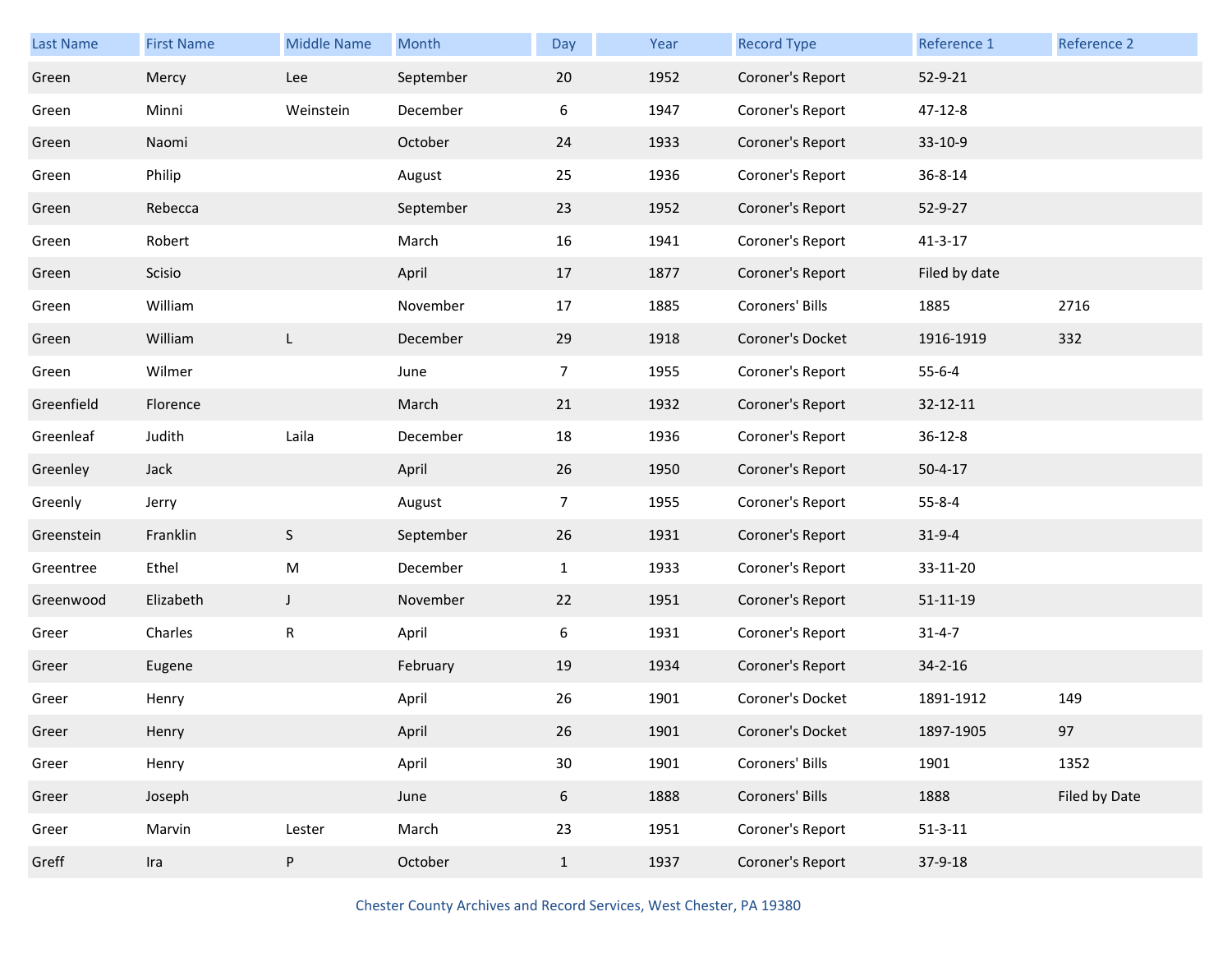| <b>Last Name</b> | <b>First Name</b> | <b>Middle Name</b>        | Month     | Day            | Year | <b>Record Type</b> | Reference 1   | Reference 2 |
|------------------|-------------------|---------------------------|-----------|----------------|------|--------------------|---------------|-------------|
| Greger           | Charles           |                           | May       | $\mathbf{1}$   | 1939 | Coroner's Report   | $39 - 5 - 1$  |             |
| Gregg            | Clarence          |                           | March     | 27             | 1931 | Coroner's Report   | $31 - 3 - 12$ |             |
| Gregg            | Frank             | $\boldsymbol{\mathsf{H}}$ | July      | $\overline{4}$ | 1941 | Coroner's Report   | $41 - 7 - 4$  |             |
| Gregg            | Gertrude          | M                         | September | 14             | 1937 | Coroner's Report   | $37-9-8$      |             |
| Gregg            | Reuben            | H                         | November  | 22             | 1915 | Coroner's Docket   | 1915          | 99          |
| Gregg            | Willis            |                           | June      | 17             | 1950 | Coroner's Report   | $50 - 6 - 20$ |             |
| Gregor           | Stephen           |                           | April     | 23             | 1954 | Coroner's Report   | 54-4-31       |             |
| Gregson          | George            | W                         | March     | 9              | 1945 | Coroner's Report   | $45 - 3 - 1$  |             |
| greist           | Edna              | $\mathsf E$               | January   | 20             | 1913 | Coroners' Bills    | 1913          | 43          |
| Gremadia         | Agnes             |                           | January   | 13             | 1913 | Coroners' Bills    | 1913          | 23          |
| Grey             | James             |                           | February  | 4              | 1834 | Coroners' Bills    | 1834          | 75          |
| Grey             | James             |                           | February  | 4              | 1834 | Coroners' Bills    | 1834          | 74          |
| Grieco           | Elaine            |                           | November  | $\overline{2}$ | 1955 | Coroner's Report   | $55 - 11 - 1$ |             |
| Grier            | Hannah            | Hance                     | July      | 21             | 1933 | Coroner's Report   | $33 - 7 - 6$  |             |
| Griest           | Alice             | B                         | October   | 13             | 1955 | Coroner's Report   | 55-9-11       |             |
| Griest           | Charles           | H                         | May       | 8              | 1951 | Coroner's Report   | $51 - 5 - 5$  |             |
| Griest           | Edna              | $\sf E$                   | October   | 30             | 1912 | Coroner's Docket   | 1912-1914     | 124         |
| Griest           | Frederick         | George                    | September | 6              | 1954 | Coroner's Report   | $54-9-3$      |             |
| Griest           | Harry             | Amos                      | March     | $\overline{7}$ | 1934 | Coroner's Report   | $34 - 3 - 3$  |             |
| Griffeth         | Charles           | S                         | July      | 6              | 1914 | Coroner's Docket   | 1912-1914     | 316         |
| Griffeth         | Ida               |                           | April     | 27             | 1938 | Coroner's Report   | 38-4-13       |             |
| Griffin          | Cicero            |                           | April     | $2^{\circ}$    | 1944 | Coroner's Report   | $44 - 4 - 2$  |             |
| Griffin          | Clifford          | Roger                     | March     | $17\,$         | 1914 | Coroner's Docket   | 1912-1914     | 281         |
| Griffith         | (infant of Ella)  |                           | February  | 7 <sup>7</sup> | 1878 | Coroner's Report   | Filed by date |             |
| Griffith         | Benjamin          |                           | September | 20             | 1841 | Coroner's Report   | Filed by date |             |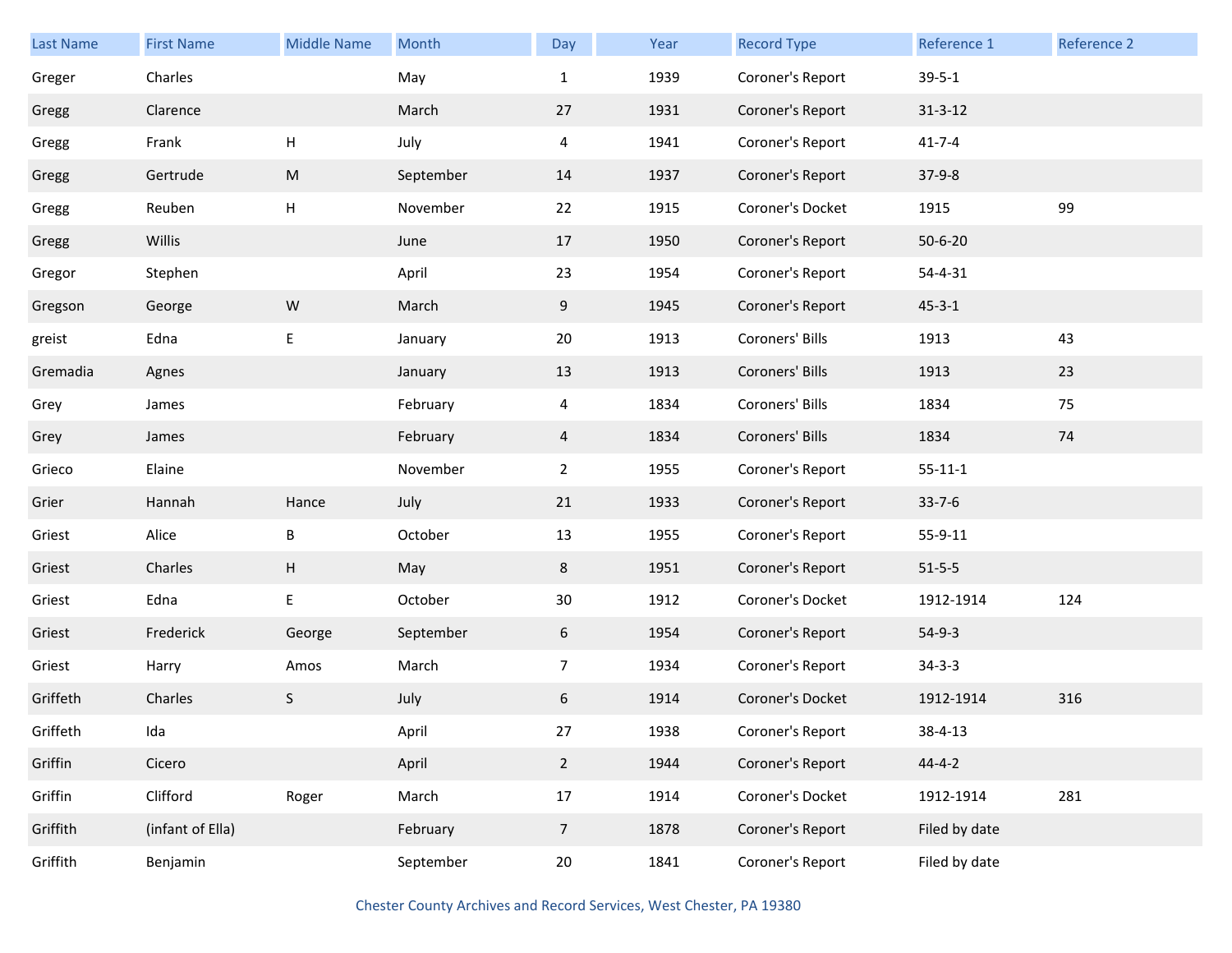| Last Name | <b>First Name</b> | <b>Middle Name</b> | Month     | Day            | Year | <b>Record Type</b> | Reference 1   | Reference 2   |
|-----------|-------------------|--------------------|-----------|----------------|------|--------------------|---------------|---------------|
| Griffith  | Charles           |                    | May       | $\overline{2}$ | 1892 | Coroner's Report   | 1892-5-2      |               |
| Griffith  | Chester           | ${\sf R}$          | March     | 22             | 1939 | Coroner's Report   | $39 - 3 - 6$  |               |
| Griffith  | David             | $\mathsf C$        | October   | 18             | 1946 | Coroner's Report   | $46 - 10 - 1$ |               |
| Griffith  | Davis             |                    | April     | 8              | 1914 | Coroner's Docket   | 1912-1914     | 290           |
| Griffith  | Donald            | ${\sf W}$          | September | 16             | 1948 | Coroner's Report   | 48-9-16       |               |
| Griffith  | Elmer             | F                  | January   | 12             | 1950 | Coroner's Report   | $50-1-3$      |               |
| Griffith  | Elwood            | Crosson            | December  | 5              | 1941 | Coroner's Report   | $41 - 12 - 5$ |               |
| Griffith  | Frank             | M                  | November  | 5              | 1888 | Coroners' Bills    | 1888          | Filed by Date |
| Griffith  | George            |                    | September | $\mathbf{1}$   | 1898 | Coroners' Bills    | 1898          | 3506          |
| Griffith  | George            |                    | August    | 27             | 1898 | Coroner's Docket   | 1897-1905     | 98            |
| Griffith  | George            |                    | September | $\mathbf{3}$   | 1898 | Coroners' Bills    | 1898          | Filed by Date |
| Griffith  | George            | E                  | August    | 27             | 1898 | Coroner's Docket   | 1891-1912     | 163           |
| Griffith  | George            | $\mathsf T$        | October   | 5 <sub>1</sub> | 1877 | Coroner's Report   | Filed by date |               |
| Griffith  | George            | $\mathsf T$        | December  | 28             | 1877 | Coroners' Bills    | 1877          | Filed by Date |
| Griffith  | George            | $\mathsf T$        | October   | 9              | 1878 | Coroners' Bills    | 1878          | Filed by Date |
| Griffith  | George            | $\sf T$            | April     | 18             | 1878 | Coroners' Bills    | 1878          | Filed by Date |
| Griffith  | Geter             |                    | April     | 5 <sub>1</sub> | 1945 | Coroner's Report   | $45 - 4 - 3$  |               |
| Griffith  | Ivan              | F                  | January   | 12             | 1944 | Coroner's Report   | $44 - 1 - 10$ |               |
| Griffith  | $\mathsf J$       | P Crozer           | July      | 28             | 1941 | Coroner's Report   | $41 - 7 - 11$ |               |
| Griffith  | John              |                    | June      | 18             | 1944 | Coroner's Report   | 44-6-9        |               |
| Griffith  | Joseph            | $\mathsf R$        | November  | 8              | 1945 | Coroner's Report   | $45 - 11 - 4$ |               |
| Griffith  | Martha            |                    | October   | 6              | 1897 | Coroners' Bills    | 1897          | 3012          |
| Griffith  | Martha            |                    | October   | 5 <sub>1</sub> | 1897 | Coroner's Docket   | 1897-1905     | 98            |
| Griffith  | Martha            |                    | October   | 5              | 1897 | Coroner's Docket   | 1891-1912     | 162           |
| Griffith  | Maud              | $\sf B$            | October   | 21             | 1955 | Coroner's Report   | 55-10-10      |               |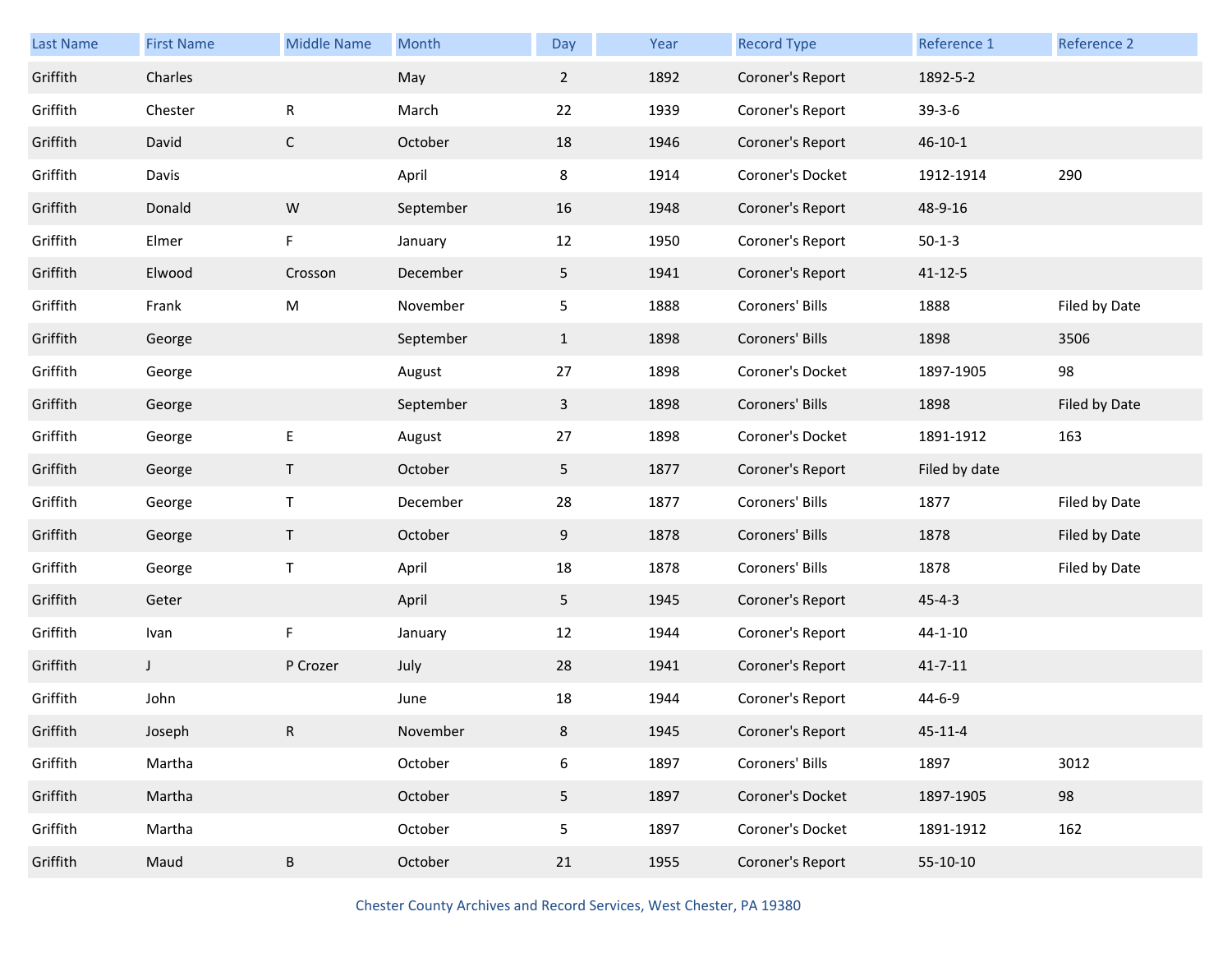| <b>Last Name</b> | <b>First Name</b>  | <b>Middle Name</b> | Month     | Day            | Year | <b>Record Type</b> | Reference 1    | Reference 2   |
|------------------|--------------------|--------------------|-----------|----------------|------|--------------------|----------------|---------------|
| Griffith         | Myrtle             | ${\sf M}$          | August    | 7              | 1903 | Coroner's Docket   | 1897-1905      | 98            |
| Griffith         | Myrtle             | ${\sf M}$          | August    | 17             | 1903 | Coroners' Bills    | 1903           | 1639          |
| Griffith         | Myrtle             | M                  | August    | $\overline{7}$ | 1903 | Coroner's Docket   | 1891-1912      | 150           |
| Griffith         | Samuel             | G                  | December  | 15             | 1820 | Coroner's Report   | Filed by date  |               |
| Griffith         | Sanford            | R                  | November  | $\overline{2}$ | 1944 | Coroner's Report   | 44-11-6        |               |
| Griffith         | Thomas             | ${\sf W}$          | February  | 26             | 1913 | Coroner's Docket   | 1912-1914      | 172           |
| Griffy           | Martie             | Joan Jackley       | May       | 4              | 1931 | Coroner's Report   | $31 - 5 - 14$  |               |
| Grimer           | Hannah             |                    | September | $\mathbf{1}$   | 1898 | Coroner's Docket   | 1891-1912      | 159           |
| Grimes           | Thomas             |                    | January   | 31             | 1911 | Coroner's Docket   | 1909-1911      | 285           |
| Grimm            | Hannah             |                    | September | $\mathbf{3}$   | 1898 | Coroners' Bills    | 1898           | Filed by Date |
| Grinnis          | Hannah             |                    | September | $\mathbf{1}$   | 1898 | Coroner's Docket   | 1897-1905      | 99            |
| Griscom          | S                  | Milton             | February  | 21             | 1949 | Coroner's Report   | $49 - 2 - 2$   |               |
| Groce            | Virginia           | M                  | April     | 16             | 1937 | Coroner's Report   | $37 - 4 - 5$   |               |
| Groff            | George             | Franklin           | November  | 15             | 1952 | Coroner's Report   | $52 - 11 - 16$ |               |
| Groff            | Mary               | Jane               | February  | 12             | 1945 | Coroner's Report   | 45-2-14        |               |
| Groff            | Robert             | Edward             | February  | 13             | 1947 | Coroner's Report   | $47 - 2 - 7$   |               |
| Groff            | W                  | E                  | December  | 10             | 1917 | Coroner's Docket   | 1916-1920      | 115           |
| Grosmadia        | (infant of Agnies) |                    | January   | 6              | 1913 | Coroner's Docket   | 1912-1914      | 153           |
| Gross            | Emma               |                    | May       | 19             | 1849 | Coroners' Bills    | 1849           | 123           |
| Gross            | Hannah             |                    | April     | $\mathbf{1}$   | 1849 | Coroners' Bills    | 1849           | Filed by Date |
| Gross            | Steward            |                    | September | 10             | 1902 | Coroner's Docket   | 1897-1905      | 99            |
| Gross            | Steward            |                    | September | 10             | 1902 | Coroner's Docket   | 1891-1912      | 160           |
| Grosso           | Albert             |                    | September | $\mathbf{1}$   | 1949 | Coroner's Report   | 49-9-1         |               |
| Grover           | Mary               | F                  | October   | 31             | 1940 | Coroner's Report   | 40-10-19       |               |
| Grow             | Joseph             |                    | August    | 6              | 1895 | Coroner's Report   | 1895-8-3       |               |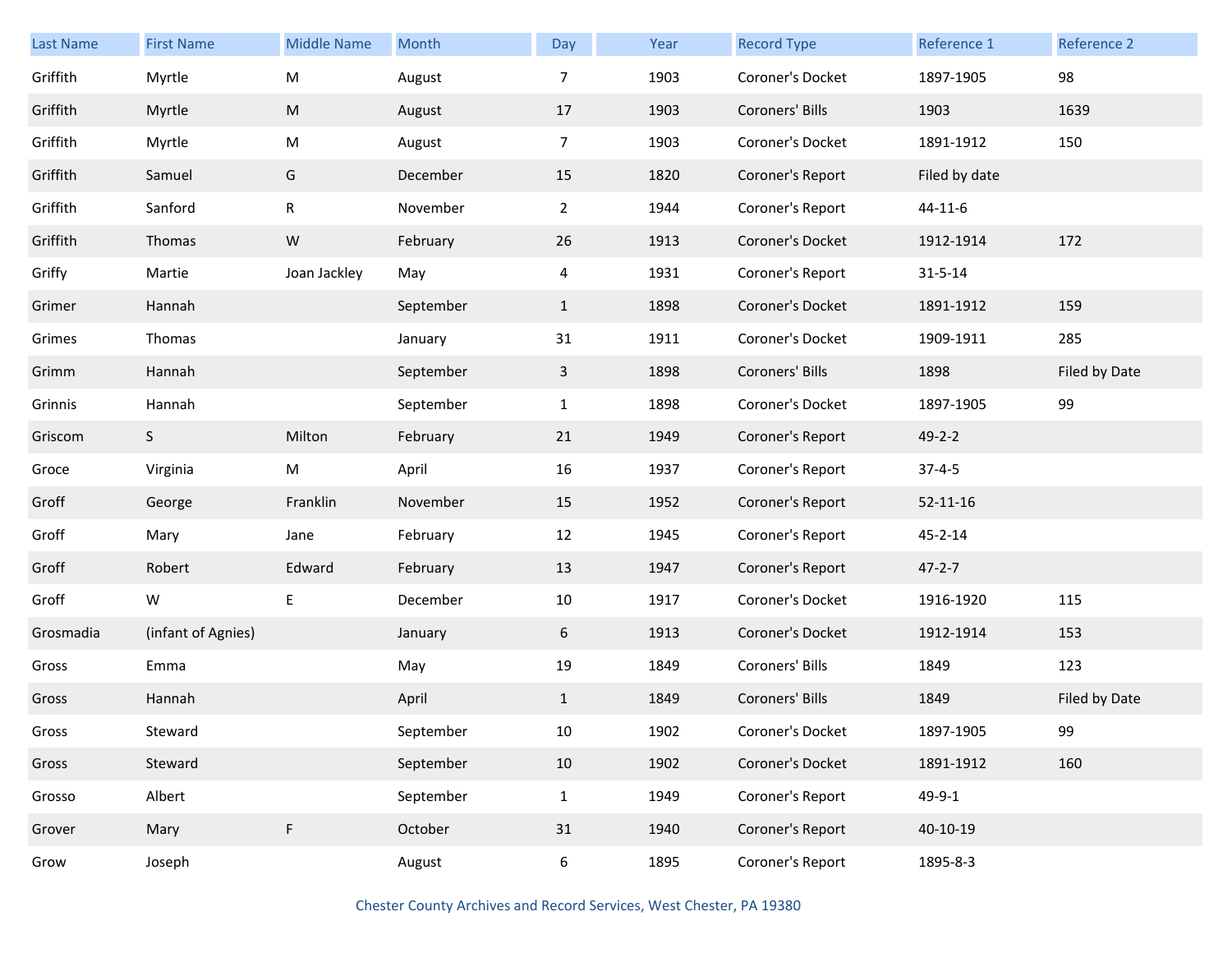| <b>Last Name</b> | <b>First Name</b> | <b>Middle Name</b> | Month     | Day          | Year | <b>Record Type</b> | Reference 1   | Reference 2   |
|------------------|-------------------|--------------------|-----------|--------------|------|--------------------|---------------|---------------|
| Grow             | ${\sf W}$         | James              | December  | $\mathbf{1}$ | 1913 | Coroner's Docket   | 1912-1914     | 254           |
| Grubb            | Emma              | Elizabeth          | June      | 21           | 1944 | Coroner's Report   | $44 - 6 - 11$ |               |
| Grubb            | Glenn             |                    | November  | 30           | 1955 | Coroner's Report   | 55-11-22      |               |
| Grubb            | John              | Н                  | September | 7            | 1936 | Coroner's Report   | $36 - 9 - 2$  |               |
| Grubb            | Judy              | Ann                | January   | 18           | 1953 | Coroner's Report   | $53 - 1 - 27$ |               |
| Grubb            | Samuel            |                    | March     | 28           | 1910 | Coroners' Bills    | 1910          | Filed by date |
| Grubb            | Samuel            | ${\sf W}$          | March     | 11           | 1910 | Coroner's Docket   | 1909-1911     | 147           |
| Grube            | George            | M                  | August    | 23           | 1937 | Coroner's Report   | 37-8-10       |               |
| Grundy           | Elizabeth         | Ann                | January   | 11           | 1937 | Coroner's Report   | $37-1-8$      |               |
| Guagever         | Mary              | A                  | January   | 16           | 1904 | Coroner's Docket   | 1897-1905     | 88            |
| Guenes           | John              |                    | February  | 16           | 1906 | Coroner's Docket   | 1906-1908     | 20            |
| Guerrieri        | Joseph            |                    | October   | 27           | 1948 | Coroner's Report   | 48-10-17      |               |
| Guess            | William           |                    | July      | 16           | 1906 | Coroner's Docket   | 1906-1908     | 81            |
| Guest            | Alice             | ${\sf R}$          |           |              |      | Coroner's Report   | 49-5-16       |               |
| Guest            | Hiram             |                    | January   | 19           | 1955 | Coroner's Report   | $55 - 1 - 7$  |               |
| Guest            | Lewis             | Charkes            | April     | 12           | 1954 | Coroner's Report   | $54 - 4 - 16$ |               |
| Guest            | Phebe             |                    | February  | 16           | 1831 | Coroner's Report   | Filed by date |               |
| Gufi             | Antonio           |                    | July      | 6            | 1911 | Coroners' Bills    | 1911          | 1732          |
| Gughelme         | Bani              |                    | November  | 17           | 1936 | Coroner's Report   | $36 - 11 - 8$ |               |
| Guido            | Samuel            |                    | September | 14           | 1946 | Coroner's Report   | 46-9-11       |               |
| Guie             | Harry             |                    | February  | 15           | 1941 | Coroner's Report   | $41 - 2 - 15$ |               |
| Guigar           | Frederick         |                    | December  | 11           | 1884 | Coroners' Bills    | 1884          | Filed by Date |
| Guilante         | Eli               |                    | August    | 17           | 1902 | Coroner's Docket   | 1891-1912     | 158           |
| Guilante         | Elia              |                    | August    | 21           | 1902 | Coroners' Bills    | 1902          | 1832          |
| Guillerman       | Albert            |                    | July      | 12           | 1940 | Coroner's Report   | $40 - 7 - 8$  |               |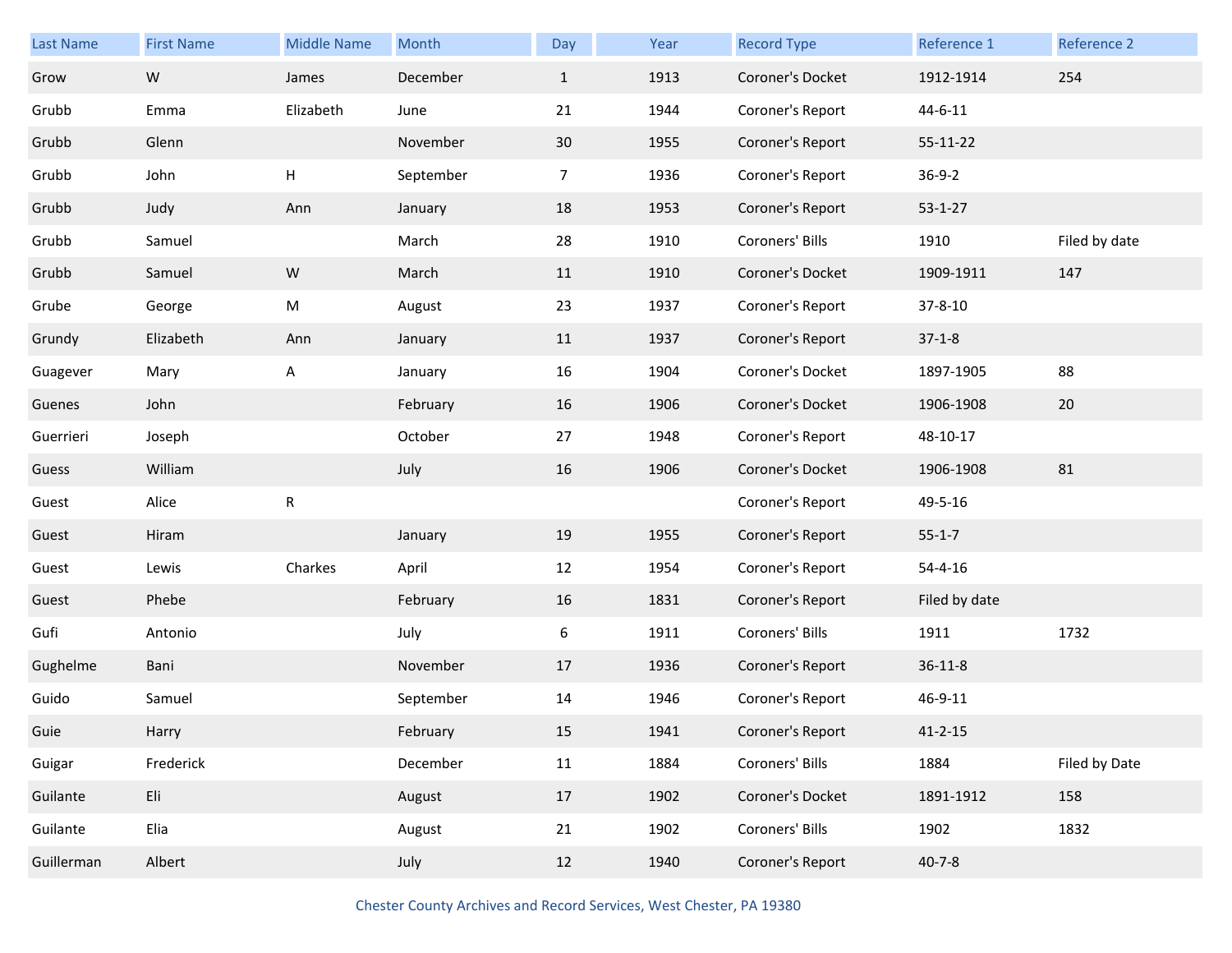| <b>Last Name</b> | <b>First Name</b> | <b>Middle Name</b> | Month     | Day            | Year | <b>Record Type</b> | Reference 1   | Reference 2   |
|------------------|-------------------|--------------------|-----------|----------------|------|--------------------|---------------|---------------|
| Guiney           | Harry             |                    | January   | 30             | 1917 | Coroner's Docket   | 1916-1920     | 64            |
| Guiney           | Richard           | Allan              | August    | 30             | 1952 | Coroner's Report   | $52 - 8 - 13$ |               |
| Guldin           | Daniel            |                    | October   | $\overline{7}$ | 1946 | Coroner's Report   | $46 - 10 - 8$ |               |
| Gulfi            | Antonio           |                    | July      | $\mathbf{1}$   | 1911 | Coroner's Docket   | 1909-1911     | 346           |
| guliante         | Elia              |                    | August    | 17             | 1902 | Coroner's Docket   | 1897-1905     | 99            |
| Gullen           | William           |                    | April     | 19             | 1849 | Coroners' Bills    | 1849          | 78            |
| Gum              | Patrick           |                    | February  | 19             | 1898 | Coroner's Docket   | 1897-1905     | 100           |
| Gumby            | Louisa            |                    | July      | 29             | 1912 | Coroners' Bills    | 1912          | 1915          |
| Gumby            | Louisa            |                    | July      | 22             | 1912 | Coroner's Docket   | 1912-1914     | 93            |
| Gumma            | Albert            | Edgar              | December  | 3              | 1952 | Coroner's Report   | $52 - 12 - 2$ |               |
| Gumppa           | Charles           | $\mathsf O$        | October   | 30             | 1905 | Coroners' Bills    | 1905          | Filed by date |
| Gumppo           | Charles           | $\mathsf{C}$       | October   | 25             | 1905 | Coroner's Docket   | 1897-1905     | 299           |
| Gungel           | William           |                    | September | 8              | 1845 | Coroners' Bills    | 1845          | 431           |
| Gunn             | Harry             | L                  | February  | 24             | 1931 | Coroner's Report   | $31 - 2 - 7$  |               |
| Gunn             | Oliver            | $\mathsf C$        | December  | 23             | 1908 | Coroners' Bills    | 1908          | Filed by date |
| Gunn             | Oliver            | $\mathsf{C}$       | December  | 8              | 1908 | Coroner's Docket   | 1906-1908     | 437           |
| Gunn             | Patrick           |                    | February  | 19             | 1898 | Coroner's Docket   | 1891-1912     | 166           |
| Gunn             | Patrick           |                    | February  | 23             | 1898 | Coroners' Bills    | 1898          | 750           |
| Gunning          | James             |                    | August    | 21             | 1902 | Coroner's Docket   | 1897-1905     | 100           |
| Gunning          | James             |                    | August    | 21             | 1902 | Coroner's Docket   | 1891-1912     | 159           |
| Gunning          | James             |                    | August    | 23             | 1902 | Coroners' Bills    | 1902          | Filed by date |
| Gurtine          | Walter            | Park               | October   | 21             | 1877 | Coroner's Report   | Filed by date |               |
| Guss             | George            |                    | January   | 24             | 1898 | Coroner's Docket   | 1897-1905     | 100           |
| Guss             | George            | $\mathsf{R}$       | January   | 24             | 1898 | Coroner's Docket   | 1891-1912     | 158           |
| Guss             | George            | R                  | January   | 24             | 1898 | Coroners' Bills    | 1898          | 85            |